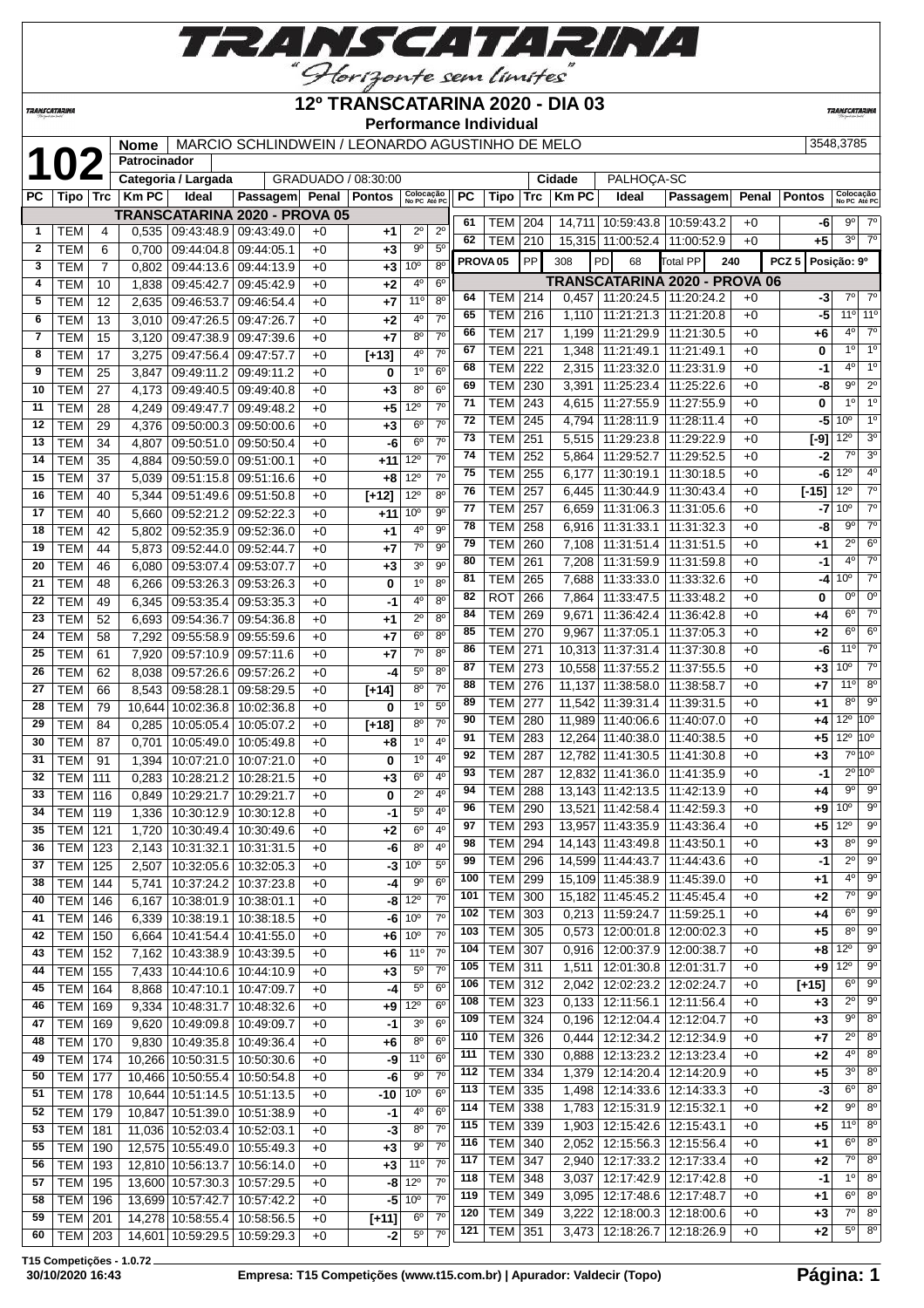

## **12º TRANSCATARINA 2020 - DIA 03**

**TRANSCATARIN** 

**TRANSCATARINA** 

## **Performance Individual**

|  | 185   LEM   444 |  | 1,136   13:44:23.6   13:44  |  |
|--|-----------------|--|-----------------------------|--|
|  | 186   TEM   444 |  | 1.250   13:44:33.4   13:44  |  |
|  | 187   TEM   450 |  | 1.826   13:45:40.2   13:4   |  |
|  | 188   TEM   453 |  | 2,523   13:47:03.0   13:47  |  |
|  |                 |  | $2.020$ $12.47.25$ $142.47$ |  |

Nome MARCIO SCHLINDWEIN / LEONARDO AGUSTINHO DE MELO 3548,3785

|     | <b>102</b>          |           | Patrocinador |                      |                                   |       |                     |                                 |                                |              |                     |     |              |    |            |                 |     |       |                  |                                  |
|-----|---------------------|-----------|--------------|----------------------|-----------------------------------|-------|---------------------|---------------------------------|--------------------------------|--------------|---------------------|-----|--------------|----|------------|-----------------|-----|-------|------------------|----------------------------------|
|     |                     |           |              | Categoria / Largada  |                                   |       | GRADUADO / 08:30:00 |                                 |                                |              |                     |     | Cidade       |    | PALHOCA-SC |                 |     |       |                  |                                  |
| РC  | Tipo   Trc          |           | <b>Km PC</b> | Ideal                | Passagem                          | Penal | <b>Pontos</b>       | Colocação<br>No PC Até PC       |                                | PC           | Tipo                | Trc | <b>Km PC</b> |    | Ideal      | Passagem        |     | Penal | <b>Pontos</b>    | Colocação<br>No PC Até PC        |
| 122 | <b>TEM 351</b>      |           | 3,574        | 12:18:36.8           | 12:18:37.2                        | +0    | +4                  | $8^{\circ}$                     | 8 <sup>o</sup>                 |              |                     |     |              |    |            |                 |     |       |                  |                                  |
| 123 | <b>TEM 353</b>      |           | 3,740        | 12:18:53.7           | 12:18:52.3                        | $+0$  | $[-14]$             | $9^{\circ}$                     | $8^{\circ}$                    | 191          | <b>TEM 456</b>      |     | 3,032        |    | 13:47:48.1 | 13:47:47.1      |     | $+0$  | -10              | 9°10°                            |
| 124 | <b>TEM</b>          | 353       | 3,844        | 12:19:11.6           | 12:19:12.1                        | $+0$  | +5                  | 8 <sup>o</sup>                  | $8^{\circ}$                    | 192          | <b>TEM</b>          | 457 | 3,663        |    | 13:48:44.4 | 13:48:43.9      |     | $+0$  | $-5$             | $8^{\circ}10^{\circ}$            |
| 125 | <b>TEM</b>          | 355       | 4,058        | 12:19:36.4           | 12:19:36.0                        | $+0$  | -4                  | 10 <sup>o</sup>                 | $8^{\circ}$                    | 193          | <b>TEM</b>          | 459 | 3,869        |    | 13:49:06.1 | 13:49:05.3      |     | $+0$  |                  | $10^{\circ}$ 10 $^{\circ}$<br>-8 |
| 126 | TEM                 | 357       | 4,281        | 12:20:05.7           | 12:20:05.9                        | $+0$  | +2                  | $7^\circ$                       | $8^{\circ}$                    | 194          | <b>TEM</b>          | 462 | 4,344        |    | 13:49:53.5 | 13:49:53.1      |     | $+0$  |                  | $10^{\circ}$ 10°<br>$-4$         |
| 127 | <b>TEM</b>          | 358       | 4,584        | 12:20:33.2           | 12:20:33.2                        | +0    | 0                   | 3 <sup>o</sup>                  | $7^\circ$                      | 195          | <b>TEM</b>          | 467 | 4,849        |    | 13:51:01.6 | 13:51:01.4      |     | $+0$  | $-2$             | 6°10°                            |
| 128 | <b>TEM</b>          | 359       | 4,992        | 12:21:07.4           | 12:21:08.4                        | $+0$  | $[+10]$             | $12^{\circ}$                    | $8^{\circ}$                    | 196          | <b>TEM</b>          | 468 | 5,026        |    | 13:51:18.1 | 13:51:17.7      |     | $+0$  | -4               | $8^{\circ}10^{\circ}$            |
| 129 | <b>TEM 360</b>      |           | 5,057        | 12:21:13.9           | 12:21:13.8                        | $+0$  | -1                  | 3 <sup>o</sup>                  | 8 <sup>o</sup>                 | 197          | <b>TEM</b>          | 469 | 5,473        |    | 13:51:58.3 | 13:51:58.4      |     | $+0$  | $+1$             | $5^{\circ}10^{\circ}$            |
| 130 | <b>TEM</b>          | 360       | 5,151        | 12:21:23.3           | 12:21:23.3                        | $+0$  | 0                   | $2^{\circ}$                     | $7^\circ$                      | 198          | <b>TEM</b>          | 476 | 6,418        |    | 13:54:22.5 | 13:54:23.6      |     | $+0$  | $[+11]$          | $11^{\circ}10^{\circ}$           |
| 131 | <b>TEM</b>          | 360       | 5,342        | 12:21:42.4           | 12:21:42.5                        | $+0$  | +1                  | $5^{\circ}$                     | 7 <sup>o</sup>                 | 199          | <b>TEM</b>          | 477 | 6,917        |    | 13:55:02.4 | 13:55:01.9      |     | $+0$  | -5               | $6^{\circ}10^{\circ}$            |
| 132 | <b>TEM</b>          | 360       | 5,482        | 12:21:56.4           | 12:21:57.0                        | $+0$  | +6                  | 11 <sup>0</sup>                 | $7^\circ$                      | 200          | <b>TEM</b>          | 478 | 7,080        |    | 13:55:18.1 | 13:55:18.4      |     | $+0$  | $+3$             | 9°10°                            |
|     | 133   TEM   361     |           |              | 5,538 12:22:02.9     | 12:22:03.2                        | $+0$  | $+3$                | $8^{\circ}$                     | $7^\circ$                      | 201          | <b>TEM</b>          | 483 | 7,960        |    | 13:56:41.2 | 13:56:41.6      |     | $+0$  | +4               | $11^{\circ}10^{\circ}$           |
|     |                     |           |              |                      |                                   |       |                     |                                 |                                | 202          | <b>TEM</b>          | 485 | 8,429        |    | 13:57:23.0 | 13:57:22.8      |     | $+0$  | -2               | $5^{\circ}10^{\circ}$            |
|     | PROVA <sub>06</sub> | <b>PP</b> | 273          | 63<br>PD             | Total PP                          | 210   | PCZ <sub>5</sub>    | Posição: 11º                    |                                | 203          | <b>TEM</b>          | 486 | 8,621        |    | 13:57:39.1 | 13:57:39.5      |     | $+0$  | +4               | 9°10°                            |
|     |                     |           |              |                      | TRANSCATARINA 2020 - PROVA 07     |       |                     |                                 |                                | 204          | <b>TEM</b>          | 486 | 8,804        |    | 13:57:53.8 | 13:57:53.6      |     | $+0$  | -2               | 7°10°                            |
|     | 134   TEM   363     |           | 0,314        | 12:37:43.7           | 12:37:43.9                        | $+0$  | +2                  | $8^{\circ}$                     | 8 <sup>o</sup>                 |              | PROVA <sub>07</sub> | PP  | 256          | PD | 77         | <b>Total PP</b> | 179 |       | PCZ <sub>4</sub> | Posição: 9º                      |
| 135 | <b>TEM</b>          | 364       | 0,560        | 12:38:05.9           | 12:38:05.3                        | $+0$  | -6                  | $12^{\circ}$                    | 11 <sup>o</sup>                |              |                     |     |              |    |            |                 |     |       |                  |                                  |
| 136 | TEM                 | 368       | 1,102        | 12:39:06.6           | 12:39:06.5                        | $+0$  | -1                  | 3 <sup>o</sup>                  | 90                             | <b>TOTAL</b> |                     | PP  | 837          | PD | 208        | <b>Total PP</b> | 629 |       | <b>PCZ 14</b>    |                                  |
| 137 | <b>TEM</b>          | 369       | 1,264        | 12:39:26.8           | 12:39:26.3                        | $+0$  | -5                  |                                 | 9º 10º                         |              |                     |     |              |    |            |                 |     |       |                  |                                  |
| 138 | <b>TEM</b>          | 371       | 1,531        | 12:40:02.4           | 12:40:02.5                        | $+0$  | +1                  | 6 <sup>o</sup>                  | $9^{\circ}$                    |              |                     |     |              |    |            |                 |     |       |                  |                                  |
| 139 | <b>TEM</b>          | 371       | 1,658        | 12:40:13.3           | 12:40:13.3                        | +0    | 0                   | $1^{\circ}$                     | $8^{\circ}$                    |              |                     |     |              |    |            |                 |     |       |                  |                                  |
| 141 | <b>TEM 372</b>      |           | 1,890        | 12:40:34.9           | 12:40:34.9                        | $+0$  | 0                   | $\overline{2^0}$                | $5^{\circ}$                    |              |                     |     |              |    |            |                 |     |       |                  |                                  |
| 142 | <b>TEM 379</b>      |           | 2,728        | 12:42:18.3           | 12:42:17.7                        | $+0$  | -6                  | $9^{\circ}$                     | $8^{\circ}$                    |              |                     |     |              |    |            |                 |     |       |                  |                                  |
| 143 | <b>TEM 381</b>      |           | 3,089        | 12:42:53.6           | 12:42:53.3                        | $+0$  | -3                  | $8^{\circ}$                     | $8^{\circ}$                    |              |                     |     |              |    |            |                 |     |       |                  |                                  |
| 144 | <b>TEM</b>          | 383       | 3,302        | 12:43:13.3           | 12:43:13.1                        | $+0$  | -2                  | $\overline{2^0}$                | $7^\circ$                      |              |                     |     |              |    |            |                 |     |       |                  |                                  |
| 145 | <b>TEM</b>          | 385       | 3,615        | 12:43:40.9           | 12:43:40.5                        | $+0$  | -4                  | $\overline{9^{\circ}}$          | $8^{\circ}$                    |              |                     |     |              |    |            |                 |     |       |                  |                                  |
| 146 | <b>TEM</b>          | 390       | 4,178        | 12:44:55.4           | 12:44:55.1                        | $+0$  | -3                  | $9^{\circ}$                     | $7^{\circ}$                    |              |                     |     |              |    |            |                 |     |       |                  |                                  |
| 147 | <b>TEM</b>          | 392       | 4,360        | 12:45:11.9           | 12:45:14.4                        | $+0$  | $[+25]$             | $11^{\circ}$                    | $9^{\circ}$                    |              |                     |     |              |    |            |                 |     |       |                  |                                  |
| 148 | <b>TEM</b>          | 392       | 4,591        | 12:45:35.0           | 12:45:34.5                        | $+0$  | -5                  | $12^{\circ}$                    | 10 <sup>o</sup>                |              |                     |     |              |    |            |                 |     |       |                  |                                  |
| 149 | <b>TEM</b>          | 392       | 4,736        | 12:45:49.5           | 12:45:49.6                        | +0    | +1                  | 3 <sup>o</sup>                  | 90                             |              |                     |     |              |    |            |                 |     |       |                  |                                  |
| 150 | TEM                 | 392       | 4,780        | 12:45:53.9           | 12:45:54.5                        | +0    | $+6$                | $9^{\circ}$                     | $9^{\circ}$                    |              |                     |     |              |    |            |                 |     |       |                  |                                  |
| 151 | TEM 392             |           | 5,270        | 12:46:42.9           | 12:46:44.7                        | $+0$  | $[+18]$             | 12 <sup>o</sup>                 | 11 <sup>0</sup>                |              |                     |     |              |    |            |                 |     |       |                  |                                  |
| 152 | TEM 393             |           | 5,517        | 12:47:05.4           | 12:47:06.0                        | +0    | $+6$                | 11 <sup>°</sup>                 | $11^{\circ}$                   |              |                     |     |              |    |            |                 |     |       |                  |                                  |
| 153 | <b>TEM</b>          | 396       | 5,853        | 12:47:58.0           | 12:47:59.3                        | +0    | $[-13]$             | $12^{\circ}$                    | $11^{\circ}$                   |              |                     |     |              |    |            |                 |     |       |                  |                                  |
| 154 | <b>TEM</b>          | 396       | 5,896        | 12:48:02.3           | 12:48:03.3                        | $+0$  | $[+10]$             | $12^{\circ}$                    | 11 <sup>0</sup>                |              |                     |     |              |    |            |                 |     |       |                  |                                  |
| 155 | <b>TEM</b>          | 402       | 6,688        | 12:49:12.6           | 12:49:13.0                        | $+0$  | +4                  |                                 | 7º 10°                         |              |                     |     |              |    |            |                 |     |       |                  |                                  |
| 158 | <b>TEM   406</b>    |           | 0,245        | 12:53:32.3           | 12:53:32.5                        | $+0$  | +2                  |                                 | $6^{\circ} 10^{\circ}$         |              |                     |     |              |    |            |                 |     |       |                  |                                  |
|     | 159   TEM   $408$   |           |              |                      | 0,612   12:54:07.9   12:54:08.0   | $+0$  | +1                  |                                 | $1^{\circ} 10^{\circ}$         |              |                     |     |              |    |            |                 |     |       |                  |                                  |
|     | 160   TEM   409     |           |              | 0,783 12:54:23.2     | 12:54:23.6                        | +0    | +4                  | 10 <sup>°</sup> 10 <sup>°</sup> |                                |              |                     |     |              |    |            |                 |     |       |                  |                                  |
| 161 | $ TEM $ 409         |           |              | $0,980$ 12:54:42.9   | 12:54:42.7                        | +0    | $-2$                |                                 | $7°$ 10 $°$                    |              |                     |     |              |    |            |                 |     |       |                  |                                  |
|     | 162   TEM   409     |           |              | 1,046 12:54:49.5     | 12:54:50.0                        | $+0$  | +5                  |                                 | 9º 10°                         |              |                     |     |              |    |            |                 |     |       |                  |                                  |
|     | 163   TEM   411     |           |              | $1,410$ 12:55:23.2   | 12:55:23.7                        | $+0$  | $+5$                |                                 | $8^{\circ} 10^{\circ}$         |              |                     |     |              |    |            |                 |     |       |                  |                                  |
|     | 164   TEM   412     |           | 1,496        | 12:55:31.8           | 12:55:31.6                        | $+0$  | -2                  |                                 | $5^\circ 10^\circ$             |              |                     |     |              |    |            |                 |     |       |                  |                                  |
|     | 165   TEM   413     |           | 1,822        | 12:56:00.1           | 12:56:00.4                        | $+0$  | $+3$                |                                 | $8°$ 10 $°$                    |              |                     |     |              |    |            |                 |     |       |                  |                                  |
|     | 166   TEM   414     |           | 2,150        | 12:56:26.3           | 12:56:26.2                        | $+0$  | -1                  |                                 | 6°10°                          |              |                     |     |              |    |            |                 |     |       |                  |                                  |
|     | 168   TEM   417     |           | 2,674        | 12:57:16.3           | 12:57:16.3                        | $+0$  | 0                   |                                 | $5^\circ 10^\circ$             |              |                     |     |              |    |            |                 |     |       |                  |                                  |
|     | 169   TEM   428     |           | 1,127        | 13:04:55.5           | 13:04:55.3                        | +0    | -2                  |                                 | 6º 10°                         |              |                     |     |              |    |            |                 |     |       |                  |                                  |
|     | 170   TEM   431     |           | 1,346        | 13:05:21.9           | 13:05:22.0                        | +0    | +1                  |                                 | 3º 10º                         |              |                     |     |              |    |            |                 |     |       |                  |                                  |
| 171 | TEM 431             |           | 1,466        | 13:05:33.0           | 13:05:33.7                        | +0    | $+7$                | $10^{\circ}$ $10^{\circ}$       |                                |              |                     |     |              |    |            |                 |     |       |                  |                                  |
|     | 180   TEM   439     |           | 0,281        | 13:43:11.6           | 13:43:11.7                        | $+0$  | +1                  |                                 | 7º 10°                         |              |                     |     |              |    |            |                 |     |       |                  |                                  |
|     | 181   TEM   440     |           |              |                      | $0,356$   13:43:19.5   13:43:20.3 | $+0$  | +8                  | $12^{\circ}$ 10 $^{\circ}$      |                                |              |                     |     |              |    |            |                 |     |       |                  |                                  |
|     | 182   TEM   441     |           |              | 0,586   13:43:39.5   | 13:43:39.5                        | $+0$  | 0                   |                                 | $2^{\circ} 10^{\circ}$         |              |                     |     |              |    |            |                 |     |       |                  |                                  |
|     | 183   TEM   442     |           |              | $0,704$   13:43:51.2 | 13:43:50.7                        | $+0$  | -5                  |                                 | 9°10°                          |              |                     |     |              |    |            |                 |     |       |                  |                                  |
|     | 184   TEM   443     |           | 0,987        | 13:44:13.1           | 13:44:12.7                        | $+0$  | -4                  |                                 | 8°10°                          |              |                     |     |              |    |            |                 |     |       |                  |                                  |
|     | 185   TEM   444     |           |              | 1,136   13:44:23.6   | 13:44:23.7                        | $+0$  | +1                  |                                 | 5º 10°                         |              |                     |     |              |    |            |                 |     |       |                  |                                  |
| 186 | TEM                 | 444       | 1,250        | 13:44:33.4           | 13:44:33.2                        | +0    | -2                  |                                 | 4 <sup>o</sup> 10 <sup>o</sup> |              |                     |     |              |    |            |                 |     |       |                  |                                  |
|     | 187   TEM   450     |           |              | $1,826$   13:45:40.2 | 13:45:40.0                        | +0    | -2                  |                                 | $5^\circ 10^\circ$             |              |                     |     |              |    |            |                 |     |       |                  |                                  |
|     | 188   TEM   453     |           | 2,523        | 13:47:03.0           | 13:47:03.3                        |       | $+3$                |                                 | 9°10°                          |              |                     |     |              |    |            |                 |     |       |                  |                                  |
|     |                     |           |              |                      |                                   | +0    |                     |                                 | $5^\circ 10^\circ$             |              |                     |     |              |    |            |                 |     |       |                  |                                  |
|     | 189   TEM   453     |           |              | 2,820   13:47:25.3   | 13:47:25.0                        | $+0$  | -3                  |                                 |                                |              |                     |     |              |    |            |                 |     |       |                  |                                  |
|     | 190   TEM   455     |           |              |                      | 2,970   13:47:41.2   13:47:40.6   | $+0$  | -6                  |                                 | 9° 10°                         |              |                     |     |              |    |            |                 |     |       |                  |                                  |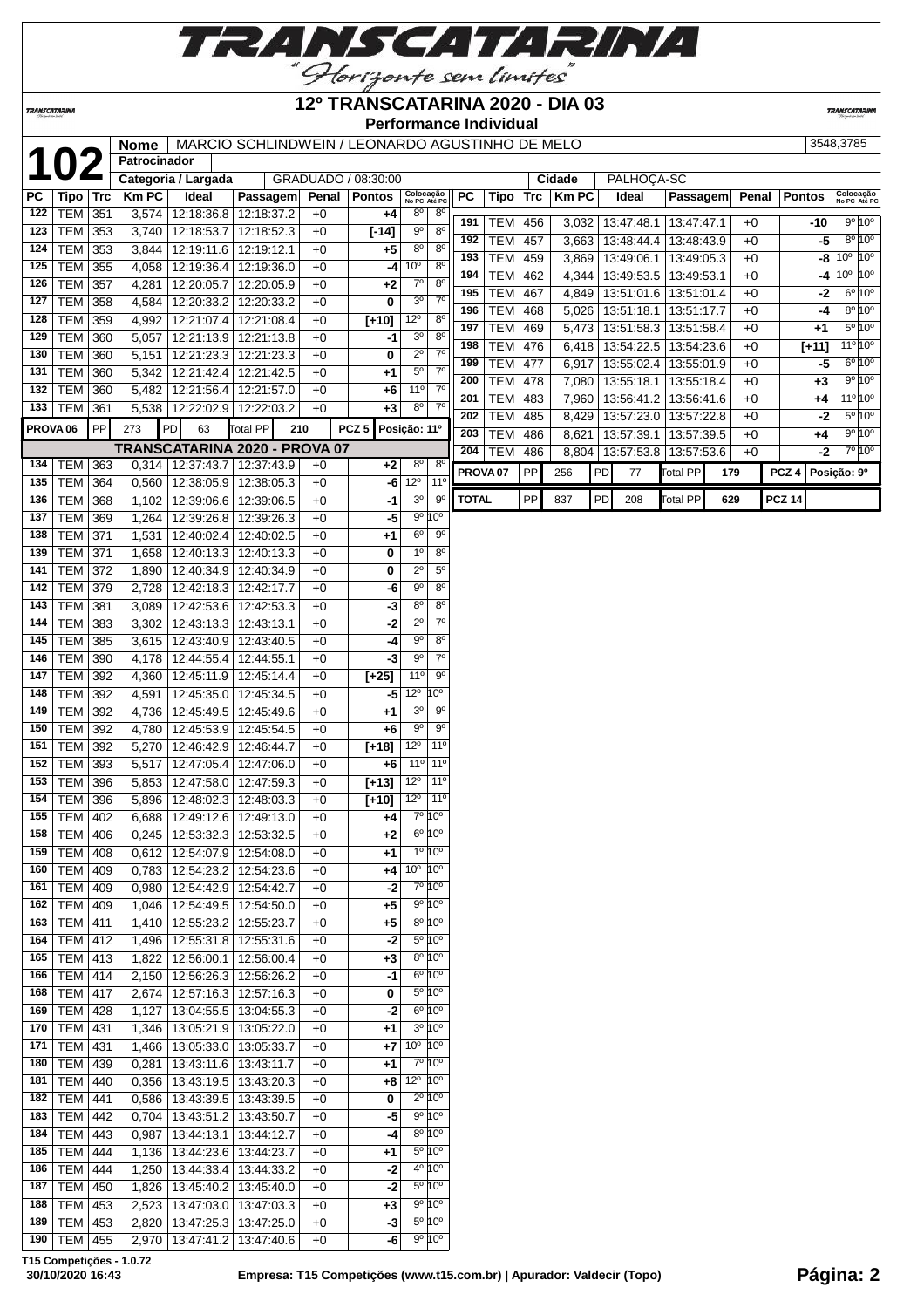

## **12º TRANSCATARINA 2020 - DIA 03**

**TRANSCATARIN** 

**TRANSCATARINA** 

#### **Performance Individual**

| N ROBERTO DRESCH / LEANDRO MACEDO FERREIRA |  |  |
|--------------------------------------------|--|--|

|              |                  |                | <b>Nome</b>  |                                | MILTON ROBERTO DRESCH / LEANDRO MACEDO FERREIRA |      |                     |                                      |                |                     |                          |            |              |                                                                          |                               |              |                  | 3698,3739                 |                                    |
|--------------|------------------|----------------|--------------|--------------------------------|-------------------------------------------------|------|---------------------|--------------------------------------|----------------|---------------------|--------------------------|------------|--------------|--------------------------------------------------------------------------|-------------------------------|--------------|------------------|---------------------------|------------------------------------|
|              | 105              |                | Patrocinador |                                |                                                 |      |                     |                                      |                |                     |                          |            |              |                                                                          |                               |              |                  |                           |                                    |
|              |                  |                |              | Categoria / Largada            |                                                 |      | GRADUADO / 08:27:00 |                                      |                |                     |                          |            | Cidade       | <b>ESTRELA-RS</b>                                                        |                               |              |                  |                           |                                    |
| PC           | Tipo ∣ Trc       |                | <b>Km PC</b> | Ideal                          | Passagem Penal Pontos                           |      |                     | Colocação<br>No PC Até PC            |                | <b>PC</b>           | Tipo                     | Trc        | <b>Km PC</b> | Ideal                                                                    | Passagem                      | Penal        | <b>Pontos</b>    | Colocação<br>No PC Até PC |                                    |
|              |                  |                |              |                                | <b>TRANSCATARINA 2020 - PROVA 05</b>            |      |                     |                                      |                | 61                  | <b>TEM</b>               | 204        |              | 14,711   10:56:43.8   10:56:43.4                                         |                               | $+0$         | -4               | $6^{\circ}$ 12°           |                                    |
| 1            | TEM              | 4              | 0,535        | 09:40:48.9 09:40:49.1          |                                                 | $+0$ | $+2$                | $5^{\circ}$                          | $5^{\circ}$    | 62                  | <b>TEM</b>               | 210        |              | 15,315 10:57:52.4 10:57:52.9                                             |                               | $+0$         | +5               | $2^{\circ}12^{\circ}$     |                                    |
| $\mathbf{2}$ | <b>TEM</b>       | 6              | 0.700        | 09:41:04.8                     | 09:41:04.5                                      | $+0$ | -3                  | $10^{\circ}$                         | $8^{\circ}$    |                     |                          |            |              |                                                                          |                               |              |                  |                           |                                    |
| 3            | <b>TEM</b>       | $\overline{7}$ | 0,802        | 09:41:13.6   09:41:13.6        |                                                 | $+0$ | 0                   | $2^{\circ}$                          | 4 <sup>0</sup> | PROVA <sub>05</sub> |                          | <b>PP</b>  | 15.222       | PD 3.728                                                                 | Total PP                      | 11.494       | PCZ <sub>5</sub> | Posição: 12º              |                                    |
| 4            | <b>TEM</b>       | 10             | 1,838        | 09:42:42.7                     | 09:42:42.8                                      | $+0$ | +1                  | $1^{\circ}$                          | $1^{\circ}$    |                     |                          |            |              |                                                                          | TRANSCATARINA 2020 - PROVA 06 |              |                  |                           |                                    |
| 5            | <b>TEM</b>       | 12             | 2,635        | 09:43:53.7                     | 09:43:53.8                                      | $+0$ | +1                  | $2^{\circ}$                          | 1 <sup>0</sup> | 64                  | TEM                      | 214        | 0,457        | 11:17:24.5   11:17:24.1                                                  |                               | $+0$         | -4               | 8 <sup>o</sup>            | $8^{\circ}$                        |
| 6            | <b>TEM</b>       | 13             | 3,010        | 09:44:26.5                     | 09:44:26.4                                      | $+0$ | $-1$                | 1 <sup>0</sup>                       | 1 <sup>0</sup> | 65                  | <b>TEM</b>               | 216        | 1,110        | 11:18:21.3   11:18:21.1                                                  |                               | $+0$         | -2               | 10 <sup>o</sup>           | $10^{\circ}$                       |
| 7            | <b>TEM</b>       | 15             | 3.120        | 09:44:38.9 09:44:39.3          |                                                 | $+0$ | $+4$                | 6 <sup>o</sup>                       | $2^{\circ}$    | 66                  | TEM                      | 217        | 1,199        | 11:18:29.9 11:18:30.5                                                    |                               | $+0$         | +6               | $5^{\circ}$               | $5^\circ$                          |
| 8            | <b>TEM</b>       | 17             | 3,275        | 09:44:56.4                     | 09:44:58.7                                      | $+0$ | $[+23]$             | $8^{\circ}$                          | $5^{\circ}$    | 67                  | <b>TEM</b>               | 221        | 1,348        | 11:18:49.1                                                               | 11:18:49.5                    | $+0$         | +4               | $2^{\circ}$               | 3 <sup>0</sup>                     |
| 9            | <b>TEM</b>       | 25             | 3,847        | 09:46:11.2                     | 09:46:11.6                                      | $+0$ | +4                  | $8^{\circ}$                          | $7^{\circ}$    | 68                  | TEM                      | 222        | 2,315        | 11:20:32.0   11:20:31.9                                                  |                               | $+0$         | -1               | $1^{\circ}$               | $2^{\circ}$                        |
| 10           | <b>TEM</b>       | 27             | 4,173        | 09:46:40.5   09:46:40.9        |                                                 | $+0$ | +4                  | 11°                                  | $7^\circ$      | 69                  | <b>TEM</b>               | 230        | 3,391        | 11:22:23.4   11:22:22.8                                                  |                               | $+0$         | -6               | $6^{\circ}$<br>$7^\circ$  | 1 <sup>o</sup><br>$\overline{2^0}$ |
| 11           | <b>TEM</b>       | 28             | 4,249        | 09:46:47.7                     | 09:46:47.9                                      | $+0$ | $+2$                | $9^{\circ}$                          | 6 <sup>o</sup> | 71                  | <b>TEM</b>               | 243        | 4,615        | 11:24:55.9   11:24:55.6                                                  |                               | $+0$         | -3               |                           | $\overline{2^0}$                   |
| 12           | <b>TEM</b>       | 29             | 4,376        | 09:47:00.3   09:47:00.4        |                                                 | $+0$ | +1                  | 1 <sup>0</sup>                       | 6 <sup>o</sup> | 72                  | <b>TEM</b>               | 245        | 4,794        | 11:25:11.9                                                               | 11:25:11.5                    | $+0$         | -4               | $8^{\circ}$               |                                    |
| 13           | <b>TEM</b>       | 34             | 4,807        | 09:47:51.0 09:47:50.3          |                                                 | $+0$ | -7                  | 80                                   | $6^{\circ}$    | 73                  | <b>TEM</b>               | 251        | 5,515        | 11:26:23.8 11:26:23.2                                                    |                               | $+0$         | -6               | 9º<br>$2^{\circ}$         | $2^{\circ}$<br>$2^{\circ}$         |
| 14           | <b>TEM</b>       | 35             | 4,884        | 09:47:59.0 09:47:59.9          |                                                 | $+0$ | +9                  | $10^{\circ}$                         | 6 <sup>o</sup> | 74                  | <b>TEM</b>               | 252        | 5,864        | 11:26:52.7   11:26:52.6                                                  |                               | $+0$         | -1               |                           | $2^{\circ}$                        |
| 15           | <b>TEM</b>       | 37             | 5,039        | 09:48:15.8                     | 09:48:15.8                                      | $+0$ | 0                   | 1 <sup>0</sup>                       | $6^{\circ}$    | 75                  | <b>TEM</b>               | 255        | 6,177        | 11:27:19.1                                                               | 11:27:18.6                    | $+0$         | -5               | $11^{\circ}$<br>11°       | 4 <sup>0</sup>                     |
| 16           | <b>TEM</b>       | 40             | 5,344        | 09:48:49.6   09:48:49.4        |                                                 | $+0$ | -2                  | $8^{\circ}$                          | 6 <sup>o</sup> | 76                  | <b>TEM</b>               | 257        | 6,445        | 11:27:44.9   11:27:44.1                                                  |                               | $+0$         | $[-8]$           |                           |                                    |
| 17           | <b>TEM</b>       | 40             | 5,660        | 09:49:21.2 09:49:21.4          |                                                 | $+0$ | +2                  | 1 <sup>0</sup>                       | 6 <sup>o</sup> | 77                  | <b>TEM</b>               | 257        | 6,659        | 11:28:06.3   11:28:05.0                                                  |                               | $+0$         | $[-13]$          | $12^{\circ}$              | $6^{\circ}$                        |
| 18           | <b>TEM</b>       | 42             | 5,802        | 09:49:35.9 09:49:35.4          |                                                 | $+0$ | -5                  | 11°                                  | $6^{\circ}$    | 78                  | TEM                      | 258        | 6,916        | 11:28:33.1   11:28:31.7                                                  |                               | $+0$         | [-14]            | $12^{\circ}$              | $9^{\circ}$                        |
| 19           | <b>TEM</b>       | 44             | 5,873        | 09:49:44.0                     | 09:49:44.0                                      | $+0$ | 0                   | $2^{\circ}$                          | 6 <sup>o</sup> | 79                  | <b>TEM</b>               | 260        | 7,108        |                                                                          | 11:28:51.4   11:28:51.3       | $+0$         | -1               | 3 <sup>o</sup>            | $9^{\circ}$<br>$\overline{9^0}$    |
| 20           | <b>TEM</b>       | 46             | 6,080        | 09:50:07.4   09:50:07.8        |                                                 | $+0$ | +4                  | $5^{\rm o}$                          | 6 <sup>o</sup> | 80                  | <b>TEM</b>               | 261        | 7,208        |                                                                          | 11:28:59.9   11:28:59.2       | $+0$         | -7               | $12^{\circ}$<br>90        | $9^\circ$                          |
| 21           | <b>TEM</b>       | 48             | 6,266        | 09:50:26.3 09:50:26.2          |                                                 | $+0$ | -1                  | $6^{\circ}$                          | $5^{\circ}$    | 81                  | <b>TEM</b>               | 265        | 7,688        | 11:30:33.0   11:30:32.6                                                  |                               | $+0$         | -4               | 0°                        | $0^{\circ}$                        |
| 22           | <b>TEM</b>       | 49             | 6,345        | 09:50:35.4                     | 09:50:35.6                                      | $+0$ | +2                  | $5^{\circ}$                          | $4^{\circ}$    | 82                  | ROT                      | 266        | 7,864        | 11:30:47.5   11:30:49.4                                                  |                               | $+0$         | 0                | $9^{\circ}10^{\circ}$     |                                    |
| 23           | <b>TEM</b>       | 52             | 6,693        | 09:51:36.7                     | 09:51:36.8                                      | $+0$ | +1                  | 4°                                   | 4 <sup>0</sup> | 84                  | <b>TEM</b>               | 269        | 9,671        | 11:33:42.4   11:33:43.0                                                  |                               | $+0$         | +6               | $1^{\circ}$               | $9^{\circ}$                        |
| 24           | <b>TEM</b>       | 58             | 7,292        | 09:52:58.9 09:52:59.0          |                                                 | $+0$ | $+1$                | 1 <sup>0</sup>                       | 4 <sup>0</sup> | 85<br>86            | <b>TEM</b>               | 270        | 9,967        | 11:34:05.1                                                               | 11:34:05.1                    | $+0$         | 0                | 4°                        | $9^\circ$                          |
| 25           | <b>TEM</b>       | 61             | 7,920        | 09:54:10.9 09:54:11.7          |                                                 | $+0$ | $+8$                | 8 <sup>o</sup>                       | 4 <sup>0</sup> |                     | <b>TEM</b>               | 271        |              | 10,313 11:34:31.4 11:34:31.5                                             |                               | $+0$         | +1               | 8 <sup>0</sup>            | 9 <sup>o</sup>                     |
| 26           | <b>TEM</b>       | 62             | 8,038        | 09:54:26.6 09:54:27.2          |                                                 | $+0$ | $+6$                | 8 <sup>0</sup>                       | 4 <sup>0</sup> | 87<br>88            | TEM                      | 273        |              | 10,558 11:34:55.2 11:34:55.5                                             |                               | $+0$         | $+3$             | $12^{\circ}$              | 10 <sup>o</sup>                    |
| 27           | <b>TEM</b>       | 66             | 8,543        | 09:55:28.1                     | 10:01:34.4                                      | $+0$ | $[+3.663]$          | $12^{\circ}$                         | $12^{\circ}$   | 89                  | <b>TEM</b>               | 276        | 11,137       | 11:35:58.0   11:35:58.8                                                  |                               | $+0$         | $[+8]$           | $4^{\circ}10^{\circ}$     |                                    |
| 28           | <b>TEM</b>       | 79             | 10,644       | 09:59:36.8                     | 10:05:29.4                                      | $+0$ | $+3.526$            | $12^{\circ}$                         | 12°            | 90                  | <b>TEM</b><br><b>TEM</b> | 277        | 11,542       | 11:36:31.4   11:36:31.4                                                  |                               | $+0$         | 0                | $4^{\circ}$               | $9^\circ$                          |
| 29           | <b>TEM</b>       | 84             | 0,285        | 10:02:05.4                     | 10:06:23.2                                      | $+0$ | $+2.578$            | 12 <sup>0</sup> 12 <sup>0</sup>      |                | 91                  |                          | 280        |              | 11,989 11:37:06.6 11:37:06.5<br>12,264 11:37:38.0 11:37:38.0             |                               | $+0$         | -1<br>0          | $5^{\circ}$               | $9^{\circ}$                        |
| 30           | <b>TEM</b>       | 87             | 0,701        | 10:02:49.0                     | 10:07:14.8                                      | $+0$ | $+2.658$            | 12º 12º                              |                | 92                  | <b>TEM</b><br><b>TEM</b> | 283<br>287 |              |                                                                          |                               | $+0$         |                  | $4^{\circ}$               | 8 <sup>o</sup>                     |
| 31           | <b>TEM</b>       | 91             | 1,394        | 10:04:21.0                     | 10:08:30.6                                      | $+0$ | $+2.496$            | $12^{\circ}$                         | $12^{\circ}$   | 93                  | <b>TEM</b>               |            |              | 12,782 11:38:30.5 11:38:30.3<br>12,832 11:38:36.0 11:38:35.9             |                               | $+0$<br>$+0$ | -2               | 1 <sup>°</sup>            | 8 <sup>o</sup>                     |
| 32           | <b>TEM</b>       | 111            | 0,283        | 10:25:21.2                     | 10:25:22.0                                      | $+0$ | +8                  | 12º 12º                              |                | 94                  | <b>TEM</b>               | 287<br>288 |              | 13,143 11:39:13.5 11:39:13.4                                             |                               | $+0$         | -1<br>-1         | $5^{\circ}$               | $\overline{7^0}$                   |
| 33           | <b>TEM</b>       | 116            | 0,849        | 10:26:21.7                     | 10:26:21.9                                      | $+0$ | $+2$                | 9º 12º                               |                | 96                  | <b>TEM</b>               | 290        |              | 13,521 11:39:58.4 11:39:58.3                                             |                               | $+0$         | -1               | 4 <sup>0</sup>            | $7^\circ$                          |
| 34           | <b>TEM</b>       | 119            | 1,336        | 10:27:12.9 10:27:13.0          |                                                 | $+0$ | $+1$                | 7º 12º                               |                | 97                  | <b>TEM</b>               |            |              |                                                                          |                               | $+0$         | -1               | $5^{\circ}$               | $7^\circ$                          |
| 35           | <b>TEM</b> 121   |                |              |                                | 1,720 10:27:49.4 10:27:50.0                     | $+0$ |                     | $+6$ 10 <sup>o</sup> 12 <sup>o</sup> |                | 98                  |                          | 293<br>294 |              | 13,957 11:40:35.9 11:40:35.8<br>14, 143 11: 40: 49.8 11: 40: 49.7        |                               | $+0$         | -1               | $2^{\circ}$               | $7^\circ$                          |
| 36           | <b>TEM 123</b>   |                | 2,143        | 10:28:32.1   10:28:31.6        |                                                 | $+0$ | -5                  | 7º 12º                               |                | 99                  | TEM<br><b>TEM</b>        | 296        |              | 14,599 11:41:43.7   11:41:43.6                                           |                               | $+0$         | -1               | $3^{\circ}$               | $7^\circ$                          |
| 37           | <b>TEM 125</b>   |                | 2,507        | 10:29:05.6   10:29:05.5        |                                                 | $+0$ | -1                  | 6º 12º                               |                | 100                 | <b>TEM</b>               | 299        |              | 15,109 11:42:38.9 11:42:38.6                                             |                               | $+0$         | $-3$             | 8°                        | $7^\circ$                          |
| 38           | <b>TEM 144</b>   |                | 5,741        | 10:34:24.2 10:34:24.2          |                                                 | $+0$ | 0                   | $1^{\circ} 12^{\circ}$               |                |                     |                          |            |              |                                                                          |                               |              |                  | 1 <sup>0</sup>            | $7^\circ$                          |
| 40           | <b>TEM 146</b>   |                | 6,167        |                                | 10:35:01.9 10:35:01.3                           | $+0$ | -6                  | 8º 12º                               |                | 101<br>102          | <b>TEM</b><br><b>TEM</b> | 300<br>303 |              | 15, 182 11: 42: 45. 2 11: 42: 45. 2<br>$0,213$   11:56:24.7   11:56:24.8 |                               | $+0$<br>$+0$ | 0                | $2^{\circ}$               | $6^{\circ}$                        |
| 41           | <b>TEM 146</b>   |                | 6,339        | 10:35:19.1                     | 10:35:18.7                                      | $+0$ | -4                  | 9º 12º                               |                | 103                 | <b>TEM</b>               | 305        |              | $0,573$   11:57:01.8   11:57:02.1                                        |                               |              | +1               | $3^{\circ}$               | $6^{\circ}$                        |
| 42           | TEM              | 150            | 6,664        |                                | 10:38:54.4   10:38:54.8                         | $+0$ | +4                  | 7º 12º                               |                | 104                 | <b>TEM</b>               | 307        |              | $0,916$   11:57:37.9   11:57:38.1                                        |                               | $+0$<br>$+0$ | $+3$<br>+2       | $5^{\circ}$               | 6 <sup>o</sup>                     |
| 43           | <b>TEM 152</b>   |                | 7,162        |                                | 10:40:38.9 10:40:39.4                           | $+0$ | $+5$                | $6^{\circ} 12^{\circ}$               |                | 105                 | <b>TEM</b>               | 311        | 1,511        | 11:58:30.8   11:58:31.1                                                  |                               | $+0$         | $+3$             | $4^{\circ}$               | $6^{\circ}$                        |
| 44           | <b>TEM 155</b>   |                | 7,433        | 10:41:10.6 10:41:11.5          |                                                 | $+0$ | +9                  | 12º 12º                              |                | 106                 | <b>TEM</b>               | 312        |              | 2,042   11:59:23.2   11:59:23.3                                          |                               | $+0$         | +1               | $1^{\circ}$               | 3 <sup>o</sup>                     |
| 45           | <b>TEM 164</b>   |                | 8,868        |                                | 10:44:10.1   10:44:09.6                         | $+0$ | $-5$                | 9° 12°                               |                | 108                 | <b>TEM</b>               | 323        | 0,133        | 12:08:56.1   12:08:56.8                                                  |                               | $+0$         | +7               | $6^{\circ}$               | 3 <sup>o</sup>                     |
| 46           | <b>TEM 169</b>   |                | 9,334        | 10:45:31.7   10:45:31.9        |                                                 | $+0$ | $+2$                | $3^{\circ} 12^{\circ}$               |                | 109                 | <b>TEM</b>               | 324        | 0,196        |                                                                          | 12:09:04.4   12:09:04.6       | $+0$         | +2               | 4º                        | 3 <sup>o</sup>                     |
| 47           | <b>TEM 169</b>   |                | 9,620        | 10:46:09.8 10:46:08.9          |                                                 | $+0$ | -9                  | $12^{\circ}$ 12 <sup>°</sup>         |                | 110                 | <b>TEM</b>               | 326        |              |                                                                          |                               | $+0$         |                  | 9º                        | 3 <sup>o</sup>                     |
| 48           | <b>TEM 170</b>   |                | 9,830        |                                | 10:46:35.8 10:46:35.3                           | $+0$ | -5                  | 7°12°                                |                | 111                 | <b>TEM</b>               | 330        | 0,444        | 12:10:23.2 12:10:23.7                                                    | 12:09:34.2   12:09:35.6       |              | $[+14]$          | $8^{\circ}$               | 4 <sup>0</sup>                     |
| 49           | <b>TEM 174</b>   |                |              | 10,266 10:47:31.5 10:47:30.4   |                                                 | $+0$ | $[-11]$             | 12º 12º                              |                | 112                 | <b>TEM</b>               | 334        | 0,888        | 1,379   12:11:20.4   12:11:21.0                                          |                               | $+0$<br>$+0$ | +5<br>+6         | 4º                        | 3 <sup>o</sup>                     |
| 50           | <b>TEM 177</b>   |                |              | 10,466 10:47:55.4 10:47:54.9   |                                                 | $+0$ | $-5$                | 8º 12º                               |                | 113                 | <b>TEM</b>               | 335        | 1,498        | 12:11:33.6   12:11:34.0                                                  |                               | $+0$         | +4               | $8^{\circ}$               | 4 <sup>o</sup>                     |
| 51           | <b>TEM   178</b> |                |              | 10,644 10:48:14.5 10:48:13.2   |                                                 | $+0$ | $[-13]$             | $11^{\circ}12^{\circ}$               |                | 114                 | <b>TEM</b>               | 338        | 1,783        |                                                                          | 12:12:31.9   12:12:32.0       | $+0$         | +1               | 7º                        | 4 <sup>0</sup>                     |
| 52           | <b>TEM 179</b>   |                |              | 10,847 10:48:39.0   10:48:38.9 |                                                 | $+0$ | -1                  | $5^{\circ}12^{\circ}$                |                | 115                 | <b>TEM</b>               | 339        | 1,903        | 12:12:42.6   12:12:42.7                                                  |                               | $+0$         | +1               | 4º                        | 4 <sup>o</sup>                     |
| 53           | TEM              | 181            |              | 11,036 10:49:03.4 10:49:03.0   |                                                 | $+0$ | $-4$                | 9°12°                                |                | 116                 | <b>TEM</b>               | 340        | 2,052        |                                                                          | 12:12:56.3   12:12:56.4       | $+0$         | +1               | $5^{\circ}$               | 3 <sup>o</sup>                     |
| 55           | <b>TEM   190</b> |                |              | 12,575 10:52:49.0 10:52:49.0   |                                                 | $+0$ | 0                   | 4º 12º                               |                | 117                 | <b>TEM</b>               | 347        | 2,940        |                                                                          | 12:14:33.2   12:14:33.3       | $+0$         | +1               | $5^{\circ}$               | 3 <sup>o</sup>                     |
| 56           | TEM   193        |                |              | 12,810 10:53:13.7 10:53:13.5   |                                                 | $+0$ | -2                  | 8º 12º                               |                | 118                 | <b>TEM</b>               | 348        | 3,037        |                                                                          | 12:14:42.9   12:14:42.6       | $+0$         | -3               | $8^{\circ}$               | 3 <sup>o</sup>                     |
| 57           | <b>TEM 195</b>   |                |              | 13,600 10:54:30.3 10:54:30.1   |                                                 | $+0$ | $-2$                | 5º 12º                               |                | 119                 | <b>TEM</b>               | 349        | 3,095        |                                                                          | 12:14:48.6   12:14:48.8       | $+0$         | +2               | 10 <sup>o</sup>           | 4 <sup>o</sup>                     |
| 58           | <b>TEM   196</b> |                |              | 13,699 10:54:42.7 10:54:42.5   |                                                 | $+0$ | $-2$                | $9^{\circ} 12^{\circ}$               |                | 120                 | <b>TEM</b>               | 349        | 3,222        |                                                                          | 12:15:00.3   12:15:00.4       | $+0$         | +1               | $1^{\circ}$               | 3 <sup>o</sup>                     |
| 59           | <b>TEM 201</b>   |                |              | 14,278 10:55:55.4 10:56:02.2   |                                                 | $+0$ | $+68$               | 12 <sup>0</sup> 12 <sup>0</sup>      |                | 121                 | TEM 351                  |            | 3,473        |                                                                          | 12:15:26.7   12:15:26.5       | $+0$         | -2               | $6^{\circ}$               | 3 <sup>o</sup>                     |
| 60           | <b>TEM 203</b>   |                |              | 14,601 10:56:29.5 10:56:31.3   |                                                 | $+0$ | $[+18]$             | $12^{\circ}$ 12 <sup>°</sup>         |                |                     |                          |            |              |                                                                          |                               |              |                  |                           |                                    |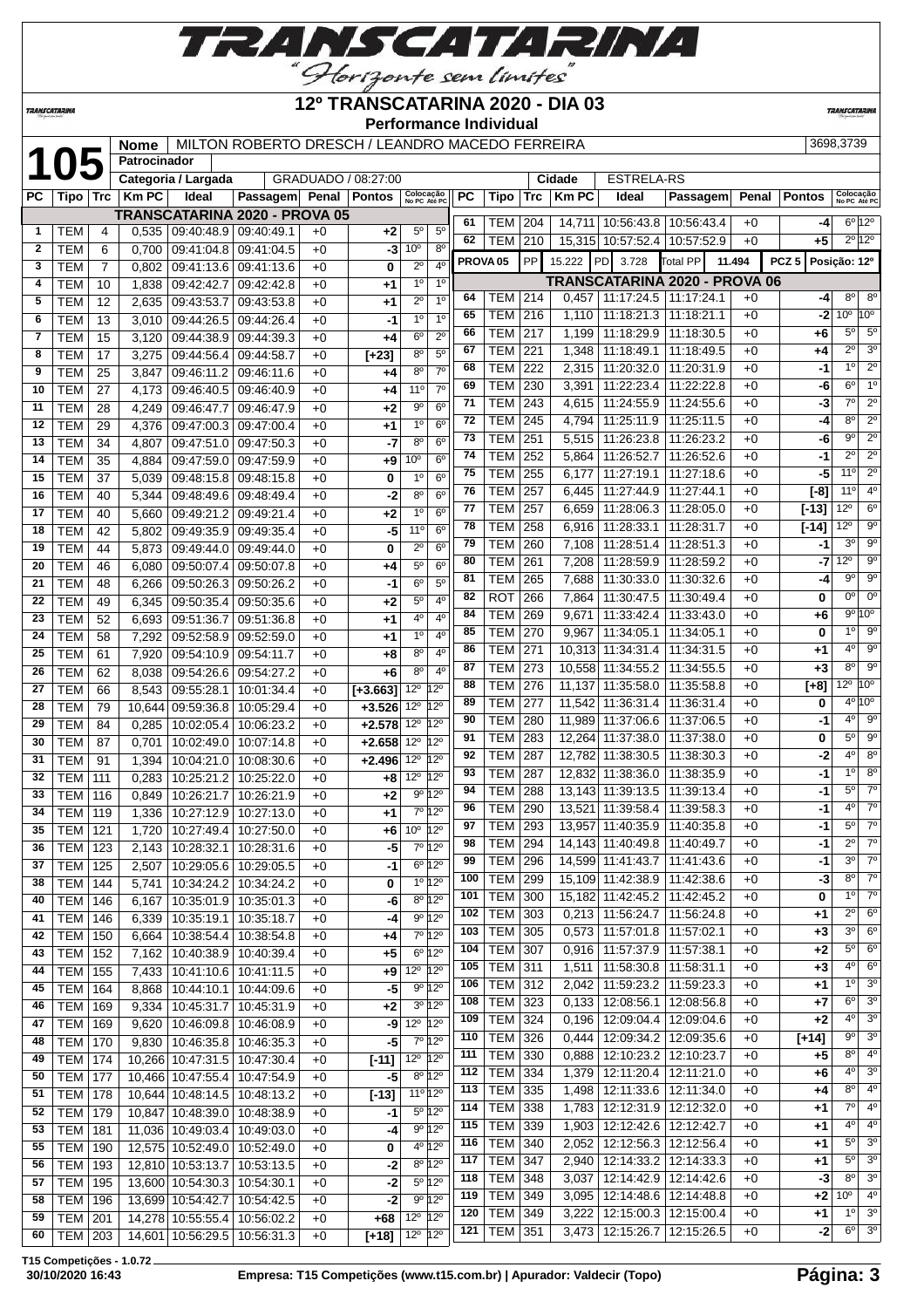

## **12º TRANSCATARINA 2020 - DIA 03**

**TRANSCATARIN** 

**TRANSCATARINA** 

**Performance Individual**

|                     |                  |     | <b>Nome</b>  |                             | MILTON ROBERTO DRESCH / LEANDRO MACEDO FERREIRA |       |                     |                           |                |                     |            |     |              |             |                         |            |        |                    | 3698,3739                           |
|---------------------|------------------|-----|--------------|-----------------------------|-------------------------------------------------|-------|---------------------|---------------------------|----------------|---------------------|------------|-----|--------------|-------------|-------------------------|------------|--------|--------------------|-------------------------------------|
|                     | <b>105</b>       |     | Patrocinador |                             |                                                 |       |                     |                           |                |                     |            |     |              |             |                         |            |        |                    |                                     |
|                     |                  |     |              | Categoria / Largada         |                                                 |       | GRADUADO / 08:27:00 |                           |                |                     |            |     | Cidade       |             | <b>ESTRELA-RS</b>       |            |        |                    |                                     |
| PC                  | Tipo   Trc       |     | KmPC         | Ideal                       | Passagem                                        | Penal | <b>Pontos</b>       | Colocação<br>No PC Até PC |                | PC                  | Tipo       | Trc | <b>Km PC</b> | Ideal       |                         | Passagem   | Penal  | <b>Pontos</b>      | Colocação<br>No PC Até PC           |
| 122                 | $ TEM $ 351      |     | 3,574        | 12:15:36.8                  | 12:15:36.8                                      | $+0$  | 0                   | $2^{\circ}$               | $2^{\circ}$    | 191                 | TEM   456  |     | 3,032        | 13:44:48.1  |                         | 13:44:47.0 | $+0$   | $-11$              | $7^\circ$<br>$10^{\circ}$           |
| 123                 | TEM              | 353 | 3,740        | 12:15:53.7                  | 12:15:53.4                                      | $+0$  | -3                  | 3 <sup>o</sup>            | $2^{\circ}$    | 192                 | <b>TEM</b> | 457 | 3,663        | 13:45:44.4  |                         | 13:45:43.3 | $+0$   |                    | $12^{\circ}$<br>$7^\circ$           |
| 124                 | <b>TEM</b>       | 353 | 3,844        | 12:16:11.6                  | 12:16:11.9                                      | $+0$  | $+3$                | $7^\circ$                 | $2^{\circ}$    | 193                 | <b>TEM</b> | 459 | 3,869        | 13:46:06.1  |                         | 13:46:05.0 | $+0$   | $[-11]$<br>$[-11]$ | $12^{\circ}$<br>$8^{\circ}$         |
| 125                 | <b>TEM</b>       | 355 | 4,058        | 12:16:36.4                  | 12:16:36.5                                      | $+0$  | +1                  | 3 <sup>o</sup>            | $1^{\circ}$    | 194                 | <b>TEM</b> |     |              |             |                         |            |        |                    | $-6$ 12 <sup>o</sup><br>$8^{\circ}$ |
| 126                 | <b>TEM</b>       | 357 | 4,281        | 12:17:05.7                  | 12:17:05.7                                      | $+0$  | 0                   | 3 <sup>o</sup>            | $2^{\circ}$    |                     |            | 462 | 4,344        | 13:46:53.5  |                         | 13:46:52.9 | $+0$   |                    | $9^\circ$                           |
| 127                 | <b>TEM</b>       | 358 | 4,584        | 12:17:33.2                  | 12:17:33.5                                      | $+0$  | +3                  | 8 <sup>o</sup>            | 1 <sup>0</sup> | 195                 | <b>TEM</b> | 467 | 4,849        | 13:48:01.6  |                         | 13:48:00.4 | $+0$   | $[-12]$            | $12^{\circ}$                        |
| 128                 | <b>TEM</b>       | 359 | 4,992        | 12:18:07.4                  | 12:18:07.9                                      | $+0$  | $+5$                | $6^{\circ}$               | $2^{\circ}$    | 196                 | <b>TEM</b> | 468 | 5,026        | 13:48:18.1  |                         | 13:48:17.7 | $+0$   | -4                 | $7^\circ$<br>$8^{\circ}$            |
| 129                 | <b>TEM</b>       | 360 | 5,057        | 12:18:13.9                  | 12:18:14.1                                      | $+0$  | +2                  | $6^{\circ}$               | $2^{\circ}$    | 197                 | <b>TEM</b> | 469 | 5,473        | 13:48:58.3  |                         | 13:48:57.6 | $+0$   | $-7$               | $9^{\circ}$<br>$12^{\circ}$         |
| 130                 | <b>TEM</b>       | 360 | 5,151        | 12:18:23.3                  | 12:18:23.4                                      | $+0$  | +1                  | 4°                        | $2^{\circ}$    | 198                 | <b>TEM</b> | 476 | 6,418        | 13:51:22.5  |                         | 13:51:22.5 | $+0$   | 0                  | $8^{\circ}$<br>$1^{\circ}$          |
| 131                 | <b>TEM</b>       | 360 | 5,342        | 12:18:42.4                  | 12:18:42.6                                      | $+0$  | +2                  | $8^{\circ}$               | $2^{\circ}$    | 199                 | <b>TEM</b> | 477 | 6,917        | 13:52:02.4  |                         | 13:52:01.6 | $+0$   | -8                 | $10^{\circ}$<br>$8^{\circ}$         |
| 132                 | <b>TEM</b>       | 360 | 5,482        | 12:18:56.4                  | 12:18:56.5                                      | $+0$  | +1                  | 1 <sup>0</sup>            | $2^{\circ}$    | 200                 | <b>TEM</b> | 478 | 7,080        | 13:52:18.1  |                         | 13:52:17.5 | $+0$   | -6                 | $9^{\circ}$<br>$11^{\circ}$         |
| 133                 | TEM              | 361 | 5,538        | 12:19:02.9                  | 12:19:03.0                                      | $+0$  | +1                  | 3 <sup>o</sup>            | $2^{\circ}$    | 201                 | <b>TEM</b> | 483 | 7,960        |             | 13:53:41.2   13:53:41.1 |            | $+0$   | $-1$               | $4^{\circ}$<br>$9^{\circ}$          |
| PROVA <sub>06</sub> |                  | PP  | 201          | PD<br>57                    | Total PP<br>144                                 |       | PCZ <sub>7</sub>    | Posição: 2º               |                | 202                 | TEM        | 485 | 8,429        |             | 13:54:23.0   13:54:22.5 |            | $+0$   | $-5$               | 10 <sup>o</sup><br>$9^{\circ}$      |
|                     |                  |     |              |                             |                                                 |       |                     |                           |                | 203                 | <b>TEM</b> | 486 | 8,621        | 13:54:39.1  |                         | 13:54:39.0 | $+0$   | $-1$               | $3^{\circ}$<br>$8^{\circ}$          |
|                     |                  |     |              | 0.314 12:34:43.7            | TRANSCATARINA 2020 - PROVA 07                   |       |                     | $2^{\circ}$               | $2^{\circ}$    | 204                 | <b>TEM</b> | 486 | 8,804        | 13:54:53.8  |                         | 13:54:53.6 | $+0$   | -21                | $8^{\circ}$<br>$8^{\circ}$          |
| 134                 | <b>TEM</b>       | 363 |              |                             | 12:34:43.7                                      | $+0$  | 0                   | $2^{\circ}$               | 1 <sup>0</sup> | PROVA <sub>07</sub> |            | PP  | 232          | PD<br>66    | <b>Total PP</b>         | 166        |        | PCZ <sub>8</sub>   | Posição: 8º                         |
| 135                 | TEM              | 364 | 0,560        | 12:35:05.9                  | 12:35:05.9                                      | $+0$  | 0                   | 4 <sup>0</sup>            | $1^{\circ}$    | <b>TOTAL</b>        |            | PP  | 15.655       | PD<br>3.851 | Total PP                |            | 11.804 | <b>PCZ 20</b>      |                                     |
| 136                 | TEM              | 368 | 1,102        | 12:36:06.6                  | 12:36:06.5                                      | $+0$  | -1                  |                           |                |                     |            |     |              |             |                         |            |        |                    |                                     |
| 137                 | <b>TEM</b>       | 369 | 1,264        | 12:36:26.8                  | 12:36:26.6                                      | $+0$  | $-2$                | $5^{\circ}$               | 1 <sup>0</sup> |                     |            |     |              |             |                         |            |        |                    |                                     |
| 138                 | <b>TEM</b>       | 371 | 1,531        | 12:37:02.4                  | 12:37:02.3                                      | $+0$  | -1                  | 3 <sup>o</sup>            | 1 <sup>0</sup> |                     |            |     |              |             |                         |            |        |                    |                                     |
| 139                 | <b>TEM</b>       | 371 | 1,658        | 12:37:13.3                  | 12:37:13.5                                      | $+0$  | +2                  | $8^{\circ}$               | $2^{\circ}$    |                     |            |     |              |             |                         |            |        |                    |                                     |
| 141                 | <b>TEM</b>       | 372 | 1,890        | 12:37:34.9                  | 12:37:35.1                                      | $+0$  | $+2$                | $6^{\circ}$               | $2^{\circ}$    |                     |            |     |              |             |                         |            |        |                    |                                     |
| 142                 | <b>TEM</b>       | 379 | 2,728        | 12:39:18.3                  | 12:39:18.4                                      | $+0$  | +1                  | $5^{\circ}$               | 1 <sup>0</sup> |                     |            |     |              |             |                         |            |        |                    |                                     |
| 143                 | <b>TEM</b>       | 381 | 3,089        | 12:39:53.6                  | 12:39:53.8                                      | $+0$  | +2                  | $7^\circ$                 | $2^{\circ}$    |                     |            |     |              |             |                         |            |        |                    |                                     |
| 144                 | <b>TEM</b>       | 383 | 3,302        | 12:40:13.3                  | 12:40:13.9                                      | $+0$  | +6                  | 8 <sup>o</sup>            | 3 <sup>o</sup> |                     |            |     |              |             |                         |            |        |                    |                                     |
| 145                 | <b>TEM</b>       | 385 | 3,615        | 12:40:40.9                  | 12:40:40.6                                      | $+0$  | -3                  | $6^{\circ}$               | $2^{\circ}$    |                     |            |     |              |             |                         |            |        |                    |                                     |
| 146                 | TEM              | 390 | 4,178        | 12:41:55.4                  | 12:41:55.5                                      | $+0$  | +1                  | $2^{\circ}$               | $1^{\circ}$    |                     |            |     |              |             |                         |            |        |                    |                                     |
| 147                 | <b>TEM</b>       | 392 | 4,360        | 12:42:11.9                  | 12:42:13.4                                      | $+0$  | $[t+15]$            | $8^{\circ}$               | $4^{\circ}$    |                     |            |     |              |             |                         |            |        |                    |                                     |
| 148                 | <b>TEM</b>       | 392 | 4,591        | 12:42:35.0                  | 12:42:35.3                                      | $+0$  | +3                  | $\overline{9^{\circ}}$    | $4^{\circ}$    |                     |            |     |              |             |                         |            |        |                    |                                     |
| 149                 | <b>TEM</b>       | 392 | 4,736        | 12:42:49.5                  | 12:42:49.3                                      | $+0$  | -2                  | $8^{\circ}$               | $4^{\circ}$    |                     |            |     |              |             |                         |            |        |                    |                                     |
| 150                 | <b>TEM</b>       | 392 | 4,780        | 12:42:53.9                  | 12:42:54.0                                      | $+0$  | $+1$                | 3 <sup>o</sup>            | $4^{\circ}$    |                     |            |     |              |             |                         |            |        |                    |                                     |
| 151                 | <b>TEM</b>       | 392 | 5,270        | 12:43:42.9                  | 12:43:42.9                                      | $+0$  | 0                   | 1 <sup>0</sup>            | 3 <sup>o</sup> |                     |            |     |              |             |                         |            |        |                    |                                     |
| 152                 | <b>TEM</b>       | 393 | 5,517        | 12:44:05.4                  | 12:44:05.5                                      | $+0$  | +1                  | 4°                        | 3 <sup>o</sup> |                     |            |     |              |             |                         |            |        |                    |                                     |
| 153                 | <b>TEM</b>       | 396 | 5,853        | 12:44:58.0                  | 12:44:58.2                                      | $+0$  | +2                  | 8 <sup>o</sup>            | 3 <sup>o</sup> |                     |            |     |              |             |                         |            |        |                    |                                     |
| 154                 | <b>TEM</b>       | 396 | 5,896        | 12:45:02.3                  | 12:45:02.7                                      | $+0$  | +4                  | $8^{\circ}$               | 3 <sup>o</sup> |                     |            |     |              |             |                         |            |        |                    |                                     |
| 155                 | TEM 402          |     | 6,688        | 12:46:12.6 12:46:13.2       |                                                 | $+0$  | +6                  | 10 <sup>o</sup>           | 4°             |                     |            |     |              |             |                         |            |        |                    |                                     |
|                     | 158 TEM 406      |     |              | 0,245 12:50:32.3 12:50:32.5 |                                                 | $+0$  | $+2$                | $8^{\circ}$               | 4 <sup>0</sup> |                     |            |     |              |             |                         |            |        |                    |                                     |
| 159                 | TEM   408        |     | 0,612        | 12:51:07.9                  | 12:51:08.2                                      | $+0$  | +3                  | $6^{\circ}$               | $4^{\circ}$    |                     |            |     |              |             |                         |            |        |                    |                                     |
| 160                 | TEM              | 409 | 0,783        | 12:51:23.2                  | 12:51:23.3                                      | $+0$  | +1                  | $4^{\circ}$               | $4^{\circ}$    |                     |            |     |              |             |                         |            |        |                    |                                     |
| 161                 | <b>TEM</b>       | 409 | 0,980        | 12:51:42.9                  | 12:51:42.4                                      | $+0$  | -5                  | 11°                       | $4^{\circ}$    |                     |            |     |              |             |                         |            |        |                    |                                     |
| 162                 | <b>TEM</b>       | 409 | 1,046        | 12:51:49.5                  | 12:51:49.4                                      | $+0$  | -1                  | $1^{\circ}$               | $4^{\circ}$    |                     |            |     |              |             |                         |            |        |                    |                                     |
| 163                 | <b>TEM</b>       | 411 | 1,410        | 12:52:23.2                  | 12:52:23.0                                      | $+0$  | -2                  | 3 <sup>o</sup>            | 30             |                     |            |     |              |             |                         |            |        |                    |                                     |
| 164                 | $ TEM $ 412      |     | 1,496        | 12:52:31.8                  | 12:52:31.5                                      | +0    | -3                  | $8^{\circ}$               | $4^{\circ}$    |                     |            |     |              |             |                         |            |        |                    |                                     |
| 165                 | TEM 413          |     | 1,822        | 12:53:00.1                  | 12:52:59.9                                      | $+0$  | $-2$                | $7^\circ$                 | $4^{\circ}$    |                     |            |     |              |             |                         |            |        |                    |                                     |
| 166                 | TEM 414          |     | 2,150        | 12:53:26.3                  | 12:53:25.6                                      | $+0$  | $-7$                | 10 <sup>o</sup>           | $5^{\circ}$    |                     |            |     |              |             |                         |            |        |                    |                                     |
| 168                 | TEM              | 417 | 2,674        | 12:54:16.3                  | 12:54:16.3                                      | $+0$  | 0                   | $1^{\circ}$               | $5^{\circ}$    |                     |            |     |              |             |                         |            |        |                    |                                     |
| 169                 | $ $ TEM $ $      | 428 | 1,127        | 13:01:55.5                  | 13:01:55.4                                      | $+0$  | $-1$                | $2^{\circ}$               | $4^{\circ}$    |                     |            |     |              |             |                         |            |        |                    |                                     |
| 170                 | <b>TEM</b>       | 431 | 1,346        | 13:02:21.9                  | 13:02:22.7                                      | $+0$  | +8                  | 10 <sup>o</sup>           | $5^{\circ}$    |                     |            |     |              |             |                         |            |        |                    |                                     |
| 171                 | <b>TEM</b>       | 431 | 1,466        | 13:02:33.0                  | 13:02:33.0                                      | $+0$  | 0                   | $2^{\circ}$               | $5^{\circ}$    |                     |            |     |              |             |                         |            |        |                    |                                     |
| 180                 | <b>TEM</b>       | 439 | 0,281        | 13:40:11.6                  | 13:40:11.6                                      | $+0$  | 0                   | 3 <sup>o</sup>            | 4°             |                     |            |     |              |             |                         |            |        |                    |                                     |
| 181                 | <b>TEM</b>       | 440 | 0,356        | 13:40:19.5                  | 13:40:19.4                                      | $+0$  | -1                  | $1^{\circ}$               | 4°             |                     |            |     |              |             |                         |            |        |                    |                                     |
| 182                 | <b>TEM</b>       | 441 | 0,586        | 13:40:39.5                  | 13:40:39.6                                      | +0    | +1                  | $5^{\circ}$               | $4^{\circ}$    |                     |            |     |              |             |                         |            |        |                    |                                     |
| 183                 | $ \text{TEM} $   | 442 | 0,704        | 13:40:51.2                  | 13:40:50.6                                      | $+0$  | -6                  | 11 <sup>°</sup>           | $4^{\circ}$    |                     |            |     |              |             |                         |            |        |                    |                                     |
| 184                 | TEM              | 443 | 0,987        | 13:41:13.1                  | 13:41:12.6                                      | $+0$  | -5                  | $9^{\circ}$               | $4^{\circ}$    |                     |            |     |              |             |                         |            |        |                    |                                     |
| 185                 | TEM              | 444 | 1,136        | 13:41:23.6                  | 13:41:23.6                                      | +0    | 0                   | $1^{\circ}$               | $4^{\circ}$    |                     |            |     |              |             |                         |            |        |                    |                                     |
| 186                 | $ \texttt{TEM} $ | 444 | 1,250        | 13:41:33.4                  | 13:41:32.7                                      | $+0$  | $-7$                | $8^{\circ}$               | $4^{\circ}$    |                     |            |     |              |             |                         |            |        |                    |                                     |
| 187                 | <b>TEM</b>       | 450 | 1,826        | 13:42:40.2                  | 13:42:38.5                                      | $+0$  | $[-17]$             | $12^{\circ}$              | $5^{\circ}$    |                     |            |     |              |             |                         |            |        |                    |                                     |
| 188                 | <b>TEM</b>       | 453 | 2,523        | 13:44:03.0                  | 13:44:02.4                                      | $+0$  | -6                  | 11°                       | $6^{\circ}$    |                     |            |     |              |             |                         |            |        |                    |                                     |
| 189                 | <b>TEM</b>       | 453 | 2,820        | 13:44:25.3                  | 13:44:24.8                                      | +0    | -5                  | 11°                       | $7^\circ$      |                     |            |     |              |             |                         |            |        |                    |                                     |
|                     | 190   TEM   455  |     |              | 2,970   13:44:41.2          | 13:44:40.3                                      | $+0$  | $-9$                | $11^{\circ}$              | $7^{\circ}$    |                     |            |     |              |             |                         |            |        |                    |                                     |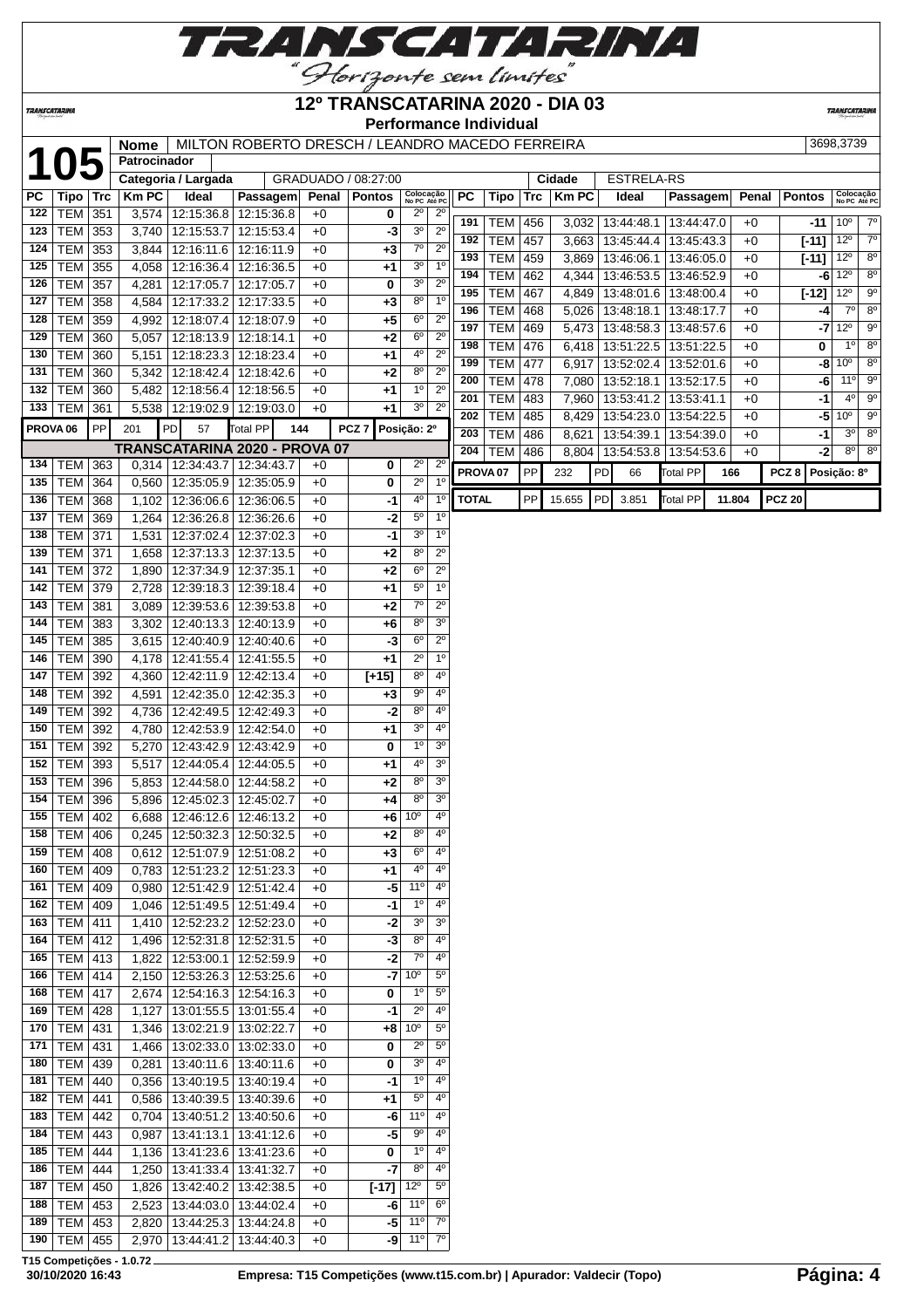

<u>"Glorizonte sem limites"</u><br>12º TRANSCATARINA 2020 - DIA 03

| TRANSCATARINA |                          |                 |                             |                                                                 |                                      |              |                     | <b>Performance Individual</b>                            |                     |                          |            |                        |                                                    |                               |              |                             | <b>TRANSCATARINA</b>                                |                            |
|---------------|--------------------------|-----------------|-----------------------------|-----------------------------------------------------------------|--------------------------------------|--------------|---------------------|----------------------------------------------------------|---------------------|--------------------------|------------|------------------------|----------------------------------------------------|-------------------------------|--------------|-----------------------------|-----------------------------------------------------|----------------------------|
|               |                          |                 |                             |                                                                 | PAULA BREVES / VILMA RAFAEL QUINTAES |              |                     |                                                          |                     |                          |            |                        |                                                    |                               |              |                             | 3582,3704                                           |                            |
|               |                          |                 | <b>Nome</b><br>Patrocinador |                                                                 |                                      |              |                     |                                                          |                     |                          |            |                        |                                                    |                               |              |                             |                                                     |                            |
|               | 106                      |                 |                             |                                                                 |                                      |              | GRADUADO / 08:26:00 |                                                          |                     |                          |            |                        |                                                    | RIO DE JANEIRO-RJ             |              |                             |                                                     |                            |
| РC            |                          |                 | <b>KmPC</b>                 | Categoria / Largada<br>Ideal                                    | Passagem Penal                       |              | <b>Pontos</b>       | Colocação                                                | РC                  |                          |            | Cidade<br><b>Km PC</b> | Ideal                                              |                               |              | <b>Pontos</b>               |                                                     |                            |
|               | Tipo                     | Trc             |                             |                                                                 |                                      |              |                     | No PC Até PC                                             |                     | Tipo                     | Trc        |                        |                                                    | Passagem                      | Penal        |                             | Colocação<br>No PC Até PC                           |                            |
| 1             | TEM                      | 4               | 0,535                       | 09:39:48.9 09:39:49.2                                           | TRANSCATARINA 2020 - PROVA 05        | $+0$         | $+3$                | $9^{\circ}$<br>$9^{\circ}$                               | 61                  | тем                      | 204        | 14,711                 | 10:55:43.8   10:55:43.8                            |                               | $+0$         | 0                           | $1^{\circ}$                                         | 90                         |
| $\mathbf{2}$  | TEM                      | 6               | 0.700                       | 09:40:04.8                                                      | 09:40:05.0                           | $+0$         | +2                  | $7^{\circ}$<br>$5^{\circ}$                               | 62                  | TEM                      | 210        |                        | 15,315 10:56:52.4 10:56:53.7                       |                               | $+0$         | $+13$                       | $9^{\circ}$                                         | $9^\circ$                  |
| 3             | <b>TEM</b>               | $\overline{7}$  | 0,802                       | 09:40:13.6                                                      | 09:40:13.6                           | $+0$         | 0                   | 30<br>5 <sup>0</sup>                                     | PROVA <sub>05</sub> |                          | PP         | 406                    | PD<br>172                                          | <b>Total PP</b><br>234        |              | <b>PCZ 10</b>               | Posicão: 8º                                         |                            |
| 4             | <b>TEM</b>               | 10              | 1,838                       | 09:41:42.7                                                      | 09:41:43.0                           | $+0$         | +3                  | 6 <sup>o</sup><br>4 <sup>0</sup>                         |                     |                          |            |                        |                                                    | TRANSCATARINA 2020 - PROVA 06 |              |                             |                                                     |                            |
| 5             | <b>TEM</b>               | 12              | 2,635                       | 09:42:53.7                                                      | 09:42:54.1                           | $+0$         | +4                  | $9^{\circ}$<br>7 <sup>0</sup>                            | 64                  | TEM                      | 214        | 0,457                  | 11:16:24.5   11:16:24.1                            |                               | $+0$         | -41                         | $10^{\circ}$ 10 <sup>°</sup>                        |                            |
| 6             | <b>TEM</b>               | 13              | 3,010                       | 09:43:26.5                                                      | 09:43:27.1                           | $+0$         | $+6$                | 90<br>$8^{\circ}$                                        | 65                  | TEM                      | 216        | 1,110                  |                                                    | 11:17:21.3   11:17:21.4       | $+0$         | +1                          | $3^{\circ}$                                         | $7^\circ$                  |
| 7             | <b>TEM</b>               | 15              | 3,120                       | 09:43:38.9                                                      | 09:43:40.2                           | $+0$         | $+13$               | $9^{\circ}$<br>8 <sup>0</sup>                            | 66                  | TEM                      | 217        | 1,199                  | 11:17:29.9                                         | 11:17:31.7                    | $+0$         | [+18]                       | $12^{\circ}$ 12 $^{\circ}$                          |                            |
| 8             | <b>TEM</b>               | 17              | 3,275                       | 09:43:56.4                                                      | 09:43:58.4                           | $+0$         | $[+20]$             | $7^\circ$<br>$8^{\circ}$                                 | 67                  | TEM                      | 221        | 1,348                  | 11:17:49.1                                         | 11:17:51.6                    | $+0$         | $[+25]$                     | $8^{\circ}$                                         | $9^{\circ}$                |
| 9             | TEM                      | 25              | 3,847                       | 09:45:11.2                                                      | 09:45:11.6                           | $+0$         | +4                  | $9^{\circ}$<br>8 <sup>o</sup>                            | 68                  | TEM                      | 222        | 2,315                  | 11:19:32.0                                         | 11:19:31.7                    | $+0$         | -3                          | $7^{\circ}$                                         | $9^{\circ}$                |
| 10            | <b>TEM</b>               | 27              | 4,173                       | 09:45:40.5                                                      | 09:45:40.8                           | $+0$         | $+3$                | $7^\circ$<br>8 <sup>o</sup>                              | 69                  | TEM                      | 230        | 3,391                  | 11:21:23.4                                         | 11:21:22.5                    | $+0$         | -9                          | $12^{\circ}$                                        | 10 <sup>o</sup>            |
| 11            | TEM                      | 28              | 4,249                       | 09:45:47.7                                                      | 09:45:47.7                           | $+0$         | 0                   | $2^{\circ}$<br>$8^{\circ}$                               | 71                  | <b>TEM</b>               | 243        | 4,615                  | 11:23:55.9                                         | 11:23:55.8                    | $+0$         | -1                          | $4^{\circ}$                                         | $9^{\circ}$                |
| 12            | <b>TEM</b>               | 29              | 4,376                       | 09:46:00.3                                                      | 09:46:00.7                           | $+0$         | +4                  | $8^{\circ}$<br>$8^{\circ}$                               | 72                  | TEM                      | 245        | 4,794                  | 11:24:11.9                                         | 11:24:12.0                    | $+0$         | +1                          | 1 <sup>0</sup>                                      | $9^{\circ}$                |
| 13            | <b>TEM</b>               | $\overline{34}$ | 4,807                       | 09:46:51.0                                                      | 09:46:50.1                           | $+0$         | -9                  | 10 <sup>o</sup><br>8 <sup>o</sup>                        | 73                  | TEM                      | 251        | 5,515                  | 11:25:23.8                                         | 11:25:23.1                    | $+0$         | -7                          | $10^{\circ}$ $10^{\circ}$                           |                            |
| 14            | TEM                      | 35              | 4,884                       | 09:46:59.0                                                      | 09:46:59.4                           | $+0$         | +4                  | 8 <sup>o</sup><br>4°                                     | 74                  | TEM                      | 252        | 5,864                  | 11:25:52.7                                         | 11:25:52.6                    | $+0$         | -1                          |                                                     | $6^{\circ}10^{\circ}$      |
| 15            | <b>TEM</b>               | 37              | 5,039                       | 09:47:15.8                                                      | 09:47:15.7                           | $+0$         | $-1$                | $5^{\circ}$<br>$8^{\circ}$                               | 75                  | <b>TEM</b>               | 255        | 6,177                  | 11:26:19.1                                         | 11:26:19.2                    | $+0$         | +1                          |                                                     | $6^{\circ}10^{\circ}$      |
| 16            | <b>TEM</b>               | 40              | 5,344                       | 09:47:49.6                                                      | 09:47:49.6                           | $+0$         | 0                   | $2^{\circ}$<br>7 <sup>0</sup>                            | 76                  | TEM                      | 257        | 6,445                  | 11:26:44.9                                         | 11:26:44.7                    | $+0$         | -2                          |                                                     | $5^{\circ}10^{\circ}$      |
| 17            | <b>TEM</b>               | 40              | 5,660                       | 09:48:21.2                                                      | 09:48:21.8                           | $+0$         | +6                  | $7^\circ$<br>$4^{\circ}$                                 | 77                  | <b>TEM</b>               | 257        | 6,659                  | 11:27:06.3                                         | 11:27:06.2                    | $+0$         | -1                          |                                                     | $4^{\circ}10^{\circ}$      |
| 18            | <b>TEM</b>               | 42              | 5.802                       | 09:48:35.9                                                      | 09:48:35.9                           | $+0$         | 0                   | 1 <sup>0</sup><br>$7^\circ$                              | 78                  | TEM                      | 258        | 6,916                  | 11:27:33.1                                         | 11:27:32.7                    | $+0$         | -4                          |                                                     | $6^{\circ}10^{\circ}$      |
| 19            | <b>TEM</b>               | 44              | 5.873                       | 09:48:44.0                                                      | 09:48:44.7                           | $+0$         | $+7$                | 7 <sup>0</sup><br>$8^{\circ}$                            | 79                  | TEM                      | 260        | 7,108                  | 11:27:51.4                                         | 11:27:52.1                    | $+0$         | +7                          | $11^{\circ}10^{\circ}$<br>$10^{\circ}$ $10^{\circ}$ |                            |
| 20            | <b>TEM</b>               | 46              | 6,080                       | 09:49:07.4                                                      | 09:49:09.0                           | $+0$         | $[+16]$             | $12^{\circ}$<br>$8^{\circ}$                              | 80<br>81            | TEM                      | 261        | 7,208                  | 11:27:59.9                                         | 11:27:59.4                    | $+0$         | -5                          |                                                     | $6^{\circ}10^{\circ}$      |
| 21            | <b>TEM</b>               | 48              | 6,266                       | 09:49:26.3                                                      | 09:49:25.8                           | $+0$         | -5                  | 10 <sup>o</sup><br>$9^{\circ}$                           |                     | <b>TEM</b>               | 265        | 7,688                  | 11:29:33.0                                         | 11:29:32.7                    | $+0$         | -3                          | $0^{\circ}$                                         | $0^{\circ}$                |
| 22            | <b>TEM</b>               | 49              | 6,345                       | 09:49:35.4                                                      | 09:49:37.9                           | $+0$         | $[+25]$             | $9^{\circ}$<br>$12^{\circ}$                              | 82<br>84            | <b>ROT</b><br><b>TEM</b> | 266        | 7,864                  | 11:29:47.5                                         | 11:29:48.4                    | $+0$         | 0                           | $2^{\circ}$                                         | $9^\circ$                  |
| 23            | <b>TEM</b>               | 52              | 6,693                       | 09:50:36.7                                                      | 09:50:37.3                           | $+0$         | $+6$                | $9^{\circ}$<br>11 <sup>°</sup>                           | 85                  | <b>TEM</b>               | 269<br>270 | 9,671<br>9,967         | 11:32:42.4<br>11:33:05.1                           | 11:32:42.4<br>11:33:05.3      | $+0$<br>$+0$ | 0<br>+2                     |                                                     | $5^{\circ}10^{\circ}$      |
| 24            | <b>TEM</b>               | 58              | 7,292                       | 09:51:58.9                                                      | 09:52:00.1                           | $+0$         | $+12$               | $8^{\circ}$<br>$9^{\circ}$                               | 86                  | <b>TEM</b>               | 271        | 10,313                 | 11:33:31.4                                         | 11:33:31.2                    | $+0$         | -2                          |                                                     | $6^{\circ}10^{\circ}$      |
| 25            | <b>TEM</b>               | 61              | 7,920                       | 09:53:10.9                                                      | 09:53:11.4                           | $+0$         | $+5$                | $5^{\circ}$<br>$9^{\circ}$<br>$9^{\circ}$<br>$9^{\circ}$ | 87                  | TEM                      | 273        | 10,558                 | 11:33:55.2                                         | 11:33:55.1                    | $+0$         | -1                          | $5^{\circ}$                                         | $8^{\circ}$                |
| 26            | <b>TEM</b>               | 62              | 8,038                       | 09:53:26.6                                                      | 09:53:25.9                           | $+0$         | $-7$                | $5^{\circ}$<br>8 <sup>0</sup>                            | 88                  | TEM                      | 276        | 11,137                 | 11:34:58.0                                         | 11:34:58.2                    | $+0$         | +2                          | $6^{\circ}$                                         | $7^\circ$                  |
| 27<br>28      | <b>TEM</b><br><b>TEM</b> | 66<br>79        | 8,543                       | 09:54:28.1                                                      | 09:54:29.1<br>09:58:38.0             | $+0$         | $+10$<br>$+12$      | 8 <sup>0</sup><br>8 <sup>0</sup>                         | 89                  | TEM                      | 277        | 11,542                 | 11:35:31.4                                         | 11:35:31.3                    | $+0$         | -1                          | $7^\circ$                                           | $7^\circ$                  |
| 29            | <b>TEM</b>               | 84              | 10,644<br>0,285             | 09:58:36.8<br>10:01:05.4                                        | 10:01:07.5                           | $+0$<br>$+0$ | $[+21]$             | $9^{\circ}$<br>$8^{\circ}$                               | 90                  | <b>TEM</b>               | 280        |                        | 11,989 11:36:06.6 11:36:06.8                       |                               | $+0$         | +2                          | 10 <sup>o</sup>                                     | $7^\circ$                  |
| 30            | <b>TEM</b>               | 87              | 0,701                       | 10:01:49.0                                                      | 10:01:58.0                           | $+0$         | [+90]               | 11º 10º                                                  | 91                  | <b>TEM</b>               | 283        |                        | 12,264 11:36:38.0                                  | 11:36:37.7                    | $+0$         | $-3$                        | 11 <sup>°</sup>                                     | $7^\circ$                  |
| 31            | <b>TEM</b>               | 91              | 1,394                       | 10:03:21.0                                                      | 10:03:21.8                           | $+0$         | +8                  | $9^{\circ} 10^{\circ}$                                   | 92                  | TEM                      | 287        |                        | 12,782 11:37:30.5                                  | 11:37:30.1                    | $+0$         | -4                          | 10 <sup>o</sup>                                     | $9^{\circ}$                |
| 32            | <b>TEM</b>               | 111             | 0,283                       | 10:24:21.2                                                      | 10:24:21.3                           | $+0$         | +1                  | 3º 10°                                                   | 93                  | TEM                      | 287        | 12,832                 | 11:37:36.0                                         | 11:37:35.8                    | $+0$         | -2                          | $7^\circ$                                           | $9^\circ$                  |
| 33            | <b>TEM</b>               | 116             | 0,849                       | 10:25:21.7                                                      | 10:25:21.9                           | $+0$         | $+2$                | 10 <sup>o</sup><br>$10^{\circ}$                          | 94                  | TEM                      | 288        |                        | 13,143 11:38:13.5 11:38:13.7                       |                               | $+0$         | +2                          | $6^{\circ}$                                         | $8^{\circ}$                |
| 34            | TEM   119                |                 |                             | 1,336   10:26:12.9   10:26:12.9                                 |                                      | $+0$         | 0                   | $4^{\circ} 10^{\circ}$                                   | 96                  | TEM   290                |            |                        | 13,521 11:38:58.4 11:38:58.8                       |                               | $+0$         | +4                          | $8^{\circ}$                                         | $8^{\circ}$                |
| 35            | TEM                      | 121             |                             | 1,720   10:26:49.4                                              | 10:26:50.1                           | $+0$         | $+7$                | 11º 10º                                                  | 97                  | <b>TEM</b>               | 293        |                        | 13,957 11:39:35.9 11:39:35.9                       |                               | $+0$         | 0                           | $2^{\circ}$                                         | $8^{\circ}$                |
| 36            | TEM                      | 123             |                             | 2,143   10:27:32.1                                              | 10:27:32.1                           | $+0$         | 0                   | 2º 10°                                                   | 98                  | <b>TEM</b>               | 294        |                        | 14,143 11:39:49.8 11:39:49.7                       |                               | $+0$         | -1                          | $3^{\circ}$                                         | $8^{\circ}$                |
| 37            | <b>TEM</b>               | 125             |                             | 2,507   10:28:05.6   10:28:05.6                                 |                                      | $+0$         | 0                   | 3º 10°                                                   | 99                  | <b>TEM 296</b>           |            |                        | 14,599 11:40:43.7 11:40:44.1                       |                               | $+0$         |                             | $+4$ 12 <sup>o</sup>                                | $8^{\circ}$                |
| 38            | <b>TEM</b>               | 144             |                             | 5,741   10:33:24.2   10:33:24.4                                 |                                      | $+0$         | $+2$                | $4^{\circ} 10^{\circ}$                                   | 100                 | <b>TEM 299</b>           |            |                        | 15,109 11:41:38.9 11:41:39.4                       |                               | $+0$         | $+5$                        | $12^{\circ}$                                        | $8^{\circ}$                |
| 40            | <b>TEM</b>               | 146             | 6,167                       |                                                                 | 10:34:01.9 10:34:01.6                | $+0$         | -3                  | $6^{\circ}10^{\circ}$                                    | 101                 | <b>TEM</b>               | 300        |                        | 15,182 11:41:45.2 11:41:45.6                       |                               | $+0$         | +4                          | 10 <sup>o</sup>                                     | $8^{\circ}$                |
| 41            | TEM                      | 146             |                             | 6,339   10:34:19.1                                              | 10:34:19.1                           | $+0$         | 0                   | $2^{\circ}$<br>$9^{\circ}$                               | 102                 | <b>TEM</b>               | 303        |                        | $0,213$   11:55:24.7   11:55:25.0                  |                               | +0           | $+3$                        | $5^{\circ}$                                         | $8^{\circ}$                |
| 42            | TEM                      | 150             |                             | 6,664   10:37:54.4   10:37:54.7                                 |                                      | $+0$         | $+3$                | $5^{\circ}$<br>$9^{\circ}$                               | 103                 | <b>TEM</b>               | 305        |                        | $0,573$   11:56:01.8   11:56:02.3                  |                               | $+0$         | $+5$                        | $7^\circ$                                           | $8^{\circ}$                |
| 43            | TEM                      | 152             |                             | 7,162   10:39:38.9   10:39:38.9                                 |                                      | $+0$         | 0                   | $2^{\circ}$<br>$9^{\circ}$                               | 104                 | <b>TEM</b>               | 307        |                        | $0,916$   11:56:37.9   11:56:38.2                  |                               | $+0$         | $+3$                        | 7º  <br>$5^{\circ}$                                 | $8^{\circ}$<br>$8^{\circ}$ |
| 44            | TEM                      | 155             |                             | 7,433   10:40:10.6   10:40:11.4                                 |                                      | $+0$         | $+8$                | 10 <sup>o</sup><br>$9^{\circ}$                           | 105<br>106          | <b>TEM</b><br><b>TEM</b> | 311<br>312 | 1,511                  |                                                    | 11:57:30.8   11:57:30.5       | $+0$<br>$+0$ | $-3$                        | $8^{\circ}$                                         | $8^{\circ}$                |
| 45            | TEM                      | 164             |                             | $8,868$ 10:43:10.1                                              | 10:43:11.3                           | $+0$         | $+12$               | $10^{\circ}$ $10^{\circ}$                                | 108                 | <b>TEM</b>               | 323        | 2,042<br>0,133         | 11:58:23.2   11:58:25.1<br>12:07:56.1   12:07:57.1 |                               | $+0$         | $[+19]$<br>$+10$            | $10^{\circ}$                                        | $8^{\circ}$                |
| 46            | <b>TEM</b>               | 169             |                             | $9,334$   10:44:31.7                                            | 10:44:32.1                           | $+0$         | $+4$                | $6^{\circ}$<br>90                                        | 109                 | <b>TEM 324</b>           |            | 0,196                  | 12:08:04.4   12:08:06.2                            |                               | $+0$         | $[+18]$ $\sqrt{12^{\circ}}$ |                                                     | $9^{\circ}$                |
| 47            | <b>TEM</b>               | 169             |                             | 9,620   10:45:09.8   10:45:10.1                                 |                                      | $+0$         | $+3$                | 8º 10°<br>$1^{\circ}$                                    | 110                 | TEM 326                  |            |                        | $0,444$   12:08:34.2   12:08:35.9                  |                               | $+0$         | $[+17]$                     | 11°                                                 | $9^{\circ}$                |
| 48<br>49      | TEM<br>TEM               | 170<br>174      |                             | 9,830   10:45:35.8   10:45:35.9<br>10,266 10:46:31.5 10:46:31.2 |                                      | $+0$<br>$+0$ | $+1$<br>-3          | 90<br>$8^{\circ}$<br>90                                  | 111                 | TEM                      | 330        | 0,888                  |                                                    | 12:09:23.2   12:09:23.9       | $+0$         | $+7$                        | $10^{\circ}$                                        | $9^{\circ}$                |
| 50            | <b>TEM</b> 177           |                 |                             |                                                                 | 10,466 10:46:55.4 10:46:56.2         | $+0$         |                     | $9^{\circ}$<br>$+8$ 12 <sup>o</sup>                      | 112                 | TEM                      | 334        | 1,379                  |                                                    | 12:10:20.4   12:10:21.2       | $+0$         | +8                          | $7^\circ$                                           | $9^{\circ}$                |
|               |                          |                 |                             |                                                                 |                                      |              |                     |                                                          |                     |                          |            |                        |                                                    |                               |              |                             |                                                     |                            |

**T15 Competições - 1.0.72**

 TEM 178 10,644 10:47:14.5 10:47:14.6 +0 **+1** 3º 9º TEM 179 10,847 10:47:39.0 10:47:39.3 +0 **+3** 9º 9º TEM 181 11,036 10:48:03.4 10:48:03.9 +0 **+5** 10º 9º TEM 190 12,575 10:51:49.0 10:51:49.1 +0 **+1** 6º 9º TEM 193 12,810 10:52:13.7 10:52:13.8 +0 **+1** 3º 9º TEM 195 13,600 10:53:30.3 10:53:30.1 +0 **-2** 4º 9º TEM 196 13,699 10:53:42.7 10:53:42.8 +0 **+1** 6º 9º TEM 201 14,278 10:54:55.4 10:54:56.5 +0 **+11** 7º 9º TEM 203 14,601 10:55:29.5 10:55:30.0 +0 +5

 TEM 335 1,498 12:10:33.6 12:10:33.5 +0 **-1** 3º 9º TEM 338 1,783 12:11:31.9 12:11:31.9 +0 **0** 1º 9º TEM 339 1,903 12:11:42.6 12:11:42.8 +0 **+2** 6º 9º TEM 340 2,052 12:11:56.3 12:11:56.3 +0 **0** 1º 9º TEM 347 2,940 12:13:33.2 12:13:34.0 +0 **+8** 12º 9º TEM 348 3,037 12:13:42.9 12:13:43.1 +0 **+2** 4º 9º TEM 349 3,095 12:13:48.6 12:13:48.8 +0 **+2** 9º 9º TEM 349 3,222 12:14:00.3 12:14:00.9 +0 **+6** 11º 9º TEM 351 3,473 12:14:26.7 12:14:26.7 +0 **0** 1º 9º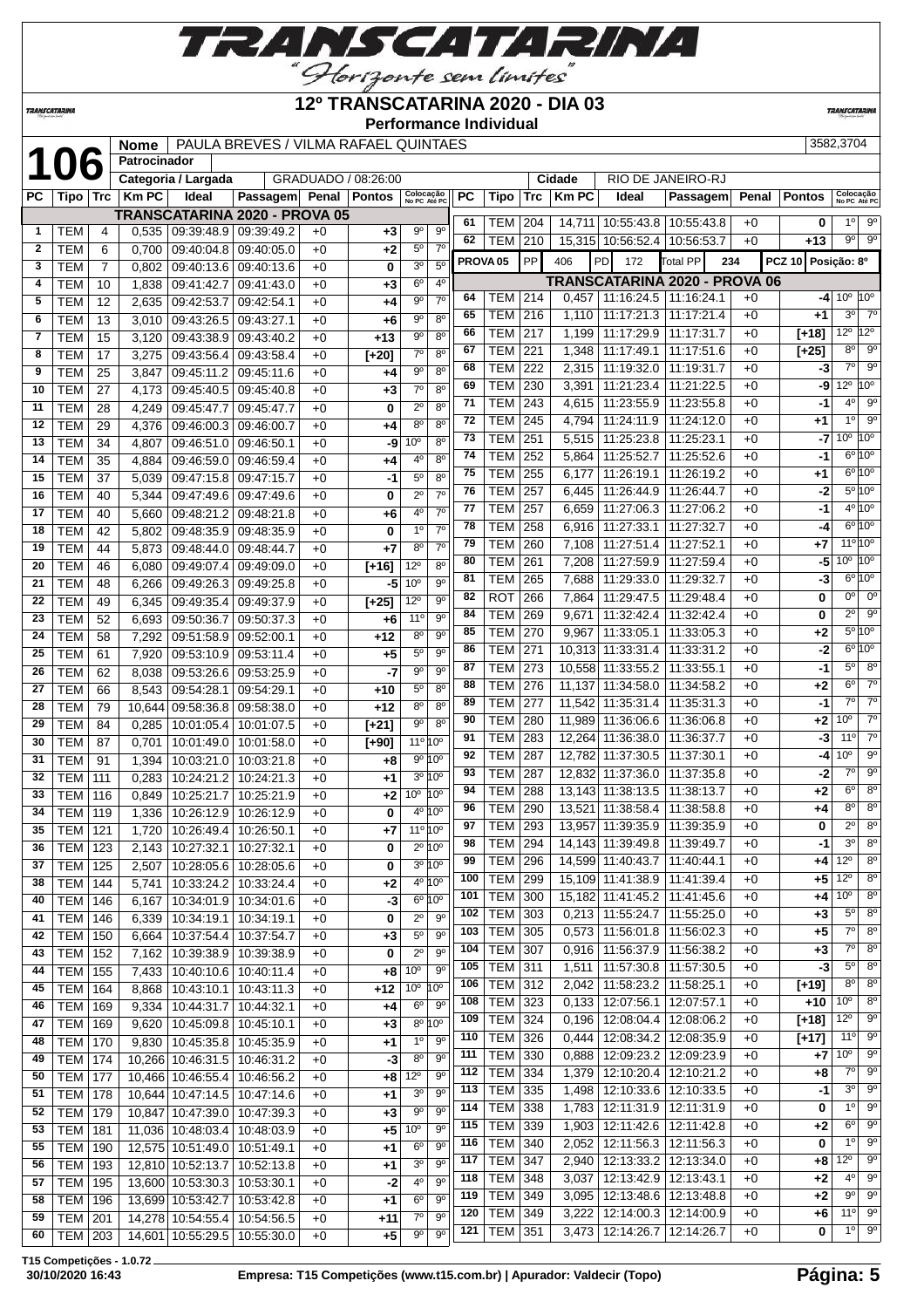

## **12º TRANSCATARINA 2020 - DIA 03**

**Performance Individual**

**TRANSCATARIN** 

|     |                     |     | <b>Nome</b>  |                                 | PAULA BREVES / VILMA RAFAEL QUINTAES |       |                      |                           |                        |                     |                |     |        |           |                                 |            |     |       |                  |        | 3582,3704               |
|-----|---------------------|-----|--------------|---------------------------------|--------------------------------------|-------|----------------------|---------------------------|------------------------|---------------------|----------------|-----|--------|-----------|---------------------------------|------------|-----|-------|------------------|--------|-------------------------|
|     | 106                 |     | Patrocinador |                                 |                                      |       |                      |                           |                        |                     |                |     |        |           |                                 |            |     |       |                  |        |                         |
|     |                     |     |              | Categoria / Largada             |                                      |       | GRADUADO / 08:26:00  |                           |                        |                     |                |     | Cidade |           | RIO DE JANEIRO-RJ               |            |     |       |                  |        |                         |
| PC  | Tipo                | Trc | <b>Km PC</b> | Ideal                           | Passagem                             | Penal | <b>Pontos</b>        | Colocação<br>No PC Até PC |                        | PC                  | Tipo   Trc     |     | KmPC   |           | Ideal                           | Passagem   |     | Penal | <b>Pontos</b>    |        | Colocaç<br>No PC At     |
| 122 | <b>TEM 351</b>      |     | 3,574        | 12:14:36.8                      | 12:14:36.7                           | $+0$  | -1                   | 4°                        | $9^{\circ}$            |                     |                |     |        |           |                                 |            |     |       |                  |        |                         |
| 123 | <b>TEM 353</b>      |     |              | 3,740 12:14:53.7                | 12:14:52.9                           | $+0$  | -8                   | $5^{\circ}$               | 9 <sup>o</sup>         | 191                 | <b>TEM 456</b> |     |        |           | $3,032$   13:43:48.1            | 13:43:48.0 |     | $+0$  |                  | -1     | $3^{\circ}$             |
|     |                     |     |              |                                 |                                      |       |                      |                           |                        | 192                 | <b>TEM 457</b> |     |        |           | $3,663$   13:44:44.4            | 13:44:44.5 |     | $+0$  |                  | $+1$   | 30                      |
| 124 | <b>TEM</b>          | 353 | 3,844        | 12:15:11.6                      | 12:15:11.0                           | $+0$  | -6                   | 10 <sup>o</sup>           | $9^{\circ}$            | 193                 | <b>TEM</b>     | 459 |        |           | 3,869   13:45:06.1   13:45:05.9 |            |     | $+0$  |                  | $-2$   | $4^{\circ}$             |
| 125 | <b>TEM</b>          | 355 | 4,058        | 12:15:36.4                      | 12:15:36.3                           | $+0$  | -1                   | 1 <sup>0</sup>            | $9^{\circ}$            | 194                 | <b>TEM</b>     | 462 |        |           | 4,344   13:45:53.5              | 13:45:53.8 |     | $+0$  |                  | $+3$   | $8^{\circ}$             |
| 126 | <b>TEM</b>          | 357 | 4,281        | 12:16:05.7                      | 12:16:05.3                           | $+0$  | -4                   | 10 <sup>o</sup>           | $9^{\circ}$            | 195                 | <b>TEM</b>     | 467 |        |           | 4,849   13:47:01.6              | 13:47:01.3 |     | $+0$  |                  | $-3$   | $9^{\circ}$             |
| 127 | TEM                 | 358 | 4,584        | 12:16:33.2 12:16:33.2           |                                      | $+0$  | 0                    | 1 <sup>o</sup>            | 9 <sup>o</sup>         | 196                 | <b>TEM</b>     | 468 |        |           | 5,026   13:47:18.1              | 13:47:17.4 |     | $+0$  |                  | $[-7]$ | $9^\circ$               |
| 128 | <b>TEM</b>          | 359 | 4,992        | 12:17:07.4   12:17:07.7         |                                      | $+0$  | $+3$                 | $4^{\circ}$               | $9^{\circ}$            | 197                 | <b>TEM</b>     | 469 |        |           | 5,473   13:47:58.3   13:47:58.4 |            |     | $+0$  |                  | +1     | 40                      |
| 129 | <b>TEM</b>          | 360 | 5,057        | 12:17:13.9                      | 12:17:13.8                           | $+0$  | -1                   | 4°                        | 9 <sup>o</sup>         | 198                 | <b>TEM</b>     | 476 |        |           | 6,418   13:50:22.5              | 13:50:23.1 |     | $+0$  |                  | +6     | $8^{\circ}$             |
| 130 | <b>TEM</b>          | 360 | 5,151        | 12:17:23.3                      | 12:17:23.1                           | $+0$  | -2                   | 9 <sup>o</sup>            | 9 <sup>o</sup>         | 199                 |                |     |        |           |                                 |            |     |       |                  |        | $\overline{2^{\circ}}$  |
| 131 | <b>TEM</b>          | 360 | 5,342        | 12:17:42.4                      | 12:17:42.3                           | $+0$  | $-1$                 | 6 <sup>o</sup>            | 9 <sup>o</sup>         |                     | <b>TEM</b>     | 477 |        |           | $6,917$   13:51:02.4            | 13:51:02.1 |     | +0    |                  | -3     | $\overline{2^0}$        |
|     | 132   TEM $ $       | 360 | 5,482        | 12:17:56.4                      | 12:17:56.3                           | $+0$  | $-1$                 | $5^{\circ}$               | $9^\circ$              | 200                 | <b>TEM 478</b> |     |        |           | 7,080   13:51:18.1              | 13:51:18.2 |     | $+0$  |                  | $+1$   |                         |
| 133 | <b>TEM</b>          | 361 |              | 5,538   12:18:02.9   12:18:02.2 |                                      | $+0$  | $-7$                 | 11°                       | $8^{\circ}$            | 201                 | TEM            | 483 |        |           | 7,960   13:52:41.2              | 13:52:41.0 |     | $+0$  |                  | $-2$   | 10 <sup>o</sup>         |
|     | PROVA <sub>06</sub> | PP  | 281          | PD<br>97                        | Total PP<br>184                      |       | PCZ <sub>7</sub>     | Posição: 9º               |                        | 202                 | <b>TEM</b>     | 485 |        |           | 8,429   13:53:23.0              | 13:53:22.5 |     | $+0$  |                  | $-5$   | $9^{\circ}$             |
|     |                     |     |              |                                 |                                      |       |                      |                           |                        | 203                 | TEM            | 486 |        |           | 8,621   13:53:39.1              | 13:53:39.2 |     | $+0$  |                  | $+1$   | $4^{\circ}$             |
|     |                     |     |              | TRANSCATARINA 2020 - PROVA 07   |                                      |       |                      |                           |                        | 204                 | TEM            | 486 |        |           | 8,804   13:53:53.8   13:53:53.7 |            |     | $+0$  |                  | -1     | $4^{\circ}$             |
| 134 | <b>TEM</b>          | 363 |              | $0,314$ 12:33:43.7              | 12:33:43.7                           | $+0$  | 0                    | 3 <sup>o</sup>            | 3 <sup>o</sup>         | PROVA <sub>07</sub> |                | PP  | 161    | <b>PD</b> | 44                              | Total PP   | 117 |       | PCZ <sub>6</sub> |        | Posição: 4 <sup>o</sup> |
| 135 | <b>TEM 364</b>      |     |              | 0,560 12:34:05.9                | 12:34:05.5                           | $+0$  | -4                   | $11^{\circ}$              | $6^{\circ}$            |                     |                |     |        |           |                                 |            |     |       |                  |        |                         |
| 136 | <b>TEM</b>          | 368 | 1,102        | 12:35:06.6                      | 12:35:06.7                           | $+0$  | $+1$                 | $\overline{2^{\circ}}$    | 4 <sup>0</sup>         | <b>TOTAL</b>        |                | PP  | 848    | <b>PD</b> | 313                             | Total PP   | 535 |       | <b>PCZ 23</b>    |        |                         |
| 137 | TEM                 | 369 | 1,264        | 12:35:26.8                      | 12:35:26.7                           | $+0$  | -1                   | $2^{\circ}$               | 3 <sup>0</sup>         |                     |                |     |        |           |                                 |            |     |       |                  |        |                         |
| 138 | TEM                 | 371 | 1,531        | 12:36:02.4                      | 12:36:02.6                           | $+0$  | $+2$                 | $7^\circ$                 | 4 <sup>0</sup>         |                     |                |     |        |           |                                 |            |     |       |                  |        |                         |
| 139 | TEM                 | 371 | 1,658        | 12:36:13.3                      | 12:36:13.7                           | $+0$  | $+4$                 | 10 <sup>o</sup>           | $5^{\circ}$            |                     |                |     |        |           |                                 |            |     |       |                  |        |                         |
| 141 | <b>TEM</b>          | 372 | 1,890        | 12:36:34.9                      | 12:36:34.4                           | $+0$  | -5                   | 9 <sup>o</sup>            | $\overline{7^{\circ}}$ |                     |                |     |        |           |                                 |            |     |       |                  |        |                         |
| 142 | <b>TEM</b>          | 379 | 2,728        | 12:38:18.3                      | 12:38:18.1                           | $+0$  | -2                   | $7^\circ$                 | $7^{\circ}$            |                     |                |     |        |           |                                 |            |     |       |                  |        |                         |
| 143 | <b>TEM</b>          | 381 | 3,089        | 12:38:53.6                      | 12:38:53.6                           | $+0$  | 0                    | $2^{\circ}$               | 5 <sup>0</sup>         |                     |                |     |        |           |                                 |            |     |       |                  |        |                         |
| 144 | TEM                 | 383 | 3,302        | 12:39:13.3                      | 12:39:13.7                           | $+0$  | $+4$                 | $\overline{6^{\circ}}$    | 4 <sup>0</sup>         |                     |                |     |        |           |                                 |            |     |       |                  |        |                         |
| 145 | <b>TEM</b>          | 385 |              | 3,615 12:39:40.9                | 12:39:40.8                           | $+0$  | $-1$                 | 4 <sup>0</sup>            | 3 <sup>0</sup>         |                     |                |     |        |           |                                 |            |     |       |                  |        |                         |
| 146 | <b>TEM</b>          | 390 |              | 4,178   12:40:55.4              | 12:40:55.2                           | $+0$  | $-2$                 | $6^{\circ}$               | 4 <sup>0</sup>         |                     |                |     |        |           |                                 |            |     |       |                  |        |                         |
| 147 | <b>TEM</b>          | 392 | 4,360        | 12:41:11.9                      | 12:41:13.1                           | $+0$  | $\overline{[+12]}$   | $7^\circ$                 | $5^{\rm o}$            |                     |                |     |        |           |                                 |            |     |       |                  |        |                         |
| 148 |                     |     |              |                                 |                                      |       |                      | 11 <sup>o</sup>           | $\overline{5^0}$       |                     |                |     |        |           |                                 |            |     |       |                  |        |                         |
|     | <b>TEM</b>          | 392 | 4,591        | 12:41:35.0                      | 12:41:34.7                           | $+0$  | -3                   | $\overline{5^0}$          | $5^{\circ}$            |                     |                |     |        |           |                                 |            |     |       |                  |        |                         |
| 149 | <b>TEM</b>          | 392 | 4,736        | 12:41:49.5   12:41:49.6         |                                      | $+0$  | $+1$                 |                           |                        |                     |                |     |        |           |                                 |            |     |       |                  |        |                         |
| 150 | <b>TEM</b>          | 392 | 4,780        | 12:41:53.9 12:41:54.6           |                                      | $+0$  | $[+7]$               | 11 <sup>0</sup>           | $7^{\circ}$            |                     |                |     |        |           |                                 |            |     |       |                  |        |                         |
| 151 | <b>TEM</b>          | 392 | 5,270        | 12:42:42.9                      | 12:42:43.3                           | $+0$  | $+4$                 | $8^{\circ}$               | $7^{\circ}$            |                     |                |     |        |           |                                 |            |     |       |                  |        |                         |
| 152 | <b>TEM</b>          | 393 | 5,517        | 12:43:05.4                      | 12:43:05.3                           | $+0$  | -1                   | 3 <sup>0</sup>            | 7 <sup>o</sup>         |                     |                |     |        |           |                                 |            |     |       |                  |        |                         |
| 153 | <b>TEM</b>          | 396 | 5,853        | 12:43:58.0                      | 12:43:58.1                           | $+0$  | $+1$                 | $\overline{5^0}$          | $6^{\circ}$            |                     |                |     |        |           |                                 |            |     |       |                  |        |                         |
| 154 | <b>TEM</b>          | 396 |              | 5,896   12:44:02.3              | 12:44:02.3                           | $+0$  | 0                    | $2^{\circ}$               | 6 <sup>o</sup>         |                     |                |     |        |           |                                 |            |     |       |                  |        |                         |
| 155 | TEM 402             |     |              | 6,688   12:45:12.6   12:45:12.9 |                                      | $+0$  | $+3$                 | $5^{\circ}$               | $5^{\circ}$            |                     |                |     |        |           |                                 |            |     |       |                  |        |                         |
|     | 158 TEM 406         |     |              | 0,245 12:49:32.3 12:49:31.9     |                                      | $+0$  |                      | $-4$ 10 <sup>o</sup>      | $5^{\circ}$            |                     |                |     |        |           |                                 |            |     |       |                  |        |                         |
| 159 | <b>TEM</b>          | 408 | 0,612        | 12:50:07.9 12:50:07.7           |                                      | $+0$  | -2                   | 4°                        | $\overline{5^0}$       |                     |                |     |        |           |                                 |            |     |       |                  |        |                         |
| 160 | TEM                 | 409 | 0,783        | 12:50:23.2                      | 12:50:23.4                           | $+0$  | $+2$                 | $7^\circ$                 | $5^{\circ}$            |                     |                |     |        |           |                                 |            |     |       |                  |        |                         |
| 161 | <b>TEM</b>          | 409 | 0,980        | 12:50:42.9 12:50:43.1           |                                      | $+0$  | $+2$                 | $4^{\circ}$               | $5^{\circ}$            |                     |                |     |        |           |                                 |            |     |       |                  |        |                         |
| 162 | TEM                 | 409 | 1,046        | 12:50:49.5                      | 12:50:49.4                           | $+0$  | -1                   | $2^{\circ}$               | $5^{\circ}$            |                     |                |     |        |           |                                 |            |     |       |                  |        |                         |
| 163 | <b>TEM</b>          | 411 | 1,410        | 12:51:23.2                      | 12:51:23.0                           | $+0$  | -2                   | $4^{\circ}$               | $4^{\circ}$            |                     |                |     |        |           |                                 |            |     |       |                  |        |                         |
|     | 164   TEM   412     |     | 1,496        | 12:51:31.8                      | 12:51:31.9                           | $+0$  | $+1$                 | $4^{\circ}$               | 3 <sup>o</sup>         |                     |                |     |        |           |                                 |            |     |       |                  |        |                         |
|     | 165   TEM   413     |     |              |                                 |                                      |       |                      |                           | 3 <sup>o</sup>         |                     |                |     |        |           |                                 |            |     |       |                  |        |                         |
|     |                     |     |              | 1,822   12:52:00.1              | 12:52:00.2                           | $+0$  | +1                   | 3 <sup>o</sup>            |                        |                     |                |     |        |           |                                 |            |     |       |                  |        |                         |
| 166 | <b>TEM 414</b>      |     |              | 2,150   12:52:26.3              | 12:52:25.9                           | $+0$  | -4                   | $9^{\circ}$               | 3 <sup>o</sup>         |                     |                |     |        |           |                                 |            |     |       |                  |        |                         |
| 168 | $TEM$ 417           |     |              | 2,674   12:53:16.3              | 12:53:16.2                           | $+0$  | -1                   | $7^\circ$                 | 3 <sup>o</sup>         |                     |                |     |        |           |                                 |            |     |       |                  |        |                         |
| 169 | TEM                 | 428 | 1,127        | 13:00:55.5                      | 13:00:55.3                           | $+0$  | -2                   | $5^{\circ}$               | 3 <sup>o</sup>         |                     |                |     |        |           |                                 |            |     |       |                  |        |                         |
| 170 | TEM   431           |     | 1,346        | 13:01:21.9   13:01:22.1         |                                      | $+0$  | $+2$                 | $5^{\circ}$               | 3 <sup>o</sup>         |                     |                |     |        |           |                                 |            |     |       |                  |        |                         |
| 171 | TEM   431           |     | 1,466        | 13:01:33.0   13:01:33.0         |                                      | $+0$  | 0                    | 3 <sup>o</sup>            | $2^{\circ}$            |                     |                |     |        |           |                                 |            |     |       |                  |        |                         |
| 180 | TEM 439             |     | 0,281        | 13:39:11.6                      | 13:39:11.9                           | $+0$  | $+3$                 | $8^{\circ}$               | 3 <sup>o</sup>         |                     |                |     |        |           |                                 |            |     |       |                  |        |                         |
| 181 | TEM                 | 440 | 0,356        | 13:39:19.5                      | 13:39:19.3                           | $+0$  | -2                   | $7^\circ$                 | $2^{\circ}$            |                     |                |     |        |           |                                 |            |     |       |                  |        |                         |
|     | 182   TEM   441     |     |              | 0,586   13:39:39.5              | 13:39:39.2                           | $+0$  | -3                   | 11 <sup>0</sup>           | 3 <sup>o</sup>         |                     |                |     |        |           |                                 |            |     |       |                  |        |                         |
|     | 183   TEM   442     |     | 0,704        | 13:39:51.2                      | 13:39:50.7                           | $+0$  | -5                   | $8^{\circ}$               | 3 <sup>o</sup>         |                     |                |     |        |           |                                 |            |     |       |                  |        |                         |
| 184 | TEM                 | 443 | 0,987        | 13:40:13.1                      | 13:40:12.8                           | $+0$  | -3                   | $6^{\circ}$               | 3 <sup>o</sup>         |                     |                |     |        |           |                                 |            |     |       |                  |        |                         |
| 185 | TEM                 | 444 | 1,136        | 13:40:23.6                      | 13:40:23.6                           | $+0$  | 0                    | $2^{\circ}$               | 3 <sup>o</sup>         |                     |                |     |        |           |                                 |            |     |       |                  |        |                         |
| 186 |                     |     |              |                                 |                                      |       |                      | 10 <sup>o</sup>           |                        |                     |                |     |        |           |                                 |            |     |       |                  |        |                         |
|     | TEM                 | 444 | 1,250        | 13:40:33.4                      | 13:40:32.6                           | $+0$  | $[-8]$               |                           | 3 <sup>o</sup>         |                     |                |     |        |           |                                 |            |     |       |                  |        |                         |
| 187 | TEM 450             |     | 1,826        | 13:41:40.2                      | 13:41:39.6                           | $+0$  | -6                   | $7^\circ$                 | 3 <sup>o</sup>         |                     |                |     |        |           |                                 |            |     |       |                  |        |                         |
| 188 | TEM                 | 453 | 2,523        | 13:43:03.0 13:43:03.0           |                                      | $+0$  | 0                    | $2^{\circ}$               | 3 <sup>o</sup>         |                     |                |     |        |           |                                 |            |     |       |                  |        |                         |
| 189 | <b>TEM</b>          | 453 | 2,820        | 13:43:25.3                      | 13:43:25.1                           | $+0$  | $-2$                 | $4^{\circ}$               | 30                     |                     |                |     |        |           |                                 |            |     |       |                  |        |                         |
| 190 | TEM                 | 455 |              | 2,970 13:43:41.2                | 13:43:42.2                           | $+0$  | $[+10]$ $12^{\circ}$ |                           | 3 <sup>o</sup>         |                     |                |     |        |           |                                 |            |     |       |                  |        |                         |

| a / Largada |                                       |        | GRADUADO / 08:26:00 |                           |                        |                     |            |            | Cidade       |           | RIO DE JANEIRO-RJ |            |       |                  |        |                           |                  |
|-------------|---------------------------------------|--------|---------------------|---------------------------|------------------------|---------------------|------------|------------|--------------|-----------|-------------------|------------|-------|------------------|--------|---------------------------|------------------|
| Ideal       | Passagem                              | Penal  | <b>Pontos</b>       | Colocação<br>No PC Até PC |                        | <b>PC</b>           | Tipo       | <b>Trc</b> | <b>Km PC</b> |           | Ideal             | Passagem   | Penal | <b>Pontos</b>    |        | Colocação<br>No PC Até PC |                  |
| 12:14:36.8  | 12:14:36.7                            | $+0$   | -1                  | 4 <sup>0</sup>            | 9 <sup>o</sup>         | 191                 | <b>TEM</b> | 456        | 3,032        |           | 13:43:48.1        | 13:43:48.0 | $+0$  |                  | -1     | 3 <sup>o</sup>            | $\overline{3^0}$ |
| 12:14:53.7  | 12:14:52.9                            | $+0$   | -8                  | 5 <sup>0</sup>            | 9 <sup>0</sup>         | 192                 | <b>TEM</b> | 457        | 3.663        |           | 13:44:44.4        | 13:44:44.5 | $+0$  |                  | $+1$   | 3 <sup>o</sup>            | $\overline{30}$  |
| 12:15:11.6  | 12:15:11.0                            | $+0$   | -6                  | 10 <sup>o</sup>           | $\overline{9^0}$       | 193                 | <b>TEM</b> | 459        | 3.869        |           | 13:45:06.1        | 13:45:05.9 | $+0$  |                  | $-2$   | 4 <sup>0</sup>            | $\overline{3^0}$ |
| 12:15:36.4  | 12:15:36.3                            | $+0$   | $-1$                | 1 <sup>0</sup>            | 9 <sup>0</sup>         | 194                 | <b>TEM</b> | 462        | 4.344        |           | 13:45:53.5        | 13:45:53.8 | $+0$  |                  | $+3$   | $8^{\circ}$               | $\overline{3^0}$ |
| 12:16:05.7  | 12:16:05.3                            | $+0$   | -4                  | 10 <sup>o</sup>           | 9 <sup>0</sup>         | 195                 | <b>TEM</b> | 467        | 4.849        |           | 13:47:01.6        | 13:47:01.3 | $+0$  |                  | $-3$   | $9^{\circ}$               | $\overline{3^0}$ |
| 12:16:33.2  | 12:16:33.2                            | $+0$   | 0                   | 1 <sup>0</sup>            | 9 <sup>0</sup>         | 196                 |            |            |              |           |                   |            |       |                  |        | $9^{\circ}$               | $\overline{3^0}$ |
| 12:17:07.4  | 12:17:07.7                            | $+0$   | $+3$                | $4^{\circ}$               | $\overline{9^{\circ}}$ | 197                 | <b>TEM</b> | 468        | 5,026        |           | 13:47:18.1        | 13:47:17.4 | $+0$  |                  | $[-7]$ | 4 <sup>0</sup>            | $\overline{3^0}$ |
| 12:17:13.9  | 12:17:13.8                            | $+0$   | $-1$                | 4 <sup>0</sup>            | 9 <sup>0</sup>         | 198                 | <b>TEM</b> | 469        | 5,473        |           | 13:47:58.3        | 13:47:58.4 | $+0$  |                  | $+1$   | 8 <sup>o</sup>            | $\overline{3^0}$ |
| 12:17:23.3  | 12:17:23.1                            | $+0$   | -2                  | $9^{\circ}$               | 9 <sup>0</sup>         |                     | <b>TEM</b> | 476        | 6,418        |           | 13:50:22.5        | 13:50:23.1 | $+0$  |                  | +6     | $2^{\circ}$               | 3 <sup>0</sup>   |
| 12:17:42.4  | 12:17:42.3                            | $+0$   | $-1$                | 6 <sup>o</sup>            | 9 <sup>o</sup>         | 199                 | <b>TEM</b> | 477        | 6,917        |           | 13:51:02.4        | 13:51:02.1 | $+0$  |                  | $-3$   | $2^{\circ}$               | 3 <sup>0</sup>   |
| 12:17:56.4  | 12:17:56.3                            | $+0$   | $-1$                | 5 <sup>0</sup>            | $\overline{9^{\circ}}$ | 200                 | <b>TEM</b> | 478        | 7,080        |           | 13:51:18.1        | 13:51:18.2 | $+0$  |                  | $+1$   |                           | 3 <sup>0</sup>   |
| 12:18:02.9  | 12:18:02.2                            | $+0$   | $-7$                | 11 <sup>°</sup>           | $8^{\circ}$            | 201                 | <b>TEM</b> | 483        | 7,960        |           | 13:52:41.2        | 13:52:41.0 | $+0$  |                  | $-2$   | 10 <sup>o</sup>           | 4 <sup>0</sup>   |
| эl<br>97    | Total PP<br>184                       |        | PCZ <sub>7</sub>    | Posição: 9º               |                        | 202                 | <b>TEM</b> | 485        | 8,429        |           | 13:53:23.0        | 13:53:22.5 | $+0$  |                  | $-5$   | $9^\circ$                 |                  |
|             |                                       |        |                     |                           |                        | 203                 | <b>TEM</b> | 486        | 8,621        |           | 13:53:39.1        | 13:53:39.2 | $+0$  |                  | $+1$   | 4 <sup>0</sup>            | 4 <sup>0</sup>   |
| 12:33:43.7  | ATARINA 2020 - PROVA 07<br>12:33:43.7 | $+0$   | $\bf{0}$            | 3 <sup>o</sup>            | $\overline{3^0}$       | 204                 | <b>TEM</b> | 486        | 8.804        |           | 13:53:53.8        | 13:53:53.7 | $+0$  |                  | $-1$   | 4 <sup>0</sup>            | $\overline{3^0}$ |
|             |                                       |        | $-4$                | 11 <sup>o</sup>           | $\overline{6^{\circ}}$ | PROVA <sub>07</sub> |            | PP         | 161          | <b>PD</b> | 44                | Total PP   | 117   | PCZ <sub>6</sub> |        | Posição: 4º               |                  |
| 12:34:05.9  | 12:34:05.5                            | $+0$   |                     | $2^{\circ}$               | 4 <sup>0</sup>         | <b>TOTAL</b>        |            | <b>PP</b>  | 848          | PD        | 313               | Total PP   | 535   | <b>PCZ 23</b>    |        |                           |                  |
| 12:35:06.6  | 12:35:06.7                            | $+0$   | $+1$                |                           |                        |                     |            |            |              |           |                   |            |       |                  |        |                           |                  |
| 12:35:26.8  | 12:35:26.7                            | $+0$   | -1                  | $2^{\circ}$               | 3 <sup>0</sup>         |                     |            |            |              |           |                   |            |       |                  |        |                           |                  |
| 12:36:02.4  | 12:36:02.6                            | $+0$   | +2                  | 70                        | 4 <sup>0</sup>         |                     |            |            |              |           |                   |            |       |                  |        |                           |                  |
| 12:36:13.3  | 12:36:13.7                            | $+0$   | +4                  | 10 <sup>o</sup>           | $\overline{5^0}$       |                     |            |            |              |           |                   |            |       |                  |        |                           |                  |
| 12:36:34.9  | 12:36:34.4                            | $+0$   | -5                  | $9^\circ$                 | $7^\circ$              |                     |            |            |              |           |                   |            |       |                  |        |                           |                  |
| 12:38:18.3  | 12:38:18.1                            | $+0$   | $-2$                | 7 <sup>0</sup>            | 7 <sup>0</sup>         |                     |            |            |              |           |                   |            |       |                  |        |                           |                  |
|             | $\sqrt{2}$                            | $\sim$ | $\sim$              | $\sim$                    | $-\circ$               |                     |            |            |              |           |                   |            |       |                  |        |                           |                  |

**T15 Competições - 1.0.72**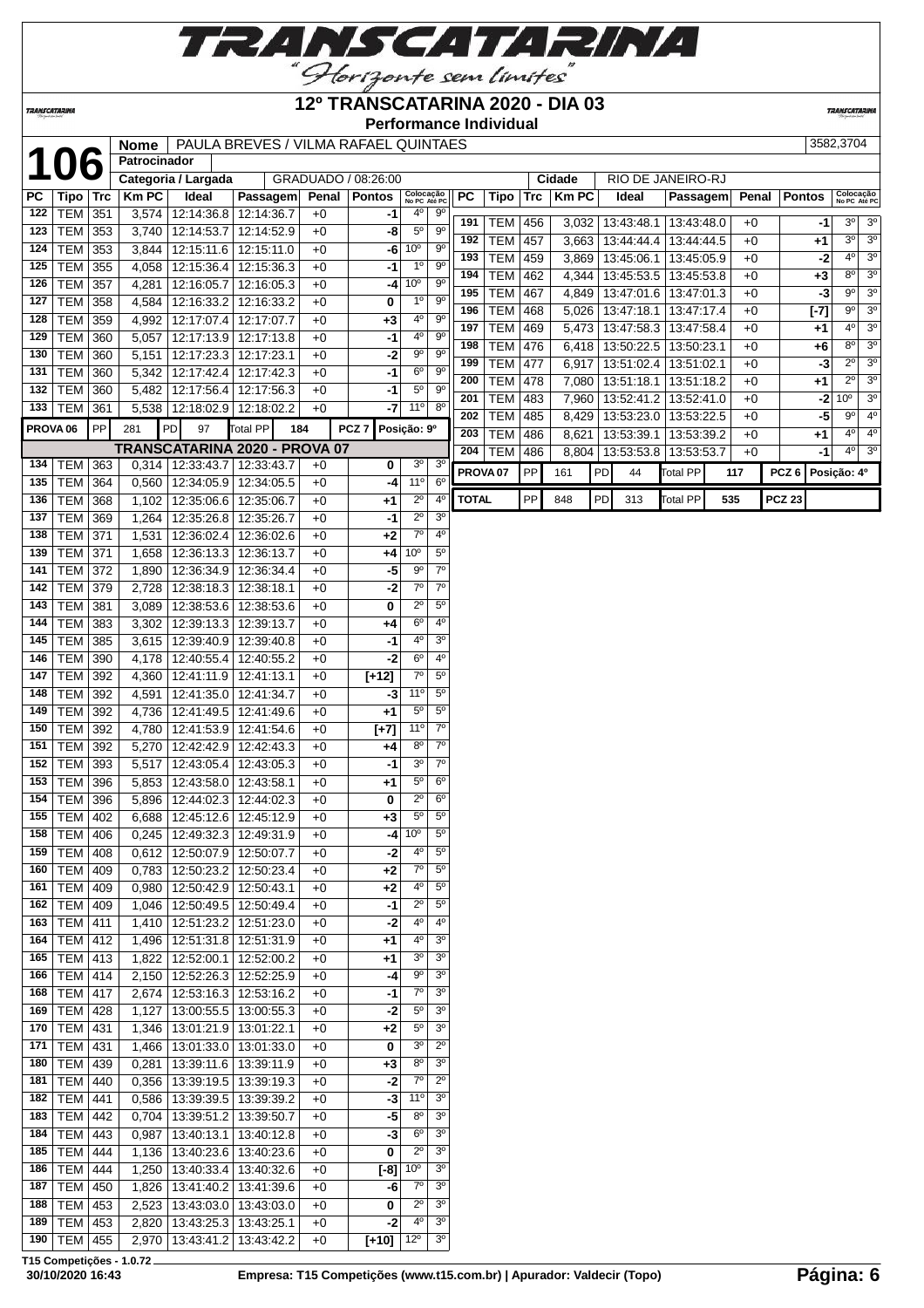

TRANSCATARINA

#### **12º TRANSCATARINA 2020 - DIA 03 Performance Individual**

**TRANSCATARINA** 

|          |                          |                | <b>Nome</b>    |                                        |                                      |              |                     | סוווומווטס ווועוויוע                              |                     |                             |            |                |                                                                  | LUIS MIGUEL SONO - MIGUEL SONO / ROSIMERI VASCONCELOS DIAS - ROSI VASCONCELO\$3556,3886 |              |                  |                                                          |
|----------|--------------------------|----------------|----------------|----------------------------------------|--------------------------------------|--------------|---------------------|---------------------------------------------------|---------------------|-----------------------------|------------|----------------|------------------------------------------------------------------|-----------------------------------------------------------------------------------------|--------------|------------------|----------------------------------------------------------|
|          | 107                      |                | Patrocinador   |                                        |                                      |              |                     |                                                   |                     |                             |            |                |                                                                  |                                                                                         |              |                  |                                                          |
|          |                          |                |                | Categoria / Largada                    |                                      |              | GRADUADO / 08:32:00 |                                                   |                     |                             |            | Cidade         |                                                                  | RIO DE JANEIRO-RJ                                                                       |              |                  |                                                          |
| PC.      | Tipo                     | Trc            | <b>Km PC</b>   | Ideal                                  | Passagem Penal                       |              | <b>Pontos</b>       | Colocação<br>No PC Até PC                         | <b>PC</b>           | Tipo                        | Trc        | <b>Km PC</b>   | Ideal                                                            | Passagem                                                                                | Penal        | <b>Pontos</b>    | Colocação<br>No PC Até PC                                |
|          |                          |                |                |                                        | <b>TRANSCATARINA 2020 - PROVA 05</b> |              |                     |                                                   | 61                  | TEM                         | 204        |                | 14,711 11:01:43.8                                                | 11:01:44.8                                                                              | $+0$         | +10              | $12^{\circ}$ $ 10^{\circ} $                              |
| 1        | TEM                      | 4              | 0,535          | 09:45:48.9                             | 09:45:49.2                           | $+0$         | +3                  | $8^{\circ}$<br>80                                 | 62                  | TEM                         | 210        |                | 15,315 11:02:52.4                                                | 11:02:53.9                                                                              | $+0$         | +15              | $12^{\circ}$<br>$10^{\circ}$                             |
| 2        | <b>TEM</b>               | 6              | 0,700          | 09:46:04.8                             | 09:46:05.1                           | $+0$         | +3                  | 11 <sup>0</sup><br>80                             | PROVA <sub>05</sub> |                             | PP         | 433            | PD<br>131                                                        | <b>Total PP</b><br>302                                                                  |              | PCZ <sub>1</sub> | Posição: 10°                                             |
| 3        | <b>TEM</b>               | $\overline{7}$ | 0,802          | 09:46:13.6                             | 09:46:14.1                           | $+0$         | +5                  | 12°<br>$11^{\circ}$<br>$5^{\circ}$<br>$9^{\circ}$ |                     |                             |            |                |                                                                  | <b>TRANSCATARINA 2020 - PROVA 06</b>                                                    |              |                  |                                                          |
| 4<br>5   | TEM<br><b>TEM</b>        | 10<br>12       | 1,838<br>2,635 | 09:47:42.7<br>09:48:53.7               | 09:47:43.0<br>09:48:55.1             | $+0$<br>$+0$ | $+3$<br>$+14$       | $12^{\circ}$<br>$12^{\circ}$                      | 64                  | <b>TEM</b>                  | 214        | 0,457          | 11:22:24.5                                                       | 11:22:24.6                                                                              | $+0$         | +1               | $4^{\circ}$<br>$4^{\circ}$                               |
| 6        | <b>TEM</b>               | 13             | 3,010          | 09:49:26.5                             | 09:49:27.1                           | $+0$         | +6                  | 10 <sup>o</sup><br>$12^{\circ}$                   | 65                  | TEM                         | 216        | 1,110          | 11:23:21.3                                                       | 11:23:21.1                                                                              | $+0$         | -2               | 90<br>$6^{\circ}$                                        |
| 7        | <b>TEM</b>               | 15             | 3,120          | 09:49:38.9                             | 09:49:41.1                           | $+0$         | $[+22]$             | 11º 12º                                           | 66                  | TEM                         | 217        | 1,199          | 11:23:29.9                                                       | 11:23:31.1                                                                              | $+0$         | $[+12]$          | $8^{\circ}$<br>$9^{\circ}$                               |
| 8        | TEM                      | 17             | 3,275          | 09:49:56.4                             | 09:50:01.1                           | $+0$         | $[+47]$             | 11º 12º                                           | 67                  | <b>TEM</b>                  | 221        | 1,348          | 11:23:49.1                                                       | 11:23:49.9                                                                              | $+0$         | +8               | $4^{\circ}$<br>$5^\circ$                                 |
| 9        | TEM                      | 25             | 3,847          | 09:51:11.2                             | 09:51:11.4                           | $+0$         | $+2$                | $6^{\circ}$<br>$11^{\circ}$                       | 68                  | TEM                         | 222        | 2,315          | 11:25:32.0                                                       | 11:25:32.4                                                                              | $+0$         | +4               | 8 <sup>o</sup><br>$5^{\circ}$                            |
| 10       | <b>TEM</b>               | 27             | 4,173          | 09:51:40.5                             | 09:51:40.7                           | $+0$         | +2                  | 4º 12º                                            | 69                  | <b>TEM</b>                  | 230        | 3,391          | 11:27:23.4                                                       | 11:27:23.5                                                                              | $+0$         | +1               | 3 <sup>o</sup><br>$5^{\circ}$                            |
| 11       | TEM                      | 28             | 4,249          | 09:51:47.7                             | 09:51:47.8                           | $+0$         | +1                  | 4º 12º                                            | 71                  | <b>TEM</b>                  | 243        | 4,615          | 11:29:55.9                                                       | 11:29:56.7                                                                              | $+0$         | +8               | $5^{\circ}$<br>$12^{\circ}$                              |
| 12       | <b>TEM</b>               | 29             | 4,376          | 09:52:00.3                             | 09:52:00.8                           | $+0$         | +5                  | 10°<br>$12^{\circ}$                               | 72                  | <b>TEM</b>                  | 245        | 4,794          | 11:30:11.9                                                       | 11:30:12.1                                                                              | $+0$         | +2               | $4^{\circ}$<br>$4^{\circ}$                               |
| 13       | <b>TEM</b>               | 34             | 4,807          | 09:52:51.0                             | 09:52:50.6                           | $+0$         | -4                  | 4°<br>11 <sup>°</sup>                             | 73                  | TEM                         | 251        | 5,515          | 11:31:23.8                                                       | 11:31:23.8                                                                              | $+0$         | 0                | $4^{\circ}$<br>$2^{\circ}$                               |
| 14       | <b>TEM</b>               | 35             | 4,884          | 09:52:59.0                             | 09:52:59.7                           | $+0$         | +7                  | $7^\circ$<br>$11^{\circ}$                         | 74                  | TEM                         | 252        | 5,864          | 11:31:52.7                                                       | 11:31:53.1                                                                              | $+0$         | +4               | 4 <sup>0</sup><br>90                                     |
| 15       | <b>TEM</b>               | 37             | 5,039          | 09:53:15.8                             | 09:53:16.0                           | $+0$         | +2                  | $6^{\circ} 10^{\circ}$                            | 75                  | TEM                         | 255        | 6,177          | 11:32:19.1                                                       | 11:32:19.2                                                                              | $+0$         | +1               | 3 <sup>o</sup><br>4º                                     |
| 16       | <b>TEM</b>               | 40             | 5,344          | 09:53:49.6                             | 09:53:50.6                           | $+0$         | $+10$               | 11º 12º                                           | 76                  | TEM                         | 257        | 6,445          | 11:32:44.9                                                       | 11:32:44.9                                                                              | $+0$         | 0                | $\overline{2^0}$<br>1 <sup>0</sup>                       |
| 17       | <b>TEM</b>               | 40             | 5,660          | 09:54:21.2                             | 09:54:22.0                           | $+0$         | $+8$                | 7º 10°                                            | 77                  | <b>TEM</b>                  | 257        | 6,659          | 11:33:06.3                                                       | 11:33:06.3                                                                              | $+0$         | 0                | $2^{\circ}$<br>$2^{\circ}$                               |
| 18       | <b>TEM</b>               | 42             | 5,802          | 09:54:35.9                             | 09:54:36.1                           | $+0$         | +2                  | 7º 10°                                            | 78                  | <b>TEM</b>                  | 258        | 6,916          | 11:33:33.1                                                       | 11:33:32.6                                                                              | $+0$         | -5               | $7^\circ$<br>1 <sup>0</sup>                              |
| 19       | <b>TEM</b>               | 44             | 5,873          | 09:54:44.0                             | 09:54:44.8                           | $+0$         | +8                  | 10 <sup>o</sup> 10 <sup>o</sup>                   | 79                  | <b>TEM</b>                  | 260        | 7,108          | 11:33:51.4                                                       | 11:33:51.9                                                                              | $+0$         | +5               | $2^{\circ}$<br>10°<br>$2^{\circ}$<br>90                  |
| 20       | TEM                      | 46             | 6,080          | 09:55:07.4                             | 09:55:08.2                           | $+0$         | +8                  | 90<br>$11^{\circ}$                                | 80<br>81            | <b>TEM</b><br><b>TEM</b>    | 261<br>265 | 7,208          | 11:33:59.9<br>11:35:33.0                                         | 11:34:00.3                                                                              | $+0$<br>$+0$ | +4<br>-1         | $4^{\circ}$<br>1 <sup>°</sup>                            |
| 21       | TEM                      | 48             | 6,266          | 09:55:26.3                             | 09:55:27.2                           | $+0$         | +9                  | $12^{\circ}$<br>$11^{\circ}$                      | 82                  | ROT                         | 266        | 7,688<br>7,864 | 11:35:47.5                                                       | 11:35:32.9<br>11:35:48.8                                                                | $+0$         | 0                | $0^{\circ}$<br>0°                                        |
| 22       | <b>TEM</b>               | 49             | 6,345          | 09:55:35.4                             | 09:55:36.8                           | $+0$         | $+14$               | 10 <sup>o</sup><br>11 <sup>°</sup>                | 84                  | TEM                         | 269        | 9,671          | 11:38:42.4                                                       | 11:38:42.6                                                                              | $+0$         | +2               | 1 <sup>0</sup><br>$4^{\circ}$                            |
| 23       | <b>TEM</b>               | 52             | 6,693          | 09:56:36.7                             | 09:56:36.9                           | $+0$         | $+2$                | $6^{\circ}$<br>$11^{\circ}$<br>$11^{\circ}$       | 85                  | <b>TEM</b>                  | 270        | 9,967          | 11:39:05.1                                                       | 11:39:05.4                                                                              | $+0$         | +3               | 1 <sup>o</sup><br>$9^{\circ}$                            |
| 24<br>25 | TEM<br><b>TEM</b>        | 58<br>61       | 7,292<br>7,920 | 09:57:58.9<br>09:59:10.9               | 09:58:00.6<br>09:59:11.9             | $+0$<br>$+0$ | $[+17]$<br>+10      | 11°<br>11°<br>$11^{\circ}$                        | 86                  | <b>TEM</b>                  | 271        | 10,313         | 11:39:31.4                                                       | 11:39:31.5                                                                              | $+0$         | +1               | 1 <sup>°</sup><br>3 <sup>o</sup>                         |
| 26       | <b>TEM</b>               | 62             | 8,038          | 09:59:26.6                             | 09:59:26.5                           | $+0$         | $-1$                | $2^{\circ}$<br>$11^{\circ}$                       | 87                  | TEM                         | 273        | 10,558         | 11:39:55.2                                                       | 11:39:55.6                                                                              | $+0$         | +4               | 1 <sup>0</sup><br>11°                                    |
| 27       | TEM                      | 66             | 8,543          | 10:00:28.1                             | 10:00:28.8                           | $+0$         | +7                  | $3^{\circ} 10^{\circ}$                            | 88                  | <b>TEM</b>                  | 276        | 11,137         | 11:40:58.0                                                       | 11:40:58.5                                                                              | $+0$         | +5               | 9 <sup>o</sup><br>1 <sup>o</sup>                         |
| 28       | TEM                      | 79             | 10,644         | 10:04:36.8                             | 10:04:37.6                           | $+0$         | +8                  | 5º 10°                                            | 89                  | <b>TEM</b>                  | 277        |                | 11,542 11:41:31.4                                                | 11:41:31.4                                                                              | $+0$         | 0                | $5^{\circ}$<br>$1^{\circ}$                               |
| 29       | TEM                      | 84             | 0,285          | 10:07:05.4                             | 10:07:07.2                           | $+0$         | [+18]               | 7º 10°                                            | 90                  | <b>TEM</b>                  | 280        | 11,989         | 11:42:06.6                                                       | 11:42:06.7                                                                              | $+0$         | +1               | $7^\circ$<br>1 <sup>0</sup>                              |
| 30       | <b>TEM</b>               | 87             | 0,701          | 10:07:49.0                             | 10:07:51.7                           | $+0$         | $[+27]$             | $8^{\circ}$<br>$8^{\circ}$                        | 91                  | TEM                         | 283        |                | 12,264 11:42:38.0                                                | 11:42:38.0                                                                              | $+0$         | 0                | $2^{\circ}$<br>$1^{\circ}$                               |
| 31       | <b>TEM</b>               | 91             | 1,394          | 10:09:21.0                             | 10:09:22.6                           | $+0$         | +16                 | 11 <sup>°</sup><br>8 <sup>0</sup>                 | 92                  | <b>TEM</b>                  | 287        | 12,782         | 11:43:30.5                                                       | 11:43:30.4                                                                              | $+0$         | -1               | 1 <sup>0</sup><br>1 <sup>o</sup>                         |
| 32       | TEM                      | 111            | 0,283          | 10:30:21.2                             | 10:30:21.7                           | $+0$         | $+5$                | 10 <sup>o</sup><br>8 <sup>0</sup>                 | 93                  | TEM                         | 287        |                | 12,832 11:43:36.0                                                | 11:43:36.3                                                                              | $+0$         | +3               | 1 <sup>o</sup><br>90                                     |
| 33       | TEM                      | 116            | 0,849          | 10:31:21.7                             | 10:31:21.8                           | $+0$         | +1                  | $6^{\circ}$<br>80                                 | 94                  | TEM                         | 288        | 13,143         | 11:44:13.5                                                       | 11:44:14.1                                                                              | $+0$         | +6               | 1 <sup>o</sup><br>11°                                    |
| 34       | TEM                      | 119            | 1,336          | 10:32:12.9   10:32:13.3                |                                      | $+0$         | +4                  | $12^{\circ}$<br>$9^{\circ}$                       | 96                  | TEM                         | 290        | 13.521         | 11:44:58.4                                                       | 11:44:59.3                                                                              | $+0$         | $[+9]$           | 3 <sup>o</sup><br>$11^{\circ}$<br>3 <sup>o</sup>         |
| 35       | TEM   121                |                | 1,720          | 10:32:49.4   10:32:49.9                |                                      | $+0$         | $+5$                | $9^{\rm o}$<br>90                                 | 97<br>98            | TEM   293<br><b>TEM 294</b> |            |                | 13,957   11:45:35.9   11:45:36.1<br>14,143 11:45:49.8 11:45:50.1 |                                                                                         | $+0$<br>$+0$ | +2<br>$+3$       | 10°<br>3 <sup>o</sup><br>$6^{\circ}$                     |
| 36       | <b>TEM</b>               | 123            | 2,143          | 10:33:32.1                             | 10:33:32.1                           | $+0$         | 0                   | 1 <sup>0</sup><br>$8^{\circ}$                     | 99                  | <b>TEM 296</b>              |            |                | 14,599 11:46:43.7                                                | 11:46:44.1                                                                              | $+0$         | +4               | 3 <sup>o</sup><br>11°                                    |
| 37       | <b>TEM</b>               | 125            | 2,507          | 10:34:05.6                             | 10:34:05.5                           | $+0$         | -1                  | 40<br>$8^{\circ}$<br>$11^{\circ}$<br>$9^{\circ}$  | 100                 | <b>TEM</b>                  | 299        |                | 15,109 11:47:38.9                                                | 11:47:38.8                                                                              | $+0$         | -1               | 3 <sup>o</sup><br>$1^{\circ}$                            |
| 38       | <b>TEM</b>               | 144            | 5,741          | 10:39:24.2                             | 10:39:24.8                           | $+0$         | +6                  | 10 <sup>o</sup><br>$9^{\circ}$                    | 101                 | <b>TEM</b>                  | 300        |                | 15,182 11:47:45.2                                                | 11:47:45.7                                                                              | $+0$         | +5               | 4 <sup>o</sup><br>$11^{\circ}$                           |
| 40<br>41 | <b>TEM</b><br><b>TEM</b> | 146<br>146     | 6,167<br>6,339 | 10:40:01.9<br>10:40:19.1               | 10:40:02.6<br>10:40:19.8             | $+0$<br>$+0$ | +7<br>$+7$          | $11^{\circ} 10^{\circ}$                           | 102                 | <b>TEM</b>                  | 303        | 0,213          | 12:01:24.7                                                       | 12:01:24.6                                                                              | $+0$         | -1               | $\overline{2^0}$<br>1 <sup>0</sup>                       |
| 42       | <b>TEM 150</b>           |                | 6,664          | 10:43:54.4                             | 10:43:54.9                           | $+0$         | $+5$                | 8º 10°                                            | 103                 | <b>TEM</b>                  | 305        | 0,573          | 12:02:01.8                                                       | 12:02:02.1                                                                              | $+0$         | +3               | $2^{\circ}$<br>$2^{\circ}$                               |
| 43       | <b>TEM 152</b>           |                | 7,162          | 10:45:38.9                             | 10:45:39.4                           | $+0$         | $+5$                | 7º 10°                                            | 104                 | <b>TEM</b>                  | 307        |                | 0,916 12:02:37.9 12:02:37.9                                      |                                                                                         | $+0$         | 0                | $2^{\circ}$<br>$2^{\circ}$                               |
| 44       | <b>TEM</b>               | 155            | 7,433          | 10:46:10.6                             | 10:46:10.9                           | $+0$         | $+3$                | $6^{\circ} 10^{\circ}$                            | 105                 | <b>TEM</b>                  | 311        | 1,511          | 12:03:30.8   12:03:31.2                                          |                                                                                         | $+0$         | +4               | $2^{\circ}$<br>$7^{\circ}$                               |
| 45       | <b>TEM</b>               | 164            | 8,868          | 10:49:10.1                             | 10:49:10.3                           | $+0$         | $+2$                | $2^{\circ}$<br>90                                 | 106                 | <b>TEM</b>                  | 312        | 2,042          | 12:04:23.2   12:04:24.2                                          |                                                                                         | $+0$         | $[+10]$          | $2^{\circ}$<br>$5^{\circ}$                               |
| 46       | <b>TEM</b>               | 169            | 9,334          | 10:50:31.7                             | 10:50:32.3                           | $+0$         | $+6$                | 9º 10°                                            | 108                 | <b>TEM 323</b>              |            |                | $0,133$   12:13:56.1                                             | 12:13:56.7                                                                              | $+0$         | +6               | $5^{\circ}$<br>$\overline{2^{\circ}}$                    |
| 47       | TEM                      | 169            | 9,620          | 10:51:09.8                             | 10:51:10.0                           | $+0$         | +2                  | $7^\circ$<br>$9^{\circ}$                          | 109                 | <b>TEM</b>                  | 324        | 0,196          | 12:14:04.4   12:14:04.9                                          |                                                                                         | $+0$         | +5               | 10 <sup>o</sup><br>$2^{\circ}$                           |
| 48       | <b>TEM</b>               | 170            | 9,830          | 10:51:35.8                             | 10:51:36.4                           | $+0$         | +6                  | $9^{\circ} 10^{\circ}$                            | 110                 | <b>TEM</b>                  | 326        | 0,444          | 12:14:34.2   12:14:35.0                                          |                                                                                         | $+0$         | +8               | $2^{\circ}$<br>$5^{\circ}$                               |
| 49       | <b>TEM</b>               | 174            | 10,266         | 10:52:31.5                             | 10:52:31.7                           | $+0$         | $+2$                | $6^{\circ} 10^{\circ}$                            | 111                 | <b>TEM</b>                  | 330        | 0,888          | 12:15:23.2 12:15:23.7                                            |                                                                                         | $+0$         | +5               | $2^{\circ}$<br>$9^{\circ}$                               |
| 50       | <b>TEM</b>               | 177            |                | 10,466 10:52:55.4                      | 10:52:56.2                           | $+0$         | +8                  | 11º 10º                                           | 112                 | <b>TEM</b>                  | 334        | 1,379          |                                                                  | 12:16:20.4   12:16:21.7                                                                 | $+0$         | $[+13]$          | $11^{\circ}$ 4 <sup>°</sup>                              |
| 51       | <b>TEM 178</b>           |                |                | 10,644 10:53:14.5                      | 10:53:15.2                           | $+0$         | $+7$                | 9º 10°                                            | 113                 | <b>TEM</b>                  | 335        | 1,498          | 12:16:33.6                                                       | 12:16:33.8                                                                              | $+0$         | +2               | $2^{\circ}$<br>$5^{\circ}$<br>$2^{\circ}$<br>$3^{\circ}$ |
| 52       | <b>TEM 179</b>           |                |                | 10,847 10:53:39.0 10:53:39.4           |                                      | $+0$         | $+4$                | $10^{\circ}$ $10^{\circ}$                         | 114<br>115          | <b>TEM</b><br><b>TEM</b>    | 338<br>339 | 1,783          | 12:17:31.9   12:17:32.0<br>12:17:42.6   12:17:42.5               |                                                                                         | $+0$         | +1<br>-1         | $2^{\circ}$<br>$5^{\circ}$                               |
| 53       | <b>TEM</b>               | 181            |                | 11,036 10:54:03.4                      | 10:54:03.5                           | $+0$         | +1                  | $1^{\circ}$ $10^{\circ}$                          | 116                 | <b>TEM</b>                  | 340        | 1,903<br>2,052 | 12:17:56.3   12:17:56.5                                          |                                                                                         | $+0$<br>$+0$ | +2               | $2^{\circ}$<br>80                                        |
| 55       | <b>TEM</b>               | 190            |                | 12,575 10:57:49.0                      | 10:57:49.3                           | $+0$         | $+3$                | 11º 10°                                           | 117                 | <b>TEM</b>                  | 347        | 2,940          | 12:19:33.2   12:19:33.5                                          |                                                                                         | $+0$         | $+3$             | $9^{\circ}$<br>4 <sup>0</sup>                            |
| 56       | <b>TEM</b>               | 193            |                | 12,810 10:58:13.7                      | 10:58:13.6                           | $+0$         | -1                  | 4º 10°<br>$3^{\circ} 10^{\circ}$                  | 118                 | <b>TEM</b>                  | 348        | 3,037          | $\overline{12:19:42.9}$                                          | 12:19:43.0                                                                              | $+0$         | +1               | $2^{\circ}$<br>$2^{\circ}$                               |
| 57<br>58 | TEM<br>TEM               | 195<br>196     |                | 13,600 10:59:30.3<br>13,699 10:59:42.7 | 10:59:30.2<br>10:59:43.4             | $+0$<br>$+0$ | -1<br>+7            | $11^{\circ} 10^{\circ}$                           | 119                 | <b>TEM</b>                  | 349        | 3,095          | 12:19:48.6   12:19:48.7                                          |                                                                                         | $+0$         | +1               | $5^{\circ}$<br>$2^{\circ}$                               |
| 59       | <b>TEM 201</b>           |                |                | 14,278 11:00:55.4                      | 11:00:57.0                           | $+0$         | $+16$               | 9°10°                                             | 120                 | <b>TEM</b>                  | 349        | 3,222          |                                                                  | 12:20:00.3   12:20:00.4                                                                 | $+0$         | +1               | $2^{\circ}$<br>$3^{\circ}$                               |
| 60       | TEM 203                  |                |                | 14,601 11:01:29.5 11:01:29.7           |                                      | $+0$         | $+2$                | 4 <sup>o</sup> 10 <sup>o</sup>                    | 121                 | <b>TEM</b>                  | 351        | 3,473          | 12:20:26.7                                                       | 12:20:27.3                                                                              | $+0$         | +6               | $4^{\circ}$<br>$10^{\circ}$                              |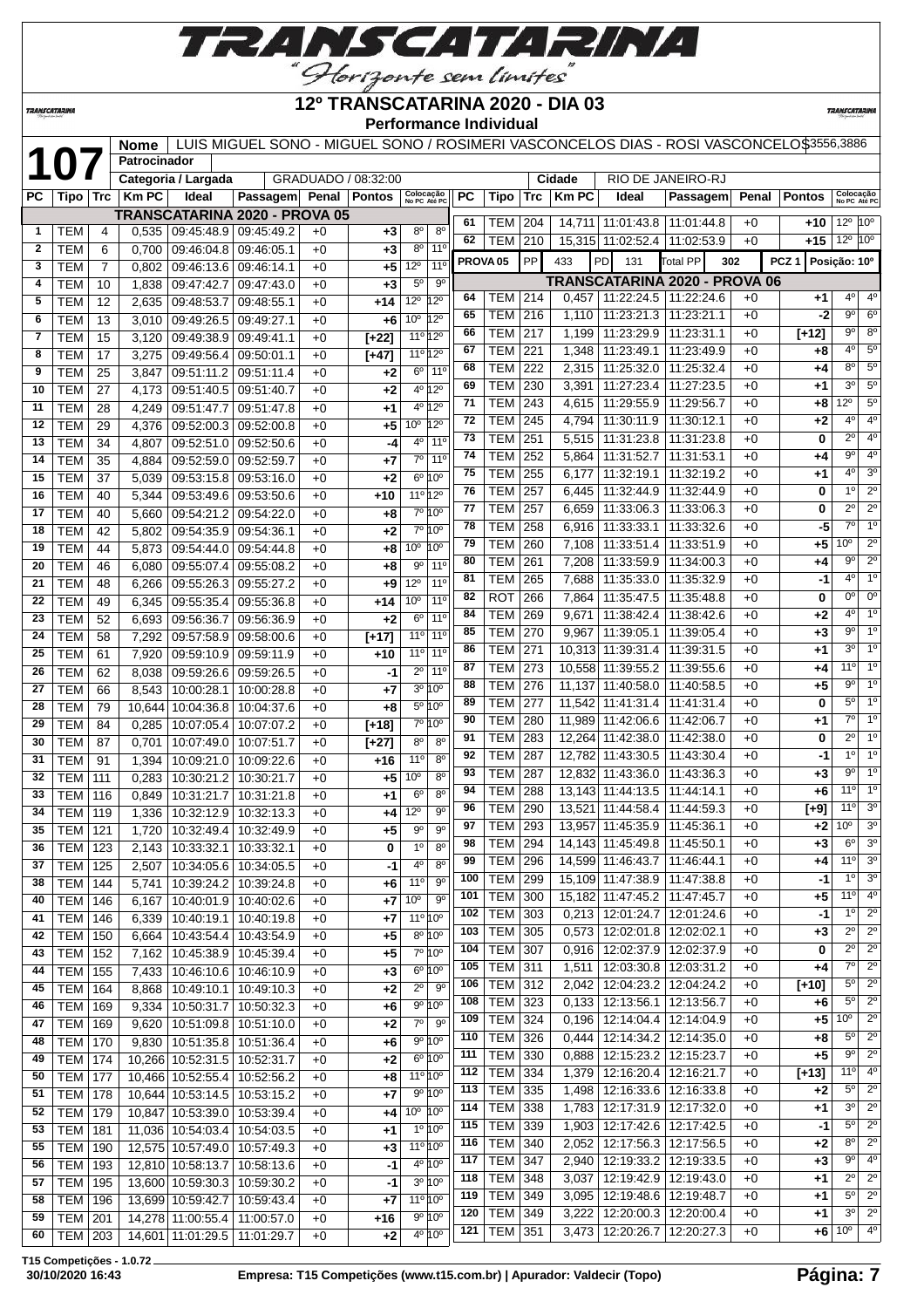

#### **TRANSCATARINA**

#### **12º TRANSCATARINA 2020 - DIA 03 Performance Individual**

**TRANSCATARIN** 

|                     |                                    |            | <b>Nome</b>    |                                   | LUIS MIGUEL SONO - MIGUEL SONO / ROSIMERI VASCONCELOS DIAS - ROSI VASCONCELO\$3556,3886 |              |                     |                               |                            |                     |            |            |              |    |                    |                 |     |       |                  |                                   |
|---------------------|------------------------------------|------------|----------------|-----------------------------------|-----------------------------------------------------------------------------------------|--------------|---------------------|-------------------------------|----------------------------|---------------------|------------|------------|--------------|----|--------------------|-----------------|-----|-------|------------------|-----------------------------------|
| $\mathbf 1$         |                                    |            | Patrocinador   |                                   |                                                                                         |              |                     |                               |                            |                     |            |            |              |    |                    |                 |     |       |                  |                                   |
|                     |                                    |            |                | Categoria / Largada               |                                                                                         |              | GRADUADO / 08:32:00 |                               |                            |                     |            |            | Cidade       |    | RIO DE JANEIRO-RJ  |                 |     |       |                  |                                   |
| PС                  | Tipo                               | $\sf{Trc}$ | <b>Km PC</b>   | Ideal                             | Passagem                                                                                | Penal        | <b>Pontos</b>       | Colocação<br>No PC Até PC     |                            | PC                  | Tipo       | Trc        | <b>Km PC</b> |    | Ideal              | Passagem        |     | Penal | <b>Pontos</b>    | Colocação<br>No PC Até PC         |
| 122                 | <b>TEM</b>                         | 351        | 3,574          | 12:20:36.8                        | 12:20:37.6                                                                              | $+0$         | $+8$                | 11 <sup>°</sup>               | $4^{\circ}$                | 191                 | <b>TEM</b> | 456        | 3,032        |    | 13:49:48.1         | 13:49:48.9      |     | +0    | $[+8]$           | $8^{\circ}$<br>$6^{\circ}$        |
| 123                 | TEM                                | 353        | 3,740          | 12:20:53.7                        | 12:20:51.9                                                                              | $+0$         | $[-18]$             | 11 <sup>o</sup>               | 4 <sup>0</sup>             | 192                 | <b>TEM</b> | 457        | 3,663        |    | 13:50:44.4         | 13:50:44.3      |     | $+0$  | -1               | $2^{\circ}$<br>6 <sup>o</sup>     |
| 124                 | TEM                                | 353        | 3,844          | 12:21:11.6                        | 12:21:11.9                                                                              | $+0$         | $+3$                | 6 <sup>o</sup><br>$8^{\circ}$ | $4^{\circ}$<br>$4^{\circ}$ | 193                 | <b>TEM</b> | 459        |              |    | 3,869   13:51:06.1 | 13:51:06.4      |     | $+0$  | $+3$             | 6 <sup>o</sup><br>$7^{\circ}$     |
| 125                 | <b>TEM</b>                         | 355        | 4,058          | 12:21:36.4                        | 12:21:36.7                                                                              | $+0$         | $+3$                | $12^{\circ}$                  | 5 <sup>o</sup>             | 194                 | <b>TEM</b> | 462        | 4,344        |    | 13:51:53.5         | 13:51:53.7      |     | +0    | +2               | $5^{\circ}$<br>6 <sup>o</sup>     |
| 126<br>127          | <b>TEM</b><br><b>TEM</b>           | 357<br>358 | 4,281          | 12:22:05.7<br>12:22:33.2          | 12:22:06.3                                                                              | +0<br>+0     | +6<br>$+3$          | 10 <sup>o</sup>               | 5 <sup>0</sup>             | 195                 | <b>TEM</b> | 467        | 4,849        |    | 13:53:01.6         | 13:53:01.8      |     | +0    | +2               | $5^{\circ}$<br>6 <sup>o</sup>     |
| 128                 | TEM                                | 359        | 4,584<br>4,992 |                                   | 12:22:33.5<br>12:23:07.4   12:23:08.0                                                   | +0           |                     | $7^\circ$                     | 4 <sup>0</sup>             | 196                 | <b>TEM</b> | 468        | 5,026        |    | 13:53:18.1         | 13:53:18.0      |     | +0    | -1               | 3 <sup>o</sup><br>$6^{\circ}$     |
| 129                 | <b>TEM</b>                         | 360        | 5,057          | 12:23:13.9 12:23:14.4             |                                                                                         | $+0$         | +6<br>$+5$          | 90                            | 6 <sup>o</sup>             | 197                 | <b>TEM</b> | 469        |              |    | 5,473   13:53:58.3 | 13:53:58.5      |     | $+0$  | $+2$             | $7^\circ$<br>$6^{\circ}$          |
| 130                 | <b>TEM</b>                         | 360        | 5,151          | 12:23:23.3 12:23:23.5             |                                                                                         | $+0$         | $+2$                | $6^{\circ}$                   | $6^{\circ}$                | 198                 | <b>TEM</b> | 476        |              |    | 6,418   13:56:22.5 | 13:56:22.6      |     | +0    | +1               | 3 <sup>o</sup><br>6 <sup>o</sup>  |
| 131                 | <b>TEM</b>                         | 360        | 5,342          | 12:23:42.4                        | 12:23:42.6                                                                              | $+0$         | $+2$                | $7^\circ$                     | $5^{\circ}$                | 199                 | <b>TEM</b> | 477        |              |    | 6,917   13:57:02.4 | 13:57:01.7      |     | +0    | -7               | $6^{\circ}$<br>$9^{\circ}$        |
| 132                 | <b>TEM</b>                         | 360        | 5,482          |                                   | 12:23:56.4   12:23:56.9                                                                 | $+0$         | $+5$                | 10 <sup>o</sup>               | 6 <sup>o</sup>             | 200                 | <b>TEM</b> | 478        | 7,080        |    | 13:57:18.1         | 13:57:17.9      |     | +0    | $-2$             | $6^{\circ}$<br>$8^{\circ}$        |
|                     | 133   TEM $ $                      | 361        |                | 5,538   12:24:02.9   12:24:03.0   |                                                                                         | $+0$         | +1                  | $4^{\circ}$                   | $5^{\circ}$                | 201                 | <b>TEM</b> | 483        |              |    | 7,960   13:58:41.2 | 13:58:41.4      |     | +0    | +2               | $9^{\circ}$<br>$6^{\circ}$        |
| PROVA <sub>06</sub> |                                    | PP         | 243            | PD<br>62                          | Total PP<br>181                                                                         |              | PCZ <sub>7</sub>    | Posição: 8º                   |                            | 202                 | <b>TEM</b> | 485        |              |    | 8,429   13:59:23.0 | 13:59:23.0      |     | $+0$  | 0                | 6 <sup>o</sup><br>$2^{\circ}$     |
|                     |                                    |            |                |                                   |                                                                                         |              |                     |                               |                            | 203                 | <b>TEM</b> | 486        | 8,621        |    | 13:59:39.1         | 13:59:39.5      |     | +0    | +4               | 10 <sup>o</sup><br>6 <sup>o</sup> |
| 134                 | TEM                                | 363        | 0,314          | 12:39:43.7                        | TRANSCATARINA 2020 - PROVA 07<br>12:39:43.9                                             | $+0$         | $+2$                | $7^\circ$                     | $7^\circ$                  | 204                 | <b>TEM</b> | 486        |              |    | 8,804   13:59:53.8 | 13:59:53.7      |     | +0    | -1               | $3^{\circ}$<br>$6^{\circ}$        |
| 135                 | TEM                                | 364        | 0,560          | 12:40:05.9                        | 12:40:06.2                                                                              | $+0$         | $+3$                | 9 <sup>o</sup>                | $9^{\circ}$                | PROVA <sub>07</sub> |            | PP         | 172          | PD | 50                 | Total PP        | 122 |       | PCZ <sub>9</sub> | Posição: 6º                       |
| 136                 | <b>TEM</b>                         | 368        | 1,102          |                                   | 12:41:06.6 12:41:06.9                                                                   | $+0$         | $+3$                | 11 <sup>o</sup>               | $8^{\circ}$                | <b>TOTAL</b>        |            | ${\sf PP}$ | 848          | PD | 243                | <b>Total PP</b> | 605 |       | <b>PCZ 17</b>    |                                   |
| 137                 | TEM                                | 369        | 1,264          | 12:41:26.8   12:41:27.1           |                                                                                         | $+0$         | +3                  | $8^{\circ}$                   | $7^{\circ}$                |                     |            |            |              |    |                    |                 |     |       |                  |                                   |
| 138                 | <b>TEM</b>                         | 371        | 1,531          | 12:42:02.4 12:42:03.1             |                                                                                         | $+0$         | $[+7]$              | $11^{\circ}$                  | 11 <sup>0</sup>            |                     |            |            |              |    |                    |                 |     |       |                  |                                   |
| 139                 | <b>TEM 371</b>                     |            | 1,658          |                                   | 12:42:13.3 12:42:13.9                                                                   | $+0$         | +6                  | $12^{\circ}$                  | 11 <sup>o</sup>            |                     |            |            |              |    |                    |                 |     |       |                  |                                   |
| 141                 | TEM 372                            |            | 1,890          |                                   | 12:42:34.9 12:42:35.8                                                                   | $+0$         | $[+9]$              | 11°                           | $11^{\circ}$               |                     |            |            |              |    |                    |                 |     |       |                  |                                   |
| 142                 | TEM 379                            |            | 2,728          | 12:44:18.3 12:44:18.2             |                                                                                         | $+0$         | -1                  |                               | $2^{\circ} 10^{\circ}$     |                     |            |            |              |    |                    |                 |     |       |                  |                                   |
| 143                 | <b>TEM</b>                         | 381        | 3,089          |                                   | 12:44:53.6   12:44:53.6                                                                 | $+0$         | 0                   |                               | 5º 10°                     |                     |            |            |              |    |                    |                 |     |       |                  |                                   |
| 144                 | <b>TEM</b>                         | 383        | 3,302          | 12:45:13.3                        | 12:45:14.1                                                                              | $+0$         | $[+8]$              | $11^{\circ} 10^{\circ}$       |                            |                     |            |            |              |    |                    |                 |     |       |                  |                                   |
| 145                 | <b>TEM</b>                         | 385        | 3,615          |                                   | 12:45:40.9 12:45:41.0                                                                   | $+0$         | $+1$                |                               | 3º 10°                     |                     |            |            |              |    |                    |                 |     |       |                  |                                   |
| 146                 | <b>TEM</b>                         | 390        | 4,178          |                                   | 12:46:55.4   12:46:55.3                                                                 | $+0$         | -1                  |                               | 5º 10º                     |                     |            |            |              |    |                    |                 |     |       |                  |                                   |
| 147                 | <b>TEM</b>                         | 392        | 4,360          | 12:47:11.9                        | 12:47:13.7                                                                              | $+0$         | $[+18]$             |                               | $9^{\circ} 10^{\circ}$     |                     |            |            |              |    |                    |                 |     |       |                  |                                   |
| 148                 | <b>TEM</b>                         | 392        | 4,591          | 12:47:35.0                        | 12:47:35.0                                                                              | +0           | 0                   | $1^{\circ}$                   | $9^{\circ}$                |                     |            |            |              |    |                    |                 |     |       |                  |                                   |
| 149                 | <b>TEM</b>                         | 392        | 4,736          | 12:47:49.5                        | 12:47:49.9                                                                              | +0           | $+4$                | $11^{\circ} 10^{\circ}$       |                            |                     |            |            |              |    |                    |                 |     |       |                  |                                   |
| 150                 | TEM 392                            |            | 4,780          |                                   | 12:47:53.9 12:47:54.6                                                                   | $+0$         | $+7$                | $12^{\circ}$                  | 10°                        |                     |            |            |              |    |                    |                 |     |       |                  |                                   |
| 151                 | <b>TEM</b>                         | 392        | 5,270          | $12:48:42.9$ 12:48:43.3           |                                                                                         | $+0$         | $+4$                | 90                            | 90                         |                     |            |            |              |    |                    |                 |     |       |                  |                                   |
| 152                 | <b>TEM</b>                         | 393        | 5,517          |                                   | 12:49:05.4   12:49:05.8                                                                 | $+0$         | $+4$                | 10 <sup>o</sup>               | $9^{\circ}$                |                     |            |            |              |    |                    |                 |     |       |                  |                                   |
| 153                 | <b>TEM</b>                         | 396        |                | 5,853   12:49:58.0   12:49:58.1   |                                                                                         | $+0$         | $+1$                | 3 <sup>o</sup>                | $9^{\circ}$                |                     |            |            |              |    |                    |                 |     |       |                  |                                   |
| 154                 | <b>TEM</b>                         | 396        | 5,896          | 12:50:02.3   12:50:02.7           |                                                                                         | $+0$         | +4                  | $9^{\circ}$                   | ١O٥                        |                     |            |            |              |    |                    |                 |     |       |                  |                                   |
| 155                 | <b>TEM 402</b>                     |            | 6,688          |                                   | 12:51:12.6   12:51:12.9                                                                 | $+0$         | $+3$                | 4 <sup>0</sup>                | $8^{\circ}$                |                     |            |            |              |    |                    |                 |     |       |                  |                                   |
|                     | 158   TEM   406                    |            |                | $0,245$   12:55:32.3   12:55:32.2 |                                                                                         | $+0$         | -1                  | 30                            | 8 <sup>0</sup>             |                     |            |            |              |    |                    |                 |     |       |                  |                                   |
|                     | 159   TEM   408                    |            |                | $0,612$   12:56:07.9   12:56:08.3 |                                                                                         | +0           | $+4$                | $8^{\circ}$                   | $9^{\circ}$                |                     |            |            |              |    |                    |                 |     |       |                  |                                   |
|                     | 160   TEM $ $                      | 409        |                | 0,783   12:56:23.2   12:56:23.4   |                                                                                         | +0           | $+2$                | $8^{\circ}$                   | $9^{\circ}$                |                     |            |            |              |    |                    |                 |     |       |                  |                                   |
|                     | 161   TEM   409                    |            | 0,980          |                                   | 12:56:42.9 12:56:43.3                                                                   | $+0$         | +4                  | 10 <sup>o</sup>               | $9^{\circ}$                |                     |            |            |              |    |                    |                 |     |       |                  |                                   |
|                     | 162   TEM   409                    |            | 1,046          | 12:56:49.5   12:56:49.8           |                                                                                         | +0           | $+3$                | $5^{\circ}$                   | 90                         |                     |            |            |              |    |                    |                 |     |       |                  |                                   |
|                     | 163   TEM   411                    |            | 1,410          |                                   | 12:57:23.2   12:57:23.6                                                                 | $+0$         | +4                  | $7^\circ$<br>$10^{\circ}$     | 90                         |                     |            |            |              |    |                    |                 |     |       |                  |                                   |
|                     | 164   TEM   412<br>165   TEM   413 |            | 1,496          |                                   | 12:57:31.8   12:57:32.2                                                                 | $+0$         | $+4$                | $9^{\circ}$                   | 90<br>$9^{\circ}$          |                     |            |            |              |    |                    |                 |     |       |                  |                                   |
| 166                 | TEM 414                            |            | 1,822<br>2,150 |                                   | 12:58:00.1   12:58:00.5<br>12:58:26.3 12:58:26.3                                        | $+0$<br>$+0$ | +4<br>0             | $2^{\circ}$                   | 90                         |                     |            |            |              |    |                    |                 |     |       |                  |                                   |
| 168                 | <b>TEM 417</b>                     |            | 2,674          |                                   | 12:59:16.3 12:59:16.3                                                                   | +0           | 0                   | 3 <sup>o</sup>                | $9^{\circ}$                |                     |            |            |              |    |                    |                 |     |       |                  |                                   |
|                     | 169   TEM   428                    |            | 1,127          |                                   | 13:06:55.5   13:06:55.6                                                                 | +0           | +1                  | 3 <sup>o</sup>                | $9^{\circ}$                |                     |            |            |              |    |                    |                 |     |       |                  |                                   |
|                     | 170   TEM   431                    |            | 1,346          | 13:07:21.9 13:07:22.4             |                                                                                         | +0           | $+5$                | $9^{\circ}$                   | $9^{\circ}$                |                     |            |            |              |    |                    |                 |     |       |                  |                                   |
|                     | 171   TEM   431                    |            |                | 1,466   13:07:33.0   13:07:33.1   |                                                                                         | $+0$         | $+1$                | $6^{\circ}$                   | $9^{\circ}$                |                     |            |            |              |    |                    |                 |     |       |                  |                                   |
|                     | 180   TEM   439                    |            | 0,281          | 13:45:11.6   13:45:11.9           |                                                                                         | $+0$         | $+3$                | 90                            | 90                         |                     |            |            |              |    |                    |                 |     |       |                  |                                   |
|                     | 181   TEM   440                    |            | 0,356          | 13:45:19.5   13:45:19.7           |                                                                                         | $+0$         | $+2$                | 40                            | 90                         |                     |            |            |              |    |                    |                 |     |       |                  |                                   |
|                     | 182   TEM   441                    |            |                | 0,586   13:45:39.5   13:45:39.6   |                                                                                         | $+0$         | $+1$                | $6^{\circ}$                   | $9^{\circ}$                |                     |            |            |              |    |                    |                 |     |       |                  |                                   |
|                     | 183   TEM   442                    |            | 0,704          |                                   | 13:45:51.2 13:45:50.8                                                                   | $+0$         | -4                  | 4°                            | $9^{\circ}$                |                     |            |            |              |    |                    |                 |     |       |                  |                                   |
| 184                 | TEM 443                            |            | 0,987          |                                   | 13:46:13.1 13:46:13.0                                                                   | $+0$         | -1                  | 3 <sup>o</sup>                | 90                         |                     |            |            |              |    |                    |                 |     |       |                  |                                   |
| 185                 | <b>TEM</b>                         | 444        | 1,136          | 13:46:23.6   13:46:23.7           |                                                                                         | +0           | +1                  | $8^{\circ}$                   | 90                         |                     |            |            |              |    |                    |                 |     |       |                  |                                   |
|                     | 186   TEM $ $                      | 444        | 1,250          |                                   | 13:46:33.4   13:46:33.4                                                                 | +0           | 0                   | $1^{\circ}$                   | $8^{\circ}$                |                     |            |            |              |    |                    |                 |     |       |                  |                                   |
| 187                 | TEM   450                          |            | 1,826          |                                   | 13:47:40.2   13:47:40.2                                                                 | +0           | 0                   | $2^{\circ}$                   | $7^\circ$                  |                     |            |            |              |    |                    |                 |     |       |                  |                                   |
| 188                 | TEM 453                            |            | 2,523          |                                   | 13:49:03.0   13:49:03.2                                                                 | $+0$         | $+2$                | $6^{\circ}$                   | $7^\circ$                  |                     |            |            |              |    |                    |                 |     |       |                  |                                   |
|                     | 189   TEM   453                    |            | 2,820          |                                   | 13:49:25.3 13:49:25.3                                                                   | $+0$         | 0                   | $1^{\circ}$                   | $6^{\circ}$                |                     |            |            |              |    |                    |                 |     |       |                  |                                   |
|                     | 190   TEM   455                    |            | 2,970          |                                   | 13:49:41.2 13:49:41.2                                                                   | $+0$         | 0                   | 30                            | $6^{\circ}$                |                     |            |            |              |    |                    |                 |     |       |                  |                                   |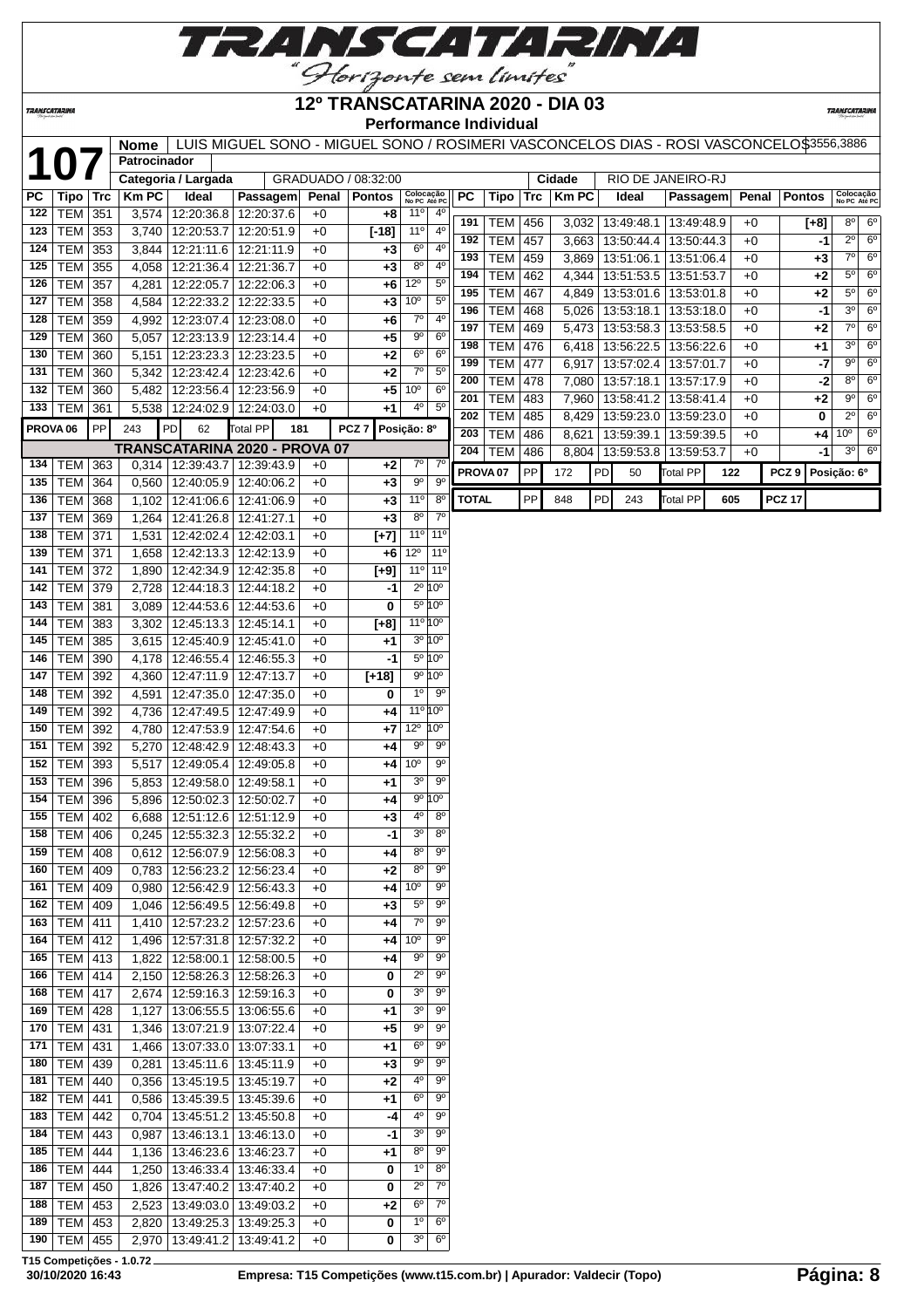

**TRANSCATARINA** 

#### **12º TRANSCATARINA 2020 - DIA 03 Performance Individual**

**TRANSCATARIN** 

|              |                  |                | <b>Nome</b>  |                                      |                         |                     |               |                           |                |           |                             |            |                  | PAULO RENATO CARVALHO RIBEIRO / LUCCA MONTEIRO CARVALHO RIBEIRO |                                       |       |                                 | 3507,3769                 |                              |
|--------------|------------------|----------------|--------------|--------------------------------------|-------------------------|---------------------|---------------|---------------------------|----------------|-----------|-----------------------------|------------|------------------|-----------------------------------------------------------------|---------------------------------------|-------|---------------------------------|---------------------------|------------------------------|
|              | 108              |                | Patrocinador |                                      |                         |                     |               |                           |                |           |                             |            |                  |                                                                 |                                       |       |                                 |                           |                              |
|              |                  |                |              | Categoria / Largada                  |                         | GRADUADO / 08:29:00 |               |                           |                |           |                             |            | Cidade           | <b>JUIZ DE FORA-MG</b>                                          |                                       |       |                                 |                           |                              |
| PC           | Tipo   Trc       |                | <b>Km PC</b> | Ideal                                | Passagem Penal          |                     | <b>Pontos</b> | Colocação<br>No PC Até PC |                | <b>PC</b> | Tipo                        | <b>Trc</b> | <b>KmPC</b>      | Ideal                                                           | Passagem                              | Penal | <b>Pontos</b>                   | Colocação<br>No PC Até PC |                              |
|              |                  |                |              | <b>TRANSCATARINA 2020 - PROVA 05</b> |                         |                     |               |                           |                | 61        | TEM                         | 204        |                  | 14,711   10:58:43.8                                             | 10:58:43.1                            | $+0$  | -7                              | 10 <sup>o</sup>           | $1^{\circ}$                  |
| $\mathbf{1}$ | <b>TEM</b>       | 4              | 0,535        |                                      | 09:42:48.9 09:42:49.0   | $+0$                | +1            | 3 <sup>o</sup>            | 3 <sup>o</sup> | 62        | TEM                         | 210        |                  | 15,315 10:59:52.4                                               | 10:59:53.0                            | $+0$  | +6                              | $4^{\circ}$               | 1 <sup>o</sup>               |
| $\mathbf{2}$ | <b>TEM</b>       | 6              | 0,700        | 09:43:04.8                           | 09:43:05.2              | $+0$                | +4            | 11°                       | $9^{\circ}$    |           | PROVA <sub>05</sub>         | PP         | 237              | PD<br>77                                                        | <b>Total PP</b><br>160                |       | PCZ <sub>8</sub><br>Posição: 2º |                           |                              |
| 3            | TEM              | $\overline{7}$ | 0,802        | 09:43:13.6                           | 09:43:13.7              | $+0$                | +1            | 4°                        | $6^{\circ}$    |           |                             |            |                  |                                                                 | <b>TRANSCATARINA 2020 - PROVA 06</b>  |       |                                 |                           |                              |
| 4            | <b>TEM</b>       | 10             | 1,838        | 09:44:42.7                           | 09:44:42.6              | $+0$                | -1            | 3 <sup>o</sup>            | 3 <sup>o</sup> | 64        | TEM                         | 214        | 0,457            | 11:19:24.5   11:19:24.2                                         |                                       | $+0$  | -3                              | $6^{\circ}$               | $6^{\circ}$                  |
| 5            | <b>TEM</b>       | 12             | 2,635        | 09:45:53.7                           | 09:45:53.6              | $+0$                | -1            | 3 <sup>o</sup>            | $2^{\circ}$    | 65        | TEM                         | 216        | 1,110            | 11:20:21.3                                                      | 11:20:21.3                            | $+0$  | 0                               | $2^{\circ}$               | 3 <sup>o</sup>               |
| 6            | <b>TEM</b>       | 13             | 3,010        | 09:46:26.5                           | 09:46:26.4              | $+0$                | -1            | $2^{\circ}$               | $2^{\circ}$    | 66        | TEM                         | 217        | 1,199            | 11:20:29.9                                                      | 11:20:30.1                            | $+0$  | +2                              | $2^{\circ}$               | $1^{\circ}$                  |
| 7            | <b>TEM</b>       | 15             | 3,120        | 09:46:38.9                           | 09:46:39.0              | $+0$                | +1            | 1 <sup>0</sup>            | 1 <sup>0</sup> | 67        | TEM                         | 221        | 1,348            | 11:20:49.1                                                      | 11:20:50.1                            | $+0$  | $[+10]$                         | $5^{\circ}$               | $\overline{2^0}$             |
| 8            | TEM              | 17             | 3,275        | 09:46:56.4                           | 09:46:57.9              | $+0$                | $[+15]$       | $5^{\circ}$               | 3 <sup>o</sup> | 68        | TEM                         | 222        | 2,315            |                                                                 | 11:22:32.0   11:22:31.4               | $+0$  | -6                              | 11°                       | 4 <sup>0</sup>               |
| 9            | TEM              | 25             | 3,847        | 09:48:11.2                           | 09:48:10.9              | $+0$                | -3            | $7^\circ$                 | 3 <sup>o</sup> | 69        | TEM                         | 230        | 3,391            | 11:24:23.4                                                      | 11:24:23.1                            | $+0$  | -3                              | $4^{\circ}$               | 3 <sup>o</sup>               |
| 10           | TEM              | 27             | 4,173        | 09:48:40.5                           | 09:48:40.9              | $+0$                | +4            | $9^{\circ}$               | 3 <sup>o</sup> | 71        | TEM                         | 243        | 4,615            | 11:26:55.9                                                      | 11:26:55.2                            | $+0$  | -7                              | 11°                       | $4^{\circ}$                  |
| 11           | <b>TEM</b>       | 28             | 4,249        | 09:48:47.7                           | 09:48:47.8              | $+0$                | +1            | $6^{\circ}$               | 3 <sup>o</sup> | 72        | <b>TEM</b>                  | 245        | 4,794            | 11:27:11.9                                                      | 11:27:10.8                            | $+0$  | $[-11]$                         | 12°                       | 6 <sup>o</sup>               |
| 12           | <b>TEM</b>       | 29             | 4,376        | 09:49:00.3                           | 09:49:00.8              | $+0$                | +5            | 11 <sup>0</sup>           | 3 <sup>o</sup> | 73        | TEM                         | 251        | 5,515            | 11:28:23.8                                                      | 11:28:23.3                            | $+0$  | -5                              | $8^{\circ}$               | 6 <sup>o</sup>               |
| 13           | <b>TEM</b>       | 34             | 4,807        | 09:49:51.0                           | 09:49:50.4              | $+0$                | -6            | $7^\circ$                 | 5 <sup>0</sup> | 74        | TEM                         | 252        | 5,864            | 11:28:52.7                                                      | 11:28:52.1                            | $+0$  | -6                              | 12°                       | 6 <sup>o</sup>               |
| 14           | <b>TEM</b>       | 35             | 4,884        | 09:49:59.0                           | 09:49:59.5              | $+0$                | +5            | $6^{\circ}$               | $5^{\circ}$    | 75        | TEM                         | 255        | 6,177            | 11:29:19.1                                                      | 11:29:18.7                            | $+0$  | -4                              | 10 <sup>o</sup>           | $7^\circ$                    |
| 15           | <b>TEM</b>       | 37             | 5,039        | 09:50:15.8                           | 09:50:16.1              | $+0$                | +3            | $7^\circ$                 | 5 <sup>0</sup> | 76        | TEM                         | 257        | 6,445            | 11:29:44.9                                                      | 11:29:44.6                            | $+0$  | -3                              | $7^\circ$                 | 6 <sup>o</sup>               |
| 16           | <b>TEM</b>       | 40             | 5,344        | 09:50:49.6                           | 09:50:49.7              | $+0$                | +1            | 3 <sup>o</sup>            | $5^{\circ}$    | 77        | TEM                         | 257        | 6,659            | 11:30:06.3                                                      | 11:30:05.6                            | $+0$  | -7                              | 11°                       | 8 <sup>o</sup>               |
| 17           | TEM              | 40             | 5,660        | 09:51:21.2                           | 09:51:21.8              | $+0$                | +6            | 6 <sup>o</sup>            | 4 <sup>0</sup> | 78        | TEM                         | 258        | 6,916            | 11:30:33.1                                                      | 11:30:32.3                            | $+0$  | [-8]                            | 10 <sup>o</sup>           | $8^{\circ}$                  |
| 18           | <b>TEM</b>       | 42             | 5,802        | 09:51:35.9                           | 09:51:35.7              | $+0$                | $-2$          | $6^{\circ}$               | 4 <sup>0</sup> | 79        | TEM                         | 260        | 7,108            | 11:30:51.4                                                      | 11:30:51.5                            | $+0$  | +1                              | $4^{\circ}$               | $7^\circ$                    |
| 19           | TEM              | 44             | 5,873        | 09:51:44.0                           | 09:51:44.2              | $+0$                | +2            | 4º                        | $4^{\circ}$    | 80        | TEM                         | 261        | 7,208            | 11:30:59.9                                                      | 11:30:59.6                            | $+0$  | -3                              | $8^{\circ}$               | $8^{\circ}$                  |
| 20           | <b>TEM</b>       | 46             | 6,080        | 09:52:07.4                           | 09:52:07.4              | $+0$                | 0             | 1 <sup>0</sup>            | $2^{\circ}$    | 81        | <b>TEM</b>                  | 265        | 7,688            | 11:32:33.0                                                      | 11:32:32.2                            | $+0$  | -8                              | $12^{\circ}$              | 8 <sup>o</sup>               |
| 21           | TEM              | 48             | 6,266        | 09:52:26.3                           | 09:52:26.4              | $+0$                | +1            | 4°                        | 1 <sup>0</sup> | 82        | ROT                         | 266        | 7,864            | 11:32:47.5                                                      | 11:32:47.7                            | $+0$  | 0                               | $0^{\circ}$               | $0^{\circ}$                  |
| 22           | <b>TEM</b>       | 49             | 6,345        | 09:52:35.4                           | 09:52:35.2              | $+0$                | -2            | 6 <sup>o</sup>            | $2^{\circ}$    | 84        | <b>TEM</b>                  | 269        | 9,671            | 11:35:42.4                                                      | 11:35:42.9                            | $+0$  | +5                              | $8^{\circ}$               | 8 <sup>o</sup>               |
| 23           | <b>TEM</b>       | 52             | 6,693        | 09:53:36.7                           | 09:53:36.7              | $+0$                | 0             | $1^{\circ}$               | 1 <sup>0</sup> | 85        | TEM                         | 270        | 9,967            | 11:36:05.1                                                      | 11:36:05.0                            | $+0$  | -1                              | $4^{\circ}$               | 8 <sup>o</sup>               |
| 24           | <b>TEM</b>       | 58             | 7,292        | 09:54:58.9                           | 09:54:59.7              | $+0$                | +8            | $7^\circ$                 | 3 <sup>o</sup> | 86        | <b>TEM</b>                  | 271        |                  |                                                                 | 11:36:31.2                            | $+0$  | -2                              | 7°                        | $8^{\circ}$                  |
| 25           | <b>TEM</b>       | 61             | 7,920        | 09:56:10.9                           | 09:56:11.2              | $+0$                | +3            | 4°                        | 3 <sup>o</sup> | 87        | TEM                         | 273        | 10,313           | 11:36:31.4<br>10,558 11:36:55.2 11:36:55.2                      |                                       | $+0$  | 0                               | 1 <sup>0</sup>            | 6 <sup>o</sup>               |
| 26           | <b>TEM</b>       | 62             | 8,038        | 09:56:26.6                           | 09:56:25.1              | $+0$                | $F-151$       | 10 <sup>o</sup>           | 3 <sup>o</sup> | 88        | TEM                         | 276        |                  | 11:37:58.0                                                      |                                       | $+0$  | 0                               | $\overline{2^0}$          | 6 <sup>o</sup>               |
| 27           | тем              | 66             | 8,543        | 09:57:28.1                           | 09:57:28.5              | $+0$                | +4            | 1 <sup>0</sup>            | $2^{\circ}$    | 89        | TEM                         | 277        | 11,137<br>11,542 |                                                                 | 11:37:58.0<br>11:38:31.4   11:38:31.4 | $+0$  | 0                               | $2^{\circ}$               | 6 <sup>o</sup>               |
| 28           | TEM              | 79             | 10,644       | 10:01:36.8                           | 10:01:37.0              | $+0$                | $+2$          | 3 <sup>o</sup>            | $2^{\circ}$    | 90        | <b>TEM</b>                  | 280        |                  | 11,989 11:39:06.6                                               | 11:39:06.6                            | $+0$  | 0                               | 3 <sup>0</sup>            | 6 <sup>o</sup>               |
| 29           | <b>TEM</b>       | 84             | 0,285        | 10:04:05.4                           | 10:04:07.2              | $+0$                | $[+18]$       | $6^{\circ}$               | 3 <sup>o</sup> | 91        | TEM                         | 283        |                  | 12,264 11:39:38.0                                               | 11:39:38.0                            | $+0$  | 0                               | 3 <sup>0</sup>            | 6 <sup>o</sup>               |
| 30           | <b>TEM</b>       | 87             | 0,701        | 10:04:49.0                           | 10:04:51.0              | $+0$                | $[+20]$       | $7^\circ$                 | 3 <sup>o</sup> | 92        | TEM                         | 287        | 12,782           | 11:40:30.5                                                      | 11:40:30.1                            | $+0$  | -4                              | 11°                       | 6 <sup>o</sup>               |
| 31           | <b>TEM</b>       | 91             | 1,394        | 10:06:21.0                           | 10:06:21.7              | $+0$                | +7            | $8^{\circ}$               | 3 <sup>o</sup> | 93        | TEM                         | 287        |                  | 12,832 11:40:36.0                                               | 11:40:35.6                            | $+0$  | -4                              | 11°                       | 6 <sup>o</sup>               |
| 32           | <b>TEM</b>       | 111            | 0,283        | 10:27:21.2                           | 10:27:21.2              | $+0$                | 0             | 1 <sup>0</sup>            | 3 <sup>o</sup> | 94        | TEM                         | 288        | 13,143           | 11:41:13.5                                                      | 11:41:13.5                            | $+0$  | 0                               | 10 <sup>°</sup>           | $6^{\circ}$                  |
| 33           | TEM              | 116            | 0,849        | 10:28:21.7                           | 10:28:21.7              | $+0$                | 0             | 1 <sup>0</sup>            | 3 <sup>0</sup> | 96        | TEM                         | 290        |                  | 13,521 11:41:58.4 11:41:58.6                                    |                                       | $+0$  | +2                              | $6^{\circ}$               | $5^{\circ}$                  |
| 34           | TEM              | 119            | 1,336        | 10:29:12.9                           | 10:29:12.5              | $+0$                | -4            | $11^{\circ}$              | 3 <sup>o</sup> | 97        | <b>TEM 293</b>              |            |                  | 13,957 11:42:35.9 11:42:35.8                                    |                                       |       |                                 |                           | $6^{\circ}$ 5°               |
| 35           | TEM   121        |                |              | 1,720   10:29:49.4   10:29:49.4      |                         | $+0$                | 0             | $2^{\circ}$               | 30             | 98        |                             |            |                  |                                                                 |                                       | +0    | -1<br>$-3$                      | $7^\circ$                 | 6 <sup>o</sup>               |
| 36           | TEM   123        |                | 2,143        | 10:30:32.1                           | 10:30:31.5              | $+0$                | -6            | 10 <sup>o</sup>           | 3 <sup>o</sup> | 99        | TEM   294<br><b>TEM 296</b> |            |                  | 14, 143 11: 42: 49.8   11: 42: 49.5                             | 14,599 11:43:43.7 11:43:43.8          | $+0$  |                                 | $6^{\circ}$               | $6^{\circ}$                  |
| 37           | <b>TEM 125</b>   |                | 2,507        |                                      | 10:31:05.6   10:31:05.2 | $+0$                | -4            | 11 <sup>o</sup>           | 3 <sup>o</sup> |           |                             |            |                  |                                                                 |                                       | $+0$  | $+1$                            | $6^{\circ}$               | 6 <sup>o</sup>               |
| 38           | <b>TEM 144</b>   |                | 5,741        |                                      | 10:36:24.2 10:36:23.8   | $+0$                | -4            | $8^{\circ}$               | 3 <sup>o</sup> | 100       | <b>TEM 299</b>              |            |                  | 15,109 11:44:38.9 11:44:38.7                                    |                                       | $+0$  | $-2$                            | $8^{\circ}$               | $6^{\circ}$                  |
| 40           | <b>TEM 146</b>   |                | 6,167        | 10:37:01.9                           | 10:37:01.7              | $+0$                | $-2$          | $5^{\circ}$               | 3 <sup>o</sup> | 101       | <b>TEM 300</b>              |            |                  | 15,182 11:44:45.2 11:44:44.9                                    |                                       | $+0$  | $-3$                            | 11°                       | $7^\circ$                    |
| 41           | <b>TEM 146</b>   |                | 6,339        | 10:37:19.1                           | 10:37:18.9              | $+0$                | $-2$          | $5^{\circ}$               | 3 <sup>0</sup> | 102       | <b>TEM 303</b>              |            |                  | $0,213$   11:58:24.7   11:58:25.3                               |                                       | $+0$  | +6                              | 9º                        | $7^\circ$                    |
| 42           | <b>TEM 150</b>   |                | 6,664        |                                      | 10:40:54.4 10:40:54.5   | $+0$                | $+1$          | 40                        | 3 <sup>0</sup> | 103       | <b>TEM 305</b>              |            |                  | $0,573$   11:59:01.8   11:59:02.4                               |                                       | $+0$  | $+6$                            | 8°                        | $7^\circ$                    |
| 43           | <b>TEM 152</b>   |                |              | 7,162   10:42:38.9   10:42:39.3      |                         | $+0$                | +4            | 3 <sup>0</sup>            | 3 <sup>o</sup> | 104       | <b>TEM 307</b>              |            |                  | 0.916 11:59:37.9 11:59:38.3                                     |                                       | $+0$  | +4                              |                           |                              |
| 44           | <b>TEM 155</b>   |                | 7,433        | 10:43:10.6                           | 10:43:10.7              | $+0$                | $+1$          | $1^{\circ}$               | 3 <sup>0</sup> | 105       | <b>TEM 311</b>              |            |                  |                                                                 | 1,511   12:00:30.8   12:00:31.6       | $+0$  | +8                              | 10 <sup>o</sup>           | $11^{\circ}$ 7°<br>$7^\circ$ |
| 45           | <b>TEM   164</b> |                | 8,868        |                                      | 10:46:10.1   10:46:09.7 | $+0$                | -4            | 4 <sup>0</sup>            | 1 <sup>o</sup> | 106       | <b>TEM 312</b>              |            |                  |                                                                 | 2,042   12:01:23.2   12:01:25.2       | $+0$  | $[+20]$                         |                           | $7°$ $7°$                    |
| 46           | <b>TEM 169</b>   |                | 9,334        | 10:47:31.7                           | 10:47:32.2              | $+0$                | $+5$          | $7^\circ$                 | 1 <sup>0</sup> | 108       | <b>TEM 323</b>              |            |                  |                                                                 | $0,133$   12:10:56.1   12:10:56.8     | $+0$  | $+7$                            | $5^{\circ}$               | $7^\circ$                    |
| 47           | <b>TEM 169</b>   |                |              | 9,620 10:48:09.8 10:48:09.2          |                         | $+0$                | -6            | 11°                       | $1^{\circ}$    | 109       | <b>TEM 324</b>              |            |                  |                                                                 | $0,196$   12:11:04.4   12:11:04.6     | $+0$  | +2                              | $1^{\circ}$               |                              |
| 48           | <b>TEM 170</b>   |                | 9,830        | 10:48:35.8                           | 10:48:36.3              | $+0$                | $+5$          | $6^{\circ}$               | 1 <sup>0</sup> | 110       | <b>TEM 326</b>              |            | 0,444            |                                                                 | 12:11:34.2   12:11:34.8               | $+0$  | +6                              |                           | $6^{\circ}$                  |
| 49           | <b>TEM 174</b>   |                |              | 10,266 10:49:31.5                    | 10:49:30.8              | $+0$                | $-7$          | 10 <sup>o</sup>           | 1 <sup>0</sup> | 111       | <b>TEM 330</b>              |            | 0,888            |                                                                 | 12:12:23.2   12:12:24.0               | $+0$  | $+8$                            | 11°                       | $7^\circ$<br>$7^\circ$       |
| 50           | <b>TEM 177</b>   |                |              | 10,466 10:49:55.4 10:49:55.6         |                         | $+0$                | +2            | $6^{\circ}$               | 1 <sup>0</sup> | 112       | <b>TEM 334</b>              |            | 1,379            |                                                                 | 12:13:20.4   12:13:21.2               | $+0$  | +8                              | $6^{\circ}$               |                              |
| 51           | <b>TEM 178</b>   |                |              | 10,644 10:50:14.5 10:50:14.5         |                         | $+0$                | 0             | $2^{\circ}$               | 1 <sup>0</sup> | 113       | <b>TEM 335</b>              |            | 1,498            |                                                                 | 12:13:33.6   12:13:33.7               | $+0$  | $+1$                            | $4^{\circ}$               | $7^\circ$                    |
| 52           | <b>TEM 179</b>   |                |              | 10,847 10:50:39.0 10:50:38.9         |                         | $+0$                | $-1$          | 3 <sup>0</sup>            | 1 <sup>0</sup> | 114       | <b>TEM 338</b>              |            | 1,783            |                                                                 | 12:14:31.9   12:14:31.8               | $+0$  | -1                              | $5^{\circ}$               | $6^{\circ}$                  |
| 53           | <b>TEM 181</b>   |                |              | 11,036 10:51:03.4                    | 10:51:03.3              | $+0$                | -1            | 3 <sup>0</sup>            | 1 <sup>0</sup> | 115       | <b>TEM 339</b>              |            | 1,903            |                                                                 | 12:14:42.6   12:14:42.7               | $+0$  | +1                              | $2^{\circ}$               | 6 <sup>o</sup>               |
| 55           | <b>TEM   190</b> |                |              | 12,575 10:54:49.0 10:54:48.8         |                         | $+0$                | $-2$          | $7^\circ$                 | 1 <sup>0</sup> | 116       | <b>TEM 340</b>              |            | 2,052            |                                                                 | 12:14:56.3   12:14:56.2               | $+0$  | -1                              | $4^{\circ}$               | $6^{\circ}$                  |
| 56           | TEM   193        |                |              | 12,810 10:55:13.7 10:55:13.7         |                         | $+0$                | 0             | 1 <sup>o</sup>            | 1 <sup>0</sup> | 117       | <b>TEM 347</b>              |            |                  |                                                                 | 2,940   12:16:33.2   12:16:33.3       | $+0$  | +1                              | $6^{\circ}$               | $6^{\circ}$                  |
| 57           | TEM   195        |                |              | 13,600 10:56:30.3 10:56:29.6         |                         | $+0$                | -7            | 10 <sup>o</sup>           | 1 <sup>0</sup> | 118       | <b>TEM 348</b>              |            | 3,037            |                                                                 | 12:16:42.9   12:16:42.5               | $+0$  | -41                             | $10^{\circ}$              | $6^{\circ}$                  |
| 58           | <b>TEM 196</b>   |                |              | 13,699 10:56:42.7                    | 10:56:42.7              | $+0$                | 0             | 1 <sup>0</sup>            | 1 <sup>0</sup> | 119       | <b>TEM 349</b>              |            | 3,095            |                                                                 | 12:16:48.6   12:16:48.6               | $+0$  | 0                               | $2^{\circ}$               | $6^{\circ}$                  |
| 59           | <b>TEM 201</b>   |                |              | 14,278 10:57:55.4 10:57:56.3         |                         | $+0$                | $[+9]$        | $5^{\circ}$               | 1 <sup>0</sup> | 120       | <b>TEM 349</b>              |            | 3,222            |                                                                 | 12:17:00.3   12:17:00.0               | +0    | $-3$                            | $9^{\circ}$               | 6 <sup>o</sup>               |
| 60           | <b>TEM 203</b>   |                |              | 14,601 10:58:29.5 10:58:29.1         |                         | $+0$                | $-4$          | 8 <sup>o</sup>            | 1 <sup>0</sup> | 121       | <b>TEM 351</b>              |            |                  |                                                                 | 3,473 12:17:26.7 12:17:26.6           | $+0$  | $-1$                            |                           | $4^{\circ}$ 6 <sup>°</sup>   |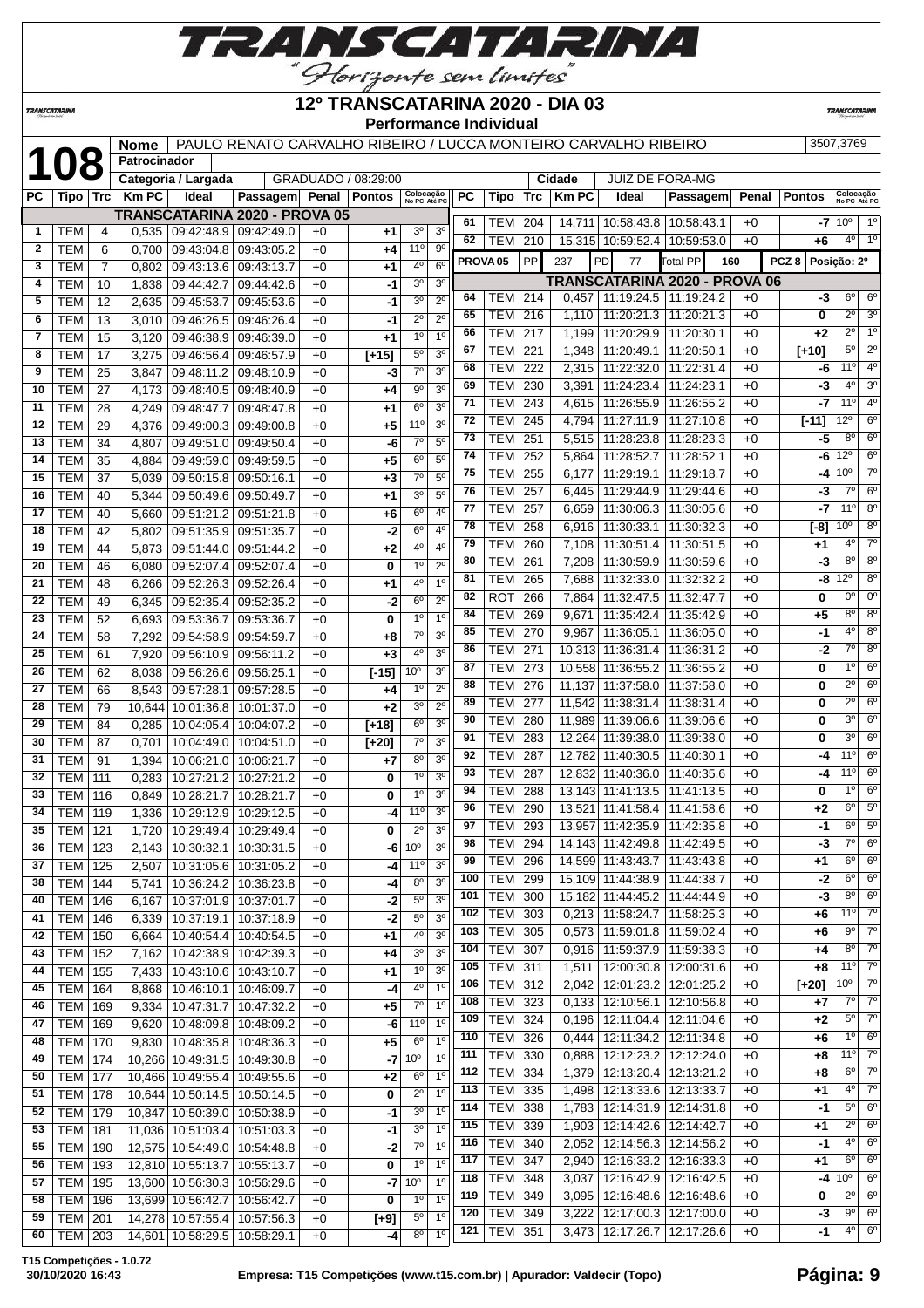

### **TRANSCATARINA**

# **12º TRANSCATARINA 2020 - DIA 03**

**TRANSCATARIN** 

**Performance Individual**

**1088 | PAULO RENATO CARVALHO RIBEIRO / LUCCA MONTEIRO CARVALHO RIBEIRO 3507,3769** 

|                     | 1 U T            |     | Patrocinador |                     |                                      |       |                     |                           |                  |              |                     |            |              |    |                         |                 |     |       |               |                |                           |
|---------------------|------------------|-----|--------------|---------------------|--------------------------------------|-------|---------------------|---------------------------|------------------|--------------|---------------------|------------|--------------|----|-------------------------|-----------------|-----|-------|---------------|----------------|---------------------------|
|                     |                  |     |              | Categoria / Largada |                                      |       | GRADUADO / 08:29:00 |                           |                  |              |                     |            | Cidade       |    | <b>JUIZ DE FORA-MG</b>  |                 |     |       |               |                |                           |
| РC                  | Tipo             | Trc | <b>Km PC</b> | Ideal               | Passagem                             | Penal | <b>Pontos</b>       | Colocação<br>No PC Até PC |                  | PC           | Tipo                | <b>Trc</b> | <b>Km PC</b> |    | Ideal                   | Passagem        |     | Penal | <b>Pontos</b> |                | Colocação<br>No PC Até PC |
| 122                 | <b>TEM</b>       | 351 | 3,574        | 12:17:36.8          | 12:17:37.1                           | $+0$  | +3                  | $5^{\circ}$               | $5^{\circ}$      |              |                     |            |              |    |                         |                 |     |       |               |                |                           |
| 123                 | <b>TEM</b>       | 353 | 3,740        | 12:17:53.7          | 12:17:53.0                           | $+0$  | -7                  | 4°                        | 5 <sup>0</sup>   | 191          | TEM                 | 456        | 3,032        |    | 13:46:48.1              | 13:46:46.7      |     | $+0$  | $[-14]$       | $12^{\circ}$   | $2^{\circ}$               |
| 124                 | <b>TEM</b>       | 353 | 3,844        | 12:18:11.6          | 12:18:11.6                           | $+0$  | 0                   | 1 <sup>0</sup>            | $5^{\circ}$      | 192          | TEM                 | 457        | 3,663        |    | 13:47:44.4              | 13:47:44.1      |     | $+0$  | -3            | $6^{\circ}$    | $\overline{2^0}$          |
| 125                 | <b>TEM</b>       | 355 | 4,058        | 12:18:36.4          | 12:18:36.5                           | $+0$  | +1                  | 40                        | $5^{\circ}$      | 193          | <b>TEM</b>          | 459        | 3,869        |    | 13:48:06.1              | 13:48:05.9      |     | $+0$  | $-2$          | 5 <sup>o</sup> | $2^{\circ}$               |
| 126                 | <b>TEM</b>       | 357 | 4,281        | 12:19:05.7          | 12:19:06.1                           | $+0$  | +4                  | 90                        | 4 <sup>0</sup>   | 194          | <b>TEM</b>          | 462        | 4,344        |    | 13:48:53.5              | 13:48:53.3      |     | $+0$  | $-2$          | $6^{\circ}$    | $\overline{2^0}$          |
|                     | <b>TEM</b>       |     |              |                     |                                      |       |                     | $7^\circ$                 | 4 <sup>0</sup>   | 195          | <b>TEM</b>          | 467        | 4,849        |    | 13:50:01.6              | 13:50:01.3      |     | $+0$  | $-3$          | $8^{\circ}$    | $2^{\circ}$               |
| 127                 |                  | 358 | 4,584        | 12:19:33.2          | 12:19:33.5                           | $+0$  | $+3$                |                           |                  | 196          | <b>TEM</b>          | 468        | 5,026        |    | 13:50:18.1              | 13:50:17.7      |     | $+0$  | $-4$          | $6^{\circ}$    | $\overline{2^0}$          |
| 128                 | <b>TEM</b>       | 359 | 4,992        | 12:20:07.4          | 12:20:08.3                           | $+0$  | $[+9]$              | 10 <sup>o</sup>           | $5^{\circ}$      | 197          | <b>TEM</b>          | 469        | 5,473        |    | 13:50:58.3              | 13:50:58.3      |     | $+0$  | 0             | $2^{\circ}$    | $2^{\circ}$               |
| 129                 | <b>TEM</b>       | 360 | 5,057        | 12:20:13.9          | 12:20:13.9                           | $+0$  | 0                   | $1^{\circ}$               | $4^{\circ}$      | 198          | <b>TEM</b>          | 476        | 6,418        |    | 13:53:22.5              | 13:53:22.8      |     | $+0$  | $+3$          | $6^{\circ}$    | $\overline{2^0}$          |
| 130                 | <b>TEM</b>       | 360 | 5,151        | 12:20:23.3          | 12:20:23.4                           | $+0$  | +1                  | 3 <sup>o</sup>            | 4 <sup>0</sup>   | 199          | TEM                 | 477        | 6,917        |    | 13:54:02.4              | 13:54:02.0      |     | $+0$  | -4            | 3 <sup>0</sup> | $\overline{2^0}$          |
| 131                 | <b>TEM</b>       | 360 | 5,342        | 12:20:42.4          | 12:20:42.4                           | $+0$  | 0                   | $2^{\circ}$               | 4 <sup>0</sup>   | 200          | <b>TEM</b>          | 478        | 7,080        |    | 13:54:18.1              | 13:54:18.1      |     | $+0$  | 0             | $1^{\circ}$    | $\overline{2^0}$          |
| 132                 | <b>TEM</b>       | 360 | 5,482        | 12:20:56.4          | 12:20:56.7                           | $+0$  | $+3$                | $8^{\circ}$               | 4 <sup>0</sup>   |              |                     |            |              |    |                         |                 |     |       |               | $2^{\circ}$    | $\overline{2^0}$          |
| 133                 | <b>TEM</b>       | 361 | 5,538        | 12:21:02.9          | 12:21:02.9                           | $+0$  | 0                   | 1 <sup>0</sup>            | $4^{\circ}$      | 201          | <b>TEM</b>          | 483        | 7,960        |    | 13:55:41.2              | 13:55:41.2      |     | $+0$  | 0             |                |                           |
| PROVA <sub>06</sub> |                  | PP  | 234          | PD<br>58            | <b>Total PP</b>                      | 176   | <b>PCZ 13</b>       | Posição: 7º               |                  | 202          | <b>TEM</b>          | 485        | 8,429        |    | 13:56:23.0   13:56:23.0 |                 |     | $+0$  | 0             | $1^{\circ}$    | 1 <sup>o</sup>            |
|                     |                  |     |              |                     |                                      |       |                     |                           |                  | 203          | <b>TEM</b>          | 486        | 8,621        |    | 13:56:39.1              | 13:56:39.0      |     | $+0$  | $-1$          | $5^{\circ}$    | 1 <sup>o</sup>            |
|                     |                  |     |              |                     | <b>TRANSCATARINA 2020 - PROVA 07</b> |       |                     |                           |                  | 204          | <b>TEM</b>          | 486        | 8,804        |    | 13:56:53.8              | 13:56:53.7      |     | $+0$  | $-1$          | $5^{\circ}$    | $1^{\circ}$               |
| 134                 | <b>TEM</b>       | 363 | 0,314        | 12:36:43.7          | 12:36:43.4                           | $+0$  | -3                  | $10^{\circ}$ $10^{\circ}$ |                  |              | PROVA <sub>07</sub> | PP         | 140          | PD | 44                      | <b>Total PP</b> | 96  |       | <b>PCZ 15</b> | Posição: 1º    |                           |
| 135                 | <b>TEM</b>       | 364 | 0,560        | 12:37:05.9          | 12:37:05.7                           | $+0$  | $-2$                | $6^{\circ}$               | $7^\circ$        |              |                     |            |              |    |                         |                 |     |       |               |                |                           |
| 136                 | <b>TEM</b>       | 368 | 1,102        |                     | 12:38:06.6   12:38:06.4              | $+0$  | $-2$                | $\overline{9^{\circ}}$    | $7^\circ$        | <b>TOTAL</b> |                     | PP         | 611          | PD | 179                     | <b>Total PP</b> | 432 |       | <b>PCZ 36</b> |                |                           |
| 137                 | <b>TEM</b>       | 369 | 1,264        | 12:38:26.8          | 12:38:26.2                           | $+0$  | $[-6]$              | $11^{\circ}$              | $9^{\circ}$      |              |                     |            |              |    |                         |                 |     |       |               |                |                           |
| 138                 | <b>TEM</b>       | 371 | 1,531        | 12:39:02.4          | 12:39:02.3                           | $+0$  | -1                  | $5^{\circ}$               | $7^{\circ}$      |              |                     |            |              |    |                         |                 |     |       |               |                |                           |
| 139                 | <b>TEM</b>       | 371 | 1,658        | 12:39:13.3          | 12:39:13.3                           | $+0$  | 0                   | 3 <sup>o</sup>            | $\overline{7^0}$ |              |                     |            |              |    |                         |                 |     |       |               |                |                           |
| 141                 | <b>TEM</b>       | 372 | 1,890        | 12:39:34.9          | 12:39:34.5                           | $+0$  | -4                  | $8^{\circ}$               | $9^{\circ}$      |              |                     |            |              |    |                         |                 |     |       |               |                |                           |
| 142                 | <b>TEM</b>       | 379 | 2,728        | 12:41:18.3          | 12:41:18.3                           | $+0$  | 0                   | 1 <sup>0</sup>            | $5^{\circ}$      |              |                     |            |              |    |                         |                 |     |       |               |                |                           |
| 143                 | <b>TEM</b>       | 381 | 3,089        | 12:41:53.6          | 12:41:53.6                           | $+0$  | 0                   | 4°                        | 4°               |              |                     |            |              |    |                         |                 |     |       |               |                |                           |
| 144                 | <b>TEM</b>       | 383 | 3,302        | 12:42:13.3          | 12:42:14.0                           | $+0$  |                     | 10 <sup>o</sup>           | $6^{\circ}$      |              |                     |            |              |    |                         |                 |     |       |               |                |                           |
|                     |                  |     |              |                     |                                      |       | $[+7]$              |                           | $5^{\circ}$      |              |                     |            |              |    |                         |                 |     |       |               |                |                           |
| 145                 | <b>TEM</b>       | 385 | 3,615        | 12:42:40.9          | 12:42:40.9                           | $+0$  | 0                   | $2^{\circ}$               |                  |              |                     |            |              |    |                         |                 |     |       |               |                |                           |
| 146                 | <b>TEM</b>       | 390 | 4,178        | 12:43:55.4          | 12:43:55.5                           | $+0$  | +1                  | 3 <sup>o</sup>            | 3 <sup>o</sup>   |              |                     |            |              |    |                         |                 |     |       |               |                |                           |
| 147                 | <b>TEM</b>       | 392 | 4,360        | 12:44:11.9          | 12:44:12.7                           | $+0$  | $[+8]$              | $4^{\circ}$               | 3 <sup>o</sup>   |              |                     |            |              |    |                         |                 |     |       |               |                |                           |
| 148                 | <b>TEM</b>       | 392 | 4,591        | 12:44:35.0          | 12:44:35.0                           | $+0$  | 0                   | $2^{\circ}$               | $2^{\circ}$      |              |                     |            |              |    |                         |                 |     |       |               |                |                           |
| 149                 | <b>TEM</b>       | 392 | 4,736        | 12:44:49.5          | 12:44:49.5                           | $+0$  | 0                   | 1 <sup>0</sup>            | $\overline{2^0}$ |              |                     |            |              |    |                         |                 |     |       |               |                |                           |
| 150                 | <b>TEM</b>       | 392 | 4,780        | 12:44:53.9          | 12:44:54.2                           | $+0$  | $+3$                | $6^{\circ}$               | $2^{\circ}$      |              |                     |            |              |    |                         |                 |     |       |               |                |                           |
| 151                 | <b>TEM</b>       | 392 | 5,270        | 12:45:42.9          | 12:45:42.8                           | $+0$  | -1                  | $2^{\circ}$               | 1 <sup>0</sup>   |              |                     |            |              |    |                         |                 |     |       |               |                |                           |
| 152                 | <b>TEM</b>       | 393 | 5,517        | 12:46:05.4          | 12:46:05.2                           | $+0$  | -2                  | $7^{\circ}$               | $2^{\circ}$      |              |                     |            |              |    |                         |                 |     |       |               |                |                           |
| 153                 | <b>TEM</b>       | 396 | 5,853        | 12:46:58.0          | 12:46:57.9                           | $+0$  | -1                  | $\overline{7^{\circ}}$    | $\overline{2^0}$ |              |                     |            |              |    |                         |                 |     |       |               |                |                           |
| 154                 | <b>TEM</b>       | 396 | 5,896        | 12:47:02.3          | 12:47:02.0                           | $+0$  | $-3$                | $7^{\circ}$               | $2^{\circ}$      |              |                     |            |              |    |                         |                 |     |       |               |                |                           |
| 155                 | <b>TEM</b>       | 402 | 6,688        | 12:48:12.6          | 12:48:12.6                           | $+0$  | 0                   | 1 <sup>0</sup>            | $1^{\circ}$      |              |                     |            |              |    |                         |                 |     |       |               |                |                           |
| 158                 | TEM              | 406 | 0,245        | 12:52:32.3          | 12:52:32.2                           | $+0$  | -1                  | 40                        | $1^{\circ}$      |              |                     |            |              |    |                         |                 |     |       |               |                |                           |
|                     | 159 TEM 408      |     |              |                     | 0,612 12:53:07.9 12:53:08.3          | $+0$  | $+4$                | $9^{\circ}$               | $1^{\circ}$      |              |                     |            |              |    |                         |                 |     |       |               |                |                           |
|                     |                  |     |              |                     |                                      |       |                     |                           |                  |              |                     |            |              |    |                         |                 |     |       |               |                |                           |
|                     | 160   TEM   409  |     | 0,783        | 12:53:23.2          | 12:53:23.3                           | $+0$  | $+1$                | $2^{\circ}$               | $1^{\circ}$      |              |                     |            |              |    |                         |                 |     |       |               |                |                           |
| 161                 | $ \text{TEM} $   | 409 | 0,980        | 12:53:42.9          | 12:53:43.0                           | $+0$  | +1                  | 3 <sup>o</sup>            | $1^{\circ}$      |              |                     |            |              |    |                         |                 |     |       |               |                |                           |
|                     | 162   TEM        | 409 | 1,046        | 12:53:49.5          | 12:53:50.0                           | $+0$  | +5                  | 80                        | $1^{\circ}$      |              |                     |            |              |    |                         |                 |     |       |               |                |                           |
| 163                 | <b>TEM</b>       | 411 | 1,410        | 12:54:23.2          | 12:54:23.3                           | $+0$  | +1                  | $2^{\circ}$               | $1^{\circ}$      |              |                     |            |              |    |                         |                 |     |       |               |                |                           |
|                     | 164   TEM   412  |     | 1,496        | 12:54:31.8          | 12:54:31.8                           | $+0$  | 0                   | $2^{\circ}$               | $1^{\circ}$      |              |                     |            |              |    |                         |                 |     |       |               |                |                           |
|                     | 165   TEM   413  |     | 1,822        | 12:55:00.1          | 12:55:00.0                           | $+0$  | -1                  | $4^{\circ}$               | $1^{\circ}$      |              |                     |            |              |    |                         |                 |     |       |               |                |                           |
| 166                 | TEM 414          |     | 2,150        |                     | 12:55:26.3 12:55:26.2                | $+0$  | -1                  | $5^{\circ}$               | $1^{\circ}$      |              |                     |            |              |    |                         |                 |     |       |               |                |                           |
| 168                 | <b>TEM 417</b>   |     | 2,674        | 12:56:16.3          | 12:56:16.6                           | $+0$  | +3                  | $11^{\circ}$              | $1^{\circ}$      |              |                     |            |              |    |                         |                 |     |       |               |                |                           |
| 169                 | TEM              | 428 | 1,127        | 13:03:55.5          | 13:03:55.2                           | $+0$  | $-3$                | 10 <sup>o</sup>           | $1^{\circ}$      |              |                     |            |              |    |                         |                 |     |       |               |                |                           |
| 170                 | <b>TEM</b>       | 431 | 1,346        | 13:04:21.9          | 13:04:21.8                           | $+0$  | -1                  | $4^{\circ}$               | $1^{\circ}$      |              |                     |            |              |    |                         |                 |     |       |               |                |                           |
| 171                 | <b>TEM</b>       | 431 | 1,466        | 13:04:33.0          | 13:04:32.9                           | $+0$  | -1                  | $5^{\circ}$               | $1^{\circ}$      |              |                     |            |              |    |                         |                 |     |       |               |                |                           |
| 180                 | <b>TEM</b>       | 439 | 0,281        | 13:42:11.6          |                                      | $+0$  |                     | 11°                       | $1^{\circ}$      |              |                     |            |              |    |                         |                 |     |       |               |                |                           |
|                     |                  |     |              |                     | 13:42:12.2                           |       | +6                  |                           |                  |              |                     |            |              |    |                         |                 |     |       |               |                |                           |
| 181                 | <b>TEM</b>       | 440 | 0,356        | 13:42:19.5          | 13:42:19.7                           | +0    | +2                  | 80                        | $1^{\circ}$      |              |                     |            |              |    |                         |                 |     |       |               |                |                           |
| 182                 | <b>TEM</b>       | 441 | 0,586        | 13:42:39.5          | 13:42:39.5                           | $+0$  | 0                   | $1^{\circ}$               | $1^{\circ}$      |              |                     |            |              |    |                         |                 |     |       |               |                |                           |
| 183                 | TEM              | 442 | 0,704        | 13:42:51.2          | 13:42:50.7                           | $+0$  | -5                  | $5^{\circ}$               | $1^{\circ}$      |              |                     |            |              |    |                         |                 |     |       |               |                |                           |
| 184                 | $ \text{TEM} $   | 443 | 0,987        | 13:43:13.1          | 13:43:13.1                           | $+0$  | 0                   | $2^{\circ}$               | $1^{\circ}$      |              |                     |            |              |    |                         |                 |     |       |               |                |                           |
| 185                 | TEM              | 444 | 1,136        | 13:43:23.6          | 13:43:23.5                           | $+0$  | -1                  | $6^{\circ}$               | $1^{\circ}$      |              |                     |            |              |    |                         |                 |     |       |               |                |                           |
| 186                 | $ \texttt{TEM} $ | 444 | 1,250        | 13:43:33.4          | 13:43:32.8                           | +0    | -6                  | $7^\circ$                 | $1^{\circ}$      |              |                     |            |              |    |                         |                 |     |       |               |                |                           |
| 187                 | TEM              | 450 | 1,826        | 13:44:40.2          | 13:44:39.3                           | $+0$  | $[-9]$              | $8^{\circ}$               | $2^{\circ}$      |              |                     |            |              |    |                         |                 |     |       |               |                |                           |
| 188                 | <b>TEM</b>       | 453 | 2,523        | 13:46:03.0          | 13:46:02.8                           | $+0$  | -2                  | $8^{\circ}$               | $2^{\circ}$      |              |                     |            |              |    |                         |                 |     |       |               |                |                           |
| 189                 | <b>TEM</b>       | 453 | 2,820        | 13:46:25.3          | 13:46:24.8                           | $+0$  | $-5$                | 10 <sup>o</sup>           | $2^{\circ}$      |              |                     |            |              |    |                         |                 |     |       |               |                |                           |
| 190                 | $ \text{TEM} $   | 455 | 2,970        | 13:46:41.2          | 13:46:41.2                           | $+0$  | 0                   | $1^{\circ}$               | 1 <sup>0</sup>   |              |                     |            |              |    |                         |                 |     |       |               |                |                           |
|                     |                  |     |              |                     |                                      |       |                     |                           |                  |              |                     |            |              |    |                         |                 |     |       |               |                |                           |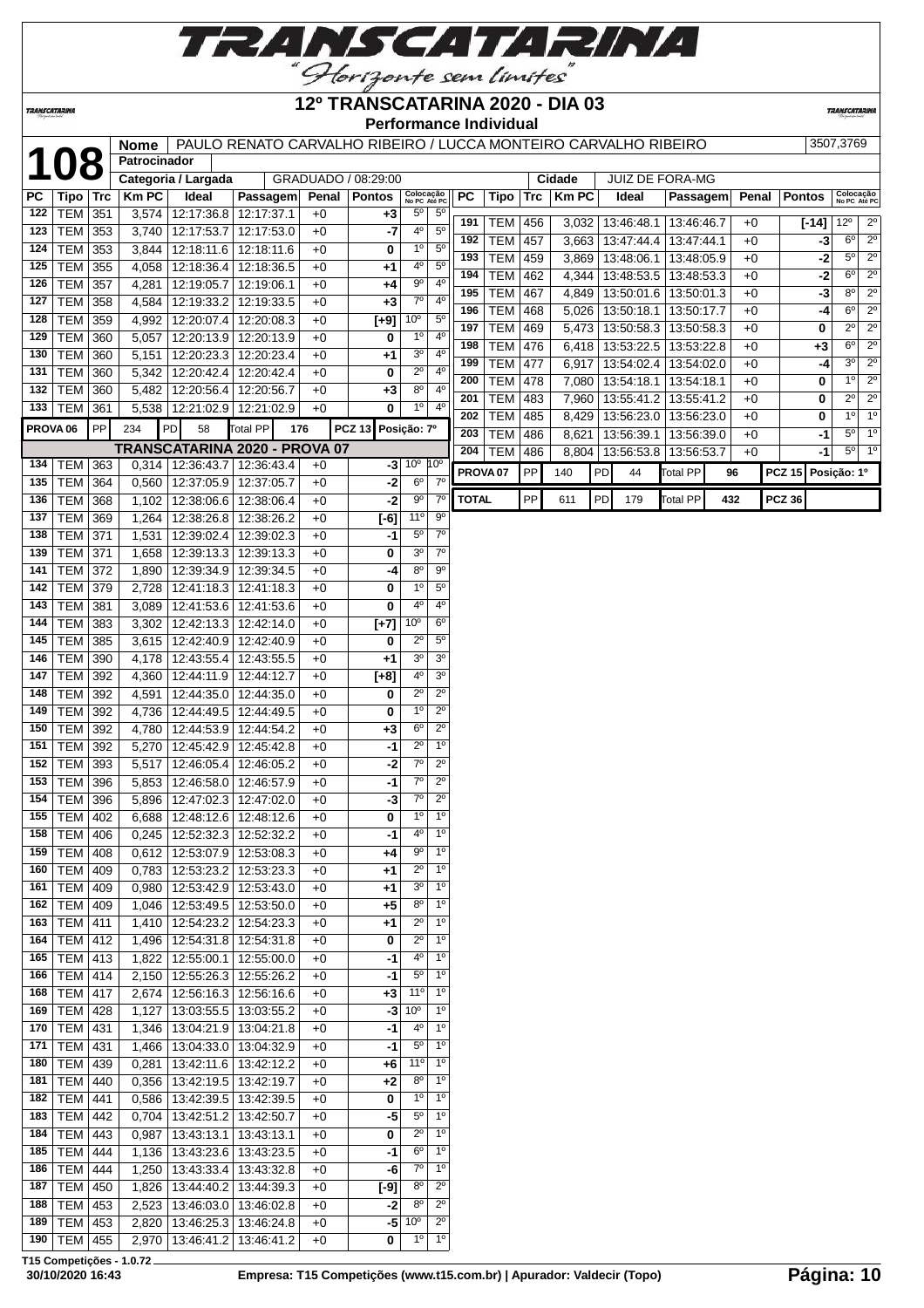

## **12º TRANSCATARINA 2020 - DIA 03**

**Performance Individual**<br>I Neme | BRUNO BOZALEN TESSER / WELLITON LUAN SCOTTI

**TRANSCATARIN** 

**TRANSCATARINA** 

|          |                          |            | Nome         |                                                                      | BRUNO ROZALEN TESSER / WELLITON LUAN SCOTTI |              |                         |                            |                               |          |                     |            |        |                                        |                               |              |                    | 3539,3859                            |                            |
|----------|--------------------------|------------|--------------|----------------------------------------------------------------------|---------------------------------------------|--------------|-------------------------|----------------------------|-------------------------------|----------|---------------------|------------|--------|----------------------------------------|-------------------------------|--------------|--------------------|--------------------------------------|----------------------------|
|          | 109                      |            | Patrocinador |                                                                      |                                             |              |                         |                            |                               |          |                     |            |        |                                        |                               |              |                    |                                      |                            |
|          |                          |            |              | Categoria / Largada                                                  |                                             |              | GRADUADO / 08:28:00     |                            |                               |          |                     |            | Cidade | CAÇADOR-SC                             |                               |              |                    |                                      |                            |
| PС       | Tipo   Trc               |            | <b>Km PC</b> | Ideal                                                                | <b>Passagem</b>                             |              | Penal   Pontos          | Colocação<br>No PC Até PC  |                               | PC       | Tipo                | <b>Trc</b> | KmPC   | Ideal                                  | Passagem                      | Penal        | <b>Pontos</b>      | Colocação<br>No PC Até PC            |                            |
|          |                          |            |              |                                                                      | <b>TRANSCATARINA 2020 - PROVA 05</b>        |              |                         | 1 <sup>0</sup>             | 1 <sup>0</sup>                | 61       | <b>TEM 204</b>      |            |        | 14,711 10:57:43.8 10:57:43.5           |                               | $+0$         | $-3$               | $5^{\circ}$                          | $5^{\circ}$                |
| 1<br>2   | <b>TEM</b><br><b>TEM</b> | 4          |              | $0,535$   09:41:48.9   09:41:48.9<br>0.700   09:42:04.8   09:42:04.7 |                                             | $+0$         | 0                       | 3 <sup>o</sup>             | 1 <sup>0</sup>                | 62       | <b>TEM 210</b>      |            |        | 15,315 10:58:52.4 10:58:52.7           |                               | $+0$         | $+3$               | $1^{\circ}$                          | $5^{\circ}$                |
| 3        | <b>TEM</b>               | 6<br>7     |              | $0,802$   09:42:13.6   09:42:13.3                                    |                                             | $+0$<br>$+0$ | -1<br>$-3$              | $9^{\rm o}$                | 3 <sup>o</sup>                |          | PROVA <sub>05</sub> | <b>PP</b>  | 286    | PD<br>151                              | <b>Total PP</b><br>135        |              | PCZ 10 Posição: 1º |                                      |                            |
| 4        | <b>TEM</b>               | 10         | 1,838        | 09:43:42.7                                                           | 09:43:42.0                                  | $+0$         | -7                      | 10 <sup>o</sup>            | $7^\circ$                     |          |                     |            |        |                                        | TRANSCATARINA 2020 - PROVA 06 |              |                    |                                      |                            |
| 5        | TEM                      | 12         | 2,635        | 09:44:53.7                                                           | 09:44:53.6                                  | $+0$         | -1                      | 4 <sup>0</sup>             | 6 <sup>o</sup>                | 64       | <b>TEM 214</b>      |            | 0,457  | 11:18:24.5                             | 11:18:24.1                    | $+0$         | $-4$               | 11°                                  | $11^{\circ}$               |
| 6        | TEM                      | 13         |              | 3,010 09:45:26.5 09:45:26.7                                          |                                             | $+0$         | $+2$                    | $5^{\circ}$                | 5 <sup>0</sup>                | 65       | <b>TEM 216</b>      |            | 1,110  | 11:19:21.3                             | 11:19:20.7                    | $+0$         |                    | $-6$ 12 <sup>o</sup> 12 <sup>o</sup> |                            |
| 7        | TEM                      | 15         | 3,120        | 09:45:38.9 09:45:39.2                                                |                                             | $+0$         | $+3$                    | $5^{\circ}$                | $5^{\circ}$                   | 66       | <b>TEM 217</b>      |            | 1,199  | 11:19:29.9                             | 11:19:30.0                    | $+0$         | +1                 | $1^{\circ}$                          | 4 <sup>0</sup>             |
| 8        | <b>TEM</b>               | 17         | 3,275        | 09:45:56.4   09:45:57.9                                              |                                             | +0           | $[t+15]$                | $6^{\circ}$                | $4^{\rm o}$                   | 67       | <b>TEM</b>          | 221        | 1,348  | 11:19:49.1                             | 11:19:49.8                    | $+0$         | +7                 | 3 <sup>o</sup>                       | $4^{\circ}$                |
| 9        | <b>TEM</b>               | 25         | 3,847        | 09:47:11.2 09:47:11.2                                                |                                             | $+0$         | 0                       | 3 <sup>0</sup>             | 4 <sup>0</sup>                | 68       | <b>TEM</b>          | 222        | 2,315  | 11:21:32.0                             | 11:21:31.9                    | $+0$         | $-1$               | $2^{\circ}$                          | 3 <sup>o</sup>             |
| 10       | <b>TEM</b>               | 27         |              | 4,173 09:47:40.5 09:47:40.9                                          |                                             | $+0$         | +4                      | 10 <sup>o</sup>            | 4 <sup>0</sup>                | 69       | TEM                 | 230        | 3,391  | 11:23:23.4                             | 11:23:22.8                    | $+0$         | $-6$               | $8^{\circ}$                          | 4 <sup>0</sup>             |
| 11       | <b>TEM</b>               | 28         |              | 4,249   09:47:47.7   09:47:47.7                                      |                                             | $+0$         | 0                       | 1 <sup>0</sup>             | 4 <sup>0</sup>                | 71       | <b>TEM 243</b>      |            | 4,615  | 11:25:55.9                             | 11:25:55.6                    | $+0$         | $-3$               | 80                                   | 30                         |
| 12       | <b>TEM</b>               | 29         |              | 4,376   09:48:00.3   09:48:00.6                                      |                                             | $+0$         | $+3$                    | $7^\circ$                  | $4^{\rm o}$                   | 72       | <b>TEM</b>          | 245        | 4,794  | 11:26:11.9                             | 11:26:11.5                    | $+0$         | -4                 | $9^{\circ}$                          | 30                         |
| 13       | <b>TEM</b>               | 34         | 4,807        | 09:48:51.0                                                           | 09.48.50.5                                  | $+0$         | -5                      | $5^{\circ}$                | 4 <sup>0</sup>                | 73       | <b>TEM</b>          | 251        |        | 5,515 11:27:23.8                       | 11:27:23.7                    | $+0$         | -1                 | $4^{\circ}$                          | 1 <sup>0</sup>             |
| 14       | <b>TEM</b>               | 35         | 4,884        | 09:48:59.0                                                           | 09.48.59.4                                  | $+0$         | $+4$                    | $5^{\circ}$                | 4 <sup>0</sup>                | 74       | <b>TEM 252</b>      |            |        | 5,864   11:27:52.7                     | 11:27:52.6                    | $+0$         | -1                 | 5 <sup>o</sup>                       | 1 <sup>0</sup>             |
| 15       | <b>TEM</b>               | 37         | 5,039        | 09:49:15.8                                                           | 09:49:15.8                                  | $+0$         | 0                       | $2^{\circ}$                | $4^{\circ}$                   | 75       | <b>TEM 255</b>      |            | 6,177  | 11:28:19.1                             | 11:28:19.0                    | $+0$         | -1                 | $7^\circ$                            | 1 <sup>0</sup>             |
| 16       | <b>TEM</b>               | 40         | 5,344        | 09:49:49.6                                                           | 09:49:49.5                                  | $+0$         | $-1$                    | $6^{\circ}$                | 3 <sup>o</sup>                | 76       | <b>TEM 257</b>      |            | 6,445  | 11:28:44.9                             | 11:28:44.8                    | $+0$         | -1                 | $2^{\circ}$                          | 1 <sup>°</sup>             |
| 17       | <b>TEM</b>               | 40         | 5,660        | 09:50:21.2                                                           | 09:50:21.5                                  | $+0$         | $+3$                    | 3 <sup>o</sup>             | $2^{\circ}$                   | 77       | <b>TEM</b>          | 257        | 6,659  | 11:29:06.3                             | 11:29:05.9                    | $+0$         | $-4$               | $9^{\circ}$                          | 1 <sup>°</sup>             |
| 18       | <b>TEM</b>               | 42         | 5,802        | 09:50:35.9                                                           | 09:50:35.8                                  | $+0$         | $-1$                    | 5 <sup>0</sup>             | $2^{\circ}$                   | 78       | <b>TEM</b>          | 258        |        | 6,916 11:29:33.1                       | 11:29:32.1                    | $+0$         | $[-10]$            | 11°                                  | 3 <sup>o</sup>             |
| 19       | <b>TEM</b>               | 44         |              | 5.873 09:50:44.0                                                     | 09:50:43.7                                  | $+0$         | $-3$                    | $6^{\circ}$                | 1 <sup>0</sup>                | 79       | <b>TEM</b>          | 260        | 7,108  | 11:29:51.4                             | 11:29:51.4                    | $+0$         | 0                  | $1^{\circ}$                          | 1 <sup>0</sup>             |
| 20       | <b>TEM</b>               | 46         |              | 6,080   09:51:07.4   09:51:08.2                                      |                                             | $+0$         | +8                      | $8^{\circ}$                | 3 <sup>o</sup>                | 80       | <b>TEM</b>          | 261        | 7,208  | 11:29:59.9                             | 11:29:59.3                    | $+0$         | -6                 | 11°                                  | $1^{\circ}$                |
| 21       | <b>TEM</b>               | 48         | 6,266        | 09:51:26.3 09:51:26.4                                                |                                             | $+0$         | $+1$                    | $5^{\circ}$                | 3 <sup>o</sup>                | 81       | <b>TEM</b>          | 265        | 7,688  | 11:31:33.0                             | 11:31:32.2                    | $+0$         | -8                 | 11°                                  | 4°                         |
| 22       | <b>TEM</b>               | 49         | 6,345        |                                                                      | 09:51:35.4 09:51:35.4                       | $+0$         | 0                       | 1 <sup>0</sup>             | 1 <sup>0</sup>                | 82       | <b>ROT</b>          | 266        |        | 7,864 11:31:47.5                       | 11:31:47.3                    | $+0$         | 0                  | $0^{\circ}$                          | $0^{\circ}$                |
| 23       | <b>TEM</b>               | 52         | 6,693        | 09:52:36.7                                                           | 09:52:36.6                                  | $+0$         | $-1$                    | 3 <sup>o</sup>             | $2^{\circ}$                   | 84       | <b>TEM 269</b>      |            | 9,671  | 11:34:42.4                             | 11:34:42.6                    | $+0$         | $+2$               | $5^{\circ}$                          | $2^{\circ}$                |
| 24       | <b>TEM</b>               | 58         | 7,292        | 09:53:58.9 09:53:59.1                                                |                                             | $+0$         | $+2$                    | 3 <sup>o</sup>             | 1 <sup>0</sup>                | 85       | <b>TEM 270</b>      |            | 9,967  | 11:35:05.1                             | 11:35:04.6                    | $+0$         | $-5$               | 11°                                  | $2^{\circ}$                |
| 25       | <b>TEM</b>               | 61         | 7,920        | 09:55:10.9 09:55:10.9                                                |                                             | $+0$         | 0                       | 1 <sup>0</sup>             | 1 <sup>0</sup>                | 86       | <b>TEM 271</b>      |            |        | 10,313 11:35:31.4                      | 11:35:30.8                    | $+0$         | -61                | 10 <sup>o</sup>                      | $3^{\circ}$                |
| 26       | <b>TEM</b>               | 62         | 8,038        | 09:55:26.6                                                           | 09.55:24.5                                  | $+0$         | $[-21]$                 | $12^{\circ}$               | 1 <sup>0</sup>                | 87       | <b>TEM 273</b>      |            |        | 10,558 11:35:55.2                      | 11:35:55.1                    | $+0$         | -1                 | $6^{\circ}$                          | 3 <sup>0</sup>             |
| 27       | <b>TEM</b>               | 66         | 8,543        | 09:56:28.1                                                           | 09:56:28.5                                  | $+0$         | +4                      | $2^{\circ}$                | 1 <sup>0</sup>                | 88       | <b>TEM</b>          | 276        |        | 11,137 11:36:58.0                      | 11:36:58.2                    | $+0$         | $+2$               | 4°                                   | 3 <sup>0</sup>             |
| 28       | <b>TEM</b>               | 79         |              | 10,644 10:00:36.8                                                    | 10:00:36.9                                  | $+0$         | $+1$                    | $2^{\circ}$                | 1 <sup>0</sup>                | 89       | <b>TEM 277</b>      |            |        | 11,542 11:37:31.4                      | 11:37:31.6                    | $+0$         | $+2$               | $9^{\circ}$                          | $2^{\circ}$                |
| 29       | <b>TEM</b>               | 84         |              | 0,285 10:03:05.4                                                     | 10:03:06.2                                  | $+0$         | $+8$                    | 1 <sup>o</sup>             | 1 <sup>0</sup>                | 90       | <b>TEM</b>          | 280        |        | 11,989 11:38:06.6                      | 11:38:06.6                    | $+0$         | 0                  | $1^{\circ}$<br>9º                    | $2^{\circ}$<br>$2^{\circ}$ |
| 30       | <b>TEM</b>               | 87         |              | $0,701$   10:03:49.0                                                 | 10:03:50.3                                  | $+0$         | $[+13]$                 | 40                         | 1 <sup>0</sup>                | 91       | TEM                 | 283        |        | 12,264 11:38:38.0                      | 11:38:37.9                    | $+0$         | -1                 | 3 <sup>0</sup>                       | $2^{\circ}$                |
| 31       | <b>TEM</b>               | 91         | 1,394        | 10:05:21.0                                                           | 10:05:20.7                                  | $+0$         | -3                      | $7^\circ$                  | 1 <sup>0</sup>                | 92<br>93 | TEM<br><b>TEM</b>   | 287        |        | 12,782 11:39:30.5                      | 11:39:30.3                    | $+0$         | -2<br>-51          | $12^{\circ}$                         | 3 <sup>0</sup>             |
| 32       | <b>TEM</b>               | 111        | 0,283        | 10:26:21.2                                                           | 10:26:21.6                                  | $+0$         | $+4$                    | $8^{\circ}$                | 1 <sup>0</sup>                | 94       | <b>TEM 288</b>      | 287        |        | 12,832 11:39:36.0<br>13,143 11:40:13.5 | 11:39:35.5<br>11:40:13.4      | $+0$<br>$+0$ | $-1$               | $4^{\circ}$                          | 3 <sup>o</sup>             |
| 33       | <b>TEM</b>               | 116        | 0,849        | 10:27:21.7                                                           | 10:27:21.5                                  | $+0$         | $-2$                    | 8 <sup>o</sup>             | 1 <sup>0</sup>                | 96       | <b>TEM 290</b>      |            |        | 13.521 11:40:58.4                      | 11:40:58.3                    | $+0$         | -1                 | $2^{\circ}$                          | $2^{\circ}$                |
| 34       | <b>TEM</b>               | 119        | 1,336        | 10:28:12.9   10:28:13.1                                              |                                             | $+0$         | $+2$                    | 10 <sup>o</sup>            | 1 <sup>0</sup>                | 97       | <b>TEM 293</b>      |            |        | 13,957 11:41:35.9 11:41:35.7           |                               | $+0$         | -21                | $7^\circ$                            | $2^{\circ}$                |
| 35       | TEM                      | 121        |              | 1,720 10:28:49.4 10:28:49.4                                          |                                             | $+0$         | 0                       | 1 <sup>0</sup>             | 1 <sup>0</sup>                | 98       | TEM   294           |            |        | 14, 143 11: 41: 49. 8   11: 41: 49. 5  |                               | $+0$         | $-3$               | $9^{\circ}$                          | $2^{\circ}$                |
| 36       | <b>TEM 123</b>           |            |              | 2,143   10:29:32.1   10:29:31.4                                      |                                             | $+0$         | $-7$                    | 11 <sup>o</sup>            | $2^{\circ}$<br>1 <sup>0</sup> | 99       | <b>TEM 296</b>      |            |        | 14,599 11:42:43.7                      | 11:42:43.6                    | $+0$         | $-1$               | $1^{\circ}$                          | $2^{\circ}$                |
| 37<br>38 | <b>TEM 125</b>           |            |              | 2,507   10:30:05.6   10:30:05.6                                      |                                             | $+0$         | $\overline{\mathbf{0}}$ | $2^{\circ}$<br>$6^{\circ}$ | 1 <sup>o</sup>                | 100      | <b>TEM 299</b>      |            |        | 15,109 11:43:38.9 11:43:38.7           |                               | $+0$         | $-2$               | $7^{\circ}$                          | $2^{\circ}$                |
|          | <b>TEM 144</b>           |            |              | 5,741   10:35:24.2   10:35:24.0                                      |                                             | $+0$         | $-2$                    | $7^\circ$                  | 1 <sup>0</sup>                | 101      | <b>TEM 300</b>      |            |        | 15,182 11:43:45.2 11:43:45.0           |                               | $+0$         | $-2$               | 3 <sup>o</sup>                       | $2^{\circ}$                |
| 40<br>41 | TEM<br>TEM               | 146<br>146 |              | 6,167   10:36:01.9   10:36:01.4<br>6,339   10:36:19.1   10:36:18.8   |                                             | $+0$<br>$+0$ | $-5$<br>$-3$            | $7^{\circ}$                | 1 <sup>0</sup>                | 102      | <b>TEM 303</b>      |            |        | $0,213$ 11:57:24.7                     | 11:57:25.7                    | $+0$         | $[+10]$            | $12^{\circ}$                         | $4^{\circ}$                |
| 42       | <b>TEM</b>               | 150        |              | 6,664 10:39:54.4                                                     | 10:39:54.5                                  | $+0$         | $+1$                    | 3 <sup>o</sup>             | 1 <sup>o</sup>                | 103      | <b>TEM 305</b>      |            |        | $0.573$   11:58:01.8   11:58:02.5      |                               | $+0$         | $+7$               | 10 <sup>o</sup>                      | $4^{\circ}$                |
| 43       | TEM                      | 152        |              | 7,162 10:41:38.9                                                     | 10:41:39.4                                  | $+0$         | $+5$                    | $8^{\circ}$                | 1 <sup>o</sup>                | 104      | <b>TEM 307</b>      |            |        | $0,916$   11:58:37.9   11:58:37.9      |                               | $+0$         | 0                  | $1^{\circ}$                          | 3 <sup>o</sup>             |
| 44       | <b>TEM</b>               | 155        |              | 7,433   10:42:10.6   10:42:10.8                                      |                                             | $+0$         | $+2$                    | $2^{\circ}$                | $1^{\circ}$                   | 105      | <b>TEM 311</b>      |            | 1,511  | $11:59:30.8$   11:59:30.9              |                               | $+0$         | $+1$               | $2^{\circ}$                          | 3 <sup>o</sup>             |
| 45       | <b>TEM</b>               | 164        | 8,868        | 10:45:10.1                                                           | 10:45:19.0                                  | $+0$         | $[+89]$                 | $12^{\circ}$               | $7^{\circ}$                   | 106      | <b>TEM</b> 312      |            |        | 2,042   12:00:23.2   12:00:25.1        |                               | $+0$         | $[+19]$            | $7^{\circ}$                          | $5^{\circ}$                |
| 46       | <b>TEM</b>               | 169        |              | 9,334 10:46:31.7                                                     | 10:46:31.8                                  | $+0$         | +1                      | 1 <sup>o</sup>             | 7 <sup>0</sup>                | 108      | <b>TEM 323</b>      |            |        | $0,133$   12:09:56.1                   | 12:09:56.5                    | $+0$         | $+4$               | $3^{\circ}$                          | $5^{\circ}$                |
| 47       | <b>TEM 169</b>           |            |              | 9,620   10:47:09.8   10:47:09.5                                      |                                             | $+0$         | $-3$                    | 9 <sup>o</sup>             | $7^\circ$                     | 109      | <b>TEM 324</b>      |            |        | $0,196$   12:10:04.4                   | 12:10:04.3                    | $+0$         | -1                 | $3^{\circ}$                          | $5^{\circ}$                |
| 48       | <b>TEM 170</b>           |            |              | 9,830   10:47:35.8   10:47:35.6                                      |                                             | $+0$         | $-2$                    | $2^{\circ}$                | $7^\circ$                     | 110      | <b>TEM</b> 326      |            | 0,444  |                                        | 12:10:34.2   12:10:35.1       | $+0$         | $+9$               | $6^{\circ}$                          | $4^{\circ}$                |
| 49       | TEM                      | 174        |              | 10,266 10:48:31.5 10:48:31.2                                         |                                             | $+0$         | $-3$                    | $7^\circ$                  | $7^\circ$                     | 111      | <b>TEM 330</b>      |            |        | $0,888$   12:11:23.2   12:11:23.2      |                               | $+0$         | 0                  | $1^{\circ}$                          | 3 <sup>o</sup>             |
| 50       | TEM                      | 177        |              | 10,466 10:48:55.4 10:48:55.6                                         |                                             | $+0$         | $+2$                    | $7^\circ$                  | 6 <sup>o</sup>                | 112      | <b>TEM 334</b>      |            |        | 1,379   12:12:20.4   12:12:19.5        |                               | $+0$         | -9                 | $9^{\circ}$                          | $2^{\circ}$                |
| 51       | <b>TEM 178</b>           |            |              | 10,644 10:49:14.5 10:49:13.2                                         |                                             | $+0$         | $[ -13]$                | $12^{\circ}$               | 7 <sup>0</sup>                | 113      | <b>TEM 335</b>      |            |        | 1,498   12:12:33.6   12:12:33.0        |                               | $+0$         | $-6$               | $11^{\circ}$                         | $5^{\circ}$                |
| 52       | <b>TEM</b>               | 179        |              | 10,847 10:49:39.0 10:49:39.0                                         |                                             | $+0$         | 0                       | $2^{\circ}$                | $7^{\circ}$                   |          | 114   TEM   338     |            |        | 1,783   12:13:31.9   12:13:32.0        |                               | $+0$         | $+1$               | $4^{\circ}$                          | $5^{\circ}$                |
| 53       | <b>TEM 181</b>           |            |              | 11,036 10:50:03.4 10:50:03.5                                         |                                             | $+0$         | $+1$                    | $5^{\circ}$                | 6 <sup>o</sup>                |          | 115   TEM   339     |            |        | 1,903   12:13:42.6   12:13:42.6        |                               | $+0$         | 0                  | $1^{\circ}$                          | 3 <sup>o</sup>             |
| 55       | TEM                      | 190        |              | 12,575 10:53:49.0 10:53:49.0                                         |                                             | $+0$         | 0                       | $2^{\circ}$                | 6 <sup>o</sup>                |          | 116   TEM   340     |            |        | 2,052   12:13:56.3   12:13:56.1        |                               | $+0$         | $-2$               | $7^\circ$                            | $5^{\circ}$                |
| 56       | <b>TEM 193</b>           |            |              | 12,810 10:54:13.7                                                    | 10:54:13.8                                  | $+0$         | $+1$                    | $2^{\circ}$                | $6^{\circ}$                   | 117      | <b>TEM 347</b>      |            |        | 2,940   12:15:33.2   12:15:33.0        |                               | $+0$         | $-2$               | $8^{\circ}$                          | $5^{\circ}$                |
| 57       | <b>TEM 195</b>           |            |              | 13,600 10:55:30.3 10:55:29.8                                         |                                             | $+0$         | $-5$                    | 9 <sup>o</sup>             | $6^{\circ}$                   | 118      | <b>TEM 348</b>      |            | 3,037  | 12:15:42.9 12:15:42.1                  |                               | $+0$         |                    | $-8$ 12 <sup>o</sup>                 | $5^{\circ}$                |
| 58       | <b>TEM 196</b>           |            |              | 13,699 10:55:42.7                                                    | 10:55:42.9                                  | $+0$         | $+2$                    | $8^{\circ}$                | $6^{\circ}$                   | 119      | <b>TEM 349</b>      |            |        | 3,095   12:15:48.6   12:15:48.2        |                               | $+0$         | $-4$               | 11°                                  | $5^{\circ}$                |
| 59       | <b>TEM 201</b>           |            |              | 14,278 10:56:55.4                                                    | 10:56:55.8                                  | $+0$         | $+4$                    | 1 <sup>o</sup>             | $6^{\circ}$                   | 120      | <b>TEM 349</b>      |            |        | 3,222   12:16:00.3   12:15:59.6        |                               | $+0$         |                    | $-7$ 12 <sup>o</sup>                 | $5^{\circ}$                |
| 60       | <b>TEM 203</b>           |            |              | 14,601 10:57:29.5 10:57:29.2                                         |                                             | $+0$         | $-3$                    | $6^{\circ}$                | $5^{\circ}$                   |          | 121   TEM   351     |            |        | 3,473   12:16:26.7   12:16:26.0        |                               | $+0$         |                    | $-7$ 11 <sup>o</sup>                 | $5^{\circ}$                |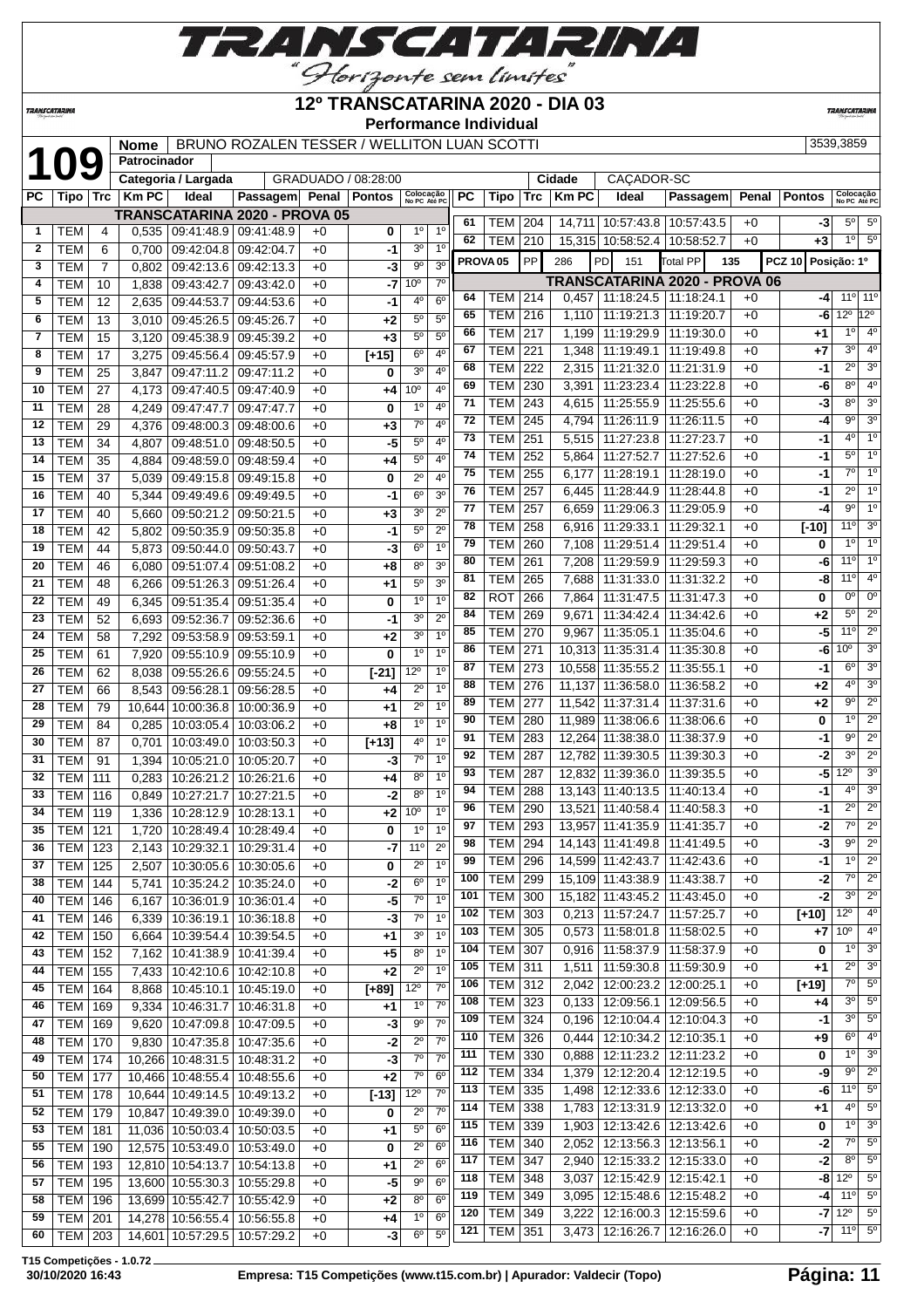

## **12º TRANSCATARINA 2020 - DIA 03**

**Performance Individual**

**TRANSCATARIN** 

|     |                     |            | <b>Nome</b>  |                                 | BRUNO ROZALEN TESSER / WELLITON LUAN SCOTTI |       |                         |                                      |                                |                     |                   |     |             |                  |                                 |     |       |                  | 3539,3859                           |
|-----|---------------------|------------|--------------|---------------------------------|---------------------------------------------|-------|-------------------------|--------------------------------------|--------------------------------|---------------------|-------------------|-----|-------------|------------------|---------------------------------|-----|-------|------------------|-------------------------------------|
|     | <b>109</b>          |            | Patrocinador |                                 |                                             |       |                         |                                      |                                |                     |                   |     |             |                  |                                 |     |       |                  |                                     |
|     |                     |            |              | Categoria / Largada             |                                             |       | GRADUADO / 08:28:00     |                                      |                                |                     |                   |     | Cidade      | CAÇADOR-SC       |                                 |     |       |                  |                                     |
| PC  | Tipo                | <b>Trc</b> | <b>KmPC</b>  | Ideal                           | Passagem                                    | Penal | <b>Pontos</b>           | Colocação<br>No PC Até PC            |                                | PC                  | Tipo              | Trc | <b>KmPC</b> | Ideal            | Passagem                        |     | Penal | <b>Pontos</b>    | Colocação<br>No PC Até PO           |
| 122 | <b>TEM</b>          | 351        | 3,574        | 12:16:36.8 12:16:36.1           |                                             | $+0$  |                         | $-7$ 10 $^{\circ}$                   | 6 <sup>o</sup>                 | 191                 |                   |     |             | 13:45:48.1       |                                 |     |       |                  | $11^{\circ}$ 9 <sup>°</sup>         |
| 123 | <b>TEM</b>          | 353        | 3,740        | 12:16:53.7                      | 12:16:51.8                                  | $+0$  | $[-19]$ 12 <sup>°</sup> |                                      | $7^\circ$                      | 192                 | TEM<br><b>TEM</b> | 456 | 3,032       |                  | 13:45:46.9                      |     | $+0$  | $[-12]$          | $1^{\circ}$<br>8 <sup>o</sup>       |
| 124 | <b>TEM</b>          | 353        | 3,844        | 12:17:11.6                      | 12:17:10.2                                  | $+0$  | $[-14]$                 | $12^{\circ}$                         | $7^{\circ}$                    |                     |                   | 457 | 3,663       | 13:46:44.4       | 13:46:44.3                      |     | $+0$  | -1               | $7^\circ$<br>$6^{\circ}$            |
| 125 | <b>TEM</b>          | 355        | 4,058        | 12:17:36.4                      | 12:17:35.6                                  | $+0$  |                         | $-8$ 12 <sup>o</sup>                 | $7^{\circ}$                    | 193                 | <b>TEM</b>        | 459 | 3,869       | 13:47:06.1       | 13:47:05.8                      |     | $+0$  | $-3$             | $7^\circ$                           |
| 126 | <b>TEM</b>          | 357        | 4,281        | 12:18:05.7                      | 12:18:05.3                                  | $+0$  | -4                      | 11°                                  | 7 <sup>0</sup>                 | 194                 | <b>TEM</b>        | 462 | 4,344       | 13:47:53.5       | 13:47:53.2                      |     | $+0$  | $-3$             | $9^{\circ}$                         |
| 127 | <b>TEM</b>          | 358        | 4,584        | 12:18:33.2                      | 12:18:33.0                                  | $+0$  | -2                      | 6 <sup>o</sup>                       | 8 <sup>o</sup>                 | 195                 | <b>TEM</b>        | 467 | 4,849       | 13:49:01.6       | 13:49:01.2                      |     | $+0$  | -4               | 10 <sup>o</sup><br>$7^\circ$        |
| 128 | <b>TEM</b>          | 359        | 4,992        | 12:19:07.4                      | 12:19:07.3                                  | $+0$  | $-1$                    | $2^{\circ}$                          | $7^{\circ}$                    | 196                 | <b>TEM</b>        | 468 | 5,026       | 13:49:18.1       | 13:49:17.4                      |     | $+0$  | -7               | $7^\circ$<br>11°                    |
| 129 | <b>TEM</b>          | 360        | 5,057        |                                 | 12:19:13.9 12:19:13.3                       | $+0$  | -6                      | 11 <sup>°</sup>                      | $7^{\circ}$                    | 197                 | TEM               | 469 |             |                  | 5,473   13:49:58.3   13:49:57.9 |     | $+0$  | -4               | $7^\circ$<br>$9^{\circ}$            |
| 130 | <b>TEM</b>          | 360        | 5,151        |                                 | 12:19:23.3 12:19:22.6                       | $+0$  | $-7$                    | $ 12^{\circ} $                       | $8^{\circ}$                    | 198                 | <b>TEM 476</b>    |     |             | 6,418 13:52:22.5 | 13:52:23.1                      |     | $+0$  | $+6$             | $7^\circ$<br>90                     |
| 131 | <b>TEM</b>          | 360        | 5,342        | 12:19:42.4                      | 12:19:42.1                                  | $+0$  | -3                      | $9^{\circ}$                          | 8 <sup>o</sup>                 | 199                 | <b>TEM</b>        | 477 | 6,917       | 13:53:02.4       | 13:53:01.8                      |     | $+0$  | -6               | $7^\circ$<br>$7^\circ$              |
| 132 | <b>TEM</b>          | 360        | 5,482        | 12:19:56.4                      | 12:19:56.1                                  | $+0$  | $-3$                    | $9^{\circ}$                          | $8^{\circ}$                    | 200                 | <b>TEM</b>        | 478 | 7,080       | 13:53:18.1       | 13:53:17.8                      |     | $+0$  |                  | 10 <sup>o</sup><br>$7^\circ$<br>-31 |
| 133 | <b>TEM</b>          | 361        | 5,538        |                                 | 12:20:02.9 12:20:02.1                       | $+0$  |                         | $-8\sqrt{12^{\circ}}$                | $9^{\circ}$                    | 201                 | <b>TEM</b>        | 483 | 7,960       |                  | 13:54:41.2   13:54:40.8         |     | $+0$  |                  | $12^{\circ}$<br>$7^\circ$<br>-41    |
|     |                     |            |              |                                 |                                             |       |                         |                                      |                                | 202                 | <b>TEM</b>        | 485 | 8,429       | 13:55:23.0       | 13:55:22.5                      |     | $+0$  | -5               | $7^\circ$<br>11°                    |
|     | PROVA <sub>06</sub> | PP         | 281          | PD<br>72                        | <b>Total PP</b>                             | 209   | PCZ <sub>6</sub>        | Posição: 10°                         |                                | 203                 | <b>TEM</b>        | 486 | 8,621       | 13:55:39.1       | 13:55:38.8                      |     | $+0$  | -3               | $7^{\circ}$<br>$7^\circ$            |
|     |                     |            |              |                                 | TRANSCATARINA 2020 - PROVA 07               |       |                         |                                      |                                | 204                 | TEM               | 486 | 8,804       | 13:55:53.8       | 13:55:53.2                      |     | $+0$  |                  | $-6$ 12 $^{\circ}$<br>$7^\circ$     |
| 134 | TEM                 | 363        | 0,314        | 12:35:43.7                      | 12:35:43.5                                  | $+0$  | $-2$                    | $9^{\circ}$                          | $9^{\rm o}$                    | PROVA <sub>07</sub> |                   | PP  | 225         | PD<br>65         | <b>Total PP</b>                 | 160 |       | PCZ <sub>8</sub> | Posição: 7º                         |
| 135 | <b>TEM</b>          | 364        | 0,560        | 12:36:05.9                      | 12:36:05.6                                  | $+0$  | $-3$                    | $8^{\circ}$                          | $8^{\circ}$                    |                     |                   |     |             |                  |                                 |     |       |                  |                                     |
| 136 | <b>TEM</b>          | 368        | 1,102        |                                 | 12:37:06.6   12:37:05.9                     | $+0$  |                         | $-7$ 12 $^{\circ}$                   | 11°                            | <b>TOTAL</b>        |                   | PP  | 792         | PD<br>288        | <b>Total PP</b>                 | 504 |       | <b>PCZ 24</b>    |                                     |
| 137 | <b>TEM</b>          | 369        | 1,264        |                                 | 12:37:26.8   12:37:24.7                     | $+0$  | $[-21]$                 | $12^{\circ}$ $12^{\circ}$            |                                |                     |                   |     |             |                  |                                 |     |       |                  |                                     |
| 138 | <b>TEM</b>          | 371        | 1,531        | 12:38:02.4                      | 12:38:01.6                                  | $+0$  |                         | $-8$ 12 <sup>o</sup> 12 <sup>o</sup> |                                |                     |                   |     |             |                  |                                 |     |       |                  |                                     |
| 139 | <b>TEM</b>          | 371        | 1,658        | 12:38:13.3                      | 12:38:13.2                                  | $+0$  | $-1$                    |                                      | $6^{\circ}12^{\circ}$          |                     |                   |     |             |                  |                                 |     |       |                  |                                     |
| 141 | <b>TEM</b>          | 372        | 1,890        |                                 | 12:38:34.9 12:38:33.9                       | $+0$  | $[-10]$                 | $12^{\circ}$ 12 $^{\circ}$           |                                |                     |                   |     |             |                  |                                 |     |       |                  |                                     |
| 142 | <b>TEM</b>          | 379        | 2,728        |                                 | 12:40:18.3 12:40:18.0                       | $+0$  | $-3$                    |                                      | $8^{\circ}$ 12°                |                     |                   |     |             |                  |                                 |     |       |                  |                                     |
| 143 | <b>TEM</b>          | 381        | 3,089        |                                 | 12:40:53.6   12:40:53.6                     | $+0$  | 0                       |                                      | 10 110                         |                     |                   |     |             |                  |                                 |     |       |                  |                                     |
| 144 | <b>TEM</b>          | 383        | 3,302        | 12:41:13.3                      | 12:41:13.7                                  | $+0$  | $+4$                    |                                      | $5°$ 11 <sup>o</sup>           |                     |                   |     |             |                  |                                 |     |       |                  |                                     |
| 145 | <b>TEM</b>          | 385        | 3,615        | 12:41:40.9                      | 12:41:40.6                                  | $+0$  | $-3$                    | 7°                                   | 11°                            |                     |                   |     |             |                  |                                 |     |       |                  |                                     |
| 146 | <b>TEM</b>          | 390        | 4,178        | 12:42:55.4                      | 12:42:55.5                                  | $+0$  | $+1$                    |                                      | 4 <sup>o</sup> 11 <sup>o</sup> |                     |                   |     |             |                  |                                 |     |       |                  |                                     |
| 147 | <b>TEM</b>          | 392        | 4,360        |                                 | 12:43:11.9   12:43:13.0                     | $+0$  | $[+11]$                 | $6^{\circ}$                          | 11°                            |                     |                   |     |             |                  |                                 |     |       |                  |                                     |
| 148 | <b>TEM</b>          | 392        | 4,591        | 12:43:35.0                      | 12:43:34.8                                  | $+0$  | -2                      |                                      | $7°$ 11 <sup>o</sup>           |                     |                   |     |             |                  |                                 |     |       |                  |                                     |
| 149 | <b>TEM</b>          | 392        | 4,736        | 12:43:49.5                      | 12:43:49.6                                  | $+0$  | $+1$                    |                                      | $4°$ 11 <sup>o</sup>           |                     |                   |     |             |                  |                                 |     |       |                  |                                     |
| 150 | <b>TEM</b>          | 392        | 4,780        |                                 | 12:43:53.9 12:43:54.1                       | $+0$  | $+2$                    |                                      | 5 <sup>o</sup> 11 <sup>o</sup> |                     |                   |     |             |                  |                                 |     |       |                  |                                     |
| 151 | <b>TEM</b>          | 392        | 5,270        | 12:44:42.9                      | 12:44:42.7                                  | $+0$  | $-2$                    |                                      | $5^{\circ}$ 10°                |                     |                   |     |             |                  |                                 |     |       |                  |                                     |
| 152 | <b>TEM</b>          | 393        | 5,517        | 12:45:05.4                      | 12:45:05.1                                  | $+0$  | $-3$                    |                                      | $8^{\circ}10^{\circ}$          |                     |                   |     |             |                  |                                 |     |       |                  |                                     |
| 153 | <b>TEM</b>          | 396        | 5,853        | 12:45:58.0                      | 12:45:57.9                                  | $+0$  | $-1$                    |                                      | $6^{\circ}10^{\circ}$          |                     |                   |     |             |                  |                                 |     |       |                  |                                     |
| 154 | <b>TEM</b>          | 396        | 5,896        | 12:46:02.3                      | 12:46:02.3                                  | $+0$  | 0                       | $1^{\circ}$                          | $9^{\circ}$                    |                     |                   |     |             |                  |                                 |     |       |                  |                                     |
| 155 | <b>TEM</b>          | 402        | 6,688        |                                 | 12:47:12.6   12:47:12.0                     | $+0$  | -6                      | $9^{\circ}$                          | $9^{\circ}$                    |                     |                   |     |             |                  |                                 |     |       |                  |                                     |
| 158 | TEM                 | 406        |              | 0,245   12:51:32.3   12:51:32.3 |                                             | +0    | 0                       | $1^{\circ}$                          | a.                             |                     |                   |     |             |                  |                                 |     |       |                  |                                     |
| 159 | <b>TEM</b>          | 408        | 0,612        |                                 | 12:52:07.9   12:52:08.0                     | $+0$  | +1                      | $\overline{2^{\circ}}$               | $\overline{8^{\circ}}$         |                     |                   |     |             |                  |                                 |     |       |                  |                                     |
| 160 | <b>TEM</b>          | 409        | 0,783        | 12:52:23.2                      | 12:52:23.3                                  | $+0$  | +1                      | $5^{\circ}$                          | $8^{\circ}$                    |                     |                   |     |             |                  |                                 |     |       |                  |                                     |
| 161 | TEM   409           |            | 0,980        |                                 | 12:52:42.9 12:52:43.0                       | $+0$  | +1                      | $2^{\circ}$                          | $8^{\circ}$                    |                     |                   |     |             |                  |                                 |     |       |                  |                                     |
| 162 | <b>TEM</b>          | 409        | 1,046        |                                 | 12:52:49.5   12:52:49.6                     | $+0$  | +1                      | $3^{\circ}$                          | $8^{\circ}$                    |                     |                   |     |             |                  |                                 |     |       |                  |                                     |
| 163 | <b>TEM</b>          |            |              |                                 |                                             |       |                         | $5^{\circ}$                          | $8^{\circ}$                    |                     |                   |     |             |                  |                                 |     |       |                  |                                     |
| 164 | <b>TEM 412</b>      | 411        | 1,410        |                                 | 12:53:23.2 12:53:23.5                       | $+0$  | $+3$<br>$+3$            | $7^\circ$                            | $8^{\circ}$                    |                     |                   |     |             |                  |                                 |     |       |                  |                                     |
| 165 |                     |            | 1,496        |                                 | 12:53:31.8   12:53:32.1                     | $+0$  |                         | $2^{\circ}$                          | $8^{\circ}$                    |                     |                   |     |             |                  |                                 |     |       |                  |                                     |
|     | TEM 413             |            | 1,822        | $\overline{12:}54:00.1$         | 12:54:00.1                                  | $+0$  | 0                       | $8^{\circ}$                          | $8^{\circ}$                    |                     |                   |     |             |                  |                                 |     |       |                  |                                     |
| 166 | <b>TEM</b>          | 414        | 2,150        |                                 | 12:54:26.3 12:54:26.0                       | $+0$  | -3                      |                                      | $8^{\circ}$                    |                     |                   |     |             |                  |                                 |     |       |                  |                                     |
| 168 | <b>TEM</b>          | 417        | 2,674        |                                 | 12:55:16.3 12:55:16.3                       | $+0$  | 0                       | $2^{\circ}$                          |                                |                     |                   |     |             |                  |                                 |     |       |                  |                                     |
| 169 | <b>TEM</b>          | 428        | 1,127        |                                 | 13:02:55.5   13:02:55.3                     | $+0$  | -2                      | $7^\circ$                            | $8^{\circ}$                    |                     |                   |     |             |                  |                                 |     |       |                  |                                     |
| 170 | <b>TEM</b>          | 431        | 1,346        |                                 | 13:03:21.9 13:03:21.9                       | $+0$  | 0                       | $1^{\circ}$                          | $8^{\circ}$                    |                     |                   |     |             |                  |                                 |     |       |                  |                                     |
| 171 | TEM   431           |            | 1,466        |                                 | 13:03:33.0   13:03:32.9                     | $+0$  | -1                      | $4^{\circ}$                          | $8^{\circ}$                    |                     |                   |     |             |                  |                                 |     |       |                  |                                     |
| 180 | <b>TEM</b>          | 439        | 0,281        |                                 | 13:41:11.6   13:41:11.6                     | $+0$  | 0                       | $1^{\circ}$                          | $7^\circ$                      |                     |                   |     |             |                  |                                 |     |       |                  |                                     |
| 181 | <b>TEM</b>          | 440        | 0,356        |                                 | 13:41:19.5   13:41:19.9                     | $+0$  | +4                      | 10 <sup>o</sup>                      | $7^{\circ}$                    |                     |                   |     |             |                  |                                 |     |       |                  |                                     |
| 182 | <b>TEM</b>          | 441        | 0,586        |                                 | 13:41:39.5   13:41:39.5                     | $+0$  | 0                       | 3 <sup>o</sup>                       | $7^{\circ}$                    |                     |                   |     |             |                  |                                 |     |       |                  |                                     |
| 183 | TEM 442             |            |              | $0,704$   13:41:51.2            | 13:41:50.7                                  | $+0$  | $-5$                    | 10 <sup>o</sup>                      | $6^{\circ}$                    |                     |                   |     |             |                  |                                 |     |       |                  |                                     |
| 184 | <b>TEM</b>          | 443        | 0,987        | 13:42:13.1                      | 13:42:12.8                                  | $+0$  | -3                      | $7^\circ$                            | $7^\circ$                      |                     |                   |     |             |                  |                                 |     |       |                  |                                     |
| 185 | <b>TEM</b>          | 444        | 1,136        |                                 | 13:42:23.6   13:42:23.3                     | $+0$  | -3                      | $9^{\circ}$                          | $7^\circ$                      |                     |                   |     |             |                  |                                 |     |       |                  |                                     |
| 186 | <b>TEM</b>          | 444        | 1,250        |                                 | 13:42:33.4   13:42:32.4                     | $+0$  | -10                     | 11°                                  | $7^{\circ}$                    |                     |                   |     |             |                  |                                 |     |       |                  |                                     |
| 187 | <b>TEM</b>          | 450        | 1,826        | 13:43:40.2                      | 13:43:39.1                                  | $+0$  | $[-11]$                 | 90                                   | $8^{\circ}$                    |                     |                   |     |             |                  |                                 |     |       |                  |                                     |
| 188 | TEM 453             |            | 2,523        |                                 | 13:45:03.0   13:45:02.5                     | $+0$  |                         | $-5\overline{)10^{\circ}}$           | 80                             |                     |                   |     |             |                  |                                 |     |       |                  |                                     |
| 189 | TEM 453             |            | 2,820        |                                 | 13:45:25.3 13:45:24.4                       | $+0$  | -9                      | $12^{\circ}$                         | 90                             |                     |                   |     |             |                  |                                 |     |       |                  |                                     |
| 190 | <b>TEM</b>          | 455        | 2,970        |                                 | 13:45:41.2 13:45:41.3                       | $+0$  | $+1$                    | $4^{\rm o}$                          | $8^{\circ}$                    |                     |                   |     |             |                  |                                 |     |       |                  |                                     |

**T15 Competições - 1.0.72**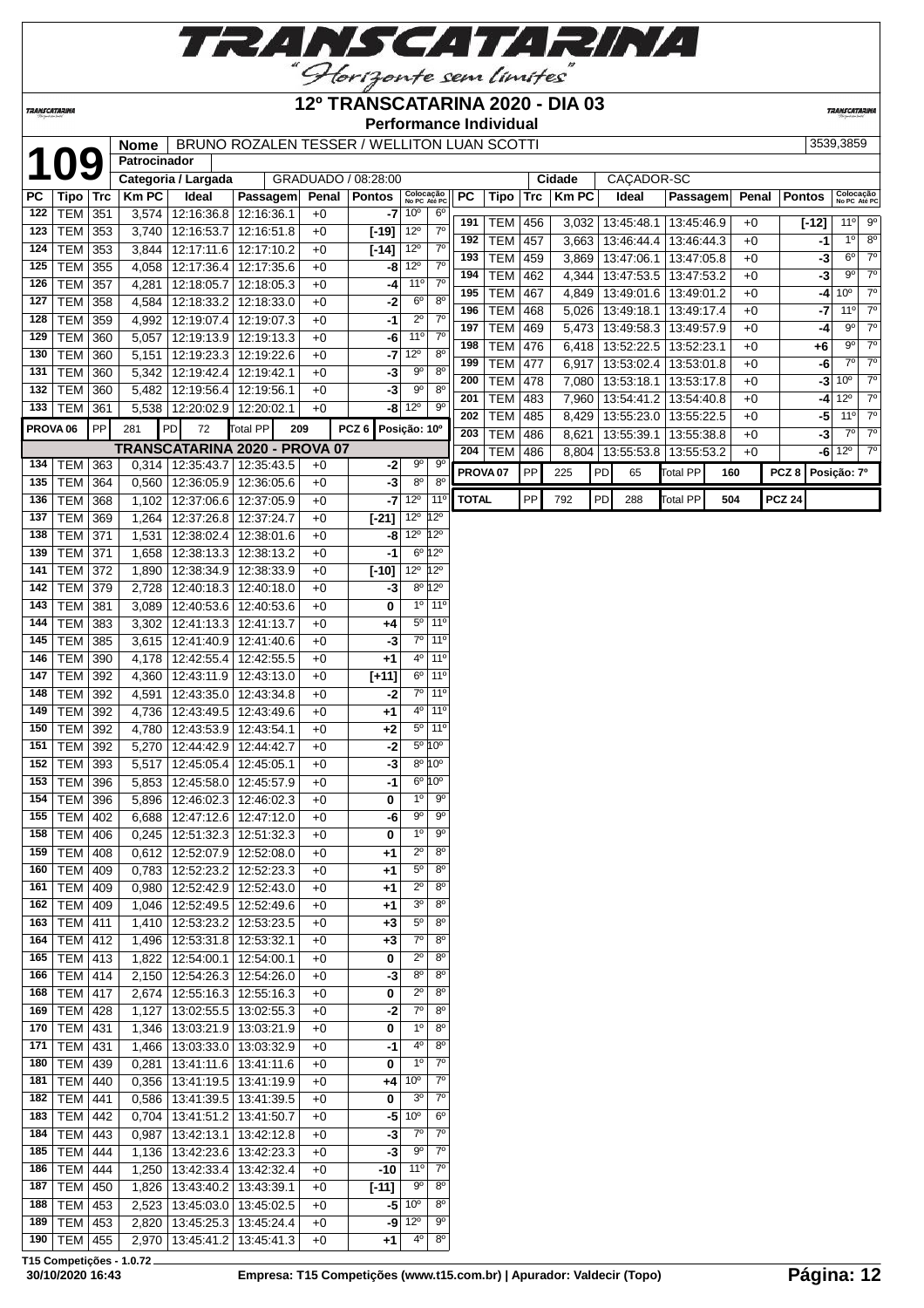

## **12º TRANSCATARINA 2020 - DIA 03**

 TEM 340 2,052 12:18:56.3 12:18:56.8 +0 **+5** 11º 12º TEM 347 2,940 12:20:33.2 12:20:33.8 +0 **+6** 11º 12º TEM 348 3,037 12:20:42.9 12:20:43.3 +0 **+4** 11º 12º TEM 349 3,095 12:20:48.6 12:20:48.7 +0 **+1** 7º 12º TEM 349 3,222 12:21:00.3 12:21:00.2 +0 **-1** 2º 12º TEM 351 3,473 12:21:26.7 12:21:27.6 +0 **+9** 12º 12º

**TRANSCATAR** 

|                 | <i><b>TRANSCATARINA</b></i> |                 |                     |                               |                                         |                     |              |                                 |                              |           | YATANINA LULU<br><b>Performance Individual</b> |                  |              |                                      |            |     |       |                  | <b>TRANSCATARINA</b>       |                                     |
|-----------------|-----------------------------|-----------------|---------------------|-------------------------------|-----------------------------------------|---------------------|--------------|---------------------------------|------------------------------|-----------|------------------------------------------------|------------------|--------------|--------------------------------------|------------|-----|-------|------------------|----------------------------|-------------------------------------|
|                 |                             |                 | <b>Nome</b>         |                               | CARLOS EDUARDO RUSCHEL / ALEXANDRE RECH |                     |              |                                 |                              |           |                                                |                  |              |                                      |            |     |       |                  | 3637,3558                  |                                     |
|                 | 110                         |                 | <b>Patrocinador</b> |                               |                                         |                     |              |                                 |                              |           |                                                |                  |              |                                      |            |     |       |                  |                            |                                     |
|                 |                             |                 |                     | Categoria / Largada           |                                         | GRADUADO / 08:33:00 |              |                                 |                              |           |                                                |                  | Cidade       | <b>GRAVATAÍ-RS</b>                   |            |     |       |                  |                            |                                     |
| PC              | Tipo Trc                    |                 | <b>KmPC</b>         | <b>Ideal</b>                  | Passagem                                |                     | Penal Pontos |                                 | Colocação<br>No PC Até PC    | <b>PC</b> | Tipo                                           | Trc              | <b>Km PC</b> | Ideal                                | Passagem   |     | Penal | <b>Pontos</b>    | Colocação<br>No PC Até PC  |                                     |
|                 |                             |                 |                     | TRANSCATARINA 2020 - PROVA 05 |                                         |                     |              |                                 |                              | 61        | <b>TEM</b>                                     | 204              |              | 14.711 11:02:43.8                    | 11:02:44.4 |     | $+0$  | $+6$             |                            | $8^{\circ}$ 11 <sup>°</sup>         |
| $\mathbf{1}$    | <b>TEM</b>                  | 4               | 0,535               | 09:46:48.9 09:46:49.3         |                                         | $+0$                | $+4$         | 12 <sup>0</sup> 12 <sup>0</sup> |                              | 62        | TEM                                            | 210              |              | 15,315 11:03:52.4                    | 11:03:53.8 |     | $+0$  | $+14$            | $11°$ 11 <sup>°</sup>      |                                     |
| $\mathbf{2}$    | <b>TEM</b>                  | 6               | 0,700               | 09:47:04.8                    | 09:47:05.0                              | $+0$                | $+2$         |                                 | 7º 10°                       |           |                                                | PP               |              |                                      |            |     |       | PCZ <sub>3</sub> |                            |                                     |
| 3               | <b>TEM</b>                  | $\overline{7}$  | 0,802               | 09:47:13.6                    | 09:47:13.8                              | $+0$                | $+2$         | 6 <sup>0</sup>                  | $9^{\circ}$                  |           | PROVA <sub>05</sub>                            |                  | 531          | <b>PD</b><br>124                     | Total PP   | 407 |       |                  | Posição: 11º               |                                     |
| 4               | <b>TEM</b>                  | 10              | 1,838               | 09:48:42.7                    | 09:48:41.5                              | $+0$                | -12          | 12 <sup>0</sup> 12 <sup>0</sup> |                              |           |                                                |                  |              | <b>TRANSCATARINA 2020 - PROVA 06</b> |            |     |       |                  |                            |                                     |
| 5               | <b>TEM</b>                  | 12              | 2,635               | 09:49:53.7                    | 09:49:53.9                              | $+0$                | $+2$         | $6^{\circ}$                     | 11 <sup>0</sup>              | 64        | TEM                                            | $\overline{214}$ | 0,457        | 11:23:24.5                           | 11:23:24.9 |     | $+0$  | +4               | $9^{\circ}$<br>$6^{\circ}$ | $\overline{9^{\circ}}$<br>$9^\circ$ |
| 6               | <b>TEM</b>                  | 13              | 3,010               | 09:50:26.5                    | 09:50:26.1                              | $+0$                | -4           |                                 | 7°10°                        | 65        | <b>TEM</b>                                     | 216              | 1,110        | 11:24:21.3                           | 11:24:21.2 |     | $+0$  | $-1$             |                            |                                     |
| $\overline{7}$  | <b>TEM</b>                  | 15              | 3,120               | 09:50:38.9                    | 09:50:40.2                              | $+0$                | $+13$        | $10^{\circ}$ $10^{\circ}$       |                              | 66        | <b>TEM</b>                                     | 217              | 1,199        | 11:24:29.9                           | 11:24:31.0 |     | $+0$  | $+11$            |                            | 7°10°<br>$\overline{7}^{\circ}$     |
| 8               | <b>TEM</b>                  | 17              | 3.275               | 09:50:56.4                    | 09:51:00.5                              | $+0$                | $+41$        |                                 | 9°10°                        | 67        | <b>TEM</b>                                     | 221              | 1,348        | 11:24:49.1                           | 11:24:51.0 |     | $+0$  | $[+19]$          | $6^{\circ}$                |                                     |
| $\overline{9}$  | <b>TEM</b>                  | 25              | 3.847               | 09:52:11.2                    | 09:52:12.2                              | $+0$                | $+10$        |                                 | 11º 10°                      | 68        | TEM                                            | 222              |              | 2,315 11:26:32.0                     | 11:26:32.1 |     | $+0$  | $+1$             | 3 <sup>o</sup>             | $6^{\circ}$                         |
| 10              | <b>TEM</b>                  | 27              | 4.173               | 09:52:40.5                    | 09:52:40.9                              | $+0$                | $+4$         | 12 <sup>0</sup> 10 <sup>0</sup> |                              | 69        | <b>TEM</b>                                     | 230              | 3,391        | 11:28:23.4                           | 11:28:24.3 |     | $+0$  | +9               | 10 <sup>o</sup>            | 70                                  |
| 11              | <b>TEM</b>                  | 28              | 4.249               | 09:52:47.7                    | 09:52:47.8                              | $+0$                | $+1$         |                                 | 5º 10°                       | 71        | <b>TEM</b>                                     | 243              | 4,615        | 11:30:55.9                           | 11:30:56.5 |     | $+0$  | $+6$             | $9^{\circ}$                | 8 <sup>o</sup>                      |
| 12              | <b>TEM</b>                  | 29              | 4,376               | 09:53:00.3                    | 09:53:01.7                              | $+0$                | $+14$        |                                 | $12^{\circ}$ 11 <sup>°</sup> | 72        | <b>TEM</b>                                     | 245              | 4,794        | 11:31:11.9                           | 11:31:12.1 |     | $+0$  | $+2$             | $7^\circ$                  | 8 <sup>o</sup>                      |
| 13              | <b>TEM</b>                  | 34              | 4.807               | 09:53:51.0                    | 09:53:50.7                              | $+0$                | -3           |                                 | $3^{\circ}10^{\circ}$        | 73        | <b>TEM</b>                                     | 251              |              | 5,515   11:32:23.8                   | 11:32:23.9 |     | $+0$  | +1               | $5^{\circ}$                | 7 <sup>0</sup>                      |
| 14              | <b>TEM</b>                  | 35              | 4.884               | 09:53:59.0                    | 09:54:00.0                              | $+0$                | $+10$        |                                 | 11º 10º                      | 74        | <b>TEM</b>                                     | 252              | 5.864        | 11:32:52.7                           | 11:32:53.1 |     | $+0$  | +4               | 10 <sup>o</sup>            | 8 <sup>o</sup>                      |
| 15              | <b>TEM</b>                  | 37              | 5.039               | 09:54:15.8                    | 09:54:16.5                              | $+0$                | $+7$         |                                 | $11^{\circ}$ 11 <sup>°</sup> | 75        | <b>TEM</b>                                     | 255              | 6.177        | 11:33:19.1                           | 11:33:19.0 |     | $+0$  | $-1$             | 3 <sup>0</sup>             | $\overline{8^{\circ}}$              |
| 16              | <b>TEM</b>                  | 40              | 5.344               | 09:54:49.6                    | 09:54:49.7                              | $+0$                | $+1$         |                                 | $5^{\circ}10^{\circ}$        | 76        | <b>TEM</b>                                     | 257              | 6.445        | 11:33:44.9                           | 11:33:45.1 |     | $+0$  | $+2$             | 4 <sup>0</sup>             | 8 <sup>o</sup>                      |
| 17              | <b>TEM</b>                  | 40              | 5.660               | 09:55:21.2                    | 09:55:22.9                              | $+0$                | $[+17]$      | $12^{\circ}$ 12 <sup>°</sup>    |                              | 77        | <b>TEM</b>                                     | 257              | 6.659        | 11:34:06.3                           | 11:34:06.4 |     | $+0$  | $+1$             | $6^{\circ}$                | $5^{\circ}$                         |
| 18              | <b>TEM</b>                  | 42              | 5.802               | 09:55:35.9                    | 09:55:36.2                              | $+0$                | $+3$         |                                 | 8º 12º                       | 78        | <b>TEM</b>                                     | 258              | 6,916        | 11:34:33.1                           | 11:34:33.1 |     | $+0$  | 0                | $\overline{1^0}$           | 5 <sup>0</sup>                      |
| 19              | <b>TEM</b>                  | 44              | 5.873               | 09:55:44.0                    | 09:55:45.3                              | $+0$                | $+13$        | 12 <sup>0</sup> 12 <sup>0</sup> |                              | 79        | <b>TEM</b>                                     | 260              | 7,108        | 11:34:51.4                           | 11:34:51.9 |     | $+0$  | $+5$             | $\overline{9^0}$           | 5 <sup>0</sup>                      |
| 20              | <b>TEM</b>                  | 46              | 6.080               | 09:56:07.4                    | 09:56:08.9                              | $+0$                | $+15$        |                                 | 11º 12º                      | 80        | <b>TEM</b>                                     | 261              | 7.208        | 11:34:59.9                           | 11:35:00.2 |     | $+0$  | $+3$             | $5^{\circ}$                | $5^{\circ}$                         |
| 21              | <b>TEM</b>                  | 48              | 6,266               | 09:56:26.3                    | 09:56:26.8                              | $+0$                | $+5$         |                                 | 11º 12º                      | 81        | <b>TEM</b>                                     | 265              | 7,688        | 11:36:33.0                           | 11:36:33.0 |     | $+0$  | 0                | 1 <sup>°</sup>             | $5^{\circ}$                         |
| 22              | <b>TEM</b>                  | 49              | 6,345               | 09:56:35.4                    | 09:56:35.8                              | $+0$                | $+4$         |                                 | 8º 12º                       | 82        | <b>ROT</b>                                     | 266              | 7,864        | 11:36:47.5                           | 11:36:49.1 |     | $+0$  | 0                | 0 <sup>o</sup>             | 0 <sup>o</sup>                      |
| 23              | <b>TEM</b>                  | $\overline{52}$ | 6,693               | 09:57:36.7                    | 09:57:36.6                              | $+0$                | $-1$         |                                 | 5º 12º                       | 84        | <b>TEM</b>                                     | 269              | 9,671        | 11:39:42.4                           | 11:39:43.6 |     | $+0$  | $[+12]$          | $12^{\circ}$               | 5 <sup>o</sup>                      |
| 24              | <b>TEM</b>                  | 58              | 7,292               | 09:58:58.9                    | 09:59:00.6                              | $+0$                | $[+17]$      | 12 <sup>0</sup> 12 <sup>0</sup> |                              | 85        | <b>TEM</b>                                     | 270              | 9,967        | 11:40:05.1                           | 11:40:05.9 |     | $+0$  | +8               | $12^{\circ}$               | $7^\circ$                           |
| 25              | <b>TEM</b>                  | 61              | 7,920               | 10:00:10.9                    | 10:00:12.3                              | $+0$                | $+14$        | 12 <sup>°</sup> 12 <sup>°</sup> |                              | 86        | <b>TEM</b>                                     | 271              |              | 10,313 11:40:31.4                    | 11:40:31.6 |     | $+0$  | $+2$             | $5^{\circ}$                | $\overline{6^0}$                    |
| 26              | <b>TEM</b>                  | 62              | 8,038               | 10:00:26.6                    | 10:00:26.3                              | $+0$                | -3           |                                 | 4º 12º                       | 87        | <b>TEM</b>                                     | 273              |              | 10,558 11:40:55.2                    | 11:40:55.9 |     | $+0$  | $+7$             | $12^{\circ}$               | 10 <sup>o</sup>                     |
| 27              | <b>TEM</b>                  | 66              | 8,543               | 10:01:28.1                    | 10:01:31.4                              | $+0$                | $+33$        |                                 | $11°$ 11°                    | 88        | <b>TEM</b>                                     | 276              | 11.137       | 11:41:58.0                           | 11:41:58.5 |     | $+0$  | $+5$             | 10 <sup>o</sup>            | 9 <sup>o</sup>                      |
| 28              | <b>TEM</b>                  | 79              | 10,644              | 10:05:36.8                    | 10:05:38.8                              | $+0$                | $[+20]$      |                                 | $11°$ 11 <sup>°</sup>        | 89        | <b>TEM</b>                                     | 277              |              | 11,542 11:42:31.4                    | 11:42:31.4 |     | $+0$  | 0                | 3 <sup>o</sup>             | $8^{\circ}$                         |
| 29              | <b>TEM</b>                  | 84              | 0,285               | 10:08:05.4                    | 10:08:09.2                              | $+0$                | $+38$        |                                 | $11°$ 11 <sup>°</sup>        | 90        | <b>TEM</b>                                     | 280              |              | 11,989 11:43:06.6                    | 11:43:06.8 |     | $+0$  | $+2$             | $\overline{9^{\circ}}$     | $\overline{8^0}$                    |
| 30              | <b>TEM</b>                  | 87              | 0,701               | 10:08:49.0                    | 10:08:53.9                              | $+0$                | $[+49]$      | $9^{\circ}$                     | 11 <sup>o</sup>              | 91        | <b>TEM</b>                                     | 283              |              | 12,264 11:43:38.0                    | 11:43:37.9 |     | $+0$  | $-1$             | 8 <sup>o</sup>             | 8 <sup>o</sup>                      |
| 31              | <b>TEM</b>                  | 91              | 1.394               | 10:10:21.0                    | 10:10:21.1                              | $+0$                | $+1$         | $3^{\circ}$                     | 11 <sup>o</sup>              | 92        | <b>TEM</b>                                     | 287              |              | 12,782 11:44:30.5                    | 11:44:30.6 |     | $+0$  | $+1$             | $2^{\circ}$                | 70                                  |
| $\overline{32}$ | <b>TFM</b>                  | 111             |                     | $0.283$ 10:31:21.2 10:31:22.0 |                                         | $+0$                | $+8$         |                                 | $11°$ 11 <sup>°</sup>        | 93        | <b>TEM 287</b>                                 |                  |              | 12,832 11:44:36.0 11:44:36.2         |            |     | $+0$  | $+2$             | $4^{\circ}$                | $\overline{7^0}$                    |

 TEM 190 12,575 10:58:49.0 10:58:49.2 +0 **+2** 8º 11º TEM 193 12,810 10:59:13.7 10:59:14.4 +0 **+7** 12º 11º TEM 195 13,600 11:00:30.3 11:00:30.3 +0 **0** 1º 11º TEM 196 13,699 11:00:42.7 11:00:43.9 +0 **+12** 12º 11º TEM 201 14,278 11:01:55.4 11:01:57.5 +0 **[+21]** 10º 11º TEM 203 14,601 11:02:29.5 11:02:29.8 +0 **+3** 7º 11º

 TEM 111 0,283 10:31:21.2 10:31:22.0 +0 **+8** 11º 11º TEM 116 0,849 10:32:21.7 10:32:22.2 +0 **+5** 12º 11º TEM 119 1,336 10:33:12.9 10:33:12.9 +0 **0** 3<sup>°</sup> 11<sup>°</sup> TEM 121 1,720 10:33:49.4 10:33:50.2 +0 **+8** 12º 11º TEM 123 2,143 10:34:32.1 10:34:32.0 +0 **-1** 3º 11º TEM 125 2,507 10:35:05.6 10:35:05.7 +0 **+1** 5º 11º TEM 144 5,741 10:40:24.2 10:40:24.6 +0 +4 10<sup>°</sup> 11<sup>'</sup> TEM 146 6,167 10:41:01.9 10:41:01.9 +0 **0** 1º 11º TEM 146 6,339 10:41:19.1 10:41:20.1 +0 **+10** 12º 11º TEM 150 6,664 10:44:54.4 10:44:55.3 +0 **+9** 12º 11º TEM 152 7,162 10:46:38.9 10:46:39.5 +0 **+6** 10º 11º TEM 155 7,433 10:47:10.6 10:47:11.5 +0 **+9** 11º 11º TEM 164 8,868 10:50:10.1 10:50:10.5 +0 **+4** 7º 11º TEM 169 9,334 10:51:31.7 10:51:32.0 +0 **+3** 4º 11º TEM 169 9,620 10:52:09.8 10:52:10.0 +0 **+2** 5º 11º TEM 170 9,830 10:52:35.8 10:52:36.4 +0 **+6** 11º 11º TEM 174 10,266 10:53:31.5 10:53:31.7 +0 **+2** 5º 11º TEM 177 10,466 10:53:55.4 10:53:56.1 +0 **+7** 10º 11º TEM 178 10,644 10:54:14.5 10:54:14.9 +0 **+4** 7º 11º TEM 179 10,847 10:54:39.0 10:54:39.5 +0 **+5** 12º 11º TEM 181 11,036 10:55:03.4 10:55:04.3 +0 **+9** 12º 11º TEM 216 1,110 11:24:21.3 11:24:21.2 +0 **-1** 6º 9º TEM 217 1,199 11:24:29.9 11:24:31.0 +0 **+11** 7º 10º TEM 221 1,348 11:24:49.1 11:24:51.0 +0 **[+19]** 6º 7º TEM 222 2,315 11:26:32.0 11:26:32.1 +0 **+1** 3º 6º | TEM | 230 | 3,391 | 11:28:23.4 | 11:28:24.3 | +0 | +9 | 10<sup>°</sup> | 7<sup>°</sup> TEM 243 4,615 11:30:55.9 11:30:56.5 +0 **+6** 9º 8º TEM 245 4,794 11:31:11.9 11:31:12.1 +0 **+2** 7º 8º TEM 251 5,515 11:32:23.8 11:32:23.9 +0 **+1** 5º 7º TEM 252 5,864 11:32:52.7 11:32:53.1 +0 **+4** 10º 8º TEM 255 6,177 11:33:19.1 11:33:19.0 +0 **-1** 3º 8º TEM 257 6,445 11:33:44.9 11:33:45.1 +0 **+2** 4º 8º TEM 257 6,659 11:34:06.3 11:34:06.4 +0 **+1** 6º 5º TEM 258 6,916 11:34:33.1 11:34:33.1 +0 **0** 1º 5º TEM 260 7,108 11:34:51.4 11:34:51.9 +0 **+5** 9º 5º TEM 261 7,208 11:34:59.9 11:35:00.2 +0 **+3** 5º 5º TEM 265 7,688 11:36:33.0 11:36:33.0 +0 **0** 1º 5º ROT 266 7,864 11:36:47.5 11:36:49.1 +0 **0** 0º 0º TEM 269 9,671 11:39:42.4 11:39:43.6 +0 **[+12]** 12º 5º TEM 270 9,967 11:40:05.1 11:40:05.9 +0 **+8** 12º 7º TEM 271 10,313 11:40:31.4 11:40:31.6 +0 **+2** 5º 6º TEM 273 10,558 11:40:55.2 11:40:55.9 +0 **+7** 12º 10º TEM 276 11,137 11:41:58.0 11:41:58.5 +0 **+5** 10º 9º TEM 277 11,542 11:42:31.4 11:42:31.4 +0 **0** 3º 8º TEM 280 11,989 11:43:06.6 11:43:06.8 +0 **+2** 9º 8º TEM 283 12,264 11:43:38.0 11:43:37.9 +0 **-1** 8º 8º TEM 287 12,782 11:44:30.5 11:44:30.6 +0 **+1** 2º 7º TEM 287 12,832 11:44:36.0 11:44:36.2 +0 **+2** 4º 7º TEM 288 13,143 11:45:13.5 11:45:14.8 +0 **[+13]** 12º 10º TEM 290 13,521 11:45:58.4 11:45:59.5 +0 **+11** 12º 10º TEM 293 13,957 11:46:35.9 11:46:36.1 +0 **+2** 9º 10º TEM 294 14,143 11:46:49.8 11:46:50.1 +0 **+3** 10º 10º TEM 296 14,599 11:47:43.7 11:47:44.1 +0 **+4** 10º 10º TEM 299 15,109 11:48:38.9 11:48:39.2 +0 **+3** 9º 10º TEM 300 15,182 11:48:45.2 11:48:45.2 +0 **0** 2º 10º TEM 303 0,213 12:02:24.7 12:02:25.1 +0 **+4** 9º 10º TEM 305 0,573 12:03:01.8 12:03:02.6 +0 **+8** 11º 10º TEM 307 0,916 12:03:37.9 12:03:38.7 +0 **+8** 10º 10º TEM 311 1,511 12:04:30.8 12:04:31.5 +0 **+7** 10º 10º TEM 312 2,042 12:05:23.2 12:05:27.8 +0 **+46** 12º 11º TEM 323 0,133 12:14:56.1 12:14:56.8 +0 **+7** 8º 11º TEM 324 0,196 12:15:04.4 12:15:05.6 +0 **+12** 11º 11º TEM 326 0,444 12:15:34.2 12:15:34.9 +0 **+7** 3º 11º TEM 330 0,888 12:16:23.2 12:16:37.7 +0 **[+145]** 12º 12º TEM 334 1,379 12:17:20.4 12:17:22.0 +0 **[+16]** 12º 12º TEM 335 1,498 12:17:33.6 12:17:34.6 +0 +10 12<sup>°</sup> 12<sup>°</sup> TEM 338 1,783 12:18:31.9 12:18:32.1 +0 **+2** 8º 12º TEM 339 1,903 12:18:42.6 12:18:42.9 +0 **+3** 7º 12º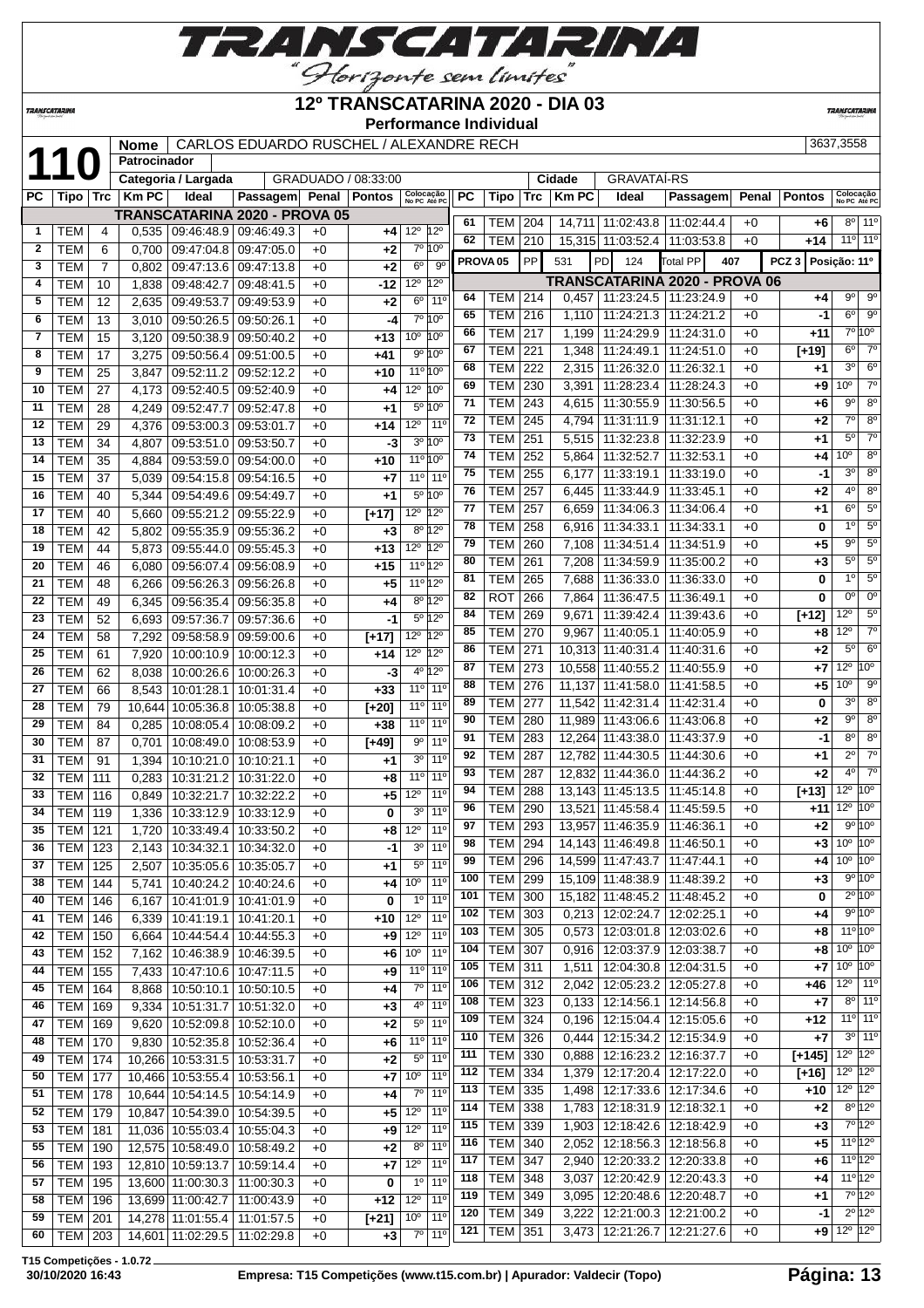

## **12º TRANSCATARINA 2020 - DIA 03**

**Performance Individual**

**TRANSCATARIN** 

|                     |                 |           |              |                                        | Nome   CARLOS EDUARDO RUSCHEL / ALEXANDRE RECH |       |                     |                                      |              |                     |     |              |    |                         |                 |     |       |                  | 3637,3558    |                              |
|---------------------|-----------------|-----------|--------------|----------------------------------------|------------------------------------------------|-------|---------------------|--------------------------------------|--------------|---------------------|-----|--------------|----|-------------------------|-----------------|-----|-------|------------------|--------------|------------------------------|
| 11                  | $\bf 0$         |           | Patrocinador |                                        |                                                |       |                     |                                      |              |                     |     |              |    |                         |                 |     |       |                  |              |                              |
|                     |                 |           |              | Categoria / Largada                    |                                                |       | GRADUADO / 08:33:00 |                                      |              |                     |     | Cidade       |    | <b>GRAVATAÍ-RS</b>      |                 |     |       |                  |              |                              |
| PC                  | Tipo   Trc      |           | <b>Km PC</b> | Ideal                                  | Passagem                                       | Penal | <b>Pontos</b>       | Colocação<br>No PC Até PC            | РC           | Tipo                | Trc | <b>Km PC</b> |    | Ideal                   | Passagem        |     | Penal | <b>Pontos</b>    |              | Colocação<br>No PC Até PC    |
| 122                 | TEM 351         |           |              | 3,574 12:21:36.8                       | 12:21:37.9                                     | $+0$  | $+11$               | $12^{\circ}$ 12 <sup>°</sup>         |              |                     |     |              |    |                         |                 |     |       |                  |              |                              |
| 123                 | TEM 353         |           |              | 3,740 12:21:53.7                       | 12:21:52.9                                     | $+0$  | -8                  | $6^{\circ}$ 12°                      | 191          | <b>TEM 456</b>      |     | 3,032        |    | 13:50:48.1              | 13:50:48.1      |     | $+0$  | 0                |              | 10 110                       |
| 124                 | $TEM$ 353       |           |              | 3,844 12:22:11.6                       | 12:22:12.2                                     | $+0$  | +6                  | 11º 12º                              | 192          | <b>TEM</b>          | 457 | 3,663        |    | 13:51:44.4              | 13:51:45.0      |     | $+0$  | +6               |              | $10^{\circ}$ 11 <sup>°</sup> |
| 125                 | <b>TEM</b> 355  |           |              | 4,058 12:22:36.4                       | 12:22:36.6                                     | $+0$  | +2                  | $7^{\circ}$ 12°                      | 193          | <b>TEM</b>          | 459 | 3,869        |    | 13:52:06.1              | 13:52:06.7      |     | $+0$  | +6               |              | $8^{\circ}$ 11 <sup>o</sup>  |
| 126                 | <b>TEM 357</b>  |           | 4,281        | 12:23:05.7                             | 12:23:05.8                                     | $+0$  | +1                  | 5 <sup>o</sup> 12 <sup>o</sup>       | 194          | <b>TEM</b>          | 462 | 4,344        |    | 13:52:53.5              | 13:52:53.7      |     | $+0$  | +2               |              | $4^{\circ}$ 11 <sup>°</sup>  |
| 127                 | <b>TEM 358</b>  |           |              | 4,584   12:23:33.2                     | 12:23:34.0                                     | $+0$  | $+8$                | 12 <sup>0</sup> 12 <sup>0</sup>      | 195          | <b>TEM</b>          | 467 | 4,849        |    | 13:54:01.6              | 13:54:01.5      |     | $+0$  | -1               |              | $4^{\circ}$ 11 <sup>°</sup>  |
| 128                 | TEM             | 359       |              | 4,992 12:24:07.4                       | 12:24:08.3                                     | $+0$  | +9                  | 11º 12º                              | 196          | <b>TEM</b>          | 468 | 5,026        |    | 13:54:18.1              | 13:54:18.0      |     | $+0$  | -1               |              | $10$ 11 <sup>o</sup>         |
| 129                 | TEM             | 360       |              | 5,057 12:24:13.9                       | 12:24:14.5                                     | $+0$  | +6                  | 12 <sup>0</sup> 12 <sup>0</sup>      | 197          | <b>TEM</b>          | 469 | 5,473        |    | 13:54:58.3              | 13:54:58.9      |     | $+0$  | +6               |              | $110$ 11 <sup>o</sup>        |
| 130                 | <b>TEM</b>      | 360       |              | 5,151 12:24:23.3                       |                                                |       |                     | 11º 12º                              | 198          | <b>TEM</b>          | 476 | 6,418        |    | 13:57:22.5              | 13:57:23.7      |     | $+0$  | $[+12]$          |              | $12^{\circ}$   11°           |
|                     |                 |           |              |                                        | 12:24:23.9                                     | $+0$  | +6                  |                                      | 199          | <b>TEM</b>          | 477 | 6,917        |    | 13:58:02.4              | 13:58:02.9      |     | $+0$  | $+5$             |              | $5°$ 11°                     |
| 131                 | <b>TEM 360</b>  |           |              | 5,342 12:24:42.4                       | 12:24:43.0                                     | $+0$  | +6                  | $12^{\circ}$ 12 <sup>°</sup>         | 200          | <b>TEM</b>          | 478 | 7,080        |    | 13:58:18.1              | 13:58:18.7      |     | $+0$  | +6               |              | $12°$ 11 <sup>°</sup>        |
| 132                 | <b>TEM 360</b>  |           |              | 5,482 12:24:56.4                       | 12:24:57.1                                     | $+0$  | $+7$                | $12^{\circ}$ 12 <sup>°</sup>         | 201          | <b>TEM</b>          | 483 | 7,960        |    | 13:59:41.2   13:59:41.3 |                 |     | $+0$  | $+1$             |              | $7°$ 11°                     |
| 133                 | <b>TEM 361</b>  |           |              | 5,538 12:25:02.9                       | 12:25:03.4                                     | $+0$  | +5 l                | $10^{\circ}$ 12 <sup>°</sup>         | 202          | <b>TEM</b>          | 485 | 8,429        |    | 14:00:23.0              | 14:00:23.1      |     | $+0$  | +1               |              | $4°$ 11 <sup>o</sup>         |
| PROVA <sub>06</sub> |                 | <b>PP</b> | 522          | PD<br>205                              | Total PP<br>317                                |       | PCZ <sub>5</sub>    | Posição: 12º                         | 203          | <b>TEM</b>          | 486 | 8,621        |    | 14:00:39.1              | 14:00:39.3      |     | $+0$  | +2               |              | $6^{\circ}$ 11 <sup>o</sup>  |
|                     |                 |           |              |                                        | TRANSCATARINA 2020 - PROVA 07                  |       |                     |                                      | 204          | <b>TEM</b>          | 486 | 8,804        |    | 14:00:53.8              | 14:00:53.8      |     | $+0$  | 0                |              | $10$ 11 <sup>o</sup>         |
| 134                 | TEM 363         |           |              | $0,314$   12:40:43.7                   | 12:40:43.0                                     | $+0$  |                     | $-7$ 12 <sup>o</sup> 12 <sup>o</sup> |              |                     |     |              |    |                         |                 |     |       |                  |              |                              |
| 135                 | <b>TEM 364</b>  |           |              | 0,560 12:41:05.9                       | 12:41:05.9                                     | $+0$  | $\bf{0}$            | 1º 10°                               |              | PROVA <sub>07</sub> | PP  | 282          | PD | 91                      | Total PP        | 191 |       | PCZ <sub>9</sub> | Posição: 11º |                              |
| 136                 | <b>TEM 368</b>  |           |              | 1,102 12:42:06.6                       | 12:42:06.9                                     | $+0$  | $+3$                | $10^{\circ}$ 10 <sup>°</sup>         | <b>TOTAL</b> |                     | PP  | 1.335        | PD | 420                     | <b>Total PP</b> | 915 |       | <b>PCZ 17</b>    |              |                              |
| 137                 | TEM 369         |           |              | 1,264 12:42:26.8                       | 12:42:26.6                                     | $+0$  | $-2$                | 8 <sup>o</sup><br>$6^{\circ}$        |              |                     |     |              |    |                         |                 |     |       |                  |              |                              |
| 138                 | <b>TEM 371</b>  |           | 1,531        | 12:43:02.4                             | 12:43:02.8                                     | $+0$  | +4                  | 10 <sup>o</sup><br>10 <sup>o</sup>   |              |                     |     |              |    |                         |                 |     |       |                  |              |                              |
| 139                 | <b>TEM 371</b>  |           |              | 12:43:13.3                             | 12:43:13.7                                     | $+0$  | +4                  | 11 <sup>o</sup> 10 <sup>o</sup>      |              |                     |     |              |    |                         |                 |     |       |                  |              |                              |
| 141                 | <b>TEM 372</b>  |           | 1,658        |                                        |                                                |       |                     | 5 <sup>°</sup> 10 <sup>°</sup>       |              |                     |     |              |    |                         |                 |     |       |                  |              |                              |
|                     |                 |           | 1,890        | 12:43:34.9                             | 12:43:35.0                                     | $+0$  | +1                  |                                      |              |                     |     |              |    |                         |                 |     |       |                  |              |                              |
| 142                 | TEM 379         |           | 2,728        | 12:45:18.3                             | 12:45:20.8                                     | $+0$  | $[+25]$             | $12^{\circ}$<br>$11^{\circ}$         |              |                     |     |              |    |                         |                 |     |       |                  |              |                              |
| 143                 | <b>TEM 381</b>  |           |              | 3,089 12:45:53.6                       | 12:45:54.8                                     | $+0$  | $[+12]$             | $12^{\circ}$<br>$12^{\circ}$         |              |                     |     |              |    |                         |                 |     |       |                  |              |                              |
| 144                 | <b>TEM 383</b>  |           |              | 3,302 12:46:13.3                       | 12:46:14.4                                     | $+0$  | $+11$               | $12^{\circ}$<br>$12^{\circ}$         |              |                     |     |              |    |                         |                 |     |       |                  |              |                              |
| 145                 | <b>TEM 385</b>  |           |              | 3,615 12:46:40.9                       | 12:46:41.9                                     | $+0$  | +10                 | $12^{\circ}$<br>$12^{\circ}$         |              |                     |     |              |    |                         |                 |     |       |                  |              |                              |
| 146                 | TEM 390         |           |              | 4,178 12:47:55.4                       | 12:47:55.4                                     | $+0$  | 0                   | $1^{\circ}$ 12°                      |              |                     |     |              |    |                         |                 |     |       |                  |              |                              |
| 147                 | TEM 392         |           |              | 4,360 12:48:11.9                       | 12:48:14.9                                     | $+0$  | $[+30]$             | $12^{\circ}$<br>$12^{\circ}$         |              |                     |     |              |    |                         |                 |     |       |                  |              |                              |
| 148                 | TEM 392         |           | 4,591        | 12:48:35.0                             | 12:48:34.8                                     | $+0$  | -2                  | 8º 12º                               |              |                     |     |              |    |                         |                 |     |       |                  |              |                              |
| 149                 | <b>TEM 392</b>  |           |              | 4,736   12:48:49.5                     | 12:48:50.1                                     | $+0$  | +6                  | $12^{\circ}$<br>$12^{\circ}$         |              |                     |     |              |    |                         |                 |     |       |                  |              |                              |
| 150                 | TEM             | 392       |              | 4,780   12:48:53.9                     | 12:48:54.5                                     | $+0$  | +6                  | 10 <sup>°</sup> 12 <sup>°</sup>      |              |                     |     |              |    |                         |                 |     |       |                  |              |                              |
| 151                 | TEM             | 392       |              | 5,270 12:49:42.9                       | 12:49:43.4                                     | $+0$  | +5                  | 11 <sup>o</sup> 12 <sup>o</sup>      |              |                     |     |              |    |                         |                 |     |       |                  |              |                              |
| 152                 | TEM 393         |           |              | 5,517 12:50:05.4                       | 12:50:05.7                                     | $+0$  | +3                  | $9°$ 12°                             |              |                     |     |              |    |                         |                 |     |       |                  |              |                              |
| 153                 | <b>TEM 396</b>  |           |              | 5,853 12:50:58.0                       | 12:50:58.1                                     | $+0$  | +1                  | 4º 12º                               |              |                     |     |              |    |                         |                 |     |       |                  |              |                              |
| 154                 | TEM 396         |           |              | 5,896 12:51:02.3                       | 12:51:02.3                                     | $+0$  | 0                   | $3^{\circ}$ 12°                      |              |                     |     |              |    |                         |                 |     |       |                  |              |                              |
| 155                 | TEM 402         |           |              | 6,688   12:52:12.6                     | 12:52:13.2                                     | $+0$  | +6                  | $11°$ 11 <sup>o</sup>                |              |                     |     |              |    |                         |                 |     |       |                  |              |                              |
|                     | 158 TEM 406     |           |              |                                        | 0,245 12:56:32.3 12:56:32.5                    | $+0$  | $+2$                | $7°$ 11 <sup>o</sup>                 |              |                     |     |              |    |                         |                 |     |       |                  |              |                              |
| 159                 | <b>TEM 408</b>  |           |              | $0,612$ 12:57:07.9                     | 12:57:08.5                                     | $+0$  | +6                  | $11^{\circ}$ 11 <sup>°</sup>         |              |                     |     |              |    |                         |                 |     |       |                  |              |                              |
| 160                 | <b>TEM 409</b>  |           |              | 0,783   12:57:23.2                     | 12:57:23.7                                     | $+0$  | +5                  | 11 <sup>o</sup> 11 <sup>o</sup>      |              |                     |     |              |    |                         |                 |     |       |                  |              |                              |
| 161                 | TEM   409       |           |              | 0,980 12:57:42.9                       | 12:57:43.3                                     | $+0$  | +4                  | $9°$ 11°                             |              |                     |     |              |    |                         |                 |     |       |                  |              |                              |
|                     | 162   TEM   409 |           |              | 1,046   12:57:49.5                     | 12:57:50.5                                     | $+0$  | +10                 | $11^{\circ}$ 11°                     |              |                     |     |              |    |                         |                 |     |       |                  |              |                              |
|                     | 163   TEM   411 |           |              |                                        | 12:58:24.4                                     |       |                     | 11 <sup>o</sup> 11 <sup>o</sup>      |              |                     |     |              |    |                         |                 |     |       |                  |              |                              |
|                     | 164   TEM   412 |           |              | 1,410   12:58:23.2<br>1,496 12:58:31.8 |                                                | $+0$  | $[+12]$             | 11 <sup>o</sup> 11 <sup>o</sup>      |              |                     |     |              |    |                         |                 |     |       |                  |              |                              |
|                     |                 |           |              |                                        | 12:58:32.3                                     | $+0$  | +5                  | 11 <sup>o</sup> 11 <sup>o</sup>      |              |                     |     |              |    |                         |                 |     |       |                  |              |                              |
|                     | 165   TEM   413 |           |              | 1,822 12:59:00.1                       | 12:59:00.8                                     | $+0$  | +7                  |                                      |              |                     |     |              |    |                         |                 |     |       |                  |              |                              |
|                     | 166   TEM   414 |           |              | 2,150 12:59:26.3                       | 12:59:26.3                                     | $+0$  | 0                   | $1^{\circ}$ 11 <sup>°</sup>          |              |                     |     |              |    |                         |                 |     |       |                  |              |                              |
| 168                 | <b>TEM 417</b>  |           |              | 2,674 13:00:16.3                       | 13:00:16.5                                     | $+0$  | +2                  | 10 <sup>o</sup><br>$11^{\circ}$      |              |                     |     |              |    |                         |                 |     |       |                  |              |                              |
|                     | 169   TEM   428 |           |              | 1,127   13:07:55.5                     | 13:07:55.6                                     | $+0$  | +1                  | $1^{\circ}$   11 $^{\circ}$          |              |                     |     |              |    |                         |                 |     |       |                  |              |                              |
| 170                 | <b>TEM 431</b>  |           |              | 1,346 13:08:21.9                       | 13:08:22.9                                     | $+0$  | +10                 | 11 <sup>o</sup> 11 <sup>o</sup>      |              |                     |     |              |    |                         |                 |     |       |                  |              |                              |
| 171                 | $TEM$ 431       |           |              | 1,466 13:08:33.0                       | 13:08:33.7                                     | $+0$  | +7                  | 11 <sup>o</sup> 11 <sup>o</sup>      |              |                     |     |              |    |                         |                 |     |       |                  |              |                              |
| 180                 | TEM 439         |           | 0,281        | 13:46:11.6                             | 13:46:11.6                                     | $+0$  | 0                   | $4^{\circ}$ 11 <sup>°</sup>          |              |                     |     |              |    |                         |                 |     |       |                  |              |                              |
|                     | 181   TEM   440 |           |              | 0,356   13:46:19.5                     | 13:46:19.4                                     | $+0$  | -1                  | $2^{\circ}$<br>$11^{\circ}$          |              |                     |     |              |    |                         |                 |     |       |                  |              |                              |
|                     | 182   TEM   441 |           |              | $\overline{0,586}$ 13:46:39.5          | 13:46:40.0                                     | $+0$  | +5                  | $12^{\circ}$<br>$11^{\circ}$         |              |                     |     |              |    |                         |                 |     |       |                  |              |                              |
|                     | 183   TEM   442 |           |              | $0,704$   13:46:51.2                   | 13:46:51.3                                     | $+0$  | +1                  | $11^{\circ}$<br>$2^{\circ}$          |              |                     |     |              |    |                         |                 |     |       |                  |              |                              |
| 184                 | TEM 443         |           | 0,987        | 13:47:13.1                             | 13:47:13.2                                     | $+0$  | +1                  | $4^{\circ}$<br>$11^{\circ}$          |              |                     |     |              |    |                         |                 |     |       |                  |              |                              |
| 185                 | <b>TEM 444</b>  |           |              | 1,136   13:47:23.6                     | 13:47:24.1                                     | $+0$  | +5                  | $12^{\circ}$<br>$11^{\circ}$         |              |                     |     |              |    |                         |                 |     |       |                  |              |                              |
| 186                 | $TEM$ 444       |           |              | 1,250   13:47:33.4                     | 13:47:33.4                                     | $+0$  | 0                   | $2^{\circ}$ 11 <sup>°</sup>          |              |                     |     |              |    |                         |                 |     |       |                  |              |                              |
| 187                 | <b>TEM 450</b>  |           |              | 1,826   13:48:40.2                     | 13:48:40.2                                     | $+0$  | 0                   | $1^{\circ}$ 11 <sup>°</sup>          |              |                     |     |              |    |                         |                 |     |       |                  |              |                              |
| 188                 | $TEM$ 453       |           |              | 2,523   13:50:03.0                     | 13:50:03.6                                     | $+0$  | +6                  | $12^{\circ}$<br>$11^{\circ}$         |              |                     |     |              |    |                         |                 |     |       |                  |              |                              |
| 189                 | TEM             | 453       |              | 2,820 13:50:25.3                       | 13:50:25.4                                     | +0    | +1                  | $3^{\circ}$ 11 <sup>°</sup>          |              |                     |     |              |    |                         |                 |     |       |                  |              |                              |
|                     | 190   TEM   455 |           |              | 2,970   13:50:41.2                     | 13:50:41.6                                     | $+0$  | +4                  | $6^{\circ}$ 11 <sup>°</sup>          |              |                     |     |              |    |                         |                 |     |       |                  |              |                              |
|                     |                 |           |              |                                        |                                                |       |                     |                                      |              |                     |     |              |    |                         |                 |     |       |                  |              |                              |

**T15 Competições - 1.0.72**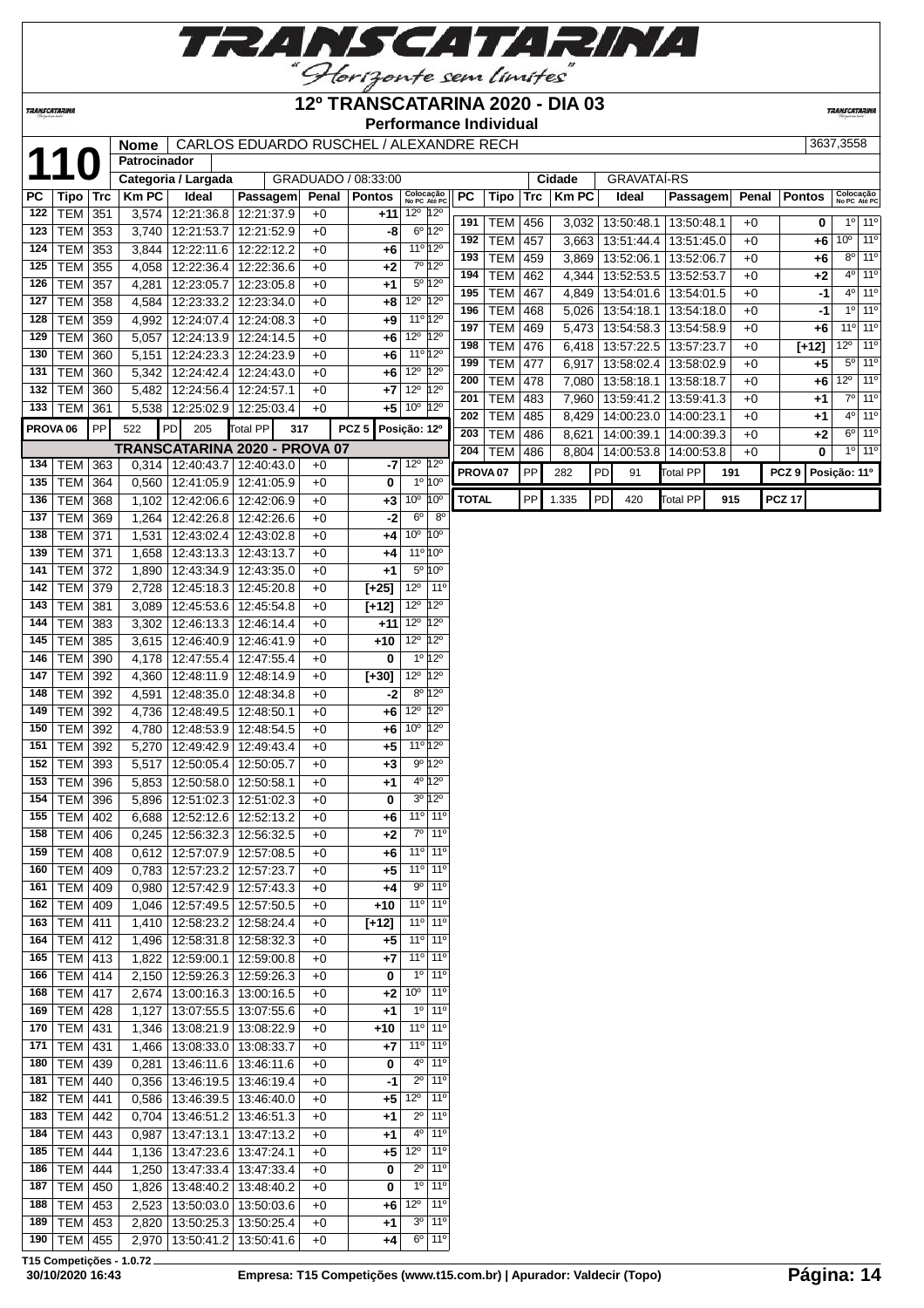

| 3564,3813 |
|-----------|

|              |                  |          |                |                          | ,,                                                                 |              | Horizonte sem limites           |                                                       |            |                       |                  |                | $\sqrt{1 - 1}$                                                     |                 |                          |              |                  |                                      |                                 |
|--------------|------------------|----------|----------------|--------------------------|--------------------------------------------------------------------|--------------|---------------------------------|-------------------------------------------------------|------------|-----------------------|------------------|----------------|--------------------------------------------------------------------|-----------------|--------------------------|--------------|------------------|--------------------------------------|---------------------------------|
|              | TRANSCATARINA    |          |                |                          |                                                                    |              | 12º TRANSCATARINA 2020 - DIA 03 | <b>Performance Individual</b>                         |            |                       |                  |                |                                                                    |                 |                          |              |                  | <b>TRANSCATARINA</b>                 |                                 |
|              |                  |          | <b>Nome</b>    |                          | FLAVIO O BOGHOSSIAN / LEONARDO JOSÉ BERG MARTINS                   |              |                                 |                                                       |            |                       |                  |                |                                                                    |                 |                          |              |                  | 3564,3813                            |                                 |
| 11           |                  |          | Patrocinador   |                          |                                                                    |              |                                 |                                                       |            |                       |                  |                |                                                                    |                 |                          |              |                  |                                      |                                 |
|              |                  |          |                | Categoria / Largada      |                                                                    |              | GRADUADO / 08:31:00             |                                                       |            |                       |                  | Cidade         | RIO DE JANEIRO-RJ                                                  |                 |                          |              |                  |                                      |                                 |
| РC           | Tipo             | ∣ Trc    | <b>KmPC</b>    | Ideal                    | Passagem                                                           | Penal        | <b>Pontos</b>                   | Colocação<br>No PC Até PC                             | <b>PC</b>  | Tipo                  | Trc              | <b>Km PC</b>   | Ideal                                                              |                 | Passagem                 | Penal        | <b>Pontos</b>    |                                      | Colocação<br>No PC Até PC       |
|              |                  |          |                |                          | <b>TRANSCATARINA 2020 - PROVA 05</b>                               |              |                                 |                                                       | 61         |                       |                  |                |                                                                    |                 |                          |              | $+1$             | $2^{\circ}$                          | 8 <sup>o</sup>                  |
| 1            | <b>TEM</b>       | 4        | 0,535          | 09:44:48.9               | 09:44:49.2                                                         | $+0$         | $+3$                            | 10 <sup>o</sup><br>$10^{\circ}$                       | 62         | TEM<br><b>TEM</b>     | 204<br>210       |                | 14,711 11:00:43.8 11:00:43.9<br>15,315 11:01:52.4                  |                 | 11:01:53.7               | $+0$<br>$+0$ | $+13$            | 10 <sup>o</sup>                      | $8^{\circ}$                     |
| $\mathbf{2}$ | TEM              | 6        | 0,700          | 09:45:04.8               | 09:45:04.8                                                         | $+0$         | 0                               | 1 <sup>0</sup><br>3 <sup>o</sup>                      |            |                       |                  |                |                                                                    |                 |                          |              |                  |                                      |                                 |
| 3            | TEM              | 7        | 0,802          | 09:45:13.6               | 09:45:13.7                                                         | $+0$         | $+1$                            | $2^{\circ}$<br>$5^{\rm o}$                            |            | PROVA <sub>05</sub>   | PP               | 361            | <b>PD</b><br>127                                                   | <b>Total PP</b> |                          | 234          | PCZ <sub>7</sub> | Posição: 7º                          |                                 |
| 4            | TEM              | 10       | 1,838          | 09:46:42.7               | 09:46:43.7                                                         | $+0$         | $+10$                           | $11^{\circ} 10^{\circ}$                               |            |                       |                  |                | TRANSCATARINA 2020 - PROVA 06                                      |                 |                          |              |                  |                                      |                                 |
| 5            | TEM              | 12       | 2,635          | 09:47:53.7               | 09:47:54.0                                                         | $+0$         | $+3$                            | $8^{\circ}$<br>90                                     | 64         | <b>TEM</b>            | $\overline{214}$ | 0,457          | 11:21:24.5 11:21:24.6                                              |                 |                          | $+0$         | $+1$             | $2^{\circ}$                          | $2^{\circ}$                     |
| 6            | <b>TEM</b>       | 13       | 3,010          | 09:48:26.5               | 09:48:27.3                                                         | $+0$         | +8                              | 12°<br>$9^{\circ}$                                    | 65         | <b>TEM</b>            | 216              | 1,110          | 11:22:21.3                                                         |                 | 11:22:21.5               | $+0$         | $+2$             | $7^\circ$                            | 4 <sup>0</sup>                  |
| 7            | <b>TEM</b>       | 15       | 3,120          | 09:48:38.9               | 09:48:41.2                                                         | $+0$         | $[+23]$                         | 11 <sup>o</sup><br>12°                                | 66         | <b>TEM</b>            | 217              | 1,199          | 11:22:29.9                                                         |                 | 11:22:31.1               | $+0$         | $[+12]$          | 10 <sup>o</sup>                      | $9^\circ$                       |
| 8            | <b>TEM</b>       | 17       | 3,275          | 09:48:56.4               | 09:49:00.5                                                         | $+0$         | +41                             | 10 <sup>o</sup><br>11 <sup>0</sup>                    | 67         | TEM                   | 221              | 1,348          | 11:22:49.1                                                         |                 | 11:22:56.7               | $+0$         | $[+76]$          | 11°                                  | 11 <sup>0</sup>                 |
| 9            | <b>TEM</b>       | 25       | 3,847          | 09:50:11.2               | 09:50:12.8                                                         | $+0$         | $[+16]$                         | $12^{\circ}$<br>$12^{\circ}$                          | 68         | <b>TEM</b>            | 222              | 2,315          | 11:24:32.0                                                         |                 | 11:24:32.2               | $+0$         | +2               | $5^{\circ}$<br>5 <sup>o</sup>        | $11^{\circ}$<br>11 <sup>o</sup> |
| 10           | <b>TEM</b>       | 27       | 4,173          | 09:50:40.5               | 09:50:40.4                                                         | $+0$         | -1                              | $2^{\circ}$<br>11 <sup>0</sup>                        | 69         | <b>TEM</b>            | 230              | 3,391          | 11:26:23.4                                                         |                 | 11:26:23.1               | $+0$         | -31              | 10 <sup>o</sup>                      | $11^{\circ}$                    |
| 11           | TEM              | 28       | 4,249          | 09:50:47.7               | 09:50:47.8                                                         | $+0$         | $+1$                            | $7^\circ$<br>11 <sup>0</sup>                          | 71<br>72   | <b>TEM</b>            | 243              | 4,615          | 11:28:55.9                                                         |                 | 11:28:56.6               | $+0$         | +7               | 3 <sup>o</sup>                       | 11 <sup>°</sup>                 |
| 12           | <b>TEM</b>       | 29       | 4,376          | 09:51:00.3               | 09:51:00.4                                                         | $+0$         | $+1$                            | $2^{\circ}$<br>10 <sup>o</sup>                        | 73         | <b>TEM</b>            | 245<br>251       | 4,794          | 11:29:11.9                                                         |                 | 11:29:11.7               | $+0$<br>$+0$ | -2               | $6^{\circ}$                          | 11 <sup>0</sup>                 |
| 13           | <b>TEM</b>       | 34       | 4,807          | 09:51:51.0               | 09:51:49.9                                                         | $+0$         | $-11$                           | $12^{\circ}$<br>12°                                   | 74         | TEM<br><b>TEM</b>     | 252              | 5,515<br>5,864 | 11:30:23.8<br>11:30:52.7                                           |                 | 11:30:23.7<br>11:30:52.2 | $+0$         | -1<br>-51        | 11°                                  | $11^{\circ}$                    |
| 14           | <b>TEM</b>       | 35       | 4,884          | 09:51:59.0               | 09:51:59.8                                                         | $+0$         | $+8$                            | 8º 12º                                                | 75         | <b>TEM</b>            | 255              | 6,177          | 11:31:19.1                                                         |                 | 11:31:19.0               | $+0$         | -1               | $2^{\circ}$                          | 11 <sup>0</sup>                 |
| 15           | <b>TEM</b>       | 37       | 5,039          | 09:52:15.8               | 09:52:16.2                                                         | $+0$         | +4                              | 8º 12º                                                | 76         | <b>TEM</b>            | 257              | 6,445          | 11:31:44.9                                                         |                 | 11:31:44.2               | $+0$         | -7               | 10 <sup>o</sup>                      | 11 <sup>0</sup>                 |
| 16           | <b>TEM</b>       | 40       | 5,344          | 09:52:49.6               | 09:52:49.6                                                         | $+0$         | 0                               | 1 <sup>0</sup><br>11 <sup>0</sup>                     | 77         | TEM                   | 257              | 6,659          | 11:32:06.3                                                         |                 | 11:32:06.4               | $+0$         | +1               | 3 <sup>o</sup>                       | 11 <sup>o</sup>                 |
| 17           | <b>TEM</b>       | 40       | 5,660          | 09:53:21.2               | 09:53:22.6                                                         | $+0$         | +14                             | 11 <sup>0</sup><br>11 <sup>0</sup><br>11 <sup>0</sup> | 78         | <b>TEM</b>            | 258              | 6,916          | 11:32:33.1                                                         |                 | 11:32:33.0               | $+0$         | -1               | $4^{\circ}$                          | 11 <sup>0</sup>                 |
| 18           | <b>TEM</b>       | 42       | 5,802          | 09:53:35.9               | 09:53:36.3                                                         | $+0$         | +4                              | 10 <sup>o</sup><br>11 <sup>0</sup>                    | 79         | <b>TEM</b>            | 260              | 7,108          | 11:32:51.4                                                         |                 | 11:32:51.7               | $+0$         | +3               | $8^{\circ}$                          | 11 <sup>0</sup>                 |
| 19           | TEM              | 44       | 5,873          | 09:53:44.0               | 09:53:44.9                                                         | $+0$         | $+9$                            | 11 <sup>°</sup><br>4º 10°                             | 80         | <b>TEM</b>            | 261              | 7,208          | 11:32:59.9                                                         |                 | 11:33:00.0               | $+0$         | +1               | 30                                   | $11^{\circ}$                    |
| 20<br>21     | TEM<br>TEM       | 46<br>48 | 6,080          | 09:54:07.4<br>09:54:26.3 | 09:54:07.7<br>09:54:26.6                                           | $+0$<br>$+0$ | $+3$<br>$+3$                    | 9º 10°                                                | 81         | <b>TEM</b>            | 265              | 7,688          | 11:34:33.0                                                         |                 | 11:34:32.9               | $+0$         | -1               | 3 <sup>o</sup>                       | 11 <sup>°</sup>                 |
| 22           | <b>TEM</b>       | 49       | 6,266<br>6,345 | 09:54:35.4               | 09:54:35.5                                                         | $+0$         | $+1$                            | 2º 10º                                                | 82         | <b>ROT</b>            | 266              | 7,864          | 11:34:47.5                                                         |                 | 11:34:48.7               | $+0$         | 0                | 0°                                   | $0^{\circ}$                     |
| 23           | <b>TEM</b>       | 52       | 6,693          | 09:55:36.7               | 09:55:37.0                                                         | $+0$         | $+3$                            | 8º 10º                                                | 84         | <b>TEM</b>            | 269              | 9,671          | 11:37:42.4                                                         |                 | 11:37:42.4               | $+0$         | 0                | $1^{\circ}$                          | $11^{\circ}$                    |
| 24           | <b>TEM</b>       | 58       | 7,292          | 09:56:58.9               | 09:56:59.4                                                         | $+0$         | $+5$                            | 5º 10°                                                | 85         | <b>TEM</b>            | 270              | 9,967          | 11:38:05.1                                                         |                 | 11:38:04.8               | $+0$         | -3               | $7^\circ$                            | $11^{\circ}$                    |
| 25           | <b>TEM</b>       | 61       | 7,920          | 09:58:10.9               | 09:58:11.0                                                         | $+0$         | $+1$                            | 3º 10º                                                | 86         | <b>TEM</b>            | 271              | 10,313         | 11:38:31.4                                                         |                 | 11:38:31.4               | $+0$         | 0                | $1^{\circ}$                          | 11 <sup>o</sup>                 |
| 26           | <b>TEM</b>       | 62       | 8,038          | 09:58:26.6               | 09:58:26.1                                                         | $+0$         | -5                              | $7^\circ$<br>10 <sup>o</sup>                          | 87         | TEM                   | 273              | 10,558         | 11:38:55.2                                                         |                 | 11:38:55.2               | $+0$         | 0                | $2^{\circ}$                          | 11 <sup>0</sup>                 |
| 27           | <b>TEM</b>       | 66       | 8,543          | 09:59:28.1               | 09:59:29.7                                                         | $+0$         | $[+16]$                         | 10 <sup>o</sup><br>$9^{\circ}$                        | 88         | <b>TEM</b>            | 276              | 11,137         | 11:39:58.0                                                         |                 | 11:39:58.0               | $+0$         | 0                | $1^{\circ}$                          | 11 <sup>0</sup>                 |
| 28           | <b>TEM</b>       | 79       | 10,644         | 10:03:36.8               | 10:03:38.7                                                         | $+0$         | $[+19]$                         | 10 <sup>o</sup><br>$9^{\circ}$                        | 89         | <b>TEM</b>            | 277              | 11,542         | 11:40:31.4                                                         |                 | 11:40:31.0               | $+0$         | -4               | 11°                                  | 11 <sup>°</sup>                 |
| 29           | <b>TEM</b>       | 84       | 0,285          | 10:06:05.4               | 10:06:06.9                                                         | $+0$         | $+15$                           | $5^{\circ}$<br>$9^{\circ}$                            | 90         | <b>TEM</b>            | 280              | 11,989         | 11:41:06.6                                                         |                 | 11:41:06.4               | $+0$         | -2               | 11°                                  | $11^{\circ}$                    |
| 30           | <b>TEM</b>       | 87       |                |                          | 0,701 10:06:49.0 10:06:54.3                                        | $+0$         | $1 + 53$                        | 10 <sup>o</sup><br>9 <sup>o</sup>                     | 91         | TEM                   | 283              |                | 12,264 11:41:38.0 11:41:38.0                                       |                 |                          | $+0$         | 0                |                                      | $10$ 11 <sup>o</sup>            |
| 31           | TEM              | 91       |                |                          | 1,394   10:08:21.0   10:08:22.5                                    | $+0$         | $+15$                           | $9^{\circ}$<br>10 <sup>o</sup>                        | 92         | TEM   287             |                  |                | 12,782 11:42:30.5 11:42:30.2                                       |                 |                          | $+0$         | -31              |                                      | $9°$ 11°                        |
| 32           | TEM              | 111      | 0,283          |                          | 10:29:21.2   10:29:21.0                                            | $+0$         | $-2$                            | $5^{\circ}$<br>$9^{\circ}$                            | 93         | <b>TEM 287</b>        |                  |                | 12,832 11:42:36.0 11:42:35.8                                       |                 |                          | $+0$         | -21              |                                      | $5°$ 11 <sup>°</sup>            |
| 33           | <b>TEM</b>       | 116      | 0,849          | 10:30:21.7               | 10:30:21.6                                                         | $+0$         | $-1$                            | 9 <sup>o</sup><br>$4^{\circ}$                         | 94         | <b>TEM</b>            | 288              |                | 13,143 11:43:13.5 11:43:13.8                                       |                 |                          | $+0$         | $+3$             |                                      | $8^{\circ}$ 11 <sup>°</sup>     |
| 34           | TEM              | 119      | 1,336          |                          | 10:31:12.9 10:31:12.8                                              | $+0$         | $-1$                            | 8 <sup>o</sup><br>9 <sup>o</sup>                      | 96         | TEM                   | 290              |                | 13,521 11:43:58.4 11:43:58.8                                       |                 |                          | $+0$         | $+4$             |                                      | 7º 11º                          |
| 35           | <b>TEM 121</b>   |          |                |                          | 1,720   10:31:49.4   10:31:49.7                                    | $+0$         | $+3$                            | $8^{\circ}$<br>$8^{\circ}$                            | 97         | TEM                   | 293              |                | 13,957 11:44:35.9 11:44:35.6                                       |                 |                          | $+0$         | $-3$             |                                      | $11°$ 11 <sup>°</sup>           |
| 36           | <b>TEM 123</b>   |          |                | 2,143 10:32:32.1         | 10:32:31.7                                                         | $+0$         | -4                              | $6^{\circ}$<br>$9^{\circ}$                            | 98         | <b>TEM</b>            | 294              |                | 14,143 11:44:49.8 11:44:49.9                                       |                 |                          | $+0$         | +1               |                                      | 10 110                          |
| 37           | <b>TEM 125</b>   |          | 2,507          |                          | 10:33:05.6   10:33:05.3                                            | $+0$         | -3                              | $9^{\circ}$<br>90                                     | 99         | <b>TEM</b>            | 296              |                | 14,599 11:45:43.7 11:45:43.9                                       |                 |                          | $+0$         | $+2$             |                                      | $7°$ 11 <sup>°</sup>            |
| 38           | $TEM$ 144        |          | 5,741          | 10:38:24.2               | 10:38:24.2                                                         | $+0$         | $\mathbf 0$                     | 3 <sup>o</sup><br>8 <sup>o</sup>                      | 100        | <b>TEM</b>            | 299              |                | 15,109 11:46:38.9 11:46:39.3                                       |                 |                          | $+0$         | +4               |                                      | 11 <sup>o</sup> 11 <sup>o</sup> |
| 40           | <b>TEM   146</b> |          | 6,167          |                          | 10:39:01.9 10:39:02.1                                              | $+0$         | $+2$                            | 4 <sup>0</sup><br>$8^{\circ}$                         | 101        | TEM                   | 300              |                | 15,182 11:46:45.2 11:46:45.6                                       |                 |                          | $+0$         | +4               |                                      | $9°$ 11°                        |
| 41           | <b>TEM 146</b>   |          | 6,339          | 10:39:19.1               | 10:39:19.1                                                         | $+0$         | 0                               | 1 <sup>o</sup><br>$8^{\circ}$                         | 102        | <b>TEM</b>            | 303              |                | $0,213$   12:00:24.7   12:00:25.1                                  |                 |                          | $+0$         | $+4$             |                                      | $8^{\circ}$ 11 <sup>°</sup>     |
| 42           | <b>TEM</b>       | 150      | 6,664          | 10:42:54.4               | 10:42:54.4                                                         | $+0$         | 0                               | $1^{\circ}$<br>$8^{\circ}$                            | 103        | <b>TEM</b>            | 305              |                | $0,573$   12:01:01.8   12:01:02.0                                  |                 |                          | $+0$         | $+2$             |                                      | $1^{\circ}$   11 $^{\circ}$     |
| 43           | <b>TEM</b>       | 152      | 7,162          | 10:44:38.9               | 10:44:38.9                                                         | $+0$         | 0                               | 8 <sup>o</sup><br>$1^{\circ}$                         | 104        | <b>TEM</b>            | 307              |                | $0,916$   12:01:37.9   12:01:38.7                                  |                 |                          | $+0$         | $+8$             |                                      | 11 <sup>o</sup> 11 <sup>o</sup> |
| 44           | <b>TEM</b>       | 155      | 7,433          |                          | 10:45:10.6   10:45:11.0                                            | $+0$         | +4                              | $8^{\circ}$<br>$7^\circ$                              | 105        | <b>TEM</b>            | 311              | 1,511          | 12:02:30.8   12:02:31.1                                            |                 |                          | $+0$         | $+3$             |                                      | $6^{\circ}$ 11 <sup>°</sup>     |
| 45           | <b>TEM 164</b>   |          | 8,868          | 10:48:10.1               | 10:48:09.7                                                         | $+0$         | -4                              | 8 <sup>0</sup><br>$6^{\circ}$                         | 106        | TEM                   | 312              | 2,042          | 12:03:23.2   12:03:25.1                                            |                 |                          | $+0$         | $[+19]$          |                                      | 9°10°                           |
| 46           | <b>TEM 169</b>   |          |                |                          | 9,334   10:49:31.7   10:49:32.0                                    | $+0$         | $+3$                            | $5^{\circ}$<br>$8^{\circ}$                            | 108        | <b>TEM</b>            | 323              | 0,133          | 12:12:56.1   12:12:58.1                                            |                 |                          | $+0$         | $[+20]$          |                                      | $12^{\circ}$ 10 <sup>°</sup>    |
| 47           | <b>TEM 169</b>   |          |                |                          | 9,620   10:50:09.8   10:50:09.7                                    | $+0$         | -1                              | 40<br>$8^{\circ}$                                     | 109        | TEM                   | 324              | 0,196          | 12:13:04.4   12:13:04.7                                            |                 |                          | $+0$         | $+3$             |                                      | $7^{\circ}10^{\circ}$           |
| 48           | <b>TEM   170</b> |          |                |                          | 9,830   10:50:35.8   10:50:36.0                                    | $+0$         | $+2$                            | $4^{\circ}$<br>$8^{\circ}$                            | 110        | <b>TEM</b>            | 326              | 0,444          | 12:13:34.2   12:13:35.2                                            |                 |                          | $+0$         | $[+10]$          |                                      | 7° 10°<br>$5^{\circ}10^{\circ}$ |
| 49           | <b>TEM 174</b>   |          |                |                          | 10,266 10:51:31.5 10:51:31.6                                       | $+0$         | $+1$                            | 3 <sup>o</sup><br>$8^{\circ}$                         | 111<br>112 | <b>TEM</b>            | 330              | 0,888          | 12:14:23.2 12:14:23.4                                              |                 |                          | $+0$         | $+2$             |                                      | $2^{\circ}$ 10 <sup>°</sup>     |
| 50           | <b>TEM 177</b>   |          |                |                          | 10,466 10:51:55.4 10:51:55.3                                       | $+0$         | $-1$                            | $5^{\circ}$<br>8 <sup>0</sup>                         | 113        | <b>TEM</b><br>TEM 335 | 334              | 1,379          | 12:15:20.4   12:15:20.7                                            |                 |                          | $+0$<br>$+0$ | $+3$             | $+6$ 10 <sup>o</sup> 10 <sup>o</sup> |                                 |
| 51           | <b>TEM 178</b>   |          |                |                          | 10,644 10:52:14.5 10:52:14.7                                       | $+0$         | $+2$                            | $5^{\circ}$<br>$8^{\circ}$                            | 114        | <b>TEM 338</b>        |                  |                | 1,498   12:15:33.6   12:15:34.2<br>1,783   12:16:31.9   12:16:31.6 |                 |                          | $+0$         |                  | $-3$ 11 <sup>o</sup> 10 <sup>o</sup> |                                 |
| 52           | TEM   179        |          |                |                          | 10,847 10:52:39.0 10:52:39.1<br>$53$ TEM 181 11036 1053034 1053032 | $+0$<br>⊥∩   | +1<br>ا ∂-                      | $6^{\circ}$<br>$8^{\circ}$<br>$60 \times 80$          | 115        | TEM 339               |                  |                | 1,903   12:16:42.6   12:16:43.0                                    |                 |                          | $+0$         |                  | $+4$ 10 <sup>o</sup> 10 <sup>o</sup> |                                 |
|              |                  |          |                |                          |                                                                    |              |                                 |                                                       |            |                       |                  |                |                                                                    |                 |                          |              |                  |                                      |                                 |

 TEM 181 11,036 10:53:03.4 10:53:03.2 +0 **-2** 6º 8º TEM 190 12,575 10:56:49.0 10:56:48.9 +0 **-1** 5º 8º TEM 193 12,810 10:57:13.7 10:57:13.8 +0 **+1** 7º 8º TEM 195 13,600 10:58:30.3 10:58:30.1 +0 **-2** 6º 8º TEM 196 13,699 10:58:42.7 10:58:42.7 +0 **0** 5º 8º TEM 201 14,278 10:59:55.4 10:59:55.8 +0 **+4** 2º 8º TEM 203 14,601 11:00:29.5 11:00:30.0 +0 +5 10<sup>°</sup>

 TEM 340 2,052 12:16:56.3 12:16:56.3 +0 **0** 2º 10º TEM 347 2,940 12:18:33.2 12:18:33.2 +0 **0** 1º 10º TEM 348 3,037 12:18:42.9 12:18:42.8 +0 **-1** 3º 10º TEM 349 3,095 12:18:48.6 12:18:48.4 +0 **-2** 8º 10º TEM 349 3,222 12:19:00.3 12:19:00.5 +0 **+2** 6º 10º TEM 351 3,473 12:19:26.7 12:19:26.9 +0 **+2** 7º 10º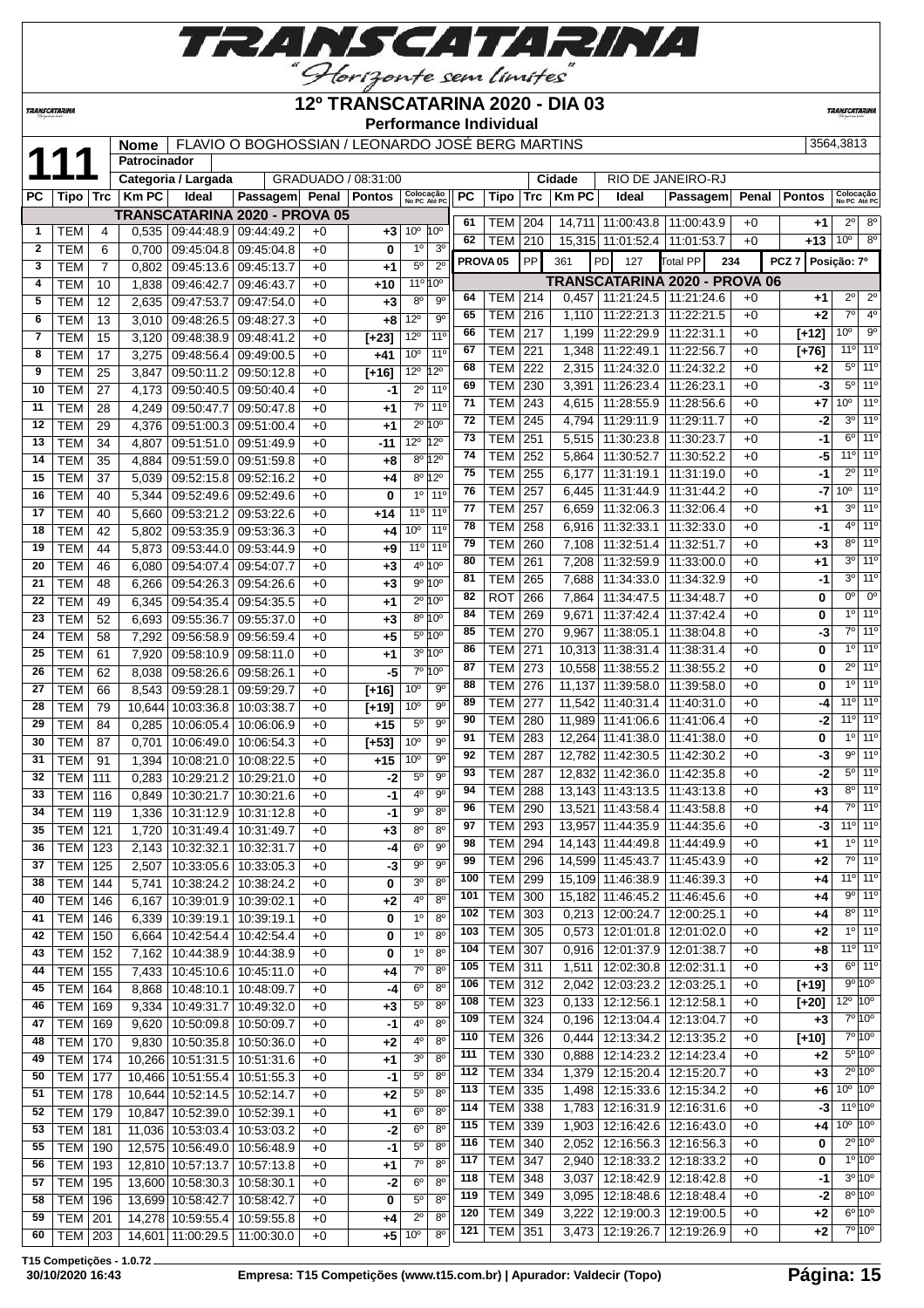

## **12º TRANSCATARINA 2020 - DIA 03**

**TRANSCATARI** 

**TRANSCATARINA** 

## **Performance Individual Nome** FLAVIO O BOGHOSSIAN / LEONARDO JOSÉ BERG MARTINS 3564,3813

| 11                  |                 |     | Patrocinador |                                   |                 |                         |              |                     |                                            |                     |            |     |              |    |                         |                 |     |       |                  |        |                           |                            |
|---------------------|-----------------|-----|--------------|-----------------------------------|-----------------|-------------------------|--------------|---------------------|--------------------------------------------|---------------------|------------|-----|--------------|----|-------------------------|-----------------|-----|-------|------------------|--------|---------------------------|----------------------------|
|                     |                 |     |              | Categoria / Largada               |                 |                         |              | GRADUADO / 08:31:00 |                                            |                     |            |     | Cidade       |    | RIO DE JANEIRO-RJ       |                 |     |       |                  |        |                           |                            |
| PC                  | <b>Tipo</b>     | Trc | <b>KmPC</b>  | Ideal                             |                 | Passagem                | <b>Penal</b> | <b>Pontos</b>       | Colocação<br>No PC Até PC                  | <b>PC</b>           | Tipo       | Trc | <b>Km PC</b> |    | Ideal                   | Passagem        |     | Penal | <b>Pontos</b>    |        | Colocação<br>No PC Até PC |                            |
| 122                 | <b>TEM</b>      | 351 | 3,574        | 12:19:36.8                        |                 | 12:19:37.2              | $+0$         | +4                  | 9º 10°                                     |                     |            |     |              |    |                         |                 |     |       |                  |        |                           |                            |
| 123                 | <b>TEM</b>      | 353 | 3,740        | 12:19:53.7                        |                 | 12:19:52.8              | $+0$         | -9                  | 7º 10°                                     | 191                 | <b>TEM</b> | 456 | 3,032        |    | 13:48:48.1              | 13:48:48.1      |     | $+0$  |                  | 0      | 2º                        | $4^{\circ}$<br>$4^{\circ}$ |
| 124                 | <b>TEM</b>      | 353 | 3,844        | 12:20:11.6                        | 12:20:11.1      |                         | $+0$         | -5                  | 9º 10°                                     | 192                 | <b>TEM</b> | 457 | 3,663        |    | 13:49:44.4              | 13:49:44.6      |     | $+0$  |                  | $+2$   | $4^{\circ}$               |                            |
| 125                 | <b>TEM</b>      | 355 | 4,058        | 12:20:36.4                        |                 | 12:20:36.5              | $+0$         | +1                  | $6^{\circ} 10^{\circ}$                     | 193                 | <b>TEM</b> | 459 | 3,869        |    | 13:50:06.1              | 13:50:06.2      |     | $+0$  |                  | +1     | $2^{\circ}$               | $4^{\circ}$                |
| 126                 | <b>TEM</b>      | 357 | 4,281        | 12:21:05.7                        | 12:21:05.7      |                         | $+0$         | 0                   | 4 <sup>o</sup> 10 <sup>o</sup>             | 194                 | <b>TEM</b> | 462 | 4,344        |    | 13:50:53.5              | 13:50:53.6      |     | $+0$  |                  | +1     | $3^{\circ}$               | 4 <sup>0</sup>             |
| 127                 | <b>TEM</b>      | 358 | 4,584        | 12:21:33.2                        |                 | 12:21:33.3              | $+0$         | +1                  | 4 <sup>o</sup> 10 <sup>o</sup>             | 195                 | <b>TEM</b> | 467 | 4,849        |    | 13:52:01.6   13:52:01.3 |                 |     | $+0$  |                  | -3     | $7^\circ$                 | 4 <sup>o</sup>             |
| 128                 | <b>TEM</b>      | 359 | 4,992        | 12:22:07.4                        |                 | 12:22:07.5              | $+0$         | +1                  | 1º 10°                                     | 196                 | <b>TEM</b> | 468 | 5,026        |    | 13:52:18.1              | 13:52:17.8      |     | $+0$  |                  | $-3$   | $5^{\circ}$               | $4^{\circ}$                |
| 129                 | <b>TEM</b>      | 360 | 5,057        | 12:22:13.9                        |                 | 12:22:14.2              | $+0$         | +3                  | 8º 10°                                     | 197                 | <b>TEM</b> | 469 | 5,473        |    | 13:52:58.3              | 13:52:58.8      |     | $+0$  |                  | $+5$   | 10 <sup>o</sup>           | $5^{\circ}$                |
| 130                 | <b>TEM</b>      | 360 | 5,151        | 12:22:23.3                        | 12:22:23.1      |                         | +0           | $-2$                | 8º 10°                                     | 198                 | <b>TEM</b> | 476 | 6,418        |    | 13:55:22.5              | 13:55:22.6      |     | $+0$  |                  | $+1$   | $2^{\circ}$               | $4^{\circ}$                |
| 131                 | <b>TEM</b>      | 360 | 5,342        | 12:22:42.4                        |                 | 12:22:42.4              | $+0$         | 0                   | 3º 10°                                     | 199                 | <b>TEM</b> | 477 | 6,917        |    | 13:56:02.4              | 13:56:01.6      |     | $+0$  |                  | $[-8]$ | 11°                       | 5 <sup>o</sup>             |
| 132                 | TEM             | 360 | 5,482        | 12:22:56.4                        |                 | 12:22:56.5              | $+0$         | $+1$                | 4 <sup>o</sup> 10 <sup>o</sup>             | 200                 | <b>TEM</b> | 478 | 7,080        |    | 13:56:18.1              | 13:56:17.9      |     | $+0$  |                  | -2     | $6^{\circ}$               | 5 <sup>0</sup>             |
| 133                 | TEM             | 361 | 5,538        | 12:23:02.9                        |                 | 12:23:02.5              | $+0$         | -4                  | 9º 10°                                     | 201                 | TEM        | 483 | 7,960        |    | 13:57:41.2   13:57:41.1 |                 |     | $+0$  |                  | $-1$   | $6^{\circ}$               | $5^{\circ}$                |
| PROVA <sub>06</sub> |                 | PP  | 286          | PD<br>137                         | <b>Total PP</b> | 149                     |              | <b>PCZ 10</b>       | Posição: 4º                                | 202                 | <b>TEM</b> | 485 | 8,429        |    | 13:58:23.0              | 13:58:23.0      |     | $+0$  |                  | 0      | 3 <sup>o</sup>            | $5^{\circ}$                |
|                     |                 |     |              | TRANSCATARINA 2020 - PROVA 07     |                 |                         |              |                     |                                            | 203                 | <b>TEM</b> | 486 | 8,621        |    | 13:58:39.1              | 13:58:39.1      |     | $+0$  |                  | 0      | $2^{\circ}$               | 3 <sup>o</sup>             |
| 134                 | TEM             | 363 | 0,314        | 12:38:43.7                        |                 | 12:38:44.4              | $+0$         | $[+7]$              | 11°<br>$11^{\circ}$                        | 204                 | TEM        | 486 | 8,804        |    | 13:58:53.8   13:58:53.9 |                 |     | $+0$  |                  | $+1$   | $6^{\circ}$               | 4 <sup>o</sup>             |
| 135                 | <b>TEM</b>      | 364 | 0,560        | 12:39:05.9                        |                 | 12:39:05.5              | $+0$         | -4                  | $10^{\circ}$ 12 <sup>°</sup>               | PROVA <sub>07</sub> |            | PP  | 161          | PD | 51                      | <b>Total PP</b> |     | 110   | PCZ <sub>8</sub> |        | Posição: 3º               |                            |
| 136                 | <b>TEM</b>      | 368 | 1,102        | 12:40:06.6                        |                 | 12:40:06.8              | $+0$         | +2                  | 5º 12º                                     | <b>TOTAL</b>        |            | PP  | 808          | PD | 315                     | Total PP        | 493 |       | <b>PCZ 25</b>    |        |                           |                            |
| 137                 | <b>TEM</b>      | 369 | 1,264        | 12:40:26.8                        |                 | 12:40:27.0              | $+0$         | $+2$                | 3 <sup>0</sup><br>11 <sup>0</sup>          |                     |            |     |              |    |                         |                 |     |       |                  |        |                           |                            |
| 138                 | <b>TEM</b>      | 371 | 1,531        | 12:41:02.4                        |                 | 12:41:02.4              | $+0$         | 0                   | $2^{\circ}$<br>$8^{\circ}$                 |                     |            |     |              |    |                         |                 |     |       |                  |        |                           |                            |
| 139                 | TEM             | 371 | 1,658        | 12:41:13.3                        | 12:41:13.3      |                         | $+0$         | 0                   | $2^{\circ}$<br>90                          |                     |            |     |              |    |                         |                 |     |       |                  |        |                           |                            |
| 141                 | <b>TEM</b>      | 372 | 1,890        | 12:41:34.9                        |                 | 12:41:34.6              | $+0$         | -3                  | $7^\circ$<br>80                            |                     |            |     |              |    |                         |                 |     |       |                  |        |                           |                            |
| 142                 | <b>TEM</b>      | 379 | 2,728        | 12:43:18.3                        | 12:43:18.2      |                         | $+0$         | -1                  | 4°<br>$6^{\circ}$                          |                     |            |     |              |    |                         |                 |     |       |                  |        |                           |                            |
| 143                 | <b>TEM</b>      | 381 | 3,089        | 12:43:53.6                        |                 | 12:43:54.0              | $+0$         | +4                  | $7^{\circ}$<br>$9^{\circ}$                 |                     |            |     |              |    |                         |                 |     |       |                  |        |                           |                            |
| 144                 | <b>TEM</b>      | 383 | 3,302        | 12:44:13.3                        |                 | 12:44:13.9              | $+0$         | $[+6]$              | $9^{\circ}$<br>$8^{\circ}$                 |                     |            |     |              |    |                         |                 |     |       |                  |        |                           |                            |
| 145                 | <b>TEM</b>      | 385 | 3,615        | 12:44:40.9                        |                 | 12:44:40.9              | $+0$         | 0                   | 1 <sup>0</sup><br>$7^\circ$                |                     |            |     |              |    |                         |                 |     |       |                  |        |                           |                            |
| 146                 | <b>TEM</b>      | 390 | 4,178        | 12:45:55.4                        |                 | 12:45:55.2              | $+0$         | -2                  | $7^\circ$<br>$6^{\circ}$                   |                     |            |     |              |    |                         |                 |     |       |                  |        |                           |                            |
| 147                 | <b>TEM</b>      | 392 | 4,360        | 12:46:11.9                        |                 | $\overline{12:}46:14.0$ | $+0$         | $\overline{[+21]}$  | 10 <sup>o</sup><br>$8^{\circ}$             |                     |            |     |              |    |                         |                 |     |       |                  |        |                           |                            |
| 148                 | <b>TEM</b>      | 392 | 4,591        | 12:46:35.0                        |                 | 12:46:34.9              | $+0$         | -1                  | 8 <sup>o</sup><br>3 <sup>o</sup>           |                     |            |     |              |    |                         |                 |     |       |                  |        |                           |                            |
| 149                 | TEM             | 392 | 4,736        | 12:46:49.5                        | 12:46:49.7      |                         | $+0$         | +2                  | $9^{\circ}$<br>$8^{\circ}$                 |                     |            |     |              |    |                         |                 |     |       |                  |        |                           |                            |
| 150                 | <b>TEM</b>      | 392 | 4,780        | 12:46:53.9                        |                 | 12:46:54.2              | $+0$         | $+3$                | $7^\circ$<br>80                            |                     |            |     |              |    |                         |                 |     |       |                  |        |                           |                            |
| 151                 | TEM             | 392 | 5,270        | 12:47:42.9                        |                 | 12:47:43.2              | +0           | +3                  | $7^\circ$<br>$8^{\circ}$                   |                     |            |     |              |    |                         |                 |     |       |                  |        |                           |                            |
| 152                 | <b>TEM</b>      | 393 | 5,517        | 12:48:05.4                        |                 | 12:48:05.3              | +0           | -1                  | $6^{\circ}$<br>$8^{\circ}$                 |                     |            |     |              |    |                         |                 |     |       |                  |        |                           |                            |
| 153                 | TEM             | 396 | 5,853        | 12:48:58.0                        |                 | 12:48:58.3              | $+0$         | +3                  | 10 <sup>o</sup><br>$8^{\circ}$             |                     |            |     |              |    |                         |                 |     |       |                  |        |                           |                            |
| 154                 | <b>TEM</b>      | 396 | 5,896        | 12:49:02.3                        |                 | 12:49:02.2              | $+0$         | -1                  | 4°<br>$8^{\circ}$                          |                     |            |     |              |    |                         |                 |     |       |                  |        |                           |                            |
| 155                 | TEM             | 402 | 6,688        | 12:50:12.6                        |                 | 12:50:13.0              | $+0$         | +4                  | $7^{\circ}$<br>$6^{\circ}$                 |                     |            |     |              |    |                         |                 |     |       |                  |        |                           |                            |
| 158                 | <b>TEM</b>      | 406 | 0,245        | 12:54:32.3                        |                 | 12:54:32.2              | $+0$         | -1                  | $5^{\rm o}$<br>$7^\circ$                   |                     |            |     |              |    |                         |                 |     |       |                  |        |                           |                            |
|                     | 159 TEM 408     |     |              | 0,612 12:55:07.9 12:55:08.2       |                 |                         | $+0$         | $+3$                | $\overline{7^0}$<br>$\overline{7^{\circ}}$ |                     |            |     |              |    |                         |                 |     |       |                  |        |                           |                            |
|                     | $160$ TEM 409   |     |              | 0,783   12:55:23.2   12:55:23.5   |                 |                         | $+0$         | $+3$                | $9^{\circ}$<br>$7^{\circ}$                 |                     |            |     |              |    |                         |                 |     |       |                  |        |                           |                            |
|                     | 161   TEM $ $   | 409 | 0,980        | 12:55:42.9 12:55:43.1             |                 |                         | $+0$         | $+2$                | $7^\circ$<br>$6^{\circ}$                   |                     |            |     |              |    |                         |                 |     |       |                  |        |                           |                            |
|                     | 162   TEM $ $   | 409 | 1,046        | 12:55:49.5                        | 12:55:50.4      |                         | +0           | $[+9]$              | 10 <sup>o</sup><br>$7^\circ$               |                     |            |     |              |    |                         |                 |     |       |                  |        |                           |                            |
| 163                 | <b>TEM</b>      | 411 | 1,410        | 12:56:23.2                        | 12:56:23.6      |                         | +0           | $+4$                | $7^\circ$<br>$6^{\circ}$                   |                     |            |     |              |    |                         |                 |     |       |                  |        |                           |                            |
| 164                 | <b>TEM</b>      | 412 | 1,496        | 12:56:31.8   12:56:31.8           |                 |                         | $+0$         | 0                   | 3 <sup>o</sup><br>$7^\circ$                |                     |            |     |              |    |                         |                 |     |       |                  |        |                           |                            |
| 165                 | TEM             | 413 | 1,822        | 12:57:00.1                        | 12:57:00.0      |                         | $+0$         | -1                  | $7^\circ$<br>$6^{\circ}$                   |                     |            |     |              |    |                         |                 |     |       |                  |        |                           |                            |
| 166                 | <b>TEM</b>      | 414 | 2,150        | 12:57:26.3                        |                 | 12:57:26.4              | +0           | +1                  | $7^{\circ}$<br>4°                          |                     |            |     |              |    |                         |                 |     |       |                  |        |                           |                            |
| 168                 | <b>TEM</b>      | 417 | 2,674        | 12:58:16.3                        | 12:58:16.2      |                         | $+0$         | -1                  | 90<br>$7^{\circ}$                          |                     |            |     |              |    |                         |                 |     |       |                  |        |                           |                            |
|                     | $169$ TEM       | 428 | 1,127        | 13:05:55.5                        | 13:05:55.7      |                         | $+0$         | +2                  | 4°<br>$6^{\circ}$                          |                     |            |     |              |    |                         |                 |     |       |                  |        |                           |                            |
|                     | $170$ TEM       | 431 | 1,346        | 13:06:21.9 13:06:22.2             |                 |                         | $+0$         | $+3$                | $\overline{6}$<br>$7^{\circ}$              |                     |            |     |              |    |                         |                 |     |       |                  |        |                           |                            |
|                     | 171   TEM   431 |     | 1,466        | 13:06:33.0 13:06:33.5             |                 |                         | $+0$         | $+5$                | $8^{\circ}$<br>$7^\circ$                   |                     |            |     |              |    |                         |                 |     |       |                  |        |                           |                            |
|                     | 180   TEM   439 |     |              | $0,281$   13:44:11.6   13:44:12.2 |                 |                         | $+0$         |                     | $+6$ 12 <sup>o</sup><br>$8^{\circ}$        |                     |            |     |              |    |                         |                 |     |       |                  |        |                           |                            |

**T15 Competições - 1.0.72**

 TEM 440 0,356 13:44:19.5 13:44:19.9 +0 **+4** 11º 8º TEM 441 0,586 13:44:39.5 13:44:39.7 +0 **+2** 9º 8º TEM 442 0,704 13:44:51.2 13:44:51.3 +0 **+1** 1º 8º TEM 443 0,987 13:45:13.1 13:45:13.1 +0 **0** 1º 6º TEM 444 1,136 13:45:23.6 13:45:23.7 +0 **+1** 7º 6º TEM 444 1,250 13:45:33.4 13:45:33.6 +0 **+2** 5º 6º TEM 450 1,826 13:46:40.2 13:46:40.1 +0 **-1** 3º 4º TEM 453 2,523 13:48:03.0 13:48:02.8 +0 **-2** 7º 4º TEM 453 2,820 13:48:25.3 13:48:24.9 +0 **-4** 8º 4º TEM 455 2,970 13:48:41.2 13:48:41.7 +0 **+5** 7º 5º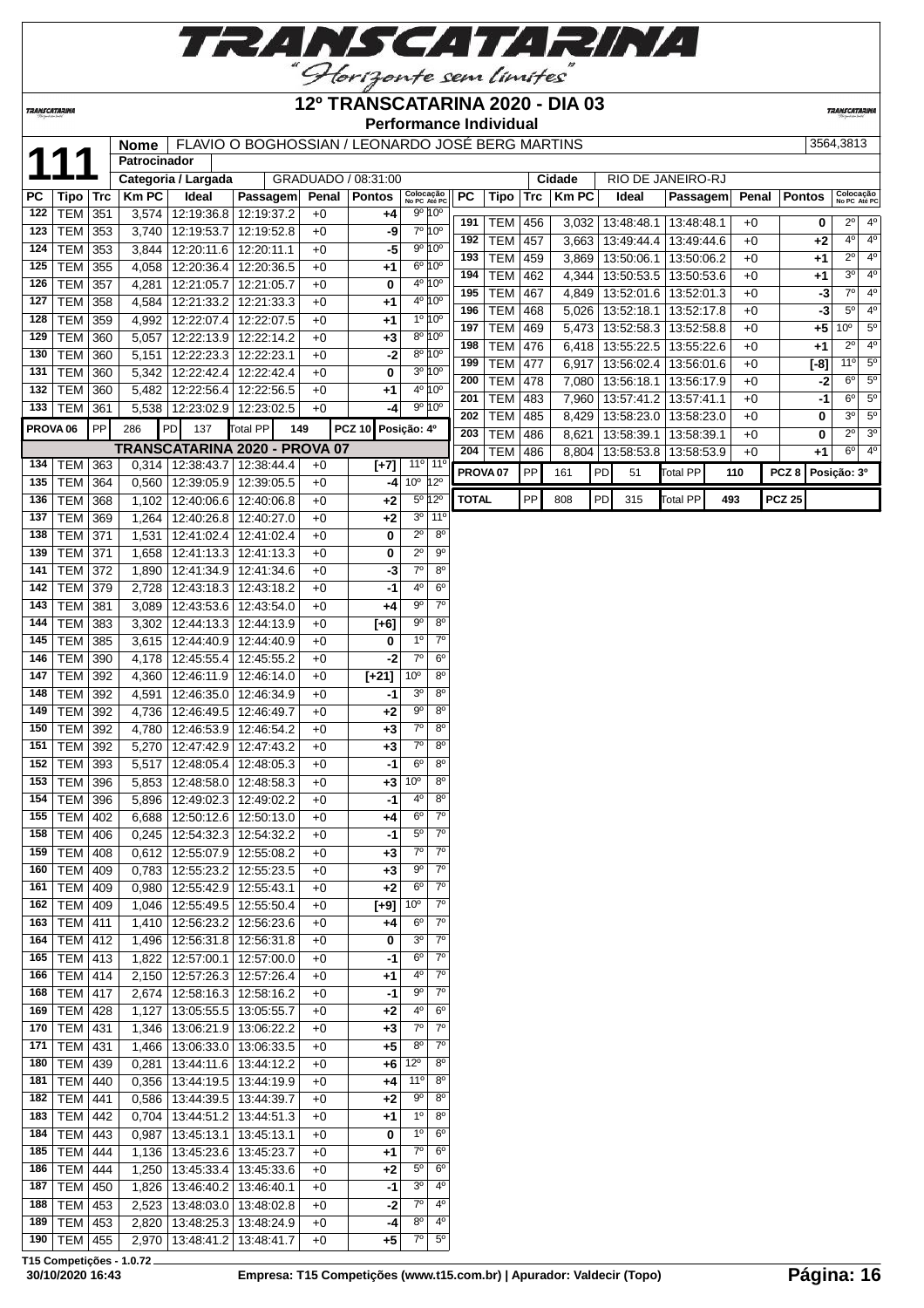

### **12º TRANSCATARINA 2020 - DIA 03**

 TEM 326 0,444 12:05:34.2 12:05:35.4 +0 **[+12]** 8º 1º TEM 330 0,888 12:06:23.2 12:06:23.7 +0 **+5** 7º 1º TEM 334 1,379 12:07:20.4 12:07:21.3 +0 **+9** 8º 1º TEM 335 1,498 12:07:33.6 12:07:33.9 +0 **+3** 7º 1º TEM 338 1,783 12:08:31.9 12:08:32.1 +0 **+2** 10º 1º TEM 339 1,903 12:08:42.6 12:08:43.0 +0 **+4** 9º 1º TEM 340 2,052 12:08:56.3 12:08:56.9 +0 **+6** 12º 1º TEM 347 2,940 12:10:33.2 12:10:33.3 +0 **+1** 4º 1º TEM 348 3,037 12:10:42.9 12:10:42.7 +0 **-2** 5º 1º TEM 349 3,095 12:10:48.6 12:10:48.6 +0 **0** 4º 1º TEM 349 3,222 12:11:00.3 12:11:00.1 +0 **-2** 4º 1º TEM 351 3,473 12:11:26.7 12:11:27.1 +0 **+4** 9º 1º

**Performance Individual**

**TRANSCATAR** 

**TRANSCATARINA** 

|              |            |       | <b>Nome</b>  |                     | DIRCEU POTRICH / LEONARDO BORGES MENARIM |       |                     |                           |                 |           |                 |            |        |                                             |            |     |                |                  | 3595.3731     |                     |  |
|--------------|------------|-------|--------------|---------------------|------------------------------------------|-------|---------------------|---------------------------|-----------------|-----------|-----------------|------------|--------|---------------------------------------------|------------|-----|----------------|------------------|---------------|---------------------|--|
| $1^{\circ}$  |            |       | Patrocinador |                     |                                          |       |                     |                           |                 |           |                 |            |        |                                             |            |     |                |                  |               |                     |  |
|              |            |       |              | Categoria / Largada |                                          |       | GRADUADO / 08:23:00 |                           |                 |           |                 |            | Cidade | <b>IPIRA-SC</b>                             |            |     |                |                  |               |                     |  |
| <b>PC</b>    | Tipo       | ∣ Trc | $Km$ PC      | Ideal               | <b>Passagem</b>                          | Penal | <b>Pontos</b>       | Colocação<br>No PC Até PC |                 | <b>PC</b> | Tipo            | <b>Trc</b> | Km PC  | Ideal                                       | Passagem   |     |                | Penal   Pontos   |               | Colocaç<br>No PC At |  |
|              |            |       |              |                     | <b>TRANSCATARINA 2020 - PROVA 05</b>     |       |                     |                           |                 |           |                 |            |        |                                             |            |     |                |                  |               |                     |  |
|              | TEM        |       |              |                     | 0.535   09:36:48.9   09:36:49.1          | $+0$  | $+2$                | $6^\circ$                 | $6^{\circ}$     | 61        | <b>TEM</b>      | 204        | 14.711 | 10:52:43.8                                  | 10:52:44.7 |     | $+0$           |                  | $+9$          | 11°                 |  |
|              |            |       |              |                     |                                          |       |                     |                           |                 | 62        | <b>TEM</b>      | 210        | 15.315 | 10:53:52.4                                  | 10:53:53.6 |     | $+0$           |                  | $+12$         | $8^{\circ}$         |  |
| $\mathbf{2}$ | <b>TEM</b> | 6     |              |                     | $0.700$   09:37:04.8   09:37:05.0        | $+0$  | $+2$                | 6 <sup>0</sup>            | 4 <sup>0</sup>  |           |                 |            |        |                                             |            |     |                |                  |               |                     |  |
| 3            | TEM        |       |              |                     | $0.802$   09:37:13.6   09:37:13.8        | $+0$  | $+2$                | 70                        | 70 <sub>1</sub> |           | <b>PROVA 05</b> | <b>PP</b>  | 306    | PD<br>121                                   | Total PP   | 185 |                | PCZ 8 Posição: 5 |               |                     |  |
| 4            | <b>TEM</b> | 10    |              |                     | 1.838 09:38:42.7 09:38:42.6              | $+0$  | -11                 | $2^{\circ}$               | $2^{\circ}$     |           |                 |            |        | <b>TRANSCATARINA 2020 - PROVA 06</b>        |            |     |                |                  |               |                     |  |
| 5            | <b>TEM</b> | 12    | 2.635        |                     | 09:39:53.7 09:39:53.9                    | $+0$  | $+2$                | 5 <sup>0</sup>            | 3 <sup>o</sup>  | 64        | <b>TEM 214</b>  |            | 0.457  | 11:13:24.5   11:13:24.4                     |            |     | $+0$           |                  | -11           | $5^{\circ}$         |  |
| 6            | TEM        | 13    | 3.010        |                     | $09:40:26.5$ 09:40:26.2                  | $+0$  | $-3$                | 6 <sup>0</sup>            | 40              | 65        | TEM I           | 216        | 1.110  | 11:14:21.3                                  | 11:14:21.3 |     | $+0$           |                  |               | $1^{\circ}$         |  |
|              | TEM        | 15    |              |                     | 3.120 09:40:38.9 09:40:39.1              | $+0$  | $+2$                | 3 <sup>o</sup>            | 3 <sup>o</sup>  | 66        | <b>TEM</b>      | 217        | 1.199  | 11:14:29.9 11:14:31.4                       |            |     | $+0$           |                  | $[-15]$       | 11°                 |  |
|              |            |       |              |                     |                                          |       |                     |                           |                 | 67        | $TTIM$ 004      |            |        | $A \cap A \cap A A A A A A A A A A A B A A$ |            |     | $\cdot$ $\sim$ |                  | <b>E. 201</b> | $\overline{00}$     |  |

|                |            |     |        | I INARUU ATARRII 17A EULU         |                         | 1 I IV 1 A VY |         |                 |                | 61  | TEM   204           |     |        | 14,711   10:52:43.8   10:52:44.7  |            | +0   | +9      | 11°                           | 6°                                       |
|----------------|------------|-----|--------|-----------------------------------|-------------------------|---------------|---------|-----------------|----------------|-----|---------------------|-----|--------|-----------------------------------|------------|------|---------|-------------------------------|------------------------------------------|
| $\mathbf{1}$   | TEM        | 4   |        | $0,535$   09:36:48.9   09:36:49.1 |                         | $+0$          | +2      | 6 <sup>o</sup>  | 6 <sup>o</sup> | 62  | <b>TEM 210</b>      |     |        | 15,315 10:53:52.4 10:53:53.6      |            | $+0$ | $+12$   |                               | $8^\circ$ 6°                             |
| $\overline{2}$ | <b>TEM</b> | 6   | 0.700  | 09:37:04.8                        | 09:37:05.0              | $+0$          | $+2$    | $6^{\circ}$     | 4 <sup>0</sup> |     |                     | PP  | 306    | PD<br>121                         |            |      | PCZ8    | Posição: 5º                   |                                          |
| 3              | <b>TEM</b> | 7   | 0,802  |                                   | 09:37:13.6 09:37:13.8   | $+0$          | +2      | $7^\circ$       | 7 <sup>0</sup> |     | PROVA <sub>05</sub> |     |        |                                   | Total PP   | 185  |         |                               |                                          |
| 4              | <b>TEM</b> | 10  | 1,838  |                                   | 09:38:42.7 09:38:42.6   | $+0$          | $-1$    | $2^{\circ}$     | $2^{\circ}$    |     |                     |     |        | TRANSCATARINA 2020 - PROVA 06     |            |      |         |                               |                                          |
| 5              | <b>TEM</b> | 12  | 2,635  |                                   | 09:39:53.7 09:39:53.9   | $+0$          | $+2$    | $5^{\circ}$     | 3 <sup>o</sup> | 64  | TEM                 | 214 |        | $0,457$   11:13:24.5   11:13:24.4 |            | $+0$ | -1      | $5^{\circ}$<br>1 <sup>0</sup> | $5^{\circ}$<br>1 <sup>0</sup>            |
| 6              | <b>TEM</b> | 13  | 3.010  | 09:40:26.5                        | 09:40:26.2              | $+0$          | -3      | 6 <sup>o</sup>  | 4 <sup>0</sup> | 65  | <b>TEM</b>          | 216 | 1.110  | 11:14:21.3   11:14:21.3           |            | $+0$ | 0       |                               |                                          |
| $\overline{7}$ | <b>TEM</b> | 15  | 3,120  |                                   | 09:40:38.9 09:40:39.1   | $+0$          | $+2$    | 3 <sup>o</sup>  | 3 <sup>o</sup> | 66  | <b>TEM</b>          | 217 | 1,199  | 11:14:29.9 11:14:31.4             |            | $+0$ | $[+15]$ | 11°<br>$9^{\circ}$            | 11 <sup>c</sup><br>$8^{\circ}$           |
| 8              | <b>TEM</b> | 17  | 3,275  |                                   | 09:40:56.4 09:41:01.6   | $+0$          | $[+52]$ | $12^{\circ}$    | 90             | 67  | <b>TEM</b>          | 221 | 1,348  | 11:14:49.1                        | 11:14:52.1 | $+0$ | $[+30]$ |                               |                                          |
| 9              | <b>TEM</b> | 25  | 3,847  |                                   | 09:42:11.2 09:42:11.0   | $+0$          | -2      | 5 <sup>0</sup>  | $9^{\circ}$    | 68  | TEM                 | 222 | 2,315  | 11:16:32.0   11:16:32.3           |            | $+0$ | $+3$    | 6 <sup>o</sup>                | $8^{\circ}$                              |
| 10             | <b>TEM</b> | 27  | 4,173  |                                   | 09:42:40.5 09:42:40.8   | $+0$          | $+3$    | 6 <sup>o</sup>  | $9^{\circ}$    | 69  | <b>TEM</b>          | 230 | 3,391  | 11:18:23.4                        | 11:18:23.3 | $+0$ | -1      | 1 <sup>0</sup>                | 8 <sup>o</sup><br>$\overline{7}^{\circ}$ |
| 11             | <b>TEM</b> | 28  | 4,249  |                                   | 09:42:47.7 09:42:47.9   | $+0$          | +2      | 8 <sup>0</sup>  | 9 <sup>0</sup> | 71  | <b>TEM</b>          | 243 | 4,615  | 11:20:55.9   11:20:55.9           |            | $+0$ | 0       | $2^{\circ}$                   |                                          |
| 12             | <b>TEM</b> | 29  | 4,376  |                                   | 09:43:00.3   09:43:00.8 | $+0$          | +5      | $9^{\rm o}$     | $9^{\circ}$    | 72  | <b>TEM</b>          | 245 | 4.794  | 11:21:11.9                        | 11:21:12.1 | $+0$ | +2      | 6 <sup>o</sup>                | $7^\circ$                                |
| 13             | <b>TEM</b> | 34  | 4,807  |                                   | 09:43:51.0 09:43:51.0   | $+0$          | 0       | 1 <sup>0</sup>  | $9^{\circ}$    | 73  | TEM                 | 251 | 5,515  | 11:22:23.8                        | 11:22:23.6 | $+0$ | -2      | $7^\circ$                     | $8^{\circ}$                              |
| 14             | <b>TEM</b> | 35  | 4,884  | 09:43:59.0                        | 09:43:59.8              | $+0$          | +8      | 90              | $9^{\circ}$    | 74  | <b>TEM</b>          | 252 | 5.864  | 11:22:52.7   11:22:52.8           |            | $+0$ | $+1$    | 3 <sup>o</sup>                | $\overline{7}$ <sup>o</sup>              |
| 15             | <b>TEM</b> | 37  | 5,039  |                                   | 09:44:15.8 09:44:15.8   | $+0$          | 0       | 3 <sup>o</sup>  | 9 <sup>0</sup> | 75  | <b>TEM</b>          | 255 | 6,177  | 11:23:19.1                        | 11:23:19.0 | $+0$ | $-1$    | $5^\circ$                     | $6^{\circ}$                              |
| 16             | <b>TEM</b> | 40  | 5,344  |                                   | 09:44:49.6 09:44:49.4   | $+0$          | $-2$    | $7^\circ$       | 9 <sup>0</sup> | 76  | <b>TEM</b>          | 257 | 6,445  | 11:23:44.9   11:23:45.2           |            | $+0$ | +3      | 6 <sup>o</sup>                | $5^{\circ}$                              |
| 17             | <b>TEM</b> | 40  | 5.660  |                                   | 09:45:21.2 09:45:21.4   | $+0$          | $+2$    | $2^{\circ}$     | $8^{\circ}$    | 77  | TEM                 | 257 | 6.659  | 11:24:06.3   11:24:06.3           |            | $+0$ | 0       | 1 <sup>0</sup>                | $4^{\circ}$                              |
| 18             | <b>TEM</b> | 42  | 5,802  | 09:45:35.9                        | 09:45:35.2              | $+0$          | $-7$    | $12^{\circ}$    | $8^{\circ}$    | 78  | <b>TEM</b>          | 258 | 6,916  | 11:24:33.1                        | 11:24:33.2 | $+0$ | +1      | $2^{\circ}$                   | 4 <sup>0</sup>                           |
| 19             | <b>TEM</b> | 44  | 5,873  |                                   | 09:45:44.0 09:45:44.0   | $+0$          | 0       | 1 <sup>0</sup>  | 8 <sup>o</sup> | 79  | <b>TEM</b>          | 260 |        | 7,108   11:24:51.4   11:24:51.7   |            | $+0$ | $+3$    | $7^\circ$                     | 4 <sup>0</sup>                           |
| 20             | <b>TEM</b> | 46  | 6,080  |                                   | 09:46:07.4 09:46:08.2   | $+0$          | +8      | 7 <sup>0</sup>  | 7 <sup>0</sup> | 80  | <b>TEM</b>          | 261 | 7,208  | 11:24:59.9   11:24:59.9           |            | $+0$ | 0       | 10                            | 4 <sup>0</sup>                           |
| 21             | <b>TEM</b> | 48  | 6,266  |                                   | 09:46:26.3 09:46:26.3   | $+0$          | 0       | 3 <sup>o</sup>  | 7 <sup>0</sup> | 81  | <b>TEM</b>          | 265 | 7,688  | 11:26:33.0                        | 11:26:33.0 | $+0$ | 0       | $2^{\circ}$                   | $2^{\circ}$                              |
| 22             | <b>TEM</b> | 49  | 6,345  | 09:46:35.4                        | 09:46:35.3              | $+0$          | $-1$    | 3 <sup>0</sup>  | 7 <sup>0</sup> | 82  | <b>ROT</b>          | 266 | 7,864  | 11:26:47.5 11:26:48.9             |            | $+0$ | 0       | 0 <sup>o</sup>                | $\overline{0}$ <sup>o</sup>              |
| 23             | <b>TEM</b> | 52  | 6,693  | 09:47:36.7                        | 09:47:37.0              | $+0$          | $+3$    | $7^\circ$       | 70             | 84  | <b>TEM</b>          | 269 | 9,671  | 11:29:42.4   11:29:43.5           |            | $+0$ | [+11]   | 11°                           | 4 <sup>0</sup>                           |
| 24             | <b>TEM</b> | 58  | 7,292  | 09:48:58.9                        | 09:48:59.4              | $+0$          | +5      | $4^{\circ}$     | 70             | 85  | <b>TEM</b>          | 270 | 9.967  | 11:30:05.1                        | 11:30:05.4 | $+0$ | +3      | 10 <sup>o</sup>               | 4 <sup>0</sup>                           |
| 25             | <b>TEM</b> | 61  | 7,920  |                                   | 09:50:10.9 09:50:11.8   | $+0$          | $+9$    | 9 <sup>o</sup>  | $7^\circ$      | 86  | <b>TEM</b>          | 271 |        | 10,313 11:30:31.4 11:30:31.0      |            | $+0$ | $-4$    | $9^{\circ}$                   | 4 <sup>0</sup>                           |
| 26             | <b>TEM</b> | 62  | 8,038  | 09:50:26.6                        | 09:50:26.8              | $+0$          | $+2$    | 3 <sup>0</sup>  | 70             | 87  | <b>TEM</b>          | 273 |        | 10,558 11:30:55.2 11:30:55.3      |            | $+0$ | $+1$    | 4 <sup>0</sup>                | 4 <sup>0</sup>                           |
| 27             | <b>TEM</b> | 66  | 8,543  | 09:51:28.1                        | 09:51:29.2              | $+0$          | $+11$   | 6 <sup>o</sup>  | 6 <sup>o</sup> | 88  | <b>TEM</b>          | 276 |        | 11,137 11:31:58.0 11:31:58.2      |            | $+0$ | +2      | $5^\circ$                     | 4 <sup>0</sup>                           |
| 28             | <b>TEM</b> | 79  | 10,644 | 09:55:36.8                        | 09:55:37.8              | $+0$          | $+10$   | 6 <sup>o</sup>  | 6 <sup>o</sup> | 89  | <b>TEM</b>          | 277 | 11,542 | 11:32:31.4   11:32:31.4           |            | $+0$ | 0       | 1 <sup>0</sup>                | 3 <sup>0</sup>                           |
| 29             | <b>TEM</b> | 84  | 0,285  |                                   | 09:58:05.4 09:58:06.7   | $+0$          | $[+13]$ | 3 <sup>0</sup>  | $5^{\circ}$    | 90  | TEM                 | 280 | 11,989 | 11:33:06.6                        | 11:33:06.7 | $+0$ | +1      | $8^{\circ}$                   | 3 <sup>0</sup>                           |
| 30             | <b>TEM</b> | 87  | 0,701  | 09:58:49.0                        | 09:58:50.6              | $+0$          | $[+16]$ | 6 <sup>o</sup>  | 7 <sup>0</sup> | 91  | <b>TEM</b>          | 283 |        | 12,264 11:33:38.0 11:33:38.0      |            | $+0$ | 0       | 4 <sup>0</sup>                | $\overline{3^0}$                         |
| 31             | <b>TEM</b> | 91  | 1,394  |                                   | 10:00:21.0   10:00:20.7 | $+0$          | -3      | $6^{\circ}$     | 70             | 92  | <b>TEM</b>          | 287 |        | 12,782 11:34:30.5                 | 11:34:30.3 | $+0$ | $-2$    | $5^{\circ}$                   | $\overline{3^0}$                         |
| 32             | <b>TEM</b> | 111 | 0,283  | 10:21:21.2                        | 10:21:21.3              | $+0$          | +1      | $4^{\circ}$     | $7^\circ$      | 93  | <b>TEM</b>          | 287 | 12,832 | 11:34:36.0                        | 11:34:36.1 | $+0$ | +1      | 3 <sup>o</sup>                | $\overline{2^0}$                         |
| 33             | <b>TEM</b> | 116 | 0,849  | 10:22:21.7                        | 10:22:21.6              | $+0$          | -1      | 5 <sup>0</sup>  | $7^\circ$      | 94  | <b>TEM</b>          | 288 |        | 13,143 11:35:13.5 11:35:13.5      |            | $+0$ | 0       | 3 <sup>o</sup>                | $2^{\circ}$                              |
| 34             | <b>TEM</b> | 119 | 1,336  | 10:23:12.9                        | 10:23:12.9              | $+0$          | 0       | 1 <sup>0</sup>  | $7^\circ$      | 96  | <b>TEM</b>          | 290 | 13,521 | 11:35:58.4                        | 11:35:58.5 | $+0$ | +1      | 3 <sup>0</sup>                | 1 <sup>0</sup>                           |
| 35             | <b>TEM</b> | 121 | 1,720  | 10:23:49.4                        | 10:23:49.4              | $+0$          | 0       | 4 <sup>0</sup>  | $6^{\circ}$    | 97  | TEM                 | 293 |        | 13,957 11:36:35.9 11:36:35.9      |            | $+0$ | 0       | 1°                            | $\overline{1^0}$                         |
| 36             | <b>TEM</b> | 123 | 2,143  |                                   | 10:24:32.1   10:24:31.8 | $+0$          | -3      | 4 <sup>0</sup>  | 6 <sup>0</sup> | 98  | <b>TEM</b>          | 294 |        | 14,143 11:36:49.8 11:36:49.6      |            | $+0$ | $-2$    | $5^{\circ}$                   | 1 <sup>0</sup>                           |
| 37             | <b>TEM</b> | 125 | 2,507  | 10:25:05.6                        | 10:25:05.8              | $+0$          | $+2$    | 8 <sup>o</sup>  | 6 <sup>o</sup> | 99  | <b>TEM</b>          | 296 |        | 14,599 11:37:43.7                 | 11:37:43.6 | $+0$ | $-1$    | $5^{\circ}$                   | 1 <sup>0</sup>                           |
| 38             | <b>TEM</b> | 144 | 5,741  | 10:30:24.2                        | 10:30:24.0              | $+0$          | -2      | $5^{\circ}$     | $5^{\circ}$    | 100 | <b>TEM</b>          | 299 |        | 15,109 11:38:38.9 11:38:38.8      |            | $+0$ | $-1$    | $5^{\circ}$                   | 1 <sup>0</sup>                           |
| 40             | <b>TEM</b> | 146 | 6,167  |                                   | 10:31:01.9   10:31:01.1 | $+0$          | -8      | 11 <sup>0</sup> | 6 <sup>o</sup> | 101 | <b>TEM</b>          | 300 |        | 15,182 11:38:45.2 11:38:45.4      |            | $+0$ | +2      | $6^{\circ}$                   | 1 <sup>0</sup>                           |
| 41             | <b>TEM</b> | 146 | 6,339  | 10:31:19.1                        | 10:31:19.0              | $+0$          | $-1$    | 4 <sup>0</sup>  | 6 <sup>0</sup> | 102 | <b>TEM</b>          | 303 | 0.213  | 11:52:24.7                        | 11:52:25.2 | $+0$ | $+5$    | 10 <sup>o</sup>               | 1 <sup>0</sup>                           |
| 42             | <b>TEM</b> | 150 | 6,664  | 10:34:54.4                        | 10:34:54.9              | $+0$          | $+5$    | $9^{\circ}$     | 6 <sup>0</sup> | 103 | <b>TEM</b>          | 305 | 0,573  | 11:53:01.8   11:53:02.2           |            | $+0$ | $+4$    | $5^{\circ}$                   | 1 <sup>0</sup>                           |
| 43             | <b>TEM</b> | 152 | 7,162  | 10:36:38.9                        | 10:36:39.6              | $+0$          | $+7$    | $12^{\circ}$    | 6 <sup>0</sup> | 104 | <b>TEM</b>          | 307 | 0,916  | 11:53:37.9                        | 11:53:38.5 | $+0$ | +6      | $9^{\circ}$                   | $\overline{10}$                          |
| 44             | <b>TEM</b> | 155 | 7,433  | 10:37:10.6                        | 10:37:10.2              | $+0$          | -4      | 8 <sup>0</sup>  | 6 <sup>o</sup> | 105 | <b>TEM</b>          | 311 | 1,511  | 11:54:30.8   11:54:31.1           |            | $+0$ | $+3$    | $3^{\circ}$                   | $\overline{1^0}$                         |
| 45             | <b>TEM</b> | 164 | 8.868  | 10:40:10.1                        | 10:40:10.6              | $+0$          | $+5$    | 8 <sup>0</sup>  | 5 <sup>0</sup> | 106 | <b>TEM</b>          | 312 | 2.042  | 11:55:23.2                        | 11:55:23.8 | $+0$ | +6      | 3 <sup>0</sup>                | 1 <sup>0</sup>                           |
| 46             | <b>TEM</b> | 169 | 9,334  | 10:41:31.7                        | 10:41:32.3              | $+0$          | $+6$    | 8 <sup>o</sup>  | 5 <sup>0</sup> | 108 | TEM                 | 323 | 0,133  | 12:04:56.1                        | 12:04:56.6 | $+0$ | +5      | $4^{\circ}$                   | 1 <sup>0</sup>                           |
| 47             | <b>TEM</b> | 169 |        | 9,620 10:42:09.8 10:42:09.6       |                         | $+0$          | $-2$    | $6^{\circ}$     | $5^{\circ}$    | 109 | <b>TEM</b>          | 324 | 0.196  | 12:05:04.4   12:05:04.1           |            | $+0$ | $-3$    | 8 <sup>o</sup>                | 1 <sup>0</sup>                           |
|                |            |     |        |                                   |                         |               |         |                 |                |     |                     |     |        |                                   |            |      |         |                               |                                          |

 TEM 170 9,830 10:42:35.8 10:42:36.0 +0 **+2** 3º 5º TEM 174 10,266 10:43:31.5 10:43:31.3 +0 **-2** 4º 5º TEM 177 10,466 10:43:55.4 10:43:55.5 +0 **+1** 2º 5º TEM 178 10,644 10:44:14.5 10:44:14.2 +0 **-3** 6º 5º TEM 179 10,847 10:44:39.0 10:44:39.4 +0 **+4** 11º 5º TEM 181 11,036 10:45:03.4 10:45:03.1 +0 **-3** 7º 5º TEM 190 12,575 10:48:49.0 10:48:49.0 +0 **0** 3º 5º TEM 193 12,810 10:49:13.7 10:49:13.6 +0 **-1** 5º 5º TEM 195 13,600 10:50:30.3 10:50:29.9 +0 **-4** 7º 5º TEM 196 13,699 10:50:42.7 10:50:42.7 +0 **0** 2º 5º TEM 201 14,278 10:51:55.4 10:51:57.9 +0 **[+25]** 11 TEM 203 14,601 10:52:29.5 10:52:31.0 +0 **[+15]** 11º 6º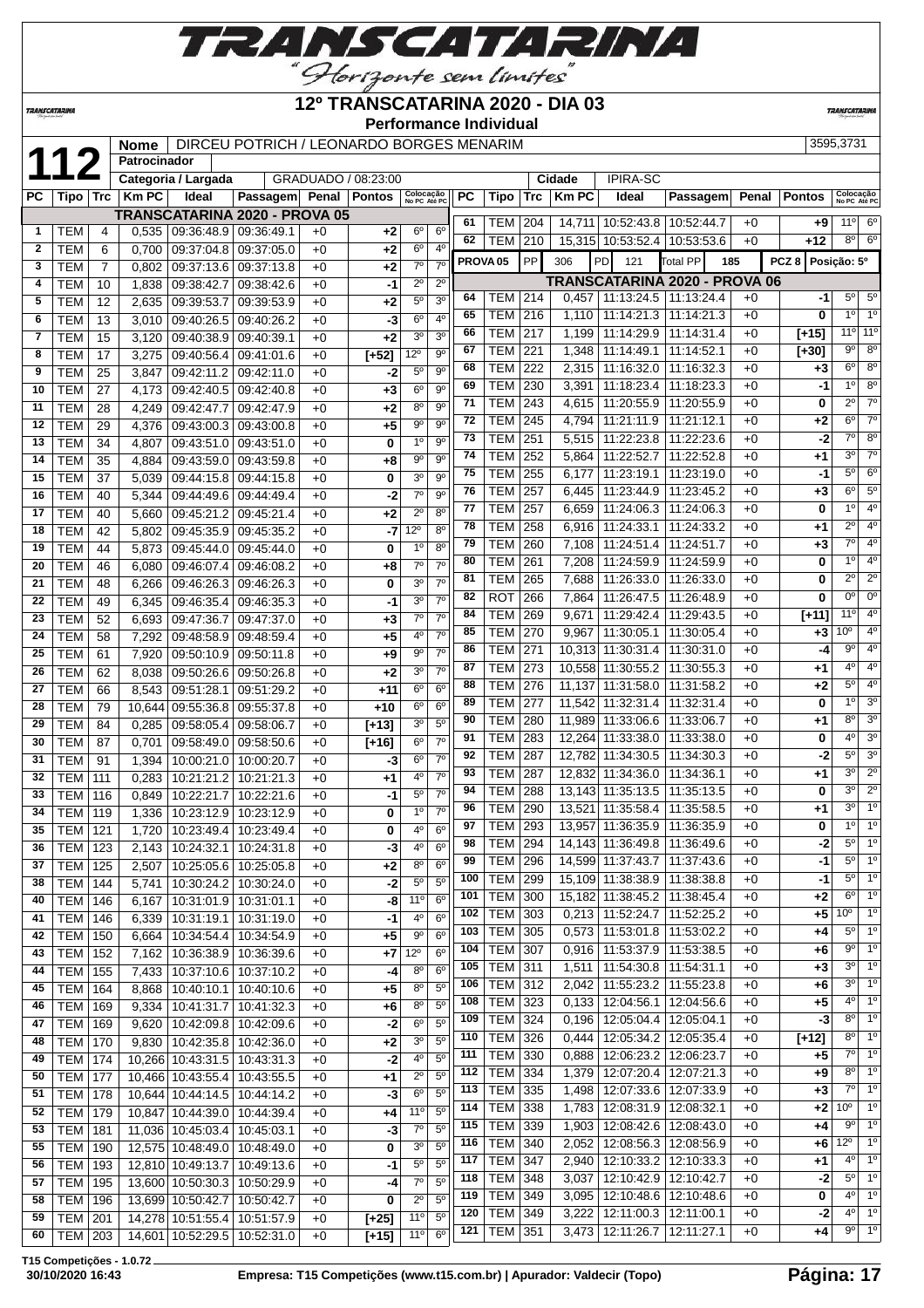

#### **12º TRANSCATARINA 2020 - DIA 03**

**Performance Individual**

**TRANSCATAR** 

**Patrocinador PC Tipo Trc Km PC Ideal Passagem Penal Pontos Colocação** TEM 351 3,574 12:11:36.8 12:11:37.2 +0 **+4** 7º 3º TEM 353 3,740 12:11:53.7 12:11:52.0 +0 **[-17]** 10º 3º TEM 353 3,844 12:12:11.6 12:12:11.6 +0 **0** 4º 3º TEM 355 4,058 12:12:36.4 12:12:36.7 +0 **+3** 9º 3º | TEM | 357 | 4,281 | 12:13:05.7 | 12:13:05.7 | +0 | **0** | 2<sup>°</sup> | 3<sup>°</sup> TEM 358 4,584 12:13:33.2 12:13:33.7 +0 **+5** 11º 3º TEM 359 4,992 12:14:07.4 12:14:08.2 +0 **+8** 9º 3º TEM 360 5,057 12:14:13.9 12:14:14.2 +0 **+3** 7º 3º TEM 360 5,151 12:14:23.3 12:14:23.5 +0 **+2** 7º 3º TEM 360 5,342 12:14:42.4 12:14:42.8 +0 **+4** 10º 3º TEM 360 5,482 12:14:56.4 12:14:56.7 +0 **+3** 7º 3º TEM 361 5,538 12:15:02.9 12:15:03.2 +0 **+3** 7º 3º **PROVA 06** PP 229 PD 85 Total PP **144 PCZ 13 Posição: 3º TRANSCATARINA 2020 - PROVA 07** TEM 363 0,314 12:30:43.7 12:30:43.6 +0 **-1** 4º 4º TEM 364 0,560 12:31:05.9 12:31:05.7 +0 **-2** 5º 5º TEM 368 1,102 12:32:06.6 12:32:06.8 +0 **+2** 6º 5º TEM 369 1,264 12:32:26.8 12:32:27.0 +0 **+2** 4º 4º TEM 371 1,531 12:33:02.4 12:33:02.7 +0 **+3** 9º 6º TEM 371 1,658 12:33:13.3 12:33:13.6 +0 **+3** 9º 6º TEM 372 1,890 12:33:34.9 12:33:35.0 +0 **+1** 4º 4º TEM 379 2,728 12:35:18.3 12:35:18.2 +0 **-1** 3º 4º TEM 381 3,089 12:35:53.6 12:35:54.1 +0 **+5** 10º 6º TEM 383 3,302 12:36:13.3 12:36:13.8 +0 **+5** 7º 5º TEM 385 3,615 12:36:40.9 12:36:40.7 +0 **-2** 5º 6º TEM 390 4,178 12:37:55.4 12:37:54.7 +0 **[-7]** 12º 8º TEM 392 4,360 12:38:11.9 12:38:12.9 +0 **[+10]** 5º 7º TEM 392 4,591 12:38:35.0 12:38:34.8 +0 **-2** 6º 7º | TEM | 392 | 4,736 | 12:38:49.5 | 12:38:49.5 | +0 | **0** | 2<sup>°</sup> | 7<sup>°</sup> TEM 392 4,780 12:38:53.9 12:38:54.0 +0 **+1** 4º 6º TEM 392 5,270 12:39:42.9 12:39:42.8 +0 **-1** 3º 6º | TEM | 393 | 5,517 | 12:40:05.4 | 12:40:05.4 | +0 | **0** | 1<sup>o</sup> | 5<sup>o</sup> TEM 396 5,853 12:40:58.0 12:40:58.0 +0 **0** 2º 4º TEM 396 5,896 12:41:02.3 12:41:01.7 +0 **-6** 11º 5º TEM 402 6,688 12:42:12.6 12:52:44.2 +0 **+6.000** 12º 12º TEM 406 0,245 12:46:32.3 12:54:23.8 +0 **[+4.715]** 12º 12º TEM 408 0.612 12:47:07.9 12:54:53.4 +0 **+4.655** 12<sup>°</sup> 12<sup>°</sup> | TEM | 409 | 0,783 | 12:47:23.2 | 12:55:07.2 | +0 | +4.640 | 12<sup>°</sup> | 12<sup>°</sup> | TEM | 409 | 0,980 | 12:47:42.9 | 12:55:25.6 | +0 | +4.627 | 12<sup>°</sup> | 12<sup>°</sup> TEM 409 1,046 12:47:49.5 12:55:31.4 +0 **+4.619** 12º 12º TEM 411 1,410 12:48:23.2 12:55:59.7 +0 **+4.565** 12º 12º TEM 412 1,496 12:48:31.8 12:56:06.3 +0 **+4.545** 12º 12º TEM 413 1,822 12:49:00.1 12:56:26.3 +0 **+4.462** 12º 12º TEM 414 2,150 12:49:26.3 12:56:48.3 +0 **+4.420** 12º 12º TEM 417 2,674 12:50:16.3 12:57:27.2 +0 **+4.309** 12º 12º TEM 428 1,127 12:57:55.5 13:00:12.0 +0 **+1.365** 12º 12º TEM 431 1,346 12:58:21.9 13:00:30.8 +0 **+1.289** 12º 12º TEM 431 1,466 12:58:33.0 13:00:39.7 +0 **+1.267** 12º 12º TEM 439 0,281 13:36:11.6 13:36:11.6 +0 **0** 2º 12º TEM 440 0,356 13:36:19.5 13:36:19.4 +0 **-1** 3º 12º TEM 441 0,586 13:36:39.5 13:36:39.3 +0 **-2** 8º 12º TEM 442 0,704 13:36:51.2 13:36:50.7 +0 **-5** 6º 12º TEM 443 0,987 13:37:13.1 13:37:12.5 +0 **-6** 12º 12º TEM 444 1,136 13:37:23.6 13:37:23.7 +0 **+1** 4º 12º TEM 444 1,250 13:37:33.4 13:37:33.1 +0 **-3** 6º 12º TEM 450 1,826 13:38:40.2 13:38:39.8 +0 **-4** 6º 12º TEM 453 2,523 13:40:03.0 13:40:02.9 +0 **-1** 5º 12º TEM 453 2,820 13:40:25.3 13:40:25.0 +0 **-3** 6º 12º TEM 455 2,970 13:40:41.2 13:40:41.0 +0 **-2** 5º 12º

 **Nome** DIRCEU POTRICH / LEONARDO BORGES MENARIM 3595,3731<br> **12 Patrocinador**<br>
Categoria / Largada GRADUADO / 08:23:00 **Cidade** PIPIRA-SC Categoria / Largada | GRADUADO / 08:23:00 | Cidade | IPIRA-SC **No PC Até PC PC Tipo Trc Km PC Ideal Passagem Penal Pontos Colocação No PC Até PC** TEM 456 3,032 13:40:48.1 13:40:47.4 +0 **[-7]** 6º 12º TEM 457 3,663 13:41:44.4 13:41:43.9 +0 **-5** 9º 12º TEM 459 3,869 13:42:06.1 13:42:05.4 +0 **[-7]** 9º 12º TEM 462 4,344 13:42:53.5 13:42:53.7 +0 **+2** 7º 12º TEM 467 4,849 13:44:01.6 13:44:01.6 +0 **0** 1º 12º TEM 468 5,026 13:44:18.1 13:44:17.4 +0 -7 10<sup>°</sup> 12<sup>°</sup> TEM 469 5,473 13:44:58.3 13:44:58.2 +0 **-1** 6º 12º TEM | 476 | 6,418 | 13:47:22.5 | 13:47:22.7 | +0 | +2 | 4<sup>o</sup> | 12<sup>o</sup> TEM 477 6,917 13:48:02.4 13:48:01.9 +0 **-5** 4º 12º TEM 478 7,080 13:48:18.1 13:48:18.0 +0 **-1** 4º 12º TEM 483 7,960 13:49:41.2 13:49:41.1 +0 **-1** 5º 12º TEM 485 8,429 13:50:23.0 13:50:22.6 +0 **-4** 8º 12º TEM 486 8,621 13:50:39.1 13:50:39.1 +0 **0** 1º 12<sup>c</sup> TEM 486 8,804 13:50:53.8 13:50:53.3 +0 -5 11<sup>o</sup> 12<sup>c</sup> **PROVA 07** PP 55.607 PD 4.746 Total PP **50.861 PCZ 6 Posição: 12º TOTAL** PP 56.142 PD 4.952 Total PP **51.190 PCZ 27**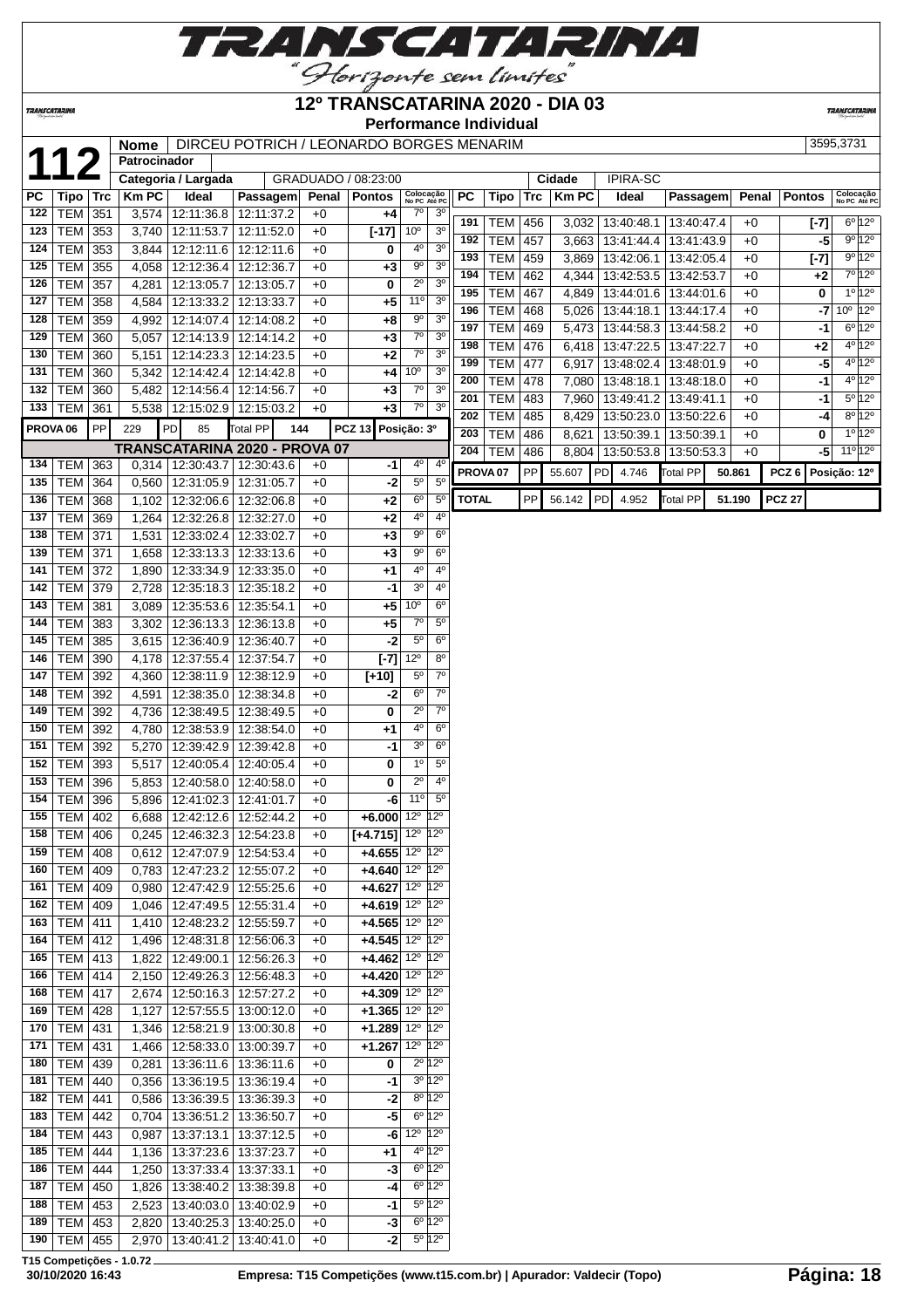

| <b>TRANSCATARINA</b> |                                  |                |              |                                                                      |                                                          |              | 12º TRANSCATARINA 2020 - DIA 03 |                           |                                  |     | <b>Performance Individual</b> |            |                |                                   |                                      |              |                  | <b>TRANSCATARINA</b>             |  |
|----------------------|----------------------------------|----------------|--------------|----------------------------------------------------------------------|----------------------------------------------------------|--------------|---------------------------------|---------------------------|----------------------------------|-----|-------------------------------|------------|----------------|-----------------------------------|--------------------------------------|--------------|------------------|----------------------------------|--|
|                      |                                  |                | <b>Nome</b>  |                                                                      | ALEXANDRE MENEZES FERREIRA / GUILHERME DE SOUSA SIQUEIRA |              |                                 |                           |                                  |     |                               |            |                |                                   |                                      |              |                  | 3500,3719                        |  |
|                      |                                  |                | Patrocinador |                                                                      |                                                          |              |                                 |                           |                                  |     |                               |            |                |                                   |                                      |              |                  |                                  |  |
|                      |                                  |                |              | Categoria / Largada                                                  |                                                          |              | GRADUADO / 08:22:00             |                           |                                  |     |                               |            | Cidade         |                                   | APARECIDA DE GOIÁNIA-GO              |              |                  |                                  |  |
| PC                   | Tipo                             | <b>Trc</b>     | <b>Km PC</b> | Ideal                                                                | Passagem                                                 | Penal        | <b>Pontos</b>                   | Colocação<br>No PC Até PC |                                  | PC  | Tipo                          | Trc        | <b>Km PC</b>   | Ideal                             | Passagem                             | Penal        | <b>Pontos</b>    | Colocação<br>No PC Até PO        |  |
|                      |                                  |                |              |                                                                      | TRANSCATARINA 2020 - PROVA 05                            |              |                                 |                           |                                  | 61  | TEM                           | 204        |                |                                   | 14,711   10:51:43.8   10:51:43.5     | $+0$         | -3               | $4^{\circ}$<br>3 <sup>0</sup>    |  |
| 1                    | TEM                              | 4              |              | 0.535   09:35:48.9   09:35:49.3                                      |                                                          | $+0$         | +4                              |                           | $11^{\circ}$ 11 <sup>°</sup>     | 62  | <b>TEM</b>                    | 210        |                | 15.315 10:52:52.4                 | 10:52:53.2                           | $+0$         | +8               | $\overline{3^0}$<br>$5^{\circ}$  |  |
| $\mathbf{2}$         | <b>TEM</b>                       | 6              | 0.700        | 09:36:04.8                                                           | 09:36:05.2                                               | $+0$         | +4                              | 12º 12º                   |                                  |     | PROVA <sub>05</sub>           | PP         | 254            | PD<br>72                          | <b>Total PP</b>                      | 182          | PCZ <sub>8</sub> | Posição: 4º                      |  |
| 3                    | <b>TEM</b>                       | $\overline{7}$ |              | $0,802$   09:36:13.6   09:36:14.0                                    |                                                          | $+0$         | +4                              | 11º 12º                   |                                  |     |                               |            |                |                                   |                                      |              |                  |                                  |  |
| 4                    | <b>TEM</b>                       | 10             | 1,838        | 09:37:42.7                                                           | 09:37:43.1                                               | $+0$         | +4                              |                           | 7 <sup>o</sup> 11 <sup>o</sup>   | 64  |                               |            |                |                                   | <b>TRANSCATARINA 2020 - PROVA 06</b> |              |                  | 1 <sup>c</sup><br>$1^{\circ}$    |  |
| 5                    | <b>TEM</b>                       | 12             | 2,635        | 09:38:53.7                                                           | 09:38:54.2                                               | $+0$         | +5                              | 10 <sup>o</sup>           | 10 <sup>o</sup>                  | 65  | TEM<br><b>TEM</b>             | 214<br>216 | 0,457<br>1,110 | 11:12:24.5<br>11:13:21.3          | 11:12:24.5<br>11:13:21.2             | $+0$<br>$+0$ | 0<br>-1          | $5^{\circ}$<br>2 <sup>o</sup>    |  |
| 6                    | TEM                              | 13             | 3.010        | 09:39:26.5                                                           | 09:39:25.7                                               | $+0$         | -8                              |                           | $11^{\circ}$ 11 <sup>°</sup>     | 66  | <b>TEM</b>                    | 217        | 1,199          |                                   | 11:13:29.9   11:13:31.1              | $+0$         | $[+12]$          | $8^{\circ}$<br>6 <sup>o</sup>    |  |
| $\overline{7}$       | тем                              | 15             | 3,120        | 09:39:38.9                                                           | 09:39:39.4                                               | $+0$         | $+5$                            | $7^\circ$                 | $9^{\circ}$                      | 67  | <b>TEM</b>                    | 221        | 1,348          | 11:13:49.1                        | 11:13:52.7                           | $+0$         | $[+36]$          | 10 <sup>o</sup> 10 <sup>o</sup>  |  |
| 8                    | тем                              | 17             | 3,275        | 09:39:56.4                                                           | 09:39:56.6                                               | $+0$         | +2                              | $2^{\circ}$               | $6^{\circ}$                      | 68  | <b>TEM</b>                    | 222        | 2,315          | 11:15:32.0                        | 11:15:32.4                           | $+0$         | +4               | 9° 10°                           |  |
| 9                    | тем                              | 25             | 3,847        | 09:41:11.2                                                           | 09:41:11.1                                               | $+0$         | -1                              | 4º                        | 5 <sup>0</sup>                   | 69  | <b>TEM</b>                    | 230        | 3,391          | 11:17:23.4                        | 11:17:24.0                           | $+0$         | $+6$             | $7^\circ$<br>9 <sup>o</sup>      |  |
| 10                   | <b>TEM</b>                       | 27             | 4,173        | 09:41:40.5                                                           | 09:41:40.7                                               | $+0$         | +2                              | $5^{\circ}$               | 5 <sup>0</sup>                   | 71  | <b>TEM</b>                    | 243        | 4.615          |                                   | 11:19:55.9   11:19:55.6              | $+0$         | -3               | $6^{\circ}10^{\circ}$            |  |
| 11                   | <b>TEM</b>                       | 28             | 4,249        | 09:41:47.7                                                           | 09:41:47.7                                               | $+0$         | 0                               | 3 <sup>0</sup>            | 5 <sup>0</sup>                   | 72  | TEM                           | 245        | 4,794          | 11:20:11.9                        | 11:20:11.7                           | $+0$         | $-2$             | $5^{\circ}10^{\circ}$            |  |
| 12                   | <b>TEM</b>                       | 29             | 4,376        | 09:42:00.3                                                           | 09:42:00.2                                               | $+0$         | $-1$                            | 40                        | 5 <sup>0</sup>                   | 73  | <b>TEM</b>                    | 251        | 5,515          |                                   | 11:21:23.8 11:21:23.8                | $+0$         | 0                | 9 <sup>o</sup><br>$1^{\circ}$    |  |
| 13                   | <b>TEM</b>                       | 34             | 4,807        | 09:42:51.0                                                           | 09:42:50.9                                               | $+0$         | -1                              | $2^{\circ}$               | 3 <sup>o</sup>                   | 74  | <b>TEM</b>                    | 252        | 5,864          | 11:21:52.7                        | 11:21:52.8                           | $+0$         | +1               | $4^{\circ}$<br>9 <sup>o</sup>    |  |
| 14                   | <b>TEM</b>                       | 35             | 4,884        | 09:42:59.0                                                           | 09:42:59.0                                               | $+0$         | 0                               | 1 <sup>0</sup>            | 3 <sup>0</sup>                   | 75  | <b>TEM</b>                    | 255        | 6,177          | 11:22:19.1                        | 11:22:19.2                           | +0           | +1               | 1 <sup>0</sup><br>9 <sup>o</sup> |  |
| 15                   | TEM                              | 37             | 5.039        | 09:43:15.8                                                           | 09:43:16.4                                               | $+0$         | +6                              | 10 <sup>o</sup>           | 3 <sup>0</sup>                   | 76  | <b>TEM</b>                    | 257        | 6,445          |                                   | 11:22:44.9   11:22:45.4              | $+0$         | $+5$             | $9^{\circ}$<br>9 <sup>o</sup>    |  |
| 16                   | TEM                              | 40             | 5,344        | 09:43:49.6                                                           | 09:43:49.7                                               | $+0$         | +1                              | $\overline{4^0}$          | $2^{\circ}$                      | 77  | <b>TEM</b>                    | 257        | 6,659          |                                   | 11:23:06.3 11:23:06.4                | $+0$         | $+1$             | $5^{\circ}$<br>9 <sup>o</sup>    |  |
| 17                   | <b>TEM</b>                       | 40             | 5,660        | 09:44:21.2                                                           | 09:44:22.1                                               | $+0$         | +9                              | 90                        | 3 <sup>o</sup>                   | 78  | <b>TEM</b>                    | 258        | 6,916          | 11:23:33.1                        | 11:23:32.9                           | $+0$         | -2               | $5^{\circ}$<br>6 <sup>o</sup>    |  |
| 18                   | TEM                              | 42             | 5,802        | 09:44:35.9                                                           | 09:44:36.2                                               | $+0$         | +3                              | $9^{\circ}$               | 3 <sup>0</sup>                   | 79  | <b>TEM</b>                    | 260        | 7,108          | 11:23:51.4                        | 11:23:51.7                           | $+0$         | +3               | 6 <sup>o</sup><br>8 <sup>o</sup> |  |
| 19                   | <b>TEM</b>                       | 44             | 5,873        | 09:44:44.0                                                           | 09:44:44.3                                               | $+0$         | $+3$                            | $5^{\circ}$               | $5^{\circ}$                      | 80  | <b>TEM</b>                    | 261        | 7.208          | 11:23:59.9                        | 11:23:59.9                           | $+0$         | 0                | $2^{\circ}$<br>6 <sup>o</sup>    |  |
| 20                   | <b>TEM</b>                       | 46             | 6,080        | 09:45:07.4                                                           | 09:45:08.4                                               | $+0$         | $+10$                           | 10 <sup>o</sup>           | 5 <sup>0</sup>                   | 81  | <b>TEM</b>                    | 265        | 7,688          | 11:25:33.0                        | 11:25:33.2                           | $+0$         | +2               | $5^{\circ}$<br>6 <sup>o</sup>    |  |
| 21                   | <b>TEM</b>                       | 48             | 6,266        | 09:45:26.3                                                           | 09:45:26.6                                               | $+0$         | $+3$                            | $8^{\circ}$               | 6 <sup>o</sup>                   | 82  | <b>ROT</b>                    | 266        | 7,864          | 11:25:47.5                        | 11:25:48.3                           | $+0$         | 0                | $0^{\circ}$<br>$0^{\circ}$       |  |
| 22                   | TEM                              | 49             | 6,345        | 09:45:35.4                                                           | 09:45:36.1                                               | $+0$         | $+7$                            | $9^{\circ}$               | $5^{\circ}$                      | 84  | <b>TEM</b>                    | 269        | 9.671          | 11:28:42.4                        | 11:28:42.9                           | $+0$         | +5               | $7^\circ$<br>6 <sup>o</sup>      |  |
| 23                   | <b>TEM</b>                       | 52             | 6,693        | 09:46:36.7                                                           | 09:46:37.4                                               | $+0$         | $+7$                            | $12^{\circ}$              | 6 <sup>o</sup>                   | 85  | <b>TEM</b>                    | 270        | 9,967          | 11:29:05.1                        | 11:29:05.0                           | $+0$         | -1               | 3 <sup>o</sup><br>5 <sup>o</sup> |  |
| 24                   | TEM                              | 58             | 7,292        | 09:47:58.9                                                           | 09:48:00.2                                               | $+0$         | $[+13]$                         | 10 <sup>o</sup>           | 6 <sup>o</sup><br>6 <sup>o</sup> | 86  | <b>TEM</b>                    | 271        | 10,313         | 11:29:31.4                        | 11:29:31.5                           | $+0$         | +1               | $2^{\circ}$<br>$5^\circ$         |  |
| 25                   | тем                              | 61             | 7,920        | 09:49:10.9                                                           | 09:49:11.9                                               | $+0$         | $+10$                           | 10 <sup>o</sup>           |                                  | 87  | TEM                           | 273        | 10.558         | 11:29:55.2                        | 11:29:55.5                           | $+0$         | $+3$             | 5 <sup>o</sup><br>$9^{\circ}$    |  |
| 26                   | <b>TEM</b>                       | 62             | 8,038        | 09:49:26.6                                                           | 09:49:26.6                                               | $+0$         | 0                               | 1 <sup>0</sup>            | 6 <sup>o</sup>                   | 88  | TEM                           | 276        | 11,137         | 11:30:58.0                        | 11:30:58.1                           | $+0$         | $+1$             | 5 <sup>o</sup><br>$3^{\circ}$    |  |
| 27                   | TEM                              | 66             | 8,543        | 09:50:28.1                                                           | 09:50:29.7                                               | $+0$         | $[+16]$                         | $9^{\circ}$<br>90         | $5^{\circ}$<br>$7^\circ$         | 89  | TEM                           | 277        | 11.542         | 11:31:31.4                        | 11:31:31.3                           | $+0$         | -1               | $6^{\circ}$<br>5 <sup>o</sup>    |  |
| 28                   | <b>TEM</b>                       | 79             | 10,644       | 09:54:36.8                                                           | 09:54:38.5                                               | $+0$         | $[+17]$                         | 4 <sup>0</sup>            | 6 <sup>o</sup>                   | 90  | <b>TEM</b>                    | 280        |                | 11,989 11:32:06.6 11:32:06.6      |                                      | $+0$         | 0                | $2^{\circ}$<br>5 <sup>o</sup>    |  |
| 29                   | <b>TEM</b>                       | 84             |              | 0.285   09:57:05.4   09:57:06.8                                      |                                                          | $+0$         | $[+14]$                         | $3^{\circ}$               | $6^{\circ}$                      | 91  | TEM   283                     |            |                | 12,264 11:32:38.0 11:32:38.1      |                                      | $+0$         | +1               | 5 <sup>o</sup><br>7°             |  |
| 30                   | TEM  <br>TEM                     | 87             |              | $0,701$   09:57:49.0   09:57:50.2<br>1,394 09:59:21.0 09:59:20.9     |                                                          | $+0$         | $[+12]$                         | $4^{\circ}$               | $6^{\circ}$                      | 92  | <b>TEM 287</b>                |            |                |                                   | 12,782 11:33:30.5 11:33:30.2         | $+0$         | $-3$             | 5 <sup>o</sup><br>$8^{\circ}$    |  |
| 31                   |                                  | 91             |              |                                                                      |                                                          | $+0$         | -1                              | $9^{\circ}$               | $6^{\circ}$                      | 93  | <b>TEM</b>                    | 287        |                |                                   | 12,832 11:33:36.0 11:33:35.8         | $+0$         | $-2$             | 5 <sup>o</sup><br>$8^{\circ}$    |  |
| 32<br>33             | <b>TEM 111</b><br><b>TEM 116</b> |                |              | $0,283$   10:20:21.2   10:20:21.7<br>0,849   10:21:21.7   10:21:21.7 |                                                          | $+0$<br>$+0$ | $+5$<br>0                       | 3 <sup>o</sup>            | 6 <sup>o</sup>                   | 94  | <b>TEM 288</b>                |            |                |                                   | 13,143 11:34:13.5 11:34:13.0         | +0           | $-5$             | 10 <sup>o</sup><br>$5^\circ$     |  |
| 34                   |                                  |                |              |                                                                      |                                                          |              |                                 | $2^{\circ}$               | $5^{\circ}$                      | 96  | TEM                           | 290        |                |                                   | 13,521 11:34:58.4 11:34:58.0         | $+0$         | -4               | 6 <sup>o</sup><br>$9^{\circ}$    |  |
| 35                   | <b>TEM   119</b><br>TEM          | 121            |              | 1,336   10:22:12.9   10:22:12.9<br>1,720   10:22:49.4   10:22:49.2   |                                                          | $+0$         | 0<br>$-2$                       | $7^\circ$                 | $7^\circ$                        | 97  | <b>TEM</b>                    | 293        |                |                                   | 13,957 11:35:35.9 11:35:35.8         | $+0$         | -1               | $4^{\circ}$<br>6 <sup>°</sup>    |  |
| 36                   | TEM                              |                |              | 2,143   10:23:32.1   10:23:31.4                                      |                                                          | $+0$<br>$+0$ |                                 | $-7$ 12 <sup>o</sup>      | $7^\circ$                        | 98  | <b>TEM 294</b>                |            |                |                                   | 14,143 11:35:49.8 11:35:49.6         | $+0$         | $-2$             | $5^\circ$<br>$4^{\circ}$         |  |
| 37                   | <b>TEM 125</b>                   | 123            | 2,507        | 10:24:05.6   10:24:05.6                                              |                                                          | $+0$         | 0                               | $1^{\circ}$               | $7^\circ$                        | 99  | <b>TEM</b>                    | 296        |                |                                   | 14,599 11:36:43.7 11:36:43.8         | $+0$         | +1               | $5^\circ$<br>$4^{\circ}$         |  |
| 38                   | <b>TEM 144</b>                   |                | 5,741        | 10:29:24.2 10:29:24.6                                                |                                                          | +0           | +4                              |                           | $7^\circ$ $7^\circ$              | 100 | <b>TEM 299</b>                |            |                |                                   | 15,109 11:37:38.9 11:37:39.0         | $+0$         | +1               | $2^{\circ}$<br>5 <sup>o</sup>    |  |
| 40                   | <b>TEM 146</b>                   |                | 6,167        | 10:30:01.9 10:30:02.0                                                |                                                          | $+0$         | +1                              |                           | $2^{\circ}$ 5°                   | 101 | TEM                           | 300        |                |                                   | 15,182 11:37:45.2 11:37:45.4         | $+0$         | +2               | $5^{\circ}$<br>5 <sup>o</sup>    |  |
| 41                   | <b>TEM 146</b>                   |                |              | 6,339   10:30:19.1   10:30:19.3                                      |                                                          | $+0$         | $+2$                            | $6^{\circ}$               | $5^{\circ}$                      | 102 | <b>TEM 303</b>                |            |                |                                   | $0,213$   11:51:24.7   11:51:24.8    | $+0$         | +1               | $3^{\circ}$<br>5 <sup>o</sup>    |  |
| 42                   | <b>TEM 150</b>                   |                |              | 6,664   10:33:54.4   10:33:54.7                                      |                                                          | $+0$         | +3                              | $6^{\circ}$               | $5^{\circ}$                      | 103 | <b>TEM</b>                    | 305        |                |                                   | $0,573$   11:52:01.8   11:52:02.2    | $+0$         | +4               | 3 <sup>o</sup><br>$6^{\circ}$    |  |
| 43                   | $TEM$ 152                        |                |              | 7,162 10:35:38.9 10:35:39.3                                          |                                                          |              | $+4$                            | $4^{\circ}$               | $5^{\circ}$                      | 104 | TEM 307                       |            |                | $0,916$   11:52:37.9   11:52:38.0 |                                      | $+0$         | +1               | 4 <sup>o</sup><br>$3^{\circ}$    |  |
|                      |                                  |                |              |                                                                      |                                                          | $+0$         |                                 |                           |                                  |     |                               |            |                |                                   |                                      |              |                  |                                  |  |

 TEM 155 7,433 10:36:10.6 10:36:10.8 +0 **+2** 3º 5º TEM 164 8,868 10:39:10.1 10:39:10.2 +0 **+1** 1º 3º TEM 169 9,334 10:40:31.7 10:40:31.9 +0 **+2** 2º 2º TEM 169 9,620 10:41:09.8 10:41:09.8 +0 **0** 1º 2º TEM 170 9,830 10:41:35.8 10:41:36.4 +0 **+6** 10º 2º TEM 174 10,266 10:42:31.5 10:42:30.9 +0 **-6** 9º 3º TEM 177 10,466 10:42:55.4 10:42:55.5 +0 **+1** 3º 3º TEM 178 10,644 10:43:14.5 10:43:14.4 +0 **-1** 4º 3º TEM 179 10,847 10:43:39.0 10:43:38.9 +0 **-1** 7º 2º TEM 181 11,036 10:44:03.4 10:44:03.3 +0 **-1** 4º 2º TEM 190 12,575 10:47:49.0 10:47:48.7 +0 **-3** 10º 2º TEM 193 12,810 10:48:13.7 10:48:14.0 +0 **+3** 9º 2º TEM 195 13,600 10:49:30.3 10:49:29.6 +0 **-7** 11º 3º TEM 196 13,699 10:49:42.7 10:49:42.7 +0 **0** 3<sup>°</sup> 3<sup>c</sup><br>**59** TEM 201 14.278 10:50:55.4 10:50:56.1 +0 +7 3<sup>°</sup> 3<sup>c</sup> TEM 201 14,278 10:50:55.4 10:50:56.1 +0 +7 TEM 203 14,601 10:51:29.5 10:51:29.6 +0 **+1** 2º 3º

 TEM 311 1,511 11:53:30.8 11:53:31.4 +0 **+6** 9º 5º TEM 312 2,042 11:54:23.2 11:54:24.0 +0 **[+8]** 4º 4º TEM 323 0,133 12:03:56.1 12:03:56.9 +0 **[+8]** 9º 4º TEM 324 0,196 12:04:04.4 12:04:04.5 +0 **+1** 1º 4º TEM 326 0,444 12:04:34.2 12:04:36.0 +0 **[+18]** 12º 5º TEM 330 0,888 12:05:23.2 12:05:22.8 +0 **-4** 6º 5º TEM 334 1,379 12:06:20.4 12:06:20.5 +0 **+1** 1º 5º TEM 335 1,498 12:06:33.6 12:06:33.7 +0 **+1** 2º 3º TEM 338 1,783 12:07:31.9 12:07:32.0 +0 **+1** 6º 3º TEM 339 1,903 12:07:42.6 12:07:43.0 +0 **+4** 8º 5º TEM 340 2,052 12:07:56.3 12:07:56.3 +0 **0** 3º 4º TEM 347 2,940 12:09:33.2 12:09:33.2 +0 **0** 2º 2º TEM 348 3,037 12:09:42.9 12:09:42.5 +0 **-4** 9º 4º TEM 349 3,095 12:09:48.6 12:09:48.6 +0 **0** 1º 3º TEM 349 3,222 12:10:00.3 12:10:00.0 +0 **-3** 8º 4º TEM 351 3,473 12:10:26.7 12:10:26.7 +0 **0** 3º 2º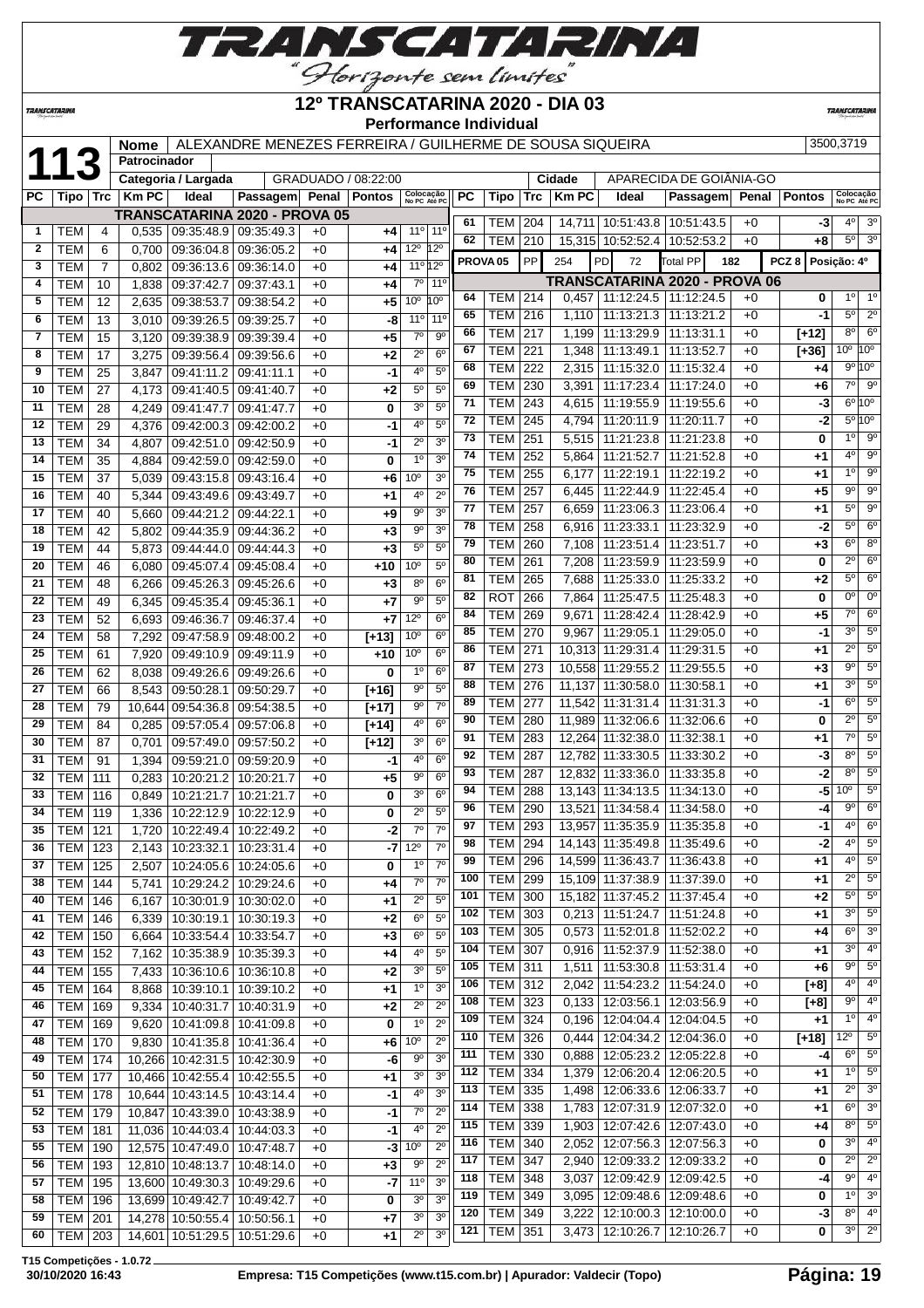

## **12º TRANSCATARINA 2020 - DIA 03**

**TRANSCATAR** 

**TRANSCATARINA** 

#### **Performance Individual**

|                     |                                  |     | <b>Nome</b>    |                                                                    | ALEXANDRE MENEZES FERREIRA / GUILHERME DE SOUSA SIQUEIRA |              |                     |                              |                               |                     |                |     |             |    |                         |                 |     |       |               | 3500,3719   |                           |                |
|---------------------|----------------------------------|-----|----------------|--------------------------------------------------------------------|----------------------------------------------------------|--------------|---------------------|------------------------------|-------------------------------|---------------------|----------------|-----|-------------|----|-------------------------|-----------------|-----|-------|---------------|-------------|---------------------------|----------------|
| 11                  |                                  |     | Patrocinador   |                                                                    |                                                          |              |                     |                              |                               |                     |                |     |             |    |                         |                 |     |       |               |             |                           |                |
|                     |                                  |     |                | Categoria / Largada                                                |                                                          |              | GRADUADO / 08:22:00 |                              |                               |                     |                |     | Cidade      |    | APARECIDA DE GOIÂNIA-GO |                 |     |       |               |             |                           |                |
| PC                  | Tipo   Trc                       |     | <b>KmPC</b>    | Ideal                                                              | Passagem                                                 | Penal        | <b>Pontos</b>       | Colocação<br>No PC Até PC    |                               | PC                  | Tipo           | Trc | <b>KmPC</b> |    | Ideal                   | <b>Passagem</b> |     | Penal | <b>Pontos</b> |             | Colocação<br>No PC Até PC |                |
| 122                 | $TEM$ 351                        |     |                | 3,574   12:10:36.8   12:10:36.8                                    |                                                          | $+0$         | 0                   | $3^{\circ}$                  | 1 <sup>0</sup>                | 191                 | <b>TEM 456</b> |     |             |    | $3,032$   13:39:48.1    | 13:39:47.5      |     | +0    |               | -6          | $5^{\circ}$               | $5^{\circ}$    |
| 123                 | <b>TEM</b>                       | 353 | 3,740          | 12:10:53.7                                                         | 12:10:53.6                                               | $+0$         | -1                  | 1 <sup>o</sup>               | 1 <sup>0</sup>                | 192                 | TEM            | 457 |             |    | 3,663   13:40:44.4      | 13:40:44.0      |     | +0    |               | -4          | $7^\circ$                 | $5^\circ$      |
| 124                 | <b>TEM</b>                       | 353 | 3,844          | 12:11:11.6                                                         | 12:11:11.8                                               | +0           | $+2$                | $5^{\circ}$                  | 1 <sup>0</sup>                | 193                 | TEM 459        |     |             |    | $3,869$   13:41:06.1    | 13:41:06.3      |     | +0    |               | +2          | $3^{\circ}$               | $5^\circ$      |
| 125                 | <b>TEM</b>                       | 355 | 4,058          | 12:11:36.4                                                         | 12:11:36.9                                               | $+0$         | $+5$                | 11°                          | $2^{\circ}$                   | 194                 | <b>TEM 462</b> |     |             |    | 4,344   13:41:53.5      | 13:41:53.5      |     | +0    |               | 0           | $1^{\circ}$               | $5^{\circ}$    |
| 126                 | <b>TEM 357</b>                   |     | 4,281          | 12:12:05.7   12:12:05.7                                            |                                                          | $+0$         | 0                   | 1 <sup>o</sup>               | 1 <sup>0</sup>                | 195                 | <b>TEM 467</b> |     |             |    | 4,849 13:43:01.6        | 13:43:01.6      |     | $+0$  |               | 0           | $2^{\circ}$               | $5^{\circ}$    |
| 127                 | <b>TEM 358</b>                   |     | 4,584          | 12:12:33.2 12:12:33.5                                              |                                                          | $+0$         | $+3$                | $9^{\circ}$                  | $2^{\circ}$                   | 196                 | TEM            | 468 |             |    | 5,026   13:43:18.1      | 13:43:18.0      |     | $+0$  |               | -1          | $2^{\circ}$               | $5^\circ$      |
| 128                 | TEM 359                          |     | 4,992          |                                                                    | 12:13:07.4 12:13:07.8                                    | $+0$         | +4                  | $5^{\circ}$                  | $1^{\circ}$<br>$1^{\circ}$    | 197                 | <b>TEM</b>     | 469 |             |    | 5,473 13:43:58.3        | 13:43:58.3      |     | $+0$  |               | 0           | 1 <sup>0</sup>            | $4^{\circ}$    |
| 129<br>130          | <b>TEM 360</b><br><b>TEM 360</b> |     | 5,057          | 12:13:13.9 12:13:14.1                                              |                                                          | +0           | $+2$<br>0           | $5^{\circ}$<br>$1^{\circ}$   | 1 <sup>0</sup>                | 198                 | <b>TEM</b>     | 476 |             |    | 6,418 13:46:22.5        | 13:46:23.3      |     | +0    |               | $[+8]$      | 10 <sup>o</sup>           | $5^{\circ}$    |
| 131                 | <b>TEM 360</b>                   |     | 5,151<br>5,342 | 12:13:42.4                                                         | 12:13:23.3 12:13:23.3<br>12:13:42.4                      | $+0$<br>$+0$ | 0                   | 1 <sup>0</sup>               | 1 <sup>0</sup>                | 199                 | TEM            | 477 | 6,917       |    | 13:47:02.4              | 13:47:02.3      |     | +0    |               | -1          | $1^{\circ}$               | $4^{\circ}$    |
| 132                 | <b>TEM</b>                       | 360 | 5,482          | 12:13:56.4                                                         | 12:13:56.3                                               | $+0$         | -1                  | $2^{\circ}$                  | $1^{\circ}$                   | 200                 | <b>TEM</b>     | 478 |             |    | 7,080   13:47:18.1      | 13:47:18.2      |     | $+0$  |               | +1          | $3^{\circ}$               | 4 <sup>0</sup> |
| 133                 | <b>TEM</b>                       | 361 |                | 5,538   12:14:02.9   12:14:02.8                                    |                                                          | $+0$         | -1                  | $2^{\circ}$                  | 1 <sup>0</sup>                | 201                 | <b>TEM</b>     | 483 |             |    | 7,960   13:48:41.2      | 13:48:41.3      |     | +0    |               | +1          | $3^{\circ}$               | $4^{\circ}$    |
|                     |                                  |     |                |                                                                    |                                                          |              |                     |                              |                               | 202                 | TEM            | 485 |             |    | 8,429   13:49:23.0      | 13:49:22.7      |     | +0    |               | -3          | $7^\circ$                 | 3 <sup>o</sup> |
| PROVA <sub>06</sub> |                                  | PP  | 197            | PD<br>82                                                           | Total PP                                                 | 115          | PCZ 13 Posição: 1º  |                              |                               | 203                 | <b>TEM</b>     | 486 | 8,621       |    | 13:49:39.1              | 13:49:38.7      |     | +0    |               | -4          | 11°                       | $5^{\circ}$    |
|                     |                                  |     |                |                                                                    | TRANSCATARINA 2020 - PROVA 07                            |              |                     | $1^{\circ}$                  | $1^{\circ}$                   | 204                 | TEM            | 486 |             |    | 8,804 13:49:53.8        | 13:49:53.3      |     | $+0$  |               | -51         | $10^{\circ}$              | $5^{\circ}$    |
| 134<br>135          | TEM 363                          |     |                | 0,314   12:29:43.7   12:29:43.7                                    |                                                          | +0           | 0                   | $7^\circ$                    | 3 <sup>o</sup>                | PROVA <sub>07</sub> |                | PP  | 168         | PD | 46                      | Total PP        | 122 |       | <b>PCZ 11</b> | Posição: 5º |                           |                |
| 136                 | <b>TEM</b><br><b>TEM 368</b>     | 364 |                | 0,560   12:30:05.9<br>12:31:06.6                                   | 12:30:05.7<br>12:31:06.6                                 | $+0$<br>$+0$ | -2<br>0             | $1^{\circ}$                  | $2^{\circ}$                   | <b>TOTAL</b>        |                | PP  | 619         | PD | 200                     | <b>Total PP</b> | 419 |       | <b>PCZ 32</b> |             |                           |                |
| 137                 | TEM 369                          |     | 1,102          | 1,264 12:31:26.8                                                   | 12:31:26.3                                               | $+0$         | $-51$               | 10 <sup>o</sup>              | $5^{\rm o}$                   |                     |                |     |             |    |                         |                 |     |       |               |             |                           |                |
| 138                 | <b>TEM 371</b>                   |     | 1,531          | 12:32:02.4   12:32:02.2                                            |                                                          | $+0$         | -2                  | $8^{\circ}$                  | $5^{\circ}$                   |                     |                |     |             |    |                         |                 |     |       |               |             |                           |                |
| 139                 | TEM 371                          |     | 1,658          |                                                                    | 12:32:13.3 12:32:13.2                                    | $+0$         | $-1$                | $5^{\circ}$                  | 4 <sup>0</sup>                |                     |                |     |             |    |                         |                 |     |       |               |             |                           |                |
| 141                 | <b>TEM 372</b>                   |     | 1,890          |                                                                    | 12:32:34.9 12:32:35.5                                    | $+0$         | $+6$                | 10 <sup>o</sup>              | $6^{\circ}$                   |                     |                |     |             |    |                         |                 |     |       |               |             |                           |                |
| 142                 | <b>TEM 379</b>                   |     | 2,728          | 12:34:18.3                                                         | 12:34:19.0                                               | $+0$         | $[+7]$              | $11^{\circ}$                 | $9^{\circ}$                   |                     |                |     |             |    |                         |                 |     |       |               |             |                           |                |
| 143                 | <b>TEM 381</b>                   |     | 3,089          |                                                                    | 12:34:53.6   12:34:54.3                                  | $+0$         | $[+7]$              | 11 <sup>0</sup>              | $9^{\circ}$                   |                     |                |     |             |    |                         |                 |     |       |               |             |                           |                |
| 144                 | <b>TEM</b>                       | 383 | 3,302          |                                                                    | 12:35:13.3 12:35:13.5                                    | $+0$         | $+2$                | $1^{\circ}$                  | $9^{\circ}$                   |                     |                |     |             |    |                         |                 |     |       |               |             |                           |                |
| 145                 | <b>TEM</b>                       | 385 | 3,615          | 12:35:40.9                                                         | 12:35:40.6                                               | $+0$         | -3                  | $8^{\circ}$                  | $9^{\circ}$                   |                     |                |     |             |    |                         |                 |     |       |               |             |                           |                |
| 146                 | <b>TEM</b>                       | 390 | 4,178          | 12:36:55.4                                                         | 12:36:54.8                                               | $+0$         | -6                  | 11°                          | $9^{\circ}$                   |                     |                |     |             |    |                         |                 |     |       |               |             |                           |                |
| 147                 | TEM 392                          |     | 4,360          | 12:37:11.9                                                         | 12:37:12.0                                               | $+0$         | +1                  | $1^{\circ}$                  | $6^{\circ}$                   |                     |                |     |             |    |                         |                 |     |       |               |             |                           |                |
| 148                 | TEM 392                          |     | 4,591          | 12:37:35.0   12:37:34.9                                            |                                                          | $+0$         | -1                  | 4°                           | $6^{\circ}$                   |                     |                |     |             |    |                         |                 |     |       |               |             |                           |                |
| 149                 | <b>TEM 392</b>                   |     | 4,736          | 12:37:49.5                                                         | 12:37:49.4                                               | $+0$         | $-1$                | $6^{\circ}$                  | $6^{\circ}$                   |                     |                |     |             |    |                         |                 |     |       |               |             |                           |                |
| 150                 | TEM 392                          |     | 4,780          | 12:37:53.9                                                         | 12:37:53.9                                               | +0           | 0                   | $2^{\circ}$                  | $5^{\circ}$                   |                     |                |     |             |    |                         |                 |     |       |               |             |                           |                |
| 151                 | TEM 392                          |     | 5,270          | 12:38:42.9                                                         | 12:38:42.7                                               | $+0$         | -2                  | 40                           | $5^{\rm o}$                   |                     |                |     |             |    |                         |                 |     |       |               |             |                           |                |
| 152                 | TEM 393                          |     | 5,517          | 12:39:05.4                                                         | 12:39:05.4                                               | $+0$         | 0                   | $2^{\circ}$                  | $4^{\circ}$                   |                     |                |     |             |    |                         |                 |     |       |               |             |                           |                |
| 153                 | <b>TEM 396</b>                   |     |                | 5,853   12:39:58.0                                                 | 12:39:57.7                                               | +0           | -3                  | 90                           | $5^{\circ}$                   |                     |                |     |             |    |                         |                 |     |       |               |             |                           |                |
| 154                 | <b>TEM</b>                       | 396 | 5.896          | 12:40:02.3                                                         | 12:40:02.0                                               | +0           | -3                  | $6^{\circ}$                  | 4°                            |                     |                |     |             |    |                         |                 |     |       |               |             |                           |                |
| 155                 | TEM   402                        |     |                | 6,688   12:41:12.6   12:41:12.7                                    |                                                          | $+0$         | +1                  | $2^{\circ}$                  | 3 <sup>o</sup>                |                     |                |     |             |    |                         |                 |     |       |               |             |                           |                |
|                     | 158 TEM 406                      |     |                |                                                                    | 0,245 12:45:32.3 12:45:32.2                              | $+0$         | $-1$                | $2^{\circ}$                  | 3 <sup>o</sup>                |                     |                |     |             |    |                         |                 |     |       |               |             |                           |                |
| 159                 | TEM   408                        |     |                |                                                                    | $0,612$   12:46:07.9   12:46:08.3                        | $+0$         | +4                  | 10 <sup>o</sup>              | 3 <sup>o</sup>                |                     |                |     |             |    |                         |                 |     |       |               |             |                           |                |
| 160                 | TEM   409                        |     |                | 0,783   12:46:23.2   12:46:23.3                                    |                                                          | +0           | $+1$                | $3^{\circ}$                  | 3 <sup>o</sup>                |                     |                |     |             |    |                         |                 |     |       |               |             |                           |                |
|                     | 161   TEM   409                  |     |                | $0,980$   12:46:42.9   12:46:43.1                                  |                                                          | +0           | $+2$                | $5^{\circ}$                  | 3 <sup>o</sup>                |                     |                |     |             |    |                         |                 |     |       |               |             |                           |                |
| 162<br>163          | TEM   409                        |     |                | 1,046   12:46:49.5   12:46:49.9                                    |                                                          | $+0$         | $+4$                | $7^\circ$<br>10 <sup>o</sup> | 3 <sup>o</sup><br>$5^{\circ}$ |                     |                |     |             |    |                         |                 |     |       |               |             |                           |                |
| 164                 | $TEM$ 411<br>$TEM$ 412           |     |                | 1,410   12:47:23.2   12:47:24.2<br>1,496   12:47:31.8   12:47:32.2 |                                                          | $+0$         | $[+10]$             | 90                           | $6^{\circ}$                   |                     |                |     |             |    |                         |                 |     |       |               |             |                           |                |
| 165                 | TEM 413                          |     |                | 1,822   12:48:00.1   12:48:00.2                                    |                                                          | +0<br>+0     | +4                  | $5^{\circ}$                  | $5^{\circ}$                   |                     |                |     |             |    |                         |                 |     |       |               |             |                           |                |
| 166                 | <b>TEM 414</b>                   |     |                |                                                                    | 2,150   12:48:26.3   12:48:26.3                          | +0           | +1<br>0             | $3^{\circ}$                  | $4^{\circ}$                   |                     |                |     |             |    |                         |                 |     |       |               |             |                           |                |
| 168                 | TEM   417                        |     |                |                                                                    | 2,674   12:49:16.3   12:49:16.3                          | $+0$         | 0                   | $4^{\circ}$                  | $4^{\circ}$                   |                     |                |     |             |    |                         |                 |     |       |               |             |                           |                |
|                     | 169   TEM   428                  |     |                | 1,127   12:56:55.5   12:56:55.2                                    |                                                          | $+0$         | -3                  | $9^{\circ}$                  | $5^{\circ}$                   |                     |                |     |             |    |                         |                 |     |       |               |             |                           |                |
|                     | 170   TEM   431                  |     |                | 1,346   12:57:21.9   12:57:22.2                                    |                                                          | $+0$         | $+3$                | $6^{\circ}$                  | $4^{\circ}$                   |                     |                |     |             |    |                         |                 |     |       |               |             |                           |                |
| 171                 | TEM   431                        |     |                | 1,466   12:57:33.0   12:57:33.0                                    |                                                          | $+0$         | 0                   | 1 <sup>0</sup>               | $4^{\circ}$                   |                     |                |     |             |    |                         |                 |     |       |               |             |                           |                |
| 180                 | TEM 439                          |     | 0,281          | 13:35:11.6   13:35:11.1                                            |                                                          | $+0$         | $-5$                | 10 <sup>o</sup>              | $5^{\circ}$                   |                     |                |     |             |    |                         |                 |     |       |               |             |                           |                |
| 181                 | TEM 440                          |     |                | $0,356$   13:35:19.5   13:35:19.7                                  |                                                          | $+0$         | $+2$                | $5^{\circ}$                  | $5^{\circ}$                   |                     |                |     |             |    |                         |                 |     |       |               |             |                           |                |
| 182                 | TEM   441                        |     |                |                                                                    | $0,586$   13:35:39.5   13:35:39.3                        | $+0$         |                     | $-2$ 10 <sup>o</sup>         | $5^{\circ}$                   |                     |                |     |             |    |                         |                 |     |       |               |             |                           |                |
| 183                 | <b>TEM 442</b>                   |     |                | 0,704   13:35:51.2   13:35:50.7                                    |                                                          | $+0$         | $-5$                | $7^{\circ}$                  | $5^{\circ}$                   |                     |                |     |             |    |                         |                 |     |       |               |             |                           |                |
| 184                 | $TEM$ 443                        |     |                |                                                                    | 0,987   13:36:13.1   13:36:12.5                          | $+0$         |                     | $-6$ 10 <sup>o</sup>         | $5^{\circ}$                   |                     |                |     |             |    |                         |                 |     |       |               |             |                           |                |

**T15 Competições - 1.0.72**

 TEM 444 1,136 13:36:23.6 13:36:23.3 +0 **-3** 10º 5º TEM 444 1,250 13:36:33.4 13:36:32.7 +0 **-7** 9º 5º TEM 450 1,826 13:37:40.2 13:37:38.8 +0 **[-14]** 11º 6º TEM 453 2,523 13:39:03.0 13:39:03.1 +0 **+1** 4º 5º TEM 453 2,820 13:39:25.3 13:39:25.2 +0 **-1** 2º 5º TEM 455 2,970 13:39:41.2 13:39:41.2 +0 **0** 2º 4º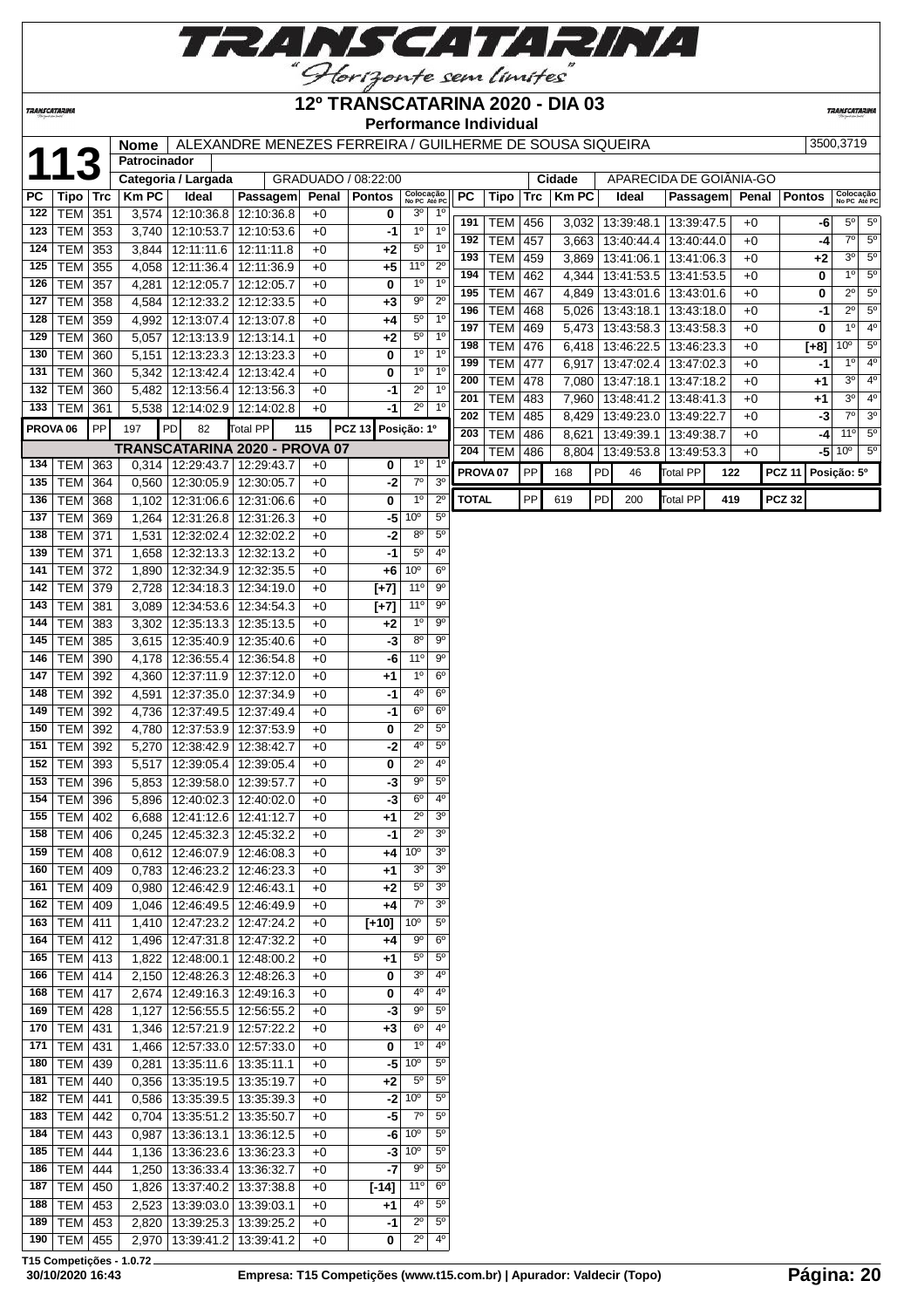

## **12º TRANSCATARINA 2020 - DIA 03**

**Performance Individual**

**TRANSCATARIN** 

TRANSCATARINA

|              | RUI CESAR SCHMITZ / ANDRE LUIZ LENGER<br>3517,3888 |     |                                                                                                                   |       |                         |      |         |                     |                           |                        |                                                                                                             |            |     |              |  |                   |                 |  |       |               |       |                           |             |
|--------------|----------------------------------------------------|-----|-------------------------------------------------------------------------------------------------------------------|-------|-------------------------|------|---------|---------------------|---------------------------|------------------------|-------------------------------------------------------------------------------------------------------------|------------|-----|--------------|--|-------------------|-----------------|--|-------|---------------|-------|---------------------------|-------------|
|              |                                                    |     | Nome                                                                                                              |       |                         |      |         |                     |                           |                        |                                                                                                             |            |     |              |  |                   |                 |  |       |               |       |                           |             |
|              | 11                                                 |     | <b>Patrocinador</b>                                                                                               |       |                         |      |         |                     |                           |                        |                                                                                                             |            |     |              |  |                   |                 |  |       |               |       |                           |             |
|              |                                                    |     | Categoria / Largada                                                                                               |       |                         |      |         | GRADUADO / 08:24:00 |                           |                        |                                                                                                             |            |     | Cidade       |  | GASPAR-SC         |                 |  |       |               |       |                           |             |
| PC           | Tipo                                               | Trc | $Km$ PC                                                                                                           | Ideal | Passagem                |      | Penal I | <b>Pontos</b>       | Colocação<br>No PC Até PC |                        | <b>PC</b>                                                                                                   | Tipo       | Trc | <b>Km PC</b> |  | Ideal             | <b>Passagem</b> |  | Penal | <b>Pontos</b> |       | Colocação<br>No PC Até PC |             |
|              |                                                    |     |                                                                                                                   |       |                         |      |         |                     |                           |                        |                                                                                                             |            |     |              |  |                   |                 |  |       |               |       |                           |             |
|              | TEM                                                |     | <b>TRANSCATARINA 2020 - PROVA 05</b><br>0.535                                                                     |       | 09:37:48.9   09:37:49.2 | $+0$ |         | +3 l                | $7^\circ$                 | 70                     | 61                                                                                                          | <b>TEM</b> | 204 | 14.711       |  | 10:53:43.8        | 10:53:44.3      |  | $+0$  |               | +5    | 70                        | $4^{\circ}$ |
|              |                                                    |     |                                                                                                                   |       |                         |      |         |                     |                           |                        | 62                                                                                                          | TEM        | 210 |              |  | 15.315 10:54:52.4 | 10:54:53.4      |  | $+0$  |               | $+10$ | $7^\circ$                 | $4^{\circ}$ |
| $\mathbf{2}$ | <b>TEM</b>                                         | 6   | 0.700                                                                                                             |       | 09:38:04.8   09:38:05.0 |      | $+0$    | $+2$                | 4 <sup>0</sup>            | $6^{\circ}$            |                                                                                                             |            |     |              |  |                   |                 |  |       |               |       |                           |             |
| 3            | <b>TEM</b>                                         |     | 09:38:13.6   09:38:13.9  <br>$+3$<br>0.802<br>$+0$                                                                |       |                         |      |         |                     |                           | $8^{\circ} 10^{\circ}$ | <b>PP</b><br><b>PD</b><br><b>PROVA05</b><br>267<br>PCZ <sup>1</sup><br>Posição: 6º<br>73<br>Total PP<br>194 |            |     |              |  |                   |                 |  |       |               |       |                           |             |
| 4            | <b>TEM</b>                                         | 10  | <b>TRANSCATARINA 2020 - PROVA 06</b><br>$8^{\circ}$<br>$8^{\circ}$<br>09:39:42.7 09:39:43.1<br>.838<br>+4<br>$+0$ |       |                         |      |         |                     |                           |                        |                                                                                                             |            |     |              |  |                   |                 |  |       |               |       |                           |             |
|              |                                                    |     |                                                                                                                   |       |                         |      |         |                     |                           |                        |                                                                                                             |            |     |              |  |                   |                 |  |       |               |       |                           |             |

|              |                          |         |                |                                         | TRANSCATARINA 2020 - PROVA 05 |              |            |                      |                                          | 61  | TEM   204           |     |       | 14,711   10:53:43.8   10:53:44.3     |            | $+0$ | $+5$             | $7^\circ$       | 4 <sup>0</sup>             |
|--------------|--------------------------|---------|----------------|-----------------------------------------|-------------------------------|--------------|------------|----------------------|------------------------------------------|-----|---------------------|-----|-------|--------------------------------------|------------|------|------------------|-----------------|----------------------------|
| 1            | TEM                      | 4       |                | $0.535 \mid 09.37.48.9 \mid 09.37.49.2$ |                               | $+0$         | $+3$       | $7^\circ$            | $7^\circ$                                | 62  | TEM 210             |     |       | 15,315 10:54:52.4 10:54:53.4         |            | $+0$ | +10              | $7^{\circ}$     | $4^{\circ}$                |
| $\mathbf{2}$ | <b>TEM</b>               | 6       | 0,700          | 09:38:04.8 09:38:05.0                   |                               | $+0$         | $+2$       | 40                   | 6 <sup>0</sup><br>$8^{\circ} 10^{\circ}$ |     | PROVA <sub>05</sub> | PP  | 267   | <b>PD</b><br>73                      | Total PP   | 194  | PCZ <sub>7</sub> | Posição: 6º     |                            |
| 3<br>4       | <b>TEM</b><br><b>TEM</b> | 7<br>10 | 0,802<br>1,838 | 09:38:13.6 09:38:13.9<br>09:39:42.7     | 09:39:43.1                    | $+0$<br>$+0$ | $+3$<br>+4 | 80                   | $8^{\circ}$                              |     |                     |     |       | <b>TRANSCATARINA 2020 - PROVA 06</b> |            |      |                  |                 |                            |
| 5            | <b>TEM</b>               | 12      | 2,635          | 09:40:53.7                              | 09:40:53.7                    | $+0$         | 0          | 1 <sup>0</sup>       | $5^{\circ}$                              | 64  | TEM 214             |     |       | $0,457$   11:14:24.5   11:14:24.4    |            | +0   | -1               | 3 <sup>o</sup>  | 3 <sup>o</sup>             |
| 6            | <b>TEM</b>               | 13      | 3,010          | 09:41:26.5 09:41:26.0                   |                               | $+0$         | $-5$       | 8 <sup>0</sup>       | $6^{\circ}$                              | 65  | TEM 216             |     |       | $1,110$   11:15:21.3                 | 11:15:21.1 | $+0$ | -2               | $8^{\circ}$     | $5^{\circ}$                |
| 7            | <b>TEM</b>               | 15      | 3,120          | 09:41:38.9 09:41:39.1                   |                               | $+0$         | +2         | $2^{\circ}$          | 6 <sup>o</sup>                           | 66  | <b>TEM 217</b>      |     |       | 1,199   11:15:29.9                   | 11:15:30.6 | $+0$ | +7               | $6^{\circ}$     | 3 <sup>o</sup>             |
| 8            | <b>TEM</b>               | 17      | 3,275          | 09:41:56.4                              | 09:41:56.5                    | $+0$         | $+1$       | 1 <sup>0</sup>       | $2^{\circ}$                              | 67  | TEM                 | 221 |       | 1,348   11:15:49.1                   | 11:15:51.1 | $+0$ | $[+20]$          | $7^\circ$       | $6^{\circ}$                |
| 9            | <b>TEM</b>               | 25      | 3,847          | 09:43:11.2                              | 09:43:11.2                    | $+0$         | 0          | $2^{\circ}$          | 1 <sup>0</sup>                           | 68  | <b>TEM</b>          | 222 |       | 2,315   11:17:32.0                   | 11:17:32.6 | $+0$ | +6               | 10 <sup>o</sup> | $7^\circ$                  |
| 10           | <b>TEM</b>               | 27      | 4,173          | 09:43:40.5   09:43:40.4                 |                               | $+0$         | -1         | 1 <sup>0</sup>       | 1 <sup>0</sup>                           | 69  | <b>TEM</b>          | 230 | 3,391 | 11:19:23.4                           | 11:19:23.3 | $+0$ | -1               | $2^{\circ}$     | $6^{\circ}$                |
| 11           | <b>TEM</b>               | 28      | 4,249          | 09:43:47.7   09:43:47.9                 |                               | $+0$         | $+2$       | 10 <sup>o</sup>      | 1 <sup>0</sup>                           | 71  | TEM                 | 243 |       | 4,615   11:21:55.9                   | 11:21:56.0 | $+0$ | +1               | 3 <sup>o</sup>  | $6^{\circ}$                |
| 12           | <b>TEM</b>               | 29      | 4,376          | 09:44:00.3   09:44:00.5                 |                               | $+0$         | $+2$       | $5^{\circ}$          | 1 <sup>0</sup>                           | 72  | TEM                 | 245 |       | 4,794   11:22:11.9                   | 11:22:11.7 | $+0$ | -2               | $2^{\circ}$     | $5^{\circ}$                |
| 13           | <b>TEM</b>               | 34      | 4,807          | 09:44:51.0 09:44:50.1                   |                               | $+0$         | -9         | 11 <sup>°</sup>      | 1 <sup>0</sup>                           | 73  | TEM                 | 251 | 5.515 | 11:23:23.8                           | 11:23:23.7 | $+0$ | -1               | $3^{\circ}$     | $5^{\circ}$                |
| 14           | <b>TEM</b>               | 35      | 4,884          | 09:44:59.0                              | 09:44:59.3                    | $+0$         | $+3$       | 30                   | $2^{\circ}$                              | 74  | <b>TEM</b>          | 252 | 5,864 | 11:23:52.7                           | 11:23:53.0 | $+0$ | $+3$             | $8^{\circ}$     | $5^{\circ}$                |
| 15           | <b>TEM</b>               | 37      | 5,039          | 09:45:15.8 09:45:16.3                   |                               | $+0$         | $+5$       | $9^{\circ}$          | $2^{\circ}$                              | 75  | <b>TEM</b>          | 255 | 6,177 | 11:24:19.1                           | 11:24:19.3 | $+0$ | +2               | $8^{\circ}$     | $5^{\circ}$                |
| 16           | <b>TEM</b>               | 40      | 5,344          | 09:45:49.6   09:45:50.6                 |                               | $+0$         | +10        | 10 <sup>o</sup>      | 4°                                       | 76  | <b>TEM</b>          | 257 |       | 6,445   11:24:44.9                   | 11:24:44.8 | $+0$ | -1               | $3^{\circ}$     | 3 <sup>o</sup>             |
| 17           | <b>TEM</b>               | 40      | 5,660          | 09:46:21.2   09:46:22.1                 |                               | $+0$         | +9         | $8^{\circ}$          | $5^{\circ}$                              | 77  | TEM                 | 257 |       | $6,659$   11:25:06.3                 | 11:25:06.2 | $+0$ | -1               | $7^\circ$       | 3 <sup>0</sup>             |
| 18           | <b>TEM</b>               | 42      | 5,802          | 09:46:35.9                              | 09:46:36.0                    | $+0$         | $+1$       | $2^{\circ}$          | $5^{\circ}$                              | 78  | <b>TEM</b>          | 258 |       | $6,916$   11:25:33.1                 | 11:25:33.0 | $+0$ | -1               | 3 <sup>0</sup>  | $2^{\circ}$                |
| 19           | <b>TEM</b>               | 44      | 5,873          | 09:46:44.0 09:46:44.1                   |                               | $+0$         | +1         | 30                   | 3 <sup>0</sup>                           | 79  | <b>TEM</b>          | 260 | 7,108 | 11:25:51.4                           | 11:25:52.1 | $+0$ | +7               | $12^{\circ}$    | 3 <sup>0</sup>             |
| 20           | <b>TEM</b>               | 46      | 6.080          | 09:47:07.4   09:47:06.8                 |                               | $+0$         | -6         | 6 <sup>0</sup>       | $4^{\circ}$                              | 80  | TEM                 | 261 |       | 7,208   11:25:59.9                   | 11:26:00.2 | $+0$ | $+3$             | 7°              | 3 <sup>o</sup>             |
| 21           | <b>TEM</b>               | 48      | 6,266          |                                         | 09:47:26.3 09:47:26.3         | $+0$         | 0          | $2^{\circ}$          | $4^{\circ}$                              | 81  | TEM                 | 265 | 7,688 | 11:27:33.0                           | 11:27:33.4 | $+0$ | +4               | 7º              | 3 <sup>o</sup>             |
| 22           | <b>TEM</b>               | 49      | 6,345          | 09:47:35.4 09:47:36.8                   |                               | $+0$         | $[+14]$    | 11 <sup>°</sup>      | $6^{\circ}$                              | 82  | ROT                 | 266 | 7,864 | 11:27:47.5                           | 11:27:48.5 | $+0$ | 0                | 0°              | $0^{\circ}$                |
| 23           | <b>TEM</b>               | 52      | 6,693          | 09:48:36.7                              | 09:48:37.1                    | $+0$         | $+4$       | 10 <sup>o</sup>      | $5^{\circ}$                              | 84  | <b>TEM</b>          | 269 | 9,671 | 11:30:42.4                           | 11:30:43.2 | $+0$ | +8               | 10 <sup>o</sup> | 3 <sup>0</sup>             |
| 24           | <b>TEM</b>               | 58      | 7,292          | 09:49:58.9   09:50:00.1                 |                               | $+0$         | $+12$      | 90                   | 5 <sup>0</sup>                           | 85  | <b>TEM</b>          | 270 |       | $9,967$   11:31:05.1                 | 11:31:05.0 | $+0$ | -1               | $2^{\circ}$     | 3 <sup>o</sup>             |
| 25           | <b>TEM</b>               | 61      | 7,920          | 09:51:10.9 09:51:11.5                   |                               | $+0$         | $+6$       | $6^{\circ}$          | $5^{\circ}$                              | 86  | <b>TEM</b>          | 271 |       | 10,313 11:31:31.4                    | 11:31:31.1 | $+0$ | -3               | $8^{\circ}$     | $2^{\circ}$                |
| 26           | <b>TEM</b>               | 62      | 8,038          | 09:51:26.6 09:51:26.1                   |                               | $+0$         | -5         | $6^{\circ}$          | $5^{\circ}$                              | 87  | TEM                 | 273 |       | 10,558 11:31:55.2 11:31:55.3         |            | $+0$ | +1               | $3^{\circ}$     | $2^{\circ}$                |
| 27           | <b>TEM</b>               | 66      | 8,543          | 09:52:28.1                              | 09:52:29.4                    | $+0$         | $[+13]$    | $7^\circ$            | 4°                                       | 88  | TEM                 | 276 |       | 11,137 11:32:58.0                    | 11:32:58.3 | $+0$ | $+3$             | $7^\circ$       | $2^{\circ}$                |
| 28           | <b>TEM</b>               | 79      | 10,644         | 09:56:36.8 09:56:37.9                   |                               | $+0$         | +11        | 7 <sup>0</sup>       | $4^{\circ}$                              | 89  | <b>TEM</b>          | 277 |       | 11,542 11:33:31.4                    | 11:33:30.8 | $+0$ | -61              | $12^{\circ}$    | 4 <sup>0</sup>             |
| 29           | <b>TEM</b>               | 84      | 0,285          | 09:59:05.4   09:59:07.5                 |                               | $+0$         | $[+21]$    | 10 <sup>o</sup>      | $4^{\circ}$                              | 90  | TEM                 | 280 |       | 11,989 11:34:06.6                    | 11:34:06.7 | $+0$ | +1               | 6 <sup>o</sup>  | 4 <sup>o</sup>             |
| 30           | <b>TEM</b>               | 87      | 0,701          | 09:59:49.0 09:59:50.3                   |                               | $+0$         | $[+13]$    | $5^{\circ}$          | $5^{\circ}$                              | 91  | TEM                 | 283 |       | 12,264 11:34:38.0                    | 11:34:38.0 | $+0$ | 0                | $6^{\circ}$     | 4 <sup>0</sup>             |
| 31           | <b>TEM</b>               | 91      | 1,394          | 10:01:21.0                              | 10:01:21.2                    | $+0$         | $+2$       | $5^{\circ}$          | $5^{\circ}$                              | 92  | TEM                 | 287 |       | 12,782 11:35:30.5                    | 11:35:30.3 | $+0$ | -2               | $6^{\circ}$     | 4 <sup>0</sup>             |
| 32           | <b>TEM</b>               | 111     | 0,283          | 10:22:21.2                              | 10:22:21.5                    | $+0$         | $+3$       | $7^\circ$            | $5^{\circ}$                              | 93  | <b>TEM</b>          | 287 |       | 12,832 11:35:36.0                    | 11:35:35.7 | $+0$ | -3               | 10 <sup>o</sup> | 4 <sup>o</sup>             |
| 33           | <b>TEM</b>               | 116     | 0,849          | 10:23:21.7                              | 10:23:21.3                    | $+0$         | -4         | 11 <sup>o</sup>      | 5 <sup>0</sup>                           | 94  | <b>TEM</b>          | 288 |       | 13,143 11:36:13.5                    | 11:36:13.7 | $+0$ | +2               | $7^\circ$       | 4 <sup>o</sup>             |
| 34           | <b>TEM</b>               | 119     | 1,336          | 10:24:12.9                              | 10:24:13.0                    | $+0$         | $+1$       | $6^{\circ}$          | $6^{\circ}$                              | 96  | <b>TEM</b>          | 290 |       | 13,521 11:36:58.4                    | 11:36:58.6 | $+0$ | $+2$             | $5^{\circ}$     | $4^{\circ}$                |
| 35           | <b>TEM</b>               | 121     | 1,720          | 10:24:49.4                              | 10:24:49.3                    | $+0$         | -1         | 5°                   | $5^{\circ}$                              | 97  | TEM                 | 293 |       | 13,957 11:37:35.9                    | 11:37:35.7 | $+0$ | $-2$             | $8^{\circ}$     | $4^{\circ}$                |
| 36           | <b>TEM</b>               | 123     | 2,143          | 10:25:32.1                              | 10:25:31.8                    | $+0$         | -3         | $5^{\circ}$          | $5^{\circ}$                              | 98  | TEM                 | 294 |       | 14,143 11:37:49.8                    | 11:37:49.4 | $+0$ | -4               | 11°             | $4^{\circ}$                |
| 37           | <b>TEM</b>               | 125     | 2.507          | 10:26:05.6                              | 10:26:05.7                    | $+0$         | $^{+1}$    | $7^\circ$            | 4 <sup>0</sup>                           | 99  | <b>TEM</b>          | 296 |       | 14,599 11:38:43.7                    | 11:38:44.0 | $+0$ | $+3$             | $8^{\circ}$     | 4 <sup>o</sup>             |
| 38           | TEM                      | 144     | 5,741          | 10:31:24.2                              | 10:31:24.2                    | $+0$         | 0          | $2^{\circ}$          | 4 <sup>0</sup>                           | 100 | TEM                 | 299 |       | 15,109 11:39:38.9                    | 11:39:39.0 | $+0$ | +1               | 3 <sup>0</sup>  | 4 <sup>0</sup>             |
| 40           | TEM                      | 146     | 6.167          | 10:32:01.9 10:32:01.8                   |                               | $+0$         | $-1$       | 30                   | $4^{\circ}$                              | 101 | TEM                 | 300 |       | 15,182 11:39:45.2 11:39:45.0         |            | $+0$ | -2               | $4^{\circ}$     | 3 <sup>o</sup>             |
| 41           | TEM   146                |         |                | 6,339   10:32:19.1   10:32:19.0         |                               | $+0$         | -1         | 30                   | 4°                                       | 102 | TEM   303           |     |       | $0,213$   11:53:24.7   11:53:24.9    |            | $+0$ | $+2$             | 4º              | 3 <sup>o</sup>             |
| 42           | TEM                      | 150     | 6,664          | 10:35:54.4                              | 10:35:54.5                    | $+0$         | $+1$       | $2^{\circ}$          | 4 <sup>0</sup>                           | 103 | <b>TEM 305</b>      |     |       | $0.573$   11:54:01.8   11:54:02.8    |            | $+0$ | $+10$            | $12^{\circ}$    | $5^{\circ}$                |
| 43           | <b>TEM</b>               | 152     | 7,162          | 10:37:38.9                              | 10:37:39.4                    | $+0$         | $+5$       | $9^{\circ}$          | 4 <sup>0</sup>                           | 104 | <b>TEM 307</b>      |     |       | 0.916 11:54:37.9                     | 11:54:38.2 | $+0$ | $+3$             | $6^{\circ}$     | 5 <sup>o</sup>             |
| 44           | <b>TEM</b>               | 155     | 7,433          | 10:38:10.6   10:38:11.2                 |                               | $+0$         | +6         | $9^{\circ}$          | $4^{\circ}$                              | 105 | <b>TEM 311</b>      |     |       | 1,511   11:55:30.8                   | 11:55:30.8 | $+0$ | 0                | $1^{\circ}$     | 4 <sup>0</sup>             |
| 45           | <b>TEM</b>               | 164     | 8,868          |                                         | 10:41:10.1   10:41:10.4       | $+0$         | $+3$       | 30                   | $2^{\circ}$                              | 106 | <b>TEM 312</b>      |     |       | 2,042   11:56:23.2   11:56:25.8      |            | $+0$ | [+26]            | 11°             | $6^{\circ}$                |
| 46           | <b>TEM</b>               | 169     | 9,334          | 10:42:31.7                              | 10:42:32.5                    | $+0$         | +8         | 11 <sup>0</sup>      | 3 <sup>o</sup>                           | 108 | <b>TEM</b>          | 323 |       | 0,133   12:05:56.1                   | 12:05:57.2 | $+0$ | $[+11]$          | 11°             | $6^{\circ}$                |
| 47           | TEM                      | 169     | 9,620          |                                         | 10:43:09.8 10:43:09.9         | +0           | $+1$       | $2^{\circ}$          | 3 <sup>o</sup>                           | 109 | <b>TEM</b>          | 324 |       | $0,196$   12:06:04.4                 | 12:06:04.6 | $+0$ | +2               | $6^{\circ}$     | $6^{\circ}$                |
| 48           | TEM                      | 170     | 9,830          |                                         | 10:43:35.8 10:43:36.4         | $+0$         | +6         | $12^{\circ}$         | 3 <sup>0</sup>                           | 110 | TEM                 | 326 | 0,444 | 12:06:34.2                           | 12:06:35.6 | $+0$ | $[+14]$          | 10 <sup>o</sup> | $7^\circ$                  |
| 49           | TEM                      | 174     |                | 10,266 10:44:31.5 10:44:31.5            |                               | $+0$         | 0          | $1^{\circ}$          | $2^{\circ}$                              | 111 | <b>TEM 330</b>      |     | 0,888 | 12:07:23.2                           | 12:07:23.1 | $+0$ | -1               | $2^{\circ}$     | $6^{\circ}$                |
| 50           | TEM                      | 177     |                | 10,466 10:44:55.4                       | 10:44:55.4                    | $+0$         | 0          | 1 <sup>0</sup>       | $2^{\circ}$                              | 112 | <b>TEM</b>          | 334 |       | 1,379   12:08:20.4                   | 12:08:21.4 | $+0$ | +10              | 10 <sup>o</sup> | $6^{\circ}$                |
| 51           | TEM                      | 178     |                | 10,644 10:45:14.5                       | 10:45:14.1                    | +0           | -4         | 8 <sup>o</sup>       | $2^{\circ}$                              | 113 | <b>TEM 335</b>      |     |       | 1,498   12:08:33.6                   | 12:08:34.0 | $+0$ | +4               | $9^{\circ}$     | $6^{\circ}$                |
| 52           | TEM                      | 179     |                | 10,847 10:45:39.0                       | 10:45:39.2                    | +0           | $+2$       | $8^{\circ}$          | 3 <sup>o</sup>                           | 114 | TEM 338             |     |       | 1,783   12:09:31.9                   | 12:09:32.3 | $+0$ | +4               | $12^{\circ}$    | 7 <sup>0</sup>             |
| 53           | TEM                      | 181     |                | 11,036   10:46:03.4   10:46:04.0        |                               | $+0$         | $+6$       | 11°                  | 3 <sup>0</sup>                           | 115 | <b>TEM 339</b>      |     |       | $1,903$   12:09:42.6                 | 12:09:43.2 | $+0$ | +6               | $12^{\circ}$    | $7^\circ$                  |
| 55           | <b>TEM</b>               | 190     |                | 12,575 10:49:49.0                       | 10:49:49.4                    | $+0$         | +4         | $12^{\circ}$         | 4°                                       | 116 | <b>TEM 340</b>      |     |       | 2,052   12:09:56.3   12:09:56.6      |            | $+0$ | $+3$             | $9^{\circ}$     | $7^\circ$                  |
| 56           | TEM                      | 193     |                | 12,810 10:50:13.7                       | 10:50:14.0                    | +0           |            | $+3$ 10 <sup>o</sup> | $4^{\circ}$                              | 117 | <b>TEM 347</b>      |     |       | 2,940   12:11:33.2   12:11:33.2      |            | $+0$ | 0                | $3^{\circ}$     | $7^\circ$                  |
| 57           | TEM                      | 195     |                | 13,600 10:51:30.3                       | 10:51:29.9                    | +0           | $-4$       | $8^{\circ}$          | $4^{\circ}$                              | 118 | <b>TEM 348</b>      |     |       | $3,037$   12:11:42.9                 | 12:11:42.6 | $+0$ | -3               | $6^{\circ}$     | $7^\circ$                  |
| 58           | TEM                      | 196     |                | 13,699 10:51:42.7 10:51:42.5            |                               | $+0$         | $-2$       | $7^\circ$            | $4^{\circ}$                              | 119 | <b>TEM</b>          | 349 |       | $3,095$   12:11:48.6                 | 12:11:48.6 | $+0$ | 0                | $3^{\circ}$     | $7^\circ$                  |
| 59           | <b>TEM 201</b>           |         |                | 14,278 10:52:55.4 10:52:56.6            |                               | $+0$         | $[+12]$    | 80                   | $4^{\circ}$                              | 120 | <b>TEM</b>          | 349 | 3,222 | 12:12:00.3                           | 12:12:00.1 | $+0$ | $-2$             | $5^{\circ}$     | $7^\circ$                  |
|              | 60   TEM   203           |         |                | 14,601 10:53:29.5 10:53:29.5            |                               | $+0$         | 0          | 1 <sup>0</sup>       | 4 <sup>o</sup>                           | 121 | <b>TEM</b>          | 351 |       | 3,473   12:12:26.7                   | 12:12:27.0 | $+0$ | $+3$             |                 | $8^{\circ}$ 7 <sup>o</sup> |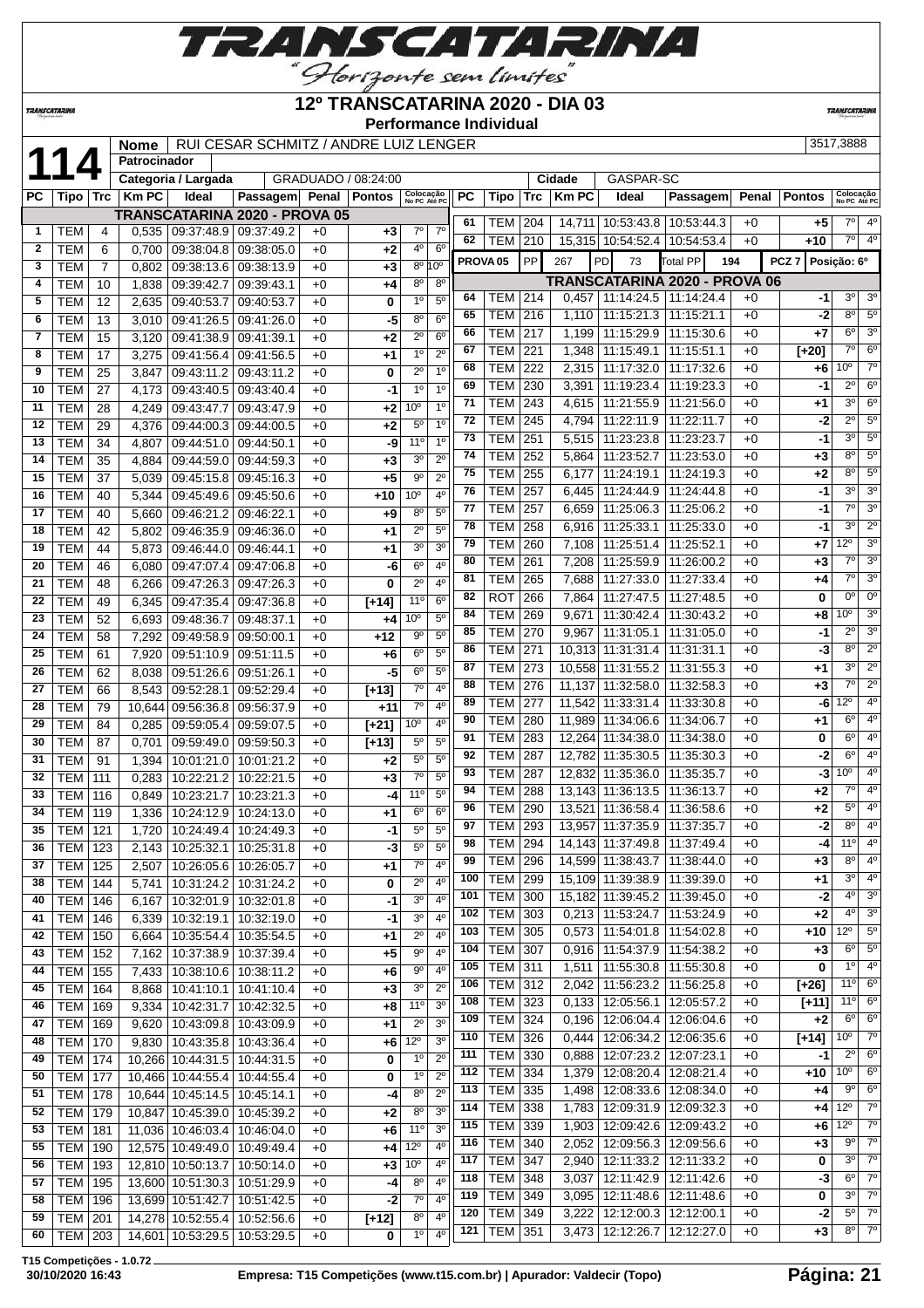

## **12º TRANSCATARINA 2020 - DIA 03**

**Performance Individual**

**TRANSCATARIN** 

|                     |                 |     | <b>Nome</b>  |                                 | RUI CESAR SCHMITZ / ANDRE LUIZ LENGER |       |                     |                                    |                     |                |            |              |                    |           |                                 |     |       |               | 3517,3888                 |                            |
|---------------------|-----------------|-----|--------------|---------------------------------|---------------------------------------|-------|---------------------|------------------------------------|---------------------|----------------|------------|--------------|--------------------|-----------|---------------------------------|-----|-------|---------------|---------------------------|----------------------------|
|                     | 114             |     | Patrocinador |                                 |                                       |       |                     |                                    |                     |                |            |              |                    |           |                                 |     |       |               |                           |                            |
|                     |                 |     |              | Categoria / Largada             |                                       |       | GRADUADO / 08:24:00 |                                    |                     |                |            | Cidade       |                    | GASPAR-SC |                                 |     |       |               |                           |                            |
| PC                  | Tipo   Trc      |     | KmPC         | Ideal                           | Passagem                              | Penal | Pontos              | Colocação<br>No PC Até PC          | PC                  | Tipo           | <b>Trc</b> | <b>Km PC</b> | Ideal              |           | Passagem                        |     | Penal | <b>Pontos</b> | Colocação<br>No PC Até PC |                            |
| 122                 | TEM 351         |     |              | 3,574   12:12:36.8   12:12:37.1 |                                       | $+0$  | $+3$                | 6 <sup>o</sup><br>$7^\circ$        |                     |                |            |              |                    |           |                                 |     |       |               |                           |                            |
| 123                 | TEM 353         |     | 3,740        | 12:12:53.7 12:12:52.6           |                                       | $+0$  | $[-11]$             | 8 <sup>o</sup><br>6 <sup>o</sup>   | 191                 | <b>TEM 456</b> |            |              | 3,032 13:41:48.1   |           | 13:41:47.3                      |     | +0    | $[-8]$        |                           | 7° 1°                      |
| 124                 | TEM             | 353 | 3,844        | 12:13:11.6                      | 12:13:11.6                            | $+0$  | 0                   | $2^{\circ}$<br>$6^{\circ}$         | 192                 | <b>TEM</b>     | 457        |              | 3,663   13:42:44.4 |           | 13:42:44.7                      |     | $+0$  | $+3$          |                           | $5^{\circ}$ 1 <sup>°</sup> |
| 125                 | TEM             | 355 | 4,058        | 12:13:36.4                      | 12:13:36.3                            | $+0$  | -1                  | $5^{\rm o}$<br>6 <sup>o</sup>      | 193                 | <b>TEM</b>     | 459        |              | 3,869   13:43:06.1 |           | 13:43:06.1                      |     | $+0$  | 0             | $1^{\circ}$               | 1 <sup>0</sup>             |
| 126                 | <b>TEM</b>      | 357 | 4,281        | 12:14:05.7                      | 12:14:05.4                            | $+0$  | -3                  | 8 <sup>o</sup><br>$6^{\circ}$      | 194                 | <b>TEM</b>     | 462        |              |                    |           | 4,344   13:43:53.5   13:43:53.6 |     | $+0$  | $+1$          | $2^{\circ}$               | 1 <sup>0</sup>             |
| 127                 | TEM             | 358 |              | 12:14:33.2                      | 12:14:33.2                            |       | 0                   | $2^{\circ}$<br>6 <sup>o</sup>      | 195                 | <b>TEM</b>     | 467        | 4,849        |                    |           | 13:45:01.6   13:45:01.7         |     | $+0$  | $+1$          |                           | $3^{\circ}$ 1 <sup>o</sup> |
|                     |                 |     | 4,584        |                                 |                                       | $+0$  |                     |                                    | 196                 | <b>TEM</b>     | 468        | 5,026        | 13:45:18.1         |           | 13:45:18.3                      |     | $+0$  | $+2$          | $4^{\circ}$               | 1 <sup>0</sup>             |
| 128                 | TEM             | 359 | 4,992        | 12:15:07.4                      | 12:15:07.6                            | $+0$  | $+2$                | 3 <sup>0</sup><br>$6^{\circ}$      | 197                 | <b>TEM</b>     | 469        |              |                    |           | 5,473   13:45:58.3   13:45:58.0 |     | $+0$  | $-3$          | $8^{\circ}$               | $1^{\circ}$                |
| 129                 | TEM             | 360 | 5,057        | 12:15:13.9                      | 12:15:13.9                            | $+0$  | 0                   | $2^{\circ}$<br>$5^{\circ}$         | 198                 | <b>TEM</b>     | 476        |              | 6,418 13:48:22.5   |           | 13:48:22.9                      |     | $+0$  | +4            | $7^{\circ}$               | 1 <sup>0</sup>             |
| 130                 | TEM             | 360 |              | 5,151   12:15:23.3   12:15:23.6 |                                       | $+0$  | +3                  | 10 <sup>o</sup><br>5 <sup>0</sup>  | 199                 | <b>TEM</b>     | 477        | 6,917        | 13:49:02.4         |           | 13:49:01.7                      |     | $+0$  | $[-7]$        | $8^{\circ}$               | 1 <sup>0</sup>             |
| 131                 | TEM             | 360 |              | 5,342   12:15:42.4              | 12:15:42.9                            | $+0$  | $+5$                | 11 <sup>o</sup><br>$6^{\circ}$     | 200                 | <b>TEM</b>     | 478        | 7,080        | 13:49:18.1         |           | 13:49:18.3                      |     | $+0$  | $+2$          | $5^{\circ}$               | $\overline{1^{\circ}}$     |
| 132                 | TEM             | 360 |              | 5,482   12:15:56.4   12:15:56.7 |                                       | $+0$  | $+3$                | $6^{\circ}$<br>$5^{\circ}$         | 201                 | <b>TEM</b>     | 483        | 7,960        | 13:50:41.2         |           | 13:50:41.1                      |     | $+0$  | $-1$          | $8^{\circ}$               | $1^{\circ}$                |
|                     | 133   TEM   361 |     |              | 5,538   12:16:02.9   12:16:03.1 |                                       | $+0$  | $+2$                | $5^{\circ}$<br>$6^{\circ}$         | 202                 |                |            |              |                    |           |                                 |     |       |               | $6^{\circ}$               | $2^{\circ}$                |
| PROVA <sub>06</sub> |                 | PP  | 244          | PD<br>82                        | Total PP<br>162                       |       | PCZ <sub>8</sub>    | Posição: 6º                        |                     | <b>TEM</b>     | 485        | 8,429        | 13:51:23.0         |           | 13:51:22.8                      |     | $+0$  | -2            |                           |                            |
|                     |                 |     |              |                                 | TRANSCATARINA 2020 - PROVA 07         |       |                     |                                    | 203                 | <b>TEM</b>     | 486        | 8,621        | 13:51:39.1         |           | 13:51:38.8                      |     | $+0$  | $-3$          | $8^{\circ}$               | $2^{\circ}$                |
|                     | 134   TEM $ $   | 363 |              | 0,314 12:31:43.7                |                                       |       |                     | $5^{\circ}$<br>$5^{\circ}$         | 204                 | <b>TEM</b>     | 486        |              |                    |           | 8,804   13:51:53.8   13:51:53.8 |     | $+0$  | 0             | $2^{\circ}$               | $\overline{2^0}$           |
|                     |                 |     |              |                                 | 12:31:43.6                            | $+0$  | -1                  | 4 <sup>0</sup><br>4 <sup>0</sup>   | PROVA <sub>07</sub> |                | PP         | 142          | PD                 | 36        | <b>Total PP</b>                 | 106 |       | <b>PCZ 10</b> | Posição: 2º               |                            |
| 135                 | <b>TEM 364</b>  |     | 0,560        | 12:32:05.9 12:32:06.1           |                                       | $+0$  | +2                  |                                    |                     |                |            |              |                    |           |                                 |     |       |               |                           |                            |
| 136                 | TEM             | 368 |              | 1,102 12:33:06.6                | 12:33:06.4                            | $+0$  | $-2$                | 8 <sup>o</sup><br>6 <sup>o</sup>   | <b>TOTAL</b>        |                | PP         | 653          | PD<br>191          |           | Total PP                        | 462 |       | <b>PCZ 25</b> |                           |                            |
| 137                 | TEM             | 369 | 1,264        | 12:33:26.8                      | 12:33:26.5                            | $+0$  | $-3$                | $\overline{7^0}$<br>6 <sup>o</sup> |                     |                |            |              |                    |           |                                 |     |       |               |                           |                            |
| 138                 | <b>TEM 371</b>  |     | 1,531        | 12:34:02.4                      | 12:34:02.4                            | $+0$  | 0                   | 1 <sup>0</sup><br>3 <sup>0</sup>   |                     |                |            |              |                    |           |                                 |     |       |               |                           |                            |
| 139                 | <b>TEM</b>      | 371 | 1,658        | 12:34:13.3 12:34:13.2           |                                       | $+0$  | $-1$                | 4 <sup>0</sup><br>3 <sup>0</sup>   |                     |                |            |              |                    |           |                                 |     |       |               |                           |                            |
| 141                 | TEM             | 372 | 1,890        | 12:34:34.9 12:34:34.9           |                                       | $+0$  | 0                   | 1 <sup>0</sup><br>3 <sup>o</sup>   |                     |                |            |              |                    |           |                                 |     |       |               |                           |                            |
| 142                 | TEM             | 379 | 2,728        | 12:36:18.3                      | 12:36:18.2                            | $+0$  | -1                  | $6^{\circ}$<br>$2^{\circ}$         |                     |                |            |              |                    |           |                                 |     |       |               |                           |                            |
| 143                 | TEM             | 381 | 3,089        | 12:36:53.6                      | 12:36:53.6                            | $+0$  | 0                   | 3 <sup>0</sup><br>1 <sup>0</sup>   |                     |                |            |              |                    |           |                                 |     |       |               |                           |                            |
| 144                 | TEM             | 383 | 3,302        | 12:37:13.3                      | 12:37:13.5                            | $+0$  | +2                  | 4 <sup>0</sup><br>1 <sup>0</sup>   |                     |                |            |              |                    |           |                                 |     |       |               |                           |                            |
| 145                 | <b>TEM</b>      | 385 |              | 3,615   12:37:40.9   12:37:40.3 |                                       | $+0$  | $[-6]$              | 10 <sup>o</sup><br>1 <sup>0</sup>  |                     |                |            |              |                    |           |                                 |     |       |               |                           |                            |
| 146                 | TEM             | 390 | 4,178        | 12:38:55.4                      | 12:38:55.1                            | $+0$  | -3                  | $8^{\circ}$<br>$2^{\circ}$         |                     |                |            |              |                    |           |                                 |     |       |               |                           |                            |
| 147                 | TEM             | 392 |              | 4,360 12:39:11.9                | 12:39:12.7                            | $+0$  | $[+8]$              | 3 <sup>o</sup><br>1 <sup>0</sup>   |                     |                |            |              |                    |           |                                 |     |       |               |                           |                            |
| 148                 | TEM             | 392 |              |                                 |                                       |       |                     | $5^\circ$<br>1 <sup>o</sup>        |                     |                |            |              |                    |           |                                 |     |       |               |                           |                            |
|                     |                 |     | 4,591        | 12:39:35.0                      | 12:39:35.2                            | $+0$  | $+2$                | $7^\circ$<br>1 <sup>0</sup>        |                     |                |            |              |                    |           |                                 |     |       |               |                           |                            |
| 149                 | TEM             | 392 | 4,736        | 12:39:49.5                      | 12:39:49.4                            | $+0$  | -1                  |                                    |                     |                |            |              |                    |           |                                 |     |       |               |                           |                            |
| 150                 | TEM             | 392 | 4,780        | 12:39:53.9 12:39:54.3           |                                       | $+0$  | +4                  | $8^{\circ}$<br>1 <sup>0</sup>      |                     |                |            |              |                    |           |                                 |     |       |               |                           |                            |
| 151                 | <b>TEM</b>      | 392 | 5,270        | 12:40:42.9                      | 12:40:43.1                            | $+0$  | +2                  | $6^{\circ}$<br>$2^{\circ}$         |                     |                |            |              |                    |           |                                 |     |       |               |                           |                            |
| 152                 | TEM             | 393 | 5,517        | 12:41:05.4                      | 12:41:05.5                            | $+0$  | +1                  | $5^{\rm o}$<br>1 <sup>0</sup>      |                     |                |            |              |                    |           |                                 |     |       |               |                           |                            |
| 153                 | TEM             | 396 |              | 5,853   12:41:58.0              | 12:41:58.0                            | $+0$  | 0                   | 1 <sup>0</sup><br>1 <sup>0</sup>   |                     |                |            |              |                    |           |                                 |     |       |               |                           |                            |
| 154                 | TEM             | 396 |              | 5,896 12:42:02.3 12:42:02.6     |                                       | $+0$  | $+3$                | $5^{\circ}$<br>1 <sup>0</sup>      |                     |                |            |              |                    |           |                                 |     |       |               |                           |                            |
|                     | 155   TEM   402 |     |              | 6,688   12:43:12.6   12:43:13.2 |                                       | $+0$  | +6                  | $8^{\circ}$<br>$2^{\circ}$         |                     |                |            |              |                    |           |                                 |     |       |               |                           |                            |
|                     | 158 TEM 406     |     |              |                                 | 0,245 12:47:32.3 12:47:32.6           | $+0$  | $+3$                | 9 <sup>o</sup><br>$2^{\circ}$      |                     |                |            |              |                    |           |                                 |     |       |               |                           |                            |
|                     | 159   TEM   408 |     |              | 0.612   12:48:07.9   12:48:08.2 |                                       | $+0$  | $+3$                | $\overline{2^0}$<br>$5^{\circ}$    |                     |                |            |              |                    |           |                                 |     |       |               |                           |                            |
|                     | 160   TEM   409 |     |              | 0,783   12:48:23.2   12:48:23.4 |                                       | +0    | $+2$                | $6^{\circ}$<br>$2^{\circ}$         |                     |                |            |              |                    |           |                                 |     |       |               |                           |                            |
| 161                 | TEM   409       |     |              | 0,980   12:48:42.9   12:48:42.9 |                                       | $+0$  | 0                   | $1^{\circ}$<br>$2^{\circ}$         |                     |                |            |              |                    |           |                                 |     |       |               |                           |                            |
|                     | 162   TEM   409 |     | 1,046        | 12:48:49.5   12:48:49.8         |                                       | $+0$  | +3                  | $6^{\circ}$<br>$2^{\circ}$         |                     |                |            |              |                    |           |                                 |     |       |               |                           |                            |
|                     | 163   TEM   411 |     |              | 1,410   12:49:23.2   12:49:23.7 |                                       | +0    | +5                  | 90<br>$2^{\circ}$                  |                     |                |            |              |                    |           |                                 |     |       |               |                           |                            |
|                     | 164   TEM   412 |     |              | 1,496   12:49:31.8   12:49:32.0 |                                       | +0    | +2                  | $6^{\circ}$<br>$2^{\circ}$         |                     |                |            |              |                    |           |                                 |     |       |               |                           |                            |
|                     | 165   TEM   413 |     |              | 1,822   12:50:00.1   12:50:00.1 |                                       | $+0$  | 0                   | 1 <sup>0</sup><br>$2^{\circ}$      |                     |                |            |              |                    |           |                                 |     |       |               |                           |                            |
|                     | 166   TEM   414 |     |              | 2,150   12:50:26.3   12:50:26.0 |                                       | $+0$  | -3                  | $7^\circ$<br>$2^{\circ}$           |                     |                |            |              |                    |           |                                 |     |       |               |                           |                            |
|                     |                 |     |              |                                 |                                       |       |                     | $6^{\circ}$<br>$2^{\circ}$         |                     |                |            |              |                    |           |                                 |     |       |               |                           |                            |
|                     | 168   TEM   417 |     |              | 2,674   12:51:16.3   12:51:16.2 |                                       | $+0$  | -1                  |                                    |                     |                |            |              |                    |           |                                 |     |       |               |                           |                            |
| 169                 | TEM 428         |     | 1,127        | 12:58:55.5   12:58:55.8         |                                       | $+0$  | +3                  | $8^{\circ}$<br>$2^{\circ}$         |                     |                |            |              |                    |           |                                 |     |       |               |                           |                            |
|                     | 170   TEM   431 |     |              | 1,346   12:59:21.9   12:59:21.5 |                                       | $+0$  | -4                  | $8^{\circ}$<br>$2^{\circ}$         |                     |                |            |              |                    |           |                                 |     |       |               |                           |                            |
| 171                 | TEM   431       |     |              | 1,466   12:59:33.0   12:59:32.4 |                                       | +0    | -6                  | $9^{\circ}$<br>3 <sup>o</sup>      |                     |                |            |              |                    |           |                                 |     |       |               |                           |                            |
| 180                 | <b>TEM</b>      | 439 | 0,281        | 13:37:11.6   13:37:11.5         |                                       | $+0$  | -1                  | $5^{\circ}$<br>$2^{\circ}$         |                     |                |            |              |                    |           |                                 |     |       |               |                           |                            |
| 181                 | TEM 440         |     | 0,356        | 13:37:19.5   13:37:19.2         |                                       | +0    | -3                  | $9^{\circ}$<br>3 <sup>o</sup>      |                     |                |            |              |                    |           |                                 |     |       |               |                           |                            |
|                     | 182   TEM   441 |     | 0,586        | 13:37:39.5   13:37:39.5         |                                       | +0    | 0                   | 4°<br>$2^{\circ}$                  |                     |                |            |              |                    |           |                                 |     |       |               |                           |                            |
|                     | 183   TEM   442 |     |              | 0,704   13:37:51.2   13:37:51.0 |                                       | $+0$  | $-2$                | 3 <sup>o</sup><br>$2^{\circ}$      |                     |                |            |              |                    |           |                                 |     |       |               |                           |                            |
| 184                 | $TEM$ 443       |     | 0,987        | 13:38:13.1   13:38:13.0         |                                       | $+0$  | -1                  | $5^{\circ}$<br>$2^{\circ}$         |                     |                |            |              |                    |           |                                 |     |       |               |                           |                            |
|                     | 185   TEM   444 |     | 1,136        | 13:38:23.6   13:38:23.6         |                                       | $+0$  | 0                   | 3 <sup>o</sup><br>$2^{\circ}$      |                     |                |            |              |                    |           |                                 |     |       |               |                           |                            |
| 186                 | <b>TEM 444</b>  |     | 1,250        | 13:38:33.4 13:38:33.3           |                                       | $+0$  | -1                  | 3 <sup>o</sup><br>$2^{\circ}$      |                     |                |            |              |                    |           |                                 |     |       |               |                           |                            |
| 187                 | TEM             |     |              |                                 |                                       |       |                     | $4^{\circ}$<br>1 <sup>0</sup>      |                     |                |            |              |                    |           |                                 |     |       |               |                           |                            |
|                     |                 | 450 | 1,826        | 13:39:40.2   13:39:40.4         |                                       | $+0$  | +2                  |                                    |                     |                |            |              |                    |           |                                 |     |       |               |                           |                            |
| 188                 | TEM             | 453 | 2,523        | 13:41:03.0   13:41:03.1         |                                       | +0    | +1                  | 3 <sup>o</sup><br>$1^{\circ}$      |                     |                |            |              |                    |           |                                 |     |       |               |                           |                            |
| 189                 | TEM             | 453 | 2,820        | 13:41:25.3   13:41:24.9         |                                       | +0    | -4                  | 90<br>$1^{\circ}$                  |                     |                |            |              |                    |           |                                 |     |       |               |                           |                            |
|                     | 190   TEM   455 |     |              | 2,970   13:41:41.2   13:41:40.5 |                                       | $+0$  | $[-7]$              | $2^{\circ}$<br>$10^{\circ}$        |                     |                |            |              |                    |           |                                 |     |       |               |                           |                            |

**T15 Competições - 1.0.72**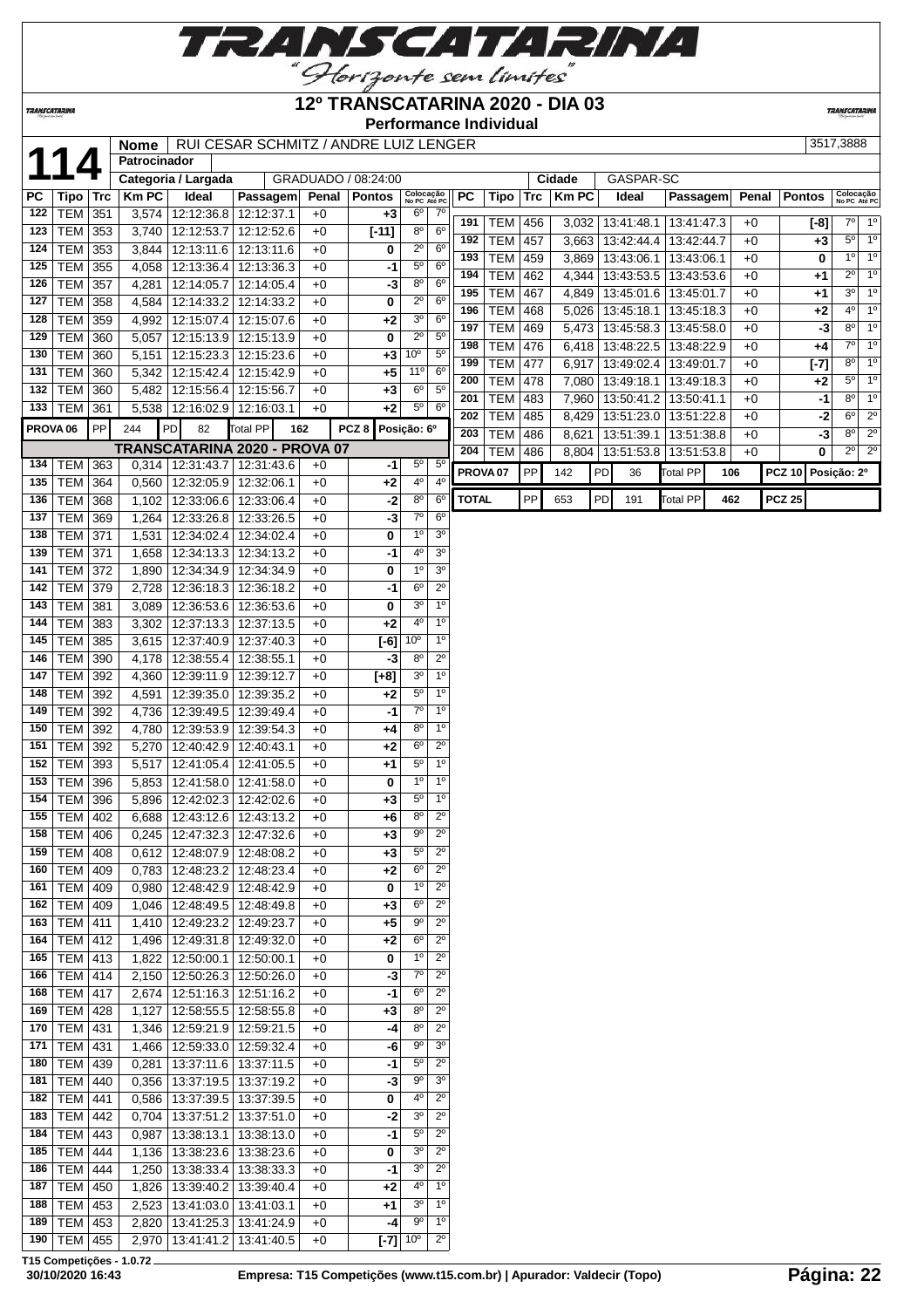

### **12º TRANSCATARINA 2020 - DIA 03**

**Performance Individual**

**TRANSCATARINI** 

**TRANSCATARINA** 

|              |                  |                | <b>Nome</b>  | DEONILSON SALLA / HENRIQUE DOMINGOS GLIR<br>Patrocinador |                 |       |                     |                           |                  |     |                     |            |                |                                      |                          | 3545,3798 |                   |                                      |                                 |
|--------------|------------------|----------------|--------------|----------------------------------------------------------|-----------------|-------|---------------------|---------------------------|------------------|-----|---------------------|------------|----------------|--------------------------------------|--------------------------|-----------|-------------------|--------------------------------------|---------------------------------|
|              | 115              |                |              |                                                          |                 |       |                     |                           |                  |     |                     |            |                |                                      |                          |           |                   |                                      |                                 |
|              |                  |                |              | Categoria / Largada                                      |                 |       | GRADUADO / 08:25:00 |                           |                  |     |                     |            | Cidade         | <b>CURITIBA-PR</b>                   |                          |           |                   |                                      |                                 |
| <b>PC</b>    | Tipo             | Trc            | <b>Km PC</b> | Ideal                                                    | <b>Passagem</b> | Penal | <b>Pontos</b>       | Colocação<br>No PC Até PC |                  | PC  | Tipo                | <b>Trc</b> | <b>Km PC</b>   | Ideal                                | Passagem                 | Penal     | <b>Pontos</b>     | Colocação<br>No PC Até PC            |                                 |
|              |                  |                |              | <b>TRANSCATARINA 2020 - PROVA 05</b>                     |                 |       |                     |                           |                  | 61  | <b>TEM   204</b>    |            |                | 14,711 10:54:43.8 10:54:44.0         |                          | $+0$      | $+2$              | 3 <sup>o</sup>                       | $2^{\circ}$                     |
| $\mathbf{1}$ | TEM              | 4              |              | $0,535$   09:38:48.9   09:38:49.0                        |                 | $+0$  | +1                  | 4°                        | 4 <sup>0</sup>   | 62  | TEM                 | 210        |                | 15,315 10:55:52.4                    | 10:55:53.3               | $+0$      | [+9]              | $6^{\circ}$                          | $\overline{2^0}$                |
| $\mathbf{2}$ | <b>TEM</b>       | 6              | 0,700        | 09:39:04.8 09:39:04.7                                    |                 | $+0$  | -1                  | $2^{\circ}$               | $2^{\circ}$      |     |                     |            |                |                                      |                          |           |                   |                                      |                                 |
| 3            | <b>TEM</b>       | $\overline{7}$ | 0,802        | 09:39:13.6                                               | 09:39:13.6      | $+0$  | 0                   | $1^{\circ}$               | 1 <sup>0</sup>   |     | PROVA <sub>05</sub> | PP         | 251            | PD<br>89                             | Total PP                 | 162       | PCZ 7 Posição: 3º |                                      |                                 |
| 4            | <b>TEM</b>       | 10             | 1,838        | 09:40:42.7                                               | 09:40:43.3      | $+0$  | $+6$                | 90                        | $5^{\circ}$      |     |                     |            |                | <b>TRANSCATARINA 2020 - PROVA 06</b> |                          |           |                   |                                      |                                 |
| 5            | TEM              | 12             | 2,635        | 09:41:53.7                                               | 09:41:53.9      | $+0$  | $+2$                | $7^\circ$                 | 4 <sup>0</sup>   | 64  | TEM                 | 214        | 0,457          | 11:15:24.5                           | 11:15:24.1               | $+0$      | -41               | $12^{\circ}$ 12 $^{\circ}$           |                                 |
| 6            | TEM              | 13             | 3,010        | 09:42:26.5                                               | 09:42:26.3      | $+0$  | $-2$                | 3 <sup>o</sup>            | 3 <sup>o</sup>   | 65  | TEM                 | 216        | 1,110          | 11:16:21.3                           | 11:16:21.2               | $+0$      | -1                | $4^{\circ}$                          | $8^{\circ}$                     |
| 7            | <b>TEM</b>       | 15             | 3,120        | 09:42:38.9                                               | 09:42:38.7      | $+0$  | -2                  | 4°                        | 4 <sup>0</sup>   | 66  | <b>TEM</b>          | 217        | 1,199          | 11:16:29.9                           | 11:16:30.2               | $+0$      | $+3$              | 3 <sup>o</sup>                       | $2^{\circ}$                     |
| 8            | <b>TEM</b>       | 17             | 3,275        | 09:42:56.4                                               | 09:42:56.0      | $+0$  | -4                  | 3 <sup>0</sup>            | 1 <sup>0</sup>   | 67  | <b>TEM</b>          | 221        | 1,348          | 11:16:49.1                           | 11:17:03.6               | $+0$      | $[+145]$          | $12^{\circ}$ 12 $^{\circ}$           |                                 |
| 9            | <b>TEM</b>       | 25             | 3,847        | 09:44:11.2                                               | 09:44:10.7      | $+0$  | -5                  | 10 <sup>o</sup>           | 2 <sup>o</sup>   | 68  | <b>TEM</b>          | 222        | 2,315          | 11:18:32.0                           | 11:18:31.3               | $+0$      | -7                | $12^{\circ}$ 12 <sup>°</sup>         |                                 |
| 10           | <b>TEM</b>       | 27             | 4,173        | 09:44:40.5 09:44:40.6                                    |                 | $+0$  | $+1$                | 3 <sup>o</sup>            | $\overline{2^0}$ | 69  | TEM                 | 230        | 3,391          | 11:20:23.4                           | 11:20:22.5               | $+0$      | [-9]              | $11^{\circ}12^{\circ}$               |                                 |
| 11           | <b>TEM</b>       | 28             | 4,249        | 09:44:47.7                                               | 09:44:47.3      | $+0$  | -4                  | 11°                       | $2^{\circ}$      | 71  | <b>TEM</b>          | 243        | 4,615          | 11:22:55.9                           | 11:22:55.8               | $+0$      | $-1$              |                                      | $5^{\circ}12^{\circ}$           |
| 12           | <b>TEM</b>       | 29             |              | 09:45:00.3                                               | 09:45:00.4      | $+0$  | $+1$                | 30                        | $2^{\circ}$      | 72  | <b>TEM</b>          | 245        | 4,794          | 11:23:11.9                           | 11:23:11.2               | $+0$      | -7                | 11°12°                               |                                 |
|              |                  |                | 4,376        |                                                          |                 |       |                     | $9^{\circ}$               | $2^{\circ}$      | 73  | TEM                 | 251        | 5,515          | 11:24:23.8                           | 11:24:23.0               | $+0$      | $[-8]$            |                                      | 11 <sup>o</sup> 12 <sup>o</sup> |
| 13           | <b>TEM</b>       | 34             | 4,807        | 09:45:51.0                                               | 09:45:50.3      | $+0$  | -7                  |                           |                  | 74  | <b>TEM</b>          | 252        | 5,864          | 11:24:52.7                           | 11:24:52.7               | $+0$      | 0                 |                                      | 10 120                          |
| 14           | <b>TEM</b>       | 35             | 4,884        | 09:45:59.0                                               | 09:45:59.1      | $+0$  | $+1$                | $2^{\circ}$               | 1 <sup>0</sup>   | 75  | TEM                 | 255        |                | 11:25:19.1                           |                          | $+0$      | -2                |                                      | 9°12°                           |
| 15           | <b>TEM</b>       | 37             | 5,039        | 09:46:15.8                                               | 09:46:15.9      | $+0$  | +1                  | 4°                        | 1 <sup>0</sup>   | 76  | <b>TEM</b>          | 257        | 6,177<br>6,445 | 11:25:44.9                           | 11:25:18.9<br>11:25:44.6 | $+0$      | -3                |                                      | $8^{\circ}12^{\circ}$           |
| 16           | <b>TEM</b>       | 40             | 5,344        | 09:46:49.6   09:46:50.3                                  |                 | $+0$  | $+7$                | 90                        | 1 <sup>0</sup>   | 77  |                     |            |                |                                      |                          |           |                   |                                      | $8^{\circ}12^{\circ}$           |
| 17           | <b>TEM</b>       | 40             | 5,660        | 09:47:21.2                                               | 09:47:21.8      | $+0$  | $+6$                | 5 <sup>0</sup>            | 1 <sup>0</sup>   |     | <b>TEM</b>          | 257        | 6,659          | 11:26:06.3                           | 11:26:05.9               | $+0$      | -4                |                                      | $8^{\circ}$ 12°                 |
| 18           | <b>TEM</b>       | 42             | 5,802        | 09:47:35.9 09:47:36.0                                    |                 | $+0$  | $+1$                | 3 <sup>o</sup>            | $\overline{1^0}$ | 78  | <b>TEM</b>          | 258        | 6,916          | 11:26:33.1                           | 11:26:32.6               | +0        | -5                |                                      |                                 |
| 19           | <b>TEM</b>       | 44             | 5,873        | 09:47:44.0 09:47:44.7                                    |                 | $+0$  | $+7$                | $9^{\circ}$               | $2^{\circ}$      | 79  | <b>TEM</b>          | 260        | 7,108          | 11:26:51.4                           | 11:26:51.6               | +0        | $+2$              |                                      | $5^{\circ}12^{\circ}$           |
| 20           | <b>TEM</b>       | 46             | 6,080        | 09:48:07.4                                               | 09:48:07.6      | $+0$  | $+2$                | $2^{\circ}$               | 1 <sup>0</sup>   | 80  | <b>TEM</b>          | 261        | 7,208          | 11:26:59.9                           | 11:26:59.6               | +0        | $-3$              |                                      | $6^{\circ}12^{\circ}$           |
| 21           | <b>TEM</b>       | 48             | 6,266        | 09:48:26.3                                               | 09:48:26.6      | $+0$  | $+3$                | $7^\circ$                 | $2^{\circ}$      | 81  | <b>TEM</b>          | 265        | 7,688          | 11:28:33.0                           | 11:28:32.6               | $+0$      | -4                |                                      | $8^{\circ}12^{\circ}$           |
| 22           | <b>TEM</b>       | 49             | 6,345        | 09:48:35.4                                               | 09:48:35.7      | $+0$  | $+3$                | $7^\circ$                 | 3 <sup>0</sup>   | 82  | ROT                 | 266        | 7,864          | 11:28:47.5                           | 11:28:47.8               | $+0$      | 0                 | $0^{\circ}$                          | $0^{\circ}$                     |
| 23           | <b>TEM</b>       | 52             | 6,693        | 09:49:36.7                                               | 09:49:37.1      | $+0$  | $+4$                | $9^{\circ}$               | 3 <sup>0</sup>   | 84  | <b>TEM</b>          | 269        | 9,671          | 11:31:42.4                           | 11:31:42.3               | $+0$      | -1                |                                      | $3^{\circ}12^{\circ}$           |
| 24           | <b>TEM</b>       | 58             | 7,292        | 09:50:58.9                                               | 09:50:59.0      | $+0$  | $+1$                | $2^{\circ}$               | $2^{\circ}$      | 85  | <b>TEM</b>          | 270        | 9,967          | 11:32:05.1                           | 11:32:04.8               | $+0$      | $-3$              |                                      | $8^{\circ}12^{\circ}$           |
| 25           | <b>TEM</b>       | 61             | 7,920        | 09:52:10.9 09:52:10.9                                    |                 | $+0$  | 0                   | $2^{\circ}$               | $2^{\circ}$      | 86  | <b>TEM</b>          | 271        |                | 10,313 11:32:31.4                    | 11:32:30.6               | $+0$      | $[-8]$            | $12^{\circ}$ 12 <sup>°</sup>         |                                 |
| 26           | <b>TEM</b>       | 62             | 8,038        | 09:52:26.6                                               | 09:52:24.7      | $+0$  | $[-19]$             | 11 <sup>0</sup>           | $2^{\circ}$      | 87  | <b>TEM</b>          | 273        |                | 10,558 11:32:55.2                    | 11:32:55.0               | $+0$      | $-2$              |                                      | 7°12°                           |
| 27           | <b>TEM</b>       | 66             | 8,543        | 09:53:28.1                                               | 09:53:29.0      | $+0$  | +9                  | 40                        | 3 <sup>o</sup>   | 88  | <b>TEM</b>          | 276        | 11,137         | 11:33:58.0                           | 11:33:58.4               | +0        | $+4$              |                                      | $8^{\circ}$ 12°                 |
| 28           | <b>TEM</b>       | 79             | 10,644       | 09:57:36.8                                               | 09:57:36.4      | $+0$  | $-4$                | 4 <sup>0</sup>            | 3 <sup>0</sup>   | 89  | <b>TEM</b>          | 277        | 11,542         | 11:34:31.4                           | 11:34:31.1               | $+0$      | -31               | $10^{\circ}$ 12°                     |                                 |
| 29           | <b>TEM</b>       | 84             | 0,285        | 10:00:05.4                                               | 10:00:06.4      | $+0$  | $[+10]$             | $2^{\circ}$               | $2^{\circ}$      | 90  | <b>TEM</b>          | 280        | 11,989         | 11:35:06.6                           | 11:35:06.7               | $+0$      | $+1$              |                                      | $5^{\circ}12^{\circ}$           |
| 30           | <b>TEM</b>       | 87             | 0,701        | 10:00:49.0                                               | 10:00:49.9      | $+0$  |                     | 2º                        | $2^{\circ}$      | 91  | <b>TEM</b>          | 283        | 12,264         | 11:35:38.0                           | 11:35:38.1               | $+0$      | +1                | $10^{\circ}$ 12°                     |                                 |
|              |                  |                |              |                                                          |                 |       | $[+9]$              | 20                        | $2^{\circ}$      | 92  | TEM                 | 287        |                | 12,782 11:36:30.5                    | 11:36:30.0               | $+0$      | -51               | $12^{\circ}$ 12 <sup>°</sup>         |                                 |
| 31           | <b>TEM</b>       | 91             | 1,394        | 10:02:21.0                                               | 10:02:20.9      | $+0$  | -1                  |                           |                  | 93  | <b>TEM</b>          | 287        |                | 12,832 11:36:36.0                    | 11:36:35.8               | $+0$      | -2                |                                      | 6°12°                           |
| 32           | <b>TEM</b>       | 111            | 0,283        | 10:23:21.2                                               | 10:23:21.3      | $+0$  | $+1$                | $2^{\circ}$               | $2^{\circ}$      | 94  | TEM                 | 288        |                | 13,143 11:37:13.5                    | 11:37:13.5               | $+0$      | 0                 |                                      | $2^{\circ}12^{\circ}$           |
| 33           | TEM              | 116            | 0,849        | 10:24:21.7                                               | 10:24:21.8      | $+0$  | $+1$                | $7^\circ$                 | $2^{\circ}$      | 96  | <b>TEM</b>          | 290        | 13,521         | 11:37:58.4                           | 11:37:58.4               | $+0$      | 0                 |                                      | $1°$ 12°                        |
| 34           | <b>TEM</b>       | 119            | 1,336        | 10:25:12.9 10:25:13.0                                    |                 | $+0$  | $+1$                | $8^{\circ}$               | $2^{\circ}$      | 97  | <b>TEM 293</b>      |            |                | 13.957 11:38:35.9 11:38:35.8         |                          | $+0$      | -1                |                                      | $3^{\circ}12^{\circ}$           |
| 35           | TEM              | 121            |              | 1,720   10:25:49.4   10:25:49.4                          |                 | $+0$  | $\mathbf{0}$        | 3 <sup>0</sup>            | $2^{\circ}$      |     |                     |            |                |                                      |                          |           |                   | $-4$ 12 <sup>o</sup> 12 <sup>o</sup> |                                 |
| 36           | <b>TEM 123</b>   |                |              | 2,143   10:26:32.1   10:26:31.5                          |                 | $+0$  | -6                  | 9 <sup>o</sup>            | 1 <sup>0</sup>   | 98  | TEM   294           |            |                | 14,143 11:38:49.8 11:38:49.4         |                          | $+0$      |                   |                                      |                                 |
| 37           | <b>TEM 125</b>   |                | 2,507        | 10:27:05.6 10:27:05.1                                    |                 | $+0$  | $-5$                | $12^{\circ}$              | $2^{\circ}$      | 99  | TEM                 | 296        |                | 14,599 11:39:43.7                    | 11:39:44.0               | $+0$      | $+3$              |                                      | 9°12°                           |
| 38           | <b>TEM 144</b>   |                |              | 5,741   10:32:24.2   10:32:23.6                          |                 | $+0$  | -6                  | $12^{\circ}$              | $2^{\circ}$      | 100 | <b>TEM</b>          | 299        |                | 15,109 11:40:38.9 11:40:38.5         |                          | $+0$      | $-4$              | $10^{\circ}$ 12°                     |                                 |
| 40           | <b>TEM 146</b>   |                | 6,167        | 10:33:01.9 10:33:01.2                                    |                 | $+0$  | $-7$                | $9^{\circ}$               | $2^{\circ}$      | 101 | <b>TEM</b>          | 300        |                | 15, 182 11: 40: 45. 2 11: 40: 44. 7  |                          | +0        | $-5$              | $12^{\circ}$ 12 <sup>°</sup>         |                                 |
| 41           | TEM              | 146            |              | 6,339   10:33:19.1                                       | 10:33:18.8      | $+0$  | -3                  | $8^{\circ}$               | $2^{\circ}$      | 102 | <b>TEM</b>          | 303        |                | $0,213$ 11:54:24.7                   | 11:54:25.1               | +0        | +4                |                                      | 7°12°                           |
| 42           | <b>TEM 150</b>   |                | 6,664        | 10:36:54.4                                               | 10:36:55.1      | $+0$  | $+7$                | 11 <sup>°</sup>           | $2^{\circ}$      | 103 | <b>TEM</b>          | 305        |                | $0,573$   11:55:01.8                 | 11:55:02.2               | $+0$      | $+4$              |                                      | $4^{\circ}$ 12 $^{\circ}$       |
| 43           | <b>TEM 152</b>   |                | 7,162        | 10:38:38.9                                               | 10:38:39.4      | $+0$  | $+5$                | $5^{\circ}$               | $2^{\circ}$      | 104 | <b>TEM</b>          | 307        |                | $0,916$   11:55:37.9   11:55:38.1    |                          | $+0$      | +2                |                                      | $4^{\circ}$ 12°                 |
| 44           | <b>TEM 155</b>   |                |              | 7,433   10:39:10.6   10:39:10.8                          |                 | $+0$  | $+2$                | $4^{\circ}$               | $2^{\circ}$      | 105 | <b>TEM 311</b>      |            | 1,511          | 11:56:30.8   11:56:31.3              |                          | $+0$      | $+5$              |                                      | $8^{\circ}$ 12°                 |
| 45           | <b>TEM</b>       | 164            | 8,868        | 10:42:10.1                                               | 10:42:14.3      | $+0$  | $[+42]$             | 11°                       | 4 <sup>0</sup>   | 106 | <b>TEM 312</b>      |            | 2,042          | 11:57:23.2   11:57:23.0              |                          | $+0$      | -2                |                                      | $2^{\circ}12^{\circ}$           |
| 46           | <b>TEM</b>       | 169            |              | $9,334$   10:43:31.7                                     | 10:43:32.4      | $+0$  | +7                  | 10 <sup>o</sup>           | 4 <sup>0</sup>   | 108 | <b>TEM</b>          | 323        | 0,133          | 12:06:56.1                           | 12:06:56.4               | $+0$      | $+3$              |                                      | 1°12°                           |
| 47           | TEM              | 169            |              | 9,620   10:44:09.8   10:44:10.3                          |                 | $+0$  | $+5$                | 10 <sup>o</sup>           | 4 <sup>0</sup>   | 109 | TEM                 | 324        | 0,196          | 12:07:04.4   12:07:04.5              |                          | $+0$      | $+1$              |                                      | $2^{\circ}12^{\circ}$           |
| 48           | <b>TEM   170</b> |                |              | 9,830   10:44:35.8   10:44:36.2                          |                 | $+0$  | +4                  | $5^{\circ}$               | 4 <sup>0</sup>   | 110 | TEM                 | 326        | 0,444          | 12:07:34.2   12:07:35.0              |                          | $+0$      | +8                |                                      | $4^{\circ}$ 12°                 |
| 49           | <b>TEM 174</b>   |                |              | 10,266 10:45:31.5 10:45:31.4                             |                 | $+0$  | $-1$                | $2^{\circ}$               | $4^{\circ}$      | 111 | TEM                 | 330        | 0,888          | 12:08:23.2 12:08:23.3                |                          | $+0$      | $+1$              |                                      | $3^{\circ}$ 11 <sup>°</sup>     |
| 50           | <b>TEM 177</b>   |                |              | 10,466 10:45:55.4 10:45:55.5                             |                 | $+0$  | $+1$                | 4°                        | 4 <sup>0</sup>   | 112 | <b>TEM</b>          | 334        | 1,379          | 12:09:20.4   12:09:21.0              |                          | $+0$      | +6                |                                      | $5°$ 11 <sup>o</sup>            |
| 51           | <b>TEM 178</b>   |                |              | 10,644 10:46:14.5 10:46:14.5                             |                 | $+0$  | 0                   | $\overline{1^{\circ}}$    | 4 <sup>0</sup>   | 113 | <b>TEM</b>          | 335        | 1,498          | 12:09:33.6   12:09:33.6              |                          | $+0$      | 0                 |                                      | $10$ 11 <sup>o</sup>            |
|              |                  |                |              |                                                          |                 |       |                     | $\overline{6}$            | 4 <sup>0</sup>   | 114 | <b>TEM 338</b>      |            | 1,783          | 12:10:31.9 12:10:31.9                |                          | $+0$      | 0                 |                                      | $2^{\circ}$ 11 <sup>°</sup>     |
| 52           | <b>TEM 179</b>   |                |              | 10,847 10:46:39.0                                        | 10:46:39.0      | $+0$  | 0                   |                           |                  | 115 | TEM 339             |            | 1,903          | 12:10:42.6   12:10:42.7              |                          | $+0$      | $+1$              |                                      | $3^{\circ}$ 11 <sup>°</sup>     |
| 53           | <b>TEM 181</b>   |                |              | 11,036 10:47:03.4                                        | 10:47:03.3      | $+0$  | -1                  | $2^{\circ}$               | $4^{\circ}$      | 116 | <b>TEM</b>          | 340        | 2,052          | 12:10:56.3 12:10:56.6                |                          | $+0$      | $+3$              | $10^{\circ}$ 11 <sup>°</sup>         |                                 |
| 55           | TEM              | 190            |              | 12,575 10:50:49.0 10:50:49.0                             |                 | $+0$  | 0                   | 1 <sup>0</sup>            | 3 <sup>0</sup>   | 117 | <b>TEM</b>          | 347        | 2,940          | 12:12:33.2 12:12:32.8                |                          | $+0$      | -4                | $10^{\circ}$ 11 <sup>°</sup>         |                                 |
| 56           | <b>TEM</b>       | 193            |              | 12,810 10:51:13.7                                        | 10:51:13.6      | $+0$  | -1                  | 6 <sup>o</sup>            | 3 <sup>o</sup>   | 118 | <b>TEM</b>          | 348        | 3,037          | 12:12:42.9 12:12:42.6                |                          |           | $-3$              |                                      | $7°$ 11°                        |
| 57           | TEM              | 195            |              | 13,600 10:52:30.3 10:52:30.2                             |                 | $+0$  | $-1$                | $2^{\circ}$               | $\overline{2^0}$ |     |                     |            |                |                                      |                          | $+0$      |                   | $12^{\circ}$ 11 <sup>°</sup>         |                                 |
| 58           | <b>TEM 196</b>   |                |              | 13,699 10:52:42.7                                        | 10:52:42.7      | $+0$  | 0                   | $4^{\circ}$               | $2^{\circ}$      | 119 | TEM                 | 349        | 3,095          | 12:12:48.6   12:12:47.7              |                          | $+0$      | $[-9]$            |                                      |                                 |
| 59           | <b>TEM 201</b>   |                |              | 14,278 10:53:55.4 10:53:56.2                             |                 | $+0$  | +8                  | 4°                        | $2^{\circ}$      | 120 | <b>TEM</b>          | 349        | 3,222          | 12:13:00.3   12:13:00.0              |                          | $+0$      |                   | $-3$ 10 <sup>o</sup> 11 <sup>o</sup> |                                 |
| 60           | TEM   203        |                |              | 14,601 10:54:29.5 10:54:29.6                             |                 | $+0$  | $+1$                | 3 <sup>o</sup>            | $2^{\circ}$      | 121 | <b>TEM 351</b>      |            | 3,473          | 12:13:26.7                           | 12:13:26.7               | +0        | 0                 |                                      | $2°$ 11 <sup>°</sup>            |